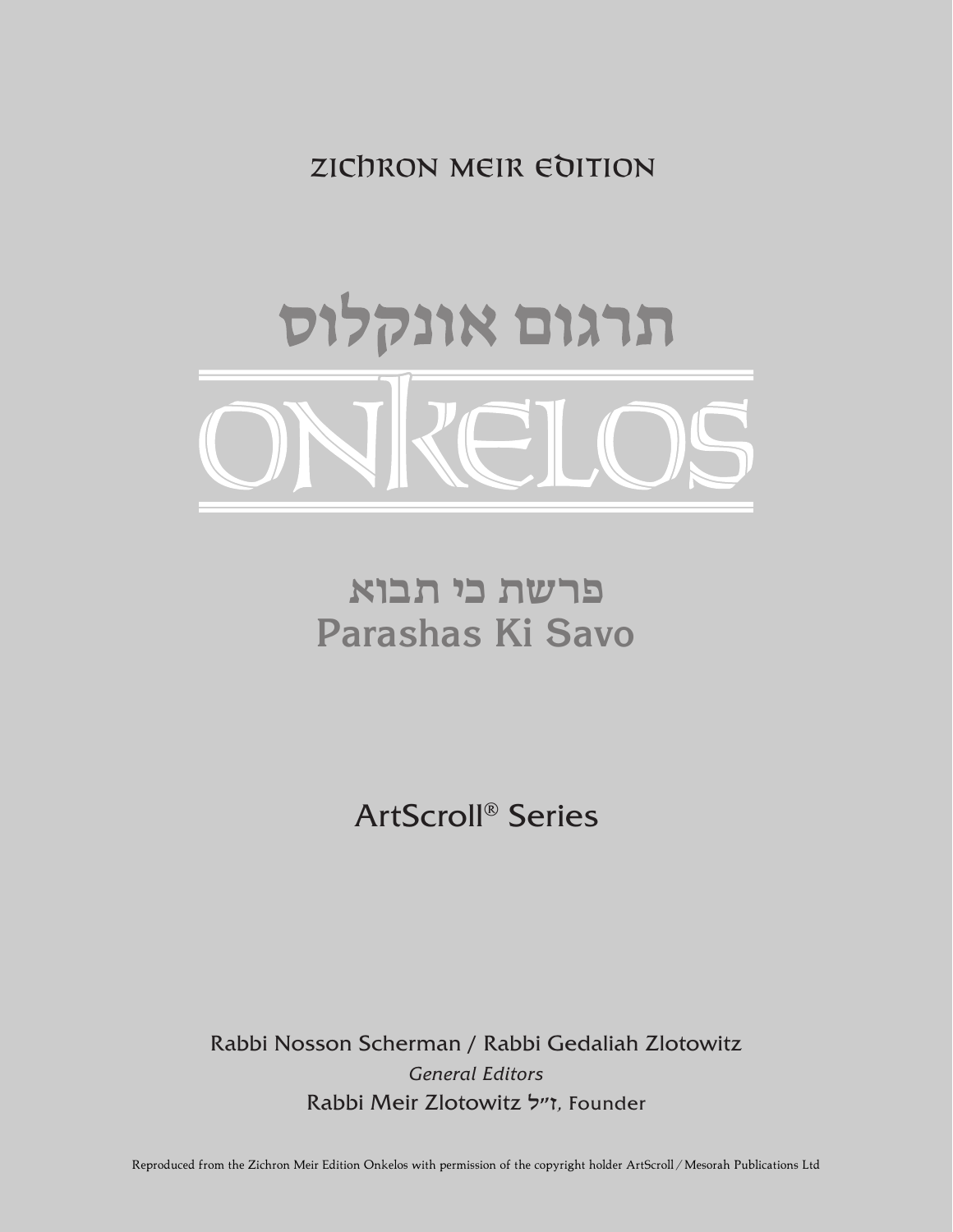֖ ์<br>ก .<br>ก' <u>ׁ נִת<sup>ָ</sup>ן</u> לְךָ **[כו]** <sup>א</sup> ְ וה י ה֙ כּ י־ת ֣ ב ֶ וֹא אל־ה֔ אֶר ֲץ א ֶשׁר֙ ֣ יהו ֱה אלֶֹ֔היך נִחֲלֶה וִירִשְׁתָּהּ וְיָשַׁבְתָּ בֵּהּ: בּוְלֵקַחְתָּ מֵרֵאשָׁית | כָּל־פְּרִי ' ׇׅ֧֧֖֧֦֧֦֧֦֧ׅ֧֚֓֝֜֓֓<u>֚</u> .<br>ก' ַ נִינוֹ בְנ י הו ה .<br>ก. הָאֲדָכָּה אֲשֶׁר תָּבְיא מֵאַרְצְך<del>ָ</del> .<br>ה וְשַׂמְתָ בַשֶּׂנֶא וְהָלַכְתָּ אֶל־הַמָּקוֹם אֲשֶׁר יִבְחַר יהוְה אֱלֹהֶיךָ לְשַׁבֵּן שְׁמָוֹ שֶׁם: ג וּבָאתָ אֶל־הַכּהַן אֲשֶׁר יְהְיֶה בַּיָּמִים הָהֶם ְ ְיהב **כו** א וִיהֵי אֲרֵי תֵעוֹל לְאַרְעָא דִי יִי אֱלָהָךְ אַחֲסָנָא וְתֵירְתַהּ וְתִתֵּב בַּהּ: ב וְתִסַּב 'מֵרֵישׁ כָּל אִבָּא ְ ֧֧֧֧֦֧֦֧֚֝֝֬<u>֓</u> יַהֵב ֧֧֧֧֦֧֦֧֚֝֝֬<u>֓</u> **דִי יִי אֱלָהָן דְאַרְעָא דִי תָעל מֵאַרְעָ**ךְ ֧֧֧֦֧֢ׅ֦֧֚֝֝֬<u>֓</u> ֧֧֧֦֧֢ׅ֦֧֚֝֝֬<u>֓</u> לְאַתְרָא ד<sup>ְ</sup>י יִתְרְעֵי יְיָ אֱלָהָךְ וּתְשַׁוֵּי בְסַכַּא וּתִהַך לְאַשְׁרָאָה **שְׁכִנְתֵּה**ּ תַּמָּן: ג וְהֵיתֵי לְוָת כָּהֲנָא דִיי יְהֵי בְּיוֹמַיָּא הָאִנּוּן

רש"י

שֶׁהֶן שְׁבְּעַת הַמִּינִין (ספרי רגז; מנחות פד:**): יֵוּית שֶׁעֶּתָן.** (לטיל<br>שִׂם) זית אגוּרי (ספרי שִם), שִׁשָּׁמנו אגוּר בּתוֹכוֹ (ברכות לט.): **וּדִבַשׁ** (לעיל שם) הוּא דְּבַשׁ תְּמֵרִים (ירושלמי ביכורים א, ג; ספרי ְיִי <del>בְּ כֹּ מִכְּי יִכְּי יִתְּה וְכָּק יְתָּ</del>נֶז ָשׁ יְרוֹאָה שִׁבְּרה, וְרוֹאָה שִׁבְּכֵּרה, וְ ְַ אִי דְּיִי, אִי דְּיִי, אִי דְּיִי, אִי דְּיִי, אִי דְּיִי, אִי דְּיִי, אִי דְּיִי, אִי דְּיִי, אִי דְּיִי,<br>כּוֹרֵךְ טָלֶיהָ גֶּמִי לְסִימְן, וְאוֹמֵר: הֲרֵי זֶה בִּכּוּרִים (בכורים ג, א;<br>ספרי שאו: (ג) אשר יהיה בינמים ה ָספרי שא): **ֲ (ג) א ֶשׁ ִר י ְהֶיה בּ יּ ִ מים הֵ הם.** ֵא ְ ין לך

**ְ (א) וה י ִ ה כּי ת ִ בוֹא וגו' ו ִיר ְשׁתּ ְ הּ וי שׁ ְ בתּ בּ הּ.** מִ גּיד ָשָׁלֹא נִתְּחַיְּיבוּ בְּבִפוּרִים טַד שֶׁכְּבְשׁוּ מֶת הָתָרֶץ וְחִלְּקוּהָ וקדושין<br>לּוּ: **(ב) מֵרֵאשִׁית.** וְלֹא כָל רֵאשִׁית, שָׁחָין כָּל הַפִּירוֹת חַיִּיבִין בְּבִפוּרִים חֶלָּא שִׁבְּטַת הַמִּינִין בִּלְבָד, נָאֱמַר כָּאן "חֶׁרֶץ" וְנֵאֱמַר<br>לְהַלָּן "חֶׁרֶץ חִפָּה וּשְׂטֹרָה וגו'" ולטיל ח, ח), מַה לְהַלָּן מִשִּׁבְּטַת<br>הַמִּינִין שַׁנִּשְׁפִּבַּחָה בַּהֻן חֶרֶץ יִשְׂרַחֵל חֵף

### **CHUMASH TRANSLATION CONSERVER TRANSLATION CONSERVER TRANSLATION**

### **26.**

1  *It will be when you enter the Land that Hashem, your God, gives you as an inheritance, and you take possession of it, and settle in it,* <sup>2</sup>  *that you shall take of the first of every fruit of the ground that you bring from your Land that Hashem, your God, gives you, and you shall put it in a basket and you shall go to the place that Hashem, your God, will choose, to rest His Name there.*

3  *You shall come to the Kohen who will be in those days,* 

2. The mitzvah of *bikkurim* applies specifically to the seven species for which Eretz Yisrael is praised, listed

# **26.**

 **Land the enter you when be will It — ִו ֵיה ֲ י אֵר ֵ י ת ְ עוֹל לאְרָעא 1. ְ יִי** אֲלָהָךְ יָהֶב לַךְ אָחֵסָנָא — that Hashem, your God, gives **ְyou as an inheritance, בּהּ ב תֵּתִ ו הְּ תירְ תֵוְ — and you take possession of it, and settle in it,**[1]

 **of** some **take shall you** that **— ְו ִתסּ ֵב מֵר ָ ישׁ כּ ִ ל אָבּ ְא דאְרָעא 2. the first** ripening **of every fruit of the ground**[2] **עלֵת י ָ דּ ִ ְ עךָרְאמֵ — that you BRING INSIDE**[3] **from your Land ְ ְ ִ דּ ְי יָי ֱ אָל ָהך — ְוּת שֵׁוּ ְ י בס ָלּא ,you gives ,God your ,Hashem that — ָיֵה ָב לך and you shall put it in a basket ראָ תְ אל ְ ְ הךָוּתְ — and you shall go to the place ְ ,God your ,Hashem that — ִדּ ִ י י ְתְרֵע ְ י יָי ֱ אָל ָהך His rest to — ְלא ְשָׁרָא ְה שׁ ִכְנֵתּ הּ תָּמּן** others all over **FAVOR will** *SHECHINAH* **there** (i.e., the Beis HaMikdash).

**ִ דּי Kohen the to come shall You — ְוֵת ֵית ְ י לָו ָ ת כֲּהָנא 3. ,days those in** serving **be will who — ְיֵה ְ י בּ יוֹמָיּ ָ א ה ִאנּוּן**

> above, 8:8: wheat, barley, grapes, figs, pomegranates, olives, and dates (*Rashi*).

> 3. Although the Hebrew word ביאִ תּ can mean either "bring" or "bring inside," Aramaic distinguishes between the meanings, using the verb תיֵיְתּ for "bring" and עלֵת for "bring inside" (the same is true of other forms of this verb; see above, 1:7 note 18).

Here, Onkelos translates ביאִ תּ as עלֵת, *bring inside.*

<sup>1.</sup> That is, after you conquer and apportion the Land. The mitzvah of *bikkurim*, which is the subject of this passage, did not take effect until the Jewish people *take possession of it,* i.e., complete the conquest of Eretz Yisrael, and *settle in it*, i.e., apportion it among the tribes (*Rashi*).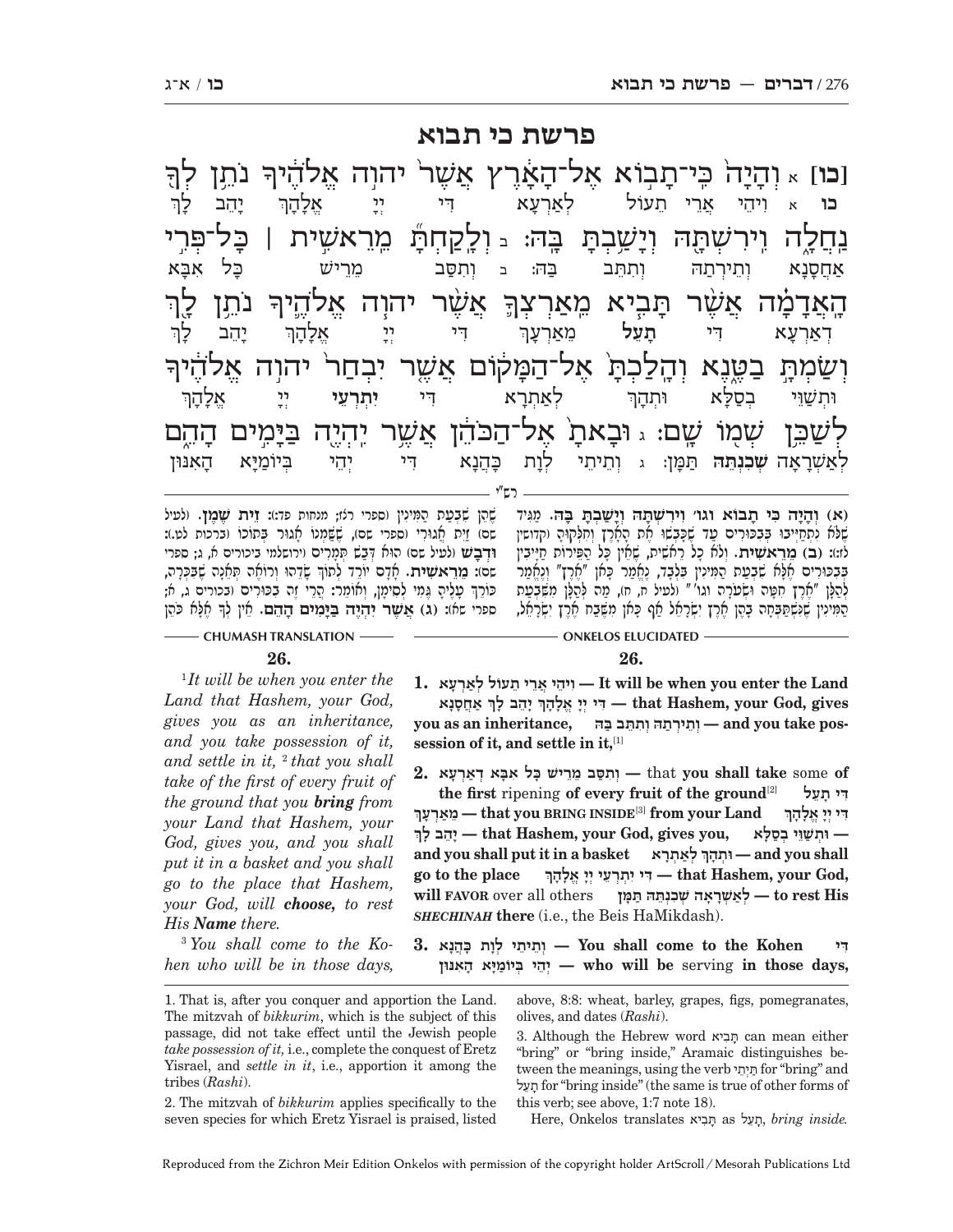.<br>ה כִּי־בָ֫אתִי וְאָמַרְתָּ אֵלָיו הִגַּדְתִּי הַיּוֹם לַיהוָה אֱלֹהֶיךִּ אָל־הָאָ֫רֶץ אֲשֶׁר נִשְׁבָּע יהוֶה לַאֲבֹתֻינוּ לָתֶת לֶנוּ: ∻ <sub>ד</sub> וְלָקֶח :न| .<br>ה וְ וָהִנִּיחֹוֹ לִפְנֵי מִזְבֵּח יהוָה אֱלֹהֶיךָ *ן* הַכֹּהֵן הַטֶּנֶא מִיָּדֶך<del>ּ</del> יר אֲרַמִּי<sup>ּ</sup> אֹבֵד אָבִי ּ וְעָנִיתָ וְאֶמַרְתָׁ לִפְנֵי | יהוָה אֱלֹהֶיךִּ ֧֧֧֦֧֢ׅ֧֚֝֝֬֓֓֓֓֓֓֡֓֓֓֡֬֓֓֓֡֬֓֓֓֡֬֓֓֡֬֓֓֓֓ אֲרֵי עַלִּית וְתֵימַר לֵה<sub>ֶ</sub> חַוֵּיְתִי יוֹמָא דֵין **קֲדָם** יְיָ אֱלָהָךְ לְאַרְעָא דִּי קַיִּים יְיָ לַאֲבָהָתֶנָא לְמִתַּן לֶנָא: דּ וְיִסַּב : ְ י \*וְיַחֲתִנֵּה קֲדָם מַדְבְחָא דַייַ אֱלָהָך כָּהֲנָא סַלָּא מִידָךְ ית **ְבּע א** $\overline{\langle}$  $\aleph$ אַבָּ **ל ב ן** $\overline{\langle}$  **ְלאוֹב ד א** ׇׅ֧֧֧֦֧֢ׅ֦֧֦֧ׅ֧֓֝֬֓֓֓֓֡֜֓֓<u>֚</u>  $\overline{\langle}$  **ֲאר מּ א ה** ה **וְתָתֵיב וְ**תֵימַר קֲדָם · יְיָ אֱלָהָךְ

רש"י

\*נ"א: ְ וי ְ' צְנ ִעֵנּהּ

| מַזְכִּיר חַסְדֵּי הַמָּקוֹם. "חֲרַמִּי חוֹבֵד חָבִי", לָבָן בִּקֵשׁ לַעֲקוֹר                                                                                      | 31]                   |
|--------------------------------------------------------------------------------------------------------------------------------------------------------------------|-----------------------|
| לִת הַכֹּל כְּשֶׁרָדֵף אַתַר יַטֲקִב, וּבִשְׁבִּיל שֶׁתָּשַׁב לַטֲשׂוֹת תִשֵּׁב לוֹ<br>הֻמַּקוֹם כְּחִילוּ טַשָׂה (ספרי שא). חוּמוֹת [נ"א: שֵׁבְּחוּמוֹת] הַטוֹלָם | תי                    |
| חוֹשֵׁב לַהֵם הקב"ה מַחֲשָׁבָה [רָעָה] כִּמַּטֲשֶׂה וירושלמי פאה א, א;                                                                                             | תוֹ<br>$\ddot{\cdot}$ |
| קידוםין מ.):                                                                                                                                                       | !۲.                   |

ָ ְ כּפוּי ְ , כּ ֶ מוֹ שׁהוּא (ספרי רחצ): **ְוא מְ רתּ ֵ אל יו.** ֶשֵׁא ְינך ָ**ָ .** ְלָהִניף אוֹתוֹ ָטוֹבה (שם רצט): **ִהגְּ ד ִתּי ה יּוֹם.** פּ עם א ח ְ ת בָּשָׁנ ְ ה, ולֹ ְא שֵׁתּי ֶשְׁבָּיֶמיך פְּעָמִיס (שִׁס): (ד) וְלָקַח הַבֹּהֵן הַטֶּנֶא מִיָּדֶךָּ. לְהָיִיף אוֹו<br>(שס ש). כֹּהֶן מֶנִיתַ יָדוֹ תַּחַת יַד הַבְּעָלִיס וּמֵנִיף (סוכה מו **ְ (ה) ועִ נ ָית.** ְל ֲ שׁוֹן הָרמ ת קוֹל (סוטה לב:): **ֲאר ִ מּ ֹ י אֵבד א ִ בי.** 

**CHUMASH TRANSLATION CHUMASH TRANSLATION ONKELOS ELUCIDATED** 

*and you shall say to him, ''I have related today to Hashem, your God, that I have entered the Land that Hashem swore to our forefathers to give us.''* <sup>4</sup>  *The Kohen shall take the basket from your hand, and he shall lay it before the Mizbe'ach of Hashem, your God.* 5  *Then you shall call out and say before Hashem, your God, ''An Aramean [would have] destroyed my father.*

**ְ חֵוּ ִית ָ י יוֹמ ֵא ד ֳ ין קָד ְם יָי ,him to say shall you and — ְוֵת ימ ֵר להּ הךָ לָאֱ" — I have related today BEFORE Hashem, your God, ִ דּ י קִיּ ְ ים יָי Land the entered have I that — ֲאֵר י ע ִלּ ְ ית לאְרָעא ְ ל ִמתּן forefathers our to swore Hashem that — לֲאָב ָהָתָנא נאָלָ — to give us."**[4]

**4. ְ basket the take shall Kohen The — ְוִיסּ ָב כֲּהָנ א ס ָלּ ִא מ ָידך from your hand,**[5] **נּהֵּתִ חֲיוְ — and he shall lay it**[6] **דםָק ֳ ְ your ,Hashem of** *ach'Mizbe* **the before — מְד ְבּ ָח א דּ ָיי ֱ אָל ָהך God.**

**5. ְ and RESPOND shall you Then — ְוָתֵת ְ יב וֵת ימ ֳר קָד ְם יָי ֱ אָל ָהך**  $\bf s$ gy before Hashem, your God, $\lceil 7\rceil$  **/ לְבָן אֲרַמִּאָה בְּעֵא לְאוֹבָדָא בּאָא ת יָ" — LAVAN THE ARAMAEAN SOUGHT TO DESTROY my** 

Presumably, this refers to bringing the produce from one's field into his house (*Pas'shegen; Lechem VeSimlah*). This is consistent with *Ramban,* who interprets our verse to means that when a person brings *bikkurim,* he must first take the fruits into his house, place them in a basket, and only then bring them to the Beis HaMikdash (see *Me'at Tzori;* see further, *Meshech Chochmah*)*.*

4. With this declaration, the person expresses his gratitude to Hashem for having brought him into Eretz Yisrael (*Rashi,* with *Mizrachi* and *Gur Aryeh*; *Ramban*).

5. The Kohen does not take the basket away from him, but takes hold of the basket to perform *tenufah* (waving). The Kohen places his hand beneath the hand of the person bringing the *bikkurim,* and together, they wave the basket (*Rashi*; see following note).

related to the root of נחה, *lead* (as in *Shemos* 32:34: חהֵנ ְ עםה ת אֶ, *lead the people*). In this case it refers "leading," or waving the basket as part of the *tenufah* service (see *Makkos* 18b with *Rashi* והנחתו ה"ד, *Targum Yonasan* here; see also *Maharam* to *Makkos* ibid., who notes that this could be the meaning of *Rashi* in our passage as well). Onkelos, however, translates נּיחוִֹהִ וְ as *and he shall lay it*, following the simple meaning of the word (*Me'at Tzori*).

Some texts of Onkelos state נּהֵּעִ נְצְ י
וְ, *and he shall store it,* which connotes leaving the basket in place for some duration of time. Possibly, according to Onkelos, after the basket is placed before the *Mizbe'ach,* it should not be removed immediately, but rather left in place until the Kohanim are ready to take the fruits to eat (*Or HaTargum*).

6. According to some interpretations, the word נּיחוִֹהִ וְ is

7. The Hebrew root ענה can mean either *respond* or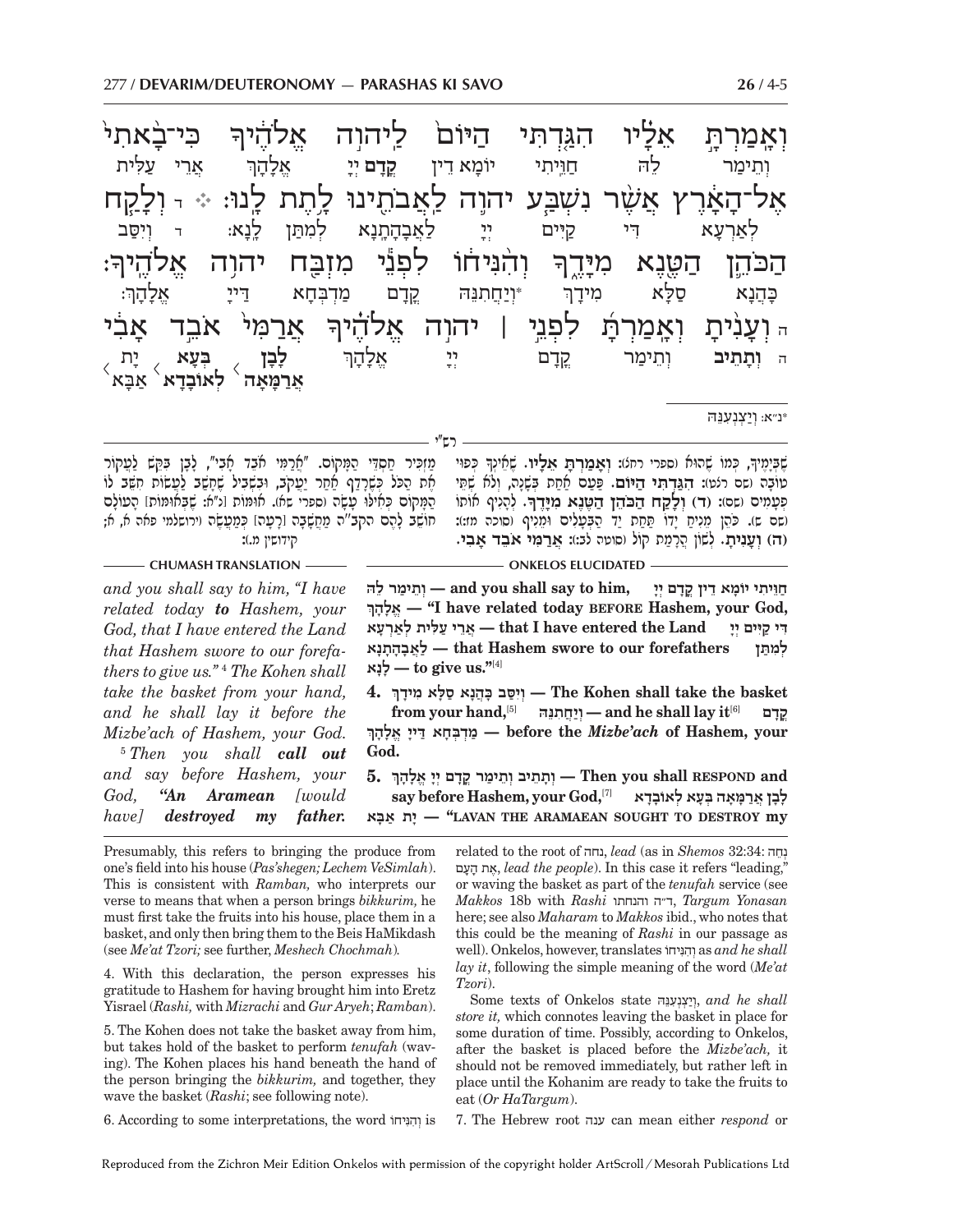מה ויּגר שם בּמתי מעט ויהי־שֿם לגוֹי גּדוֹל עצוּם וָרֶב: <sub>י</sub> וַיָּרְעוּ אֹתֶנוּ הַמִּצְרֶים וַיְעַגְּוּנוּ וַיִּתְנִוּ עָלֵינוּ עֲבֹדֶה קָשָׁה: ּי וַנִּצְעַל אֶל־יהוִה אֱלֹהֵי אֲבֹתֵינוּ וַיִּשְׁמַע יהוה אֶת־קֹלֵנוּ ו<u>ו</u>יִּרְא וּנְחַת לְמִצְרַיִם וְדָר תַּמָּן **בְעַם** זְעֵר וַהֲזָה תַמָּן לְעַם רַב תַּקִּיף ֿוְסַגִּי: ו יְאַבְאִישׁוּ לֵנָא | מִצְרָאֵי | וְעַנְּיְוּנָא וִיהָבוּ עֲלֵנָא פָּלְחָנָא קַשְׁיָא: **ְוּגֵלי** <sup>ז</sup> **ְוצ לּ5 ינ ֳ א קד ם** ְיי ֱ אל הא דֲ ' אב ה ת( נ א **ְוק ִ בּיל** ְיי **ְצלוֹת4 נ א** $\overline{\langle}$ **ֳקד ֽ מ ִוֹהי**

> **וַיֵּרֵד מִצְרֵיִמָּה.** וְעוֹד אֵחֵרִים בָּאוּ עָלֵינוּ לְכָלּוֹתֶנוּ, שָׁאֲחֲרֵי זֹאת יַרֵד יַעֲקֹב לְמִגְרֵים: **ַבְּמִתֵי מִעֲט. "בִּשְׁבִעִים נֶפֶשׁ" (לעיל י, כב; ספרי שם):**

רש"י

*He descended to Egypt and sojourned there with a few men, and there he became a nation — great, strong, and numerous.* <sup>6</sup>  *The Egyptians harmed us and they afflicted us, and they placed hard work upon us.* <sup>7</sup>  *Then we cried out to Hashem, the God of our forefathers, and Hashem heard our voice and saw*

 **descended** later**] Yaakov — [ְוּנח ְ ת ל ִמ ְצרִים** [8].Yaakov **,father A with there sojourned and — ְוָד ר תָּמּ ְ ן בּע ְם זֵער Egypt to NATION few** in number, **מּןָת ה וָהֲו — and there he became h** לְעַם רַב תַּקִיף יִסְגִּי – a nation that was great, strong, and numerous. **CHUMASH TRANSLATION** — **CHUMASH TRANSLATION** — **ONKELOS ELUCIDATED** 

> **— ְועְנּ ָ יוּנא us harmed ns Egyptia The — ְוא ְב ִא ָ ישׁוּ לָנ ִא מ ְצָרֵאי 6. they afflicted us, and they afflicted us, إب**ابجدا עֵלְנָא פִּלְחָנָא קַשִּׁיָא **placed hard work upon us.**

> **BEFORE**]9[**PRAYED we Then — ְוצֵלּ ָינ ֳא קָד ְם יָי ֱ אָל ָה א דֲאָב ָהָתָנא 7. — ְוק ִבּ ְ יל יָי ְ צ ָלוֹתָנא ,forefathers our of God the ,Hashem and Hashem ACCEPTED our PRAYER, מוֹהיִ דָק י ֳ לֵוּגְ — and IT WAS**

*call out*. Onkelos differentiates between the two meanings, translating the former as אתב and the latter as ְ,ותֵתיב as verse our in ְועִנ ית of rendering' Onkelos .ענה *you shall respond,* is consistent with *Yerushalmi*  (*Bikkurim* 3:4), which prescribes that this statement (beginning with אָבָד אַבִי א וֹshould be said responsively: One person dictates the passage, and the one bringing the *bikkurim* repeats after him (*Nesinah LaGer*). Alternatively, Onkelos interprets this clause like *Ibn Ezra* (first approach), who explains that the Kohanim ask the person bringing the *bikkurim* what he has brought, and he *responds* by reciting the passage stated here (*Me'at Tzori*).

 $Rashi$ , however, interprets וְעָנִית to mean, "you shall call out in a loud voice."

8. The word בדֵאֹ fits the general form of an adjective meaning *lost* or *wandering.* According to this, בדֵא י ֹ מִּ ר
א ֲ ביִ א means, *My forefather was a wandering Aramean.*  This refers either to Avraham, who was from Aram and who wandered through various nations in his lifetime (*Rashbam*), or to Yaakov, who sojourned for a time in Aram (*Ibn Ezra*).

Onkelos, however, translates the verse as does *Sifrei,*  that מּיִ ר
אֲ refers to Lavan, and בדֵאֹ is a verb meaning *destroy,* referring to Lavan's attempts to destroy Yaakov when Yaakov and his family fled Lavan's home

(see *Bereishis* Ch. 31). [The *Taamei HaMikra* (*trop*) on these words support Onkelos' interpretation, since they indicate a pause between the words אֲרָמֵי and אֲרָמֵי, indicating that בדֵאֹ is *not* an adjective describing מּיִ ר
אֲ (*HaKesav VeHaKabbalah*).]

Since Lavan did not actually harm Yaakov, Onkelos renders the verse, *Lavan the Aramean "sought to destroy" my forefather*. [The verse, however, states it as if he had accomplished his objective (*An Aramean destroyed my father*) because an idolater is punished for his plans to sin even if his plans fail in the end (*Rashi*).] The Pesach *Haggadah*, which also follows this interpretation of the verse, echoes Onkelos' term מַה בְּקֵשׁ לָבָן הָאֲרַמִּי לַעֲשׂוֹת לִיַעֲקֹב אָבִינוּ . . . וְלָבָן *:sought* ,בִּעָא בְּקֵשׁ לַעֲקֹר אֶת הַבּל, What Lavan the Aramean *"sought" to do to Yaakov, our father . . . Lavan "sought" to uproot the entire [family]* (*Nesinah LaGer*, *Nefesh HaGer*).

The person bringing the *bikkurim* recounts this event to recall the entire succession of kindnesses that Hashem did for the Jewish people from their inception until they entered Eretz Yisrael (see *Rashi*).

9. The Hebrew צעק, *cry out*, is among the ten verbs used by the Torah to connote prayer (see *Devarim Rabbah* 2:1). Onkelos translates all these verbs with צלי, the general Aramaic word for prayer. See above, 3:23 note 1.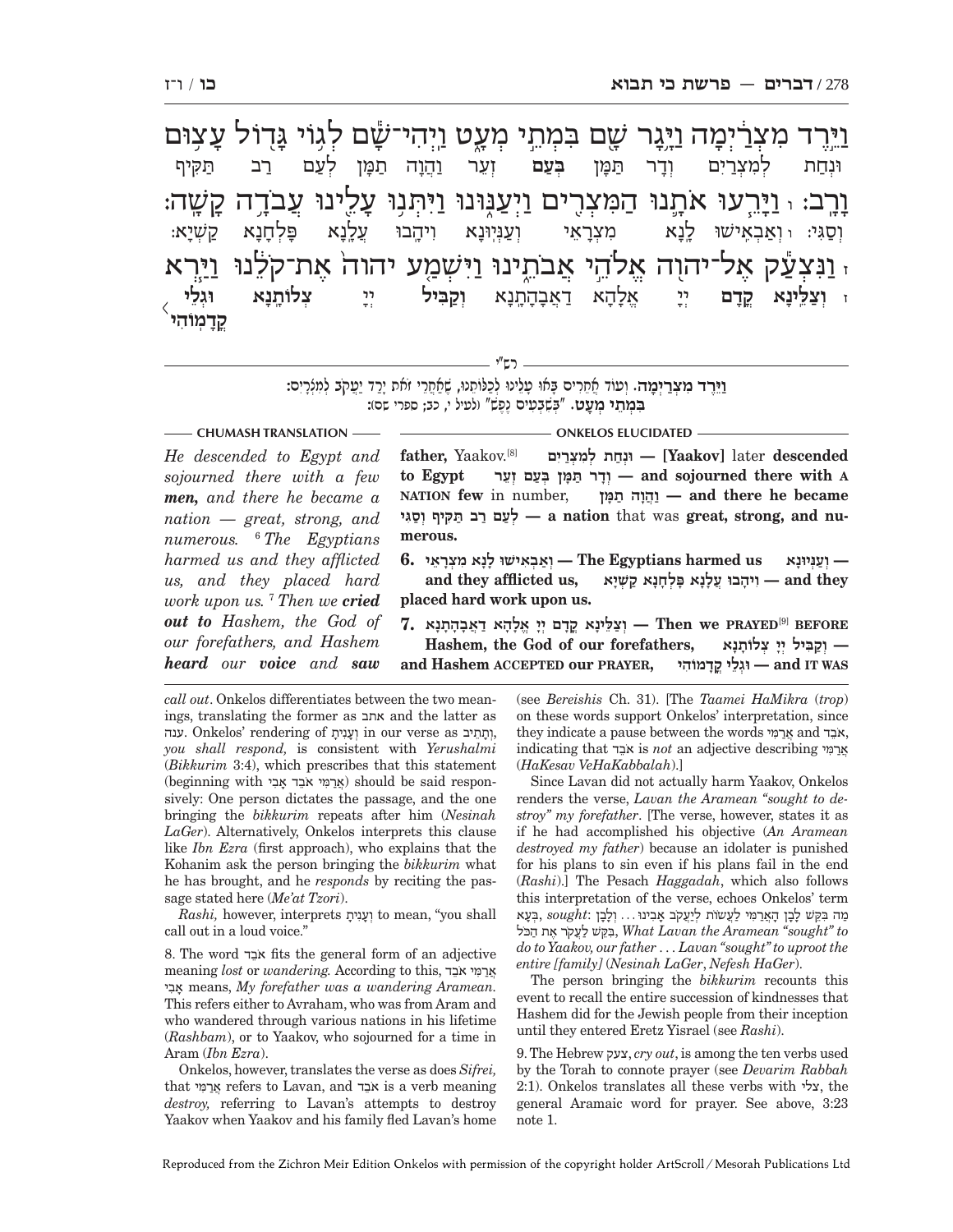ענינוּ ואת־עמלנוּ ואת־לחצנוּ: 1 ויּוֹצאנוּ יהוה ממצרים בְּיֶד חֲזָקָהֹ וּבִזְרָעַ נְטוּיָּה וּבְמֹרֶא גָּדֶל וּבְאֹתָוֹת וּבְמִפְתִים: ּ וַיְבְאֵנוּ אֶל־הַמָּקוֹם הַזֶּה וַיִּתֶּן־לָנוּׂ אֶת־הָאֲרֶץ הַוֹּאת אֶרֶץ ַזָּבָת חָלֶב וּדְבֶשׁ: יִוְעַתָּה הִגֵּה הֵבֵ֫אתִי אֶת־רֵאשִׁית פְּרֵי .<br>ה הָאֲדָכָּה אֲשָׁר־נָתַתָּה לֵי יהוֶה וְהִנַּחְתוֹ לִפְנֵי<sup>ּ</sup> יהוְה אֱלֹהֶיךָ ע**ִמְלֵנָא וְלֵאוּתֶנָא וְדוּחֲקֵנָא: חַ וְאַפְקֵנָא יְיָ מִמִּצְרֵיִם** ְבּי'ד תִּ' קּיפ ִ א וּבְדר ע א **ְמר ְ ממ ְ א וּבֶחְזו נ א** ר' בּ ְ א וּבא ִ ת ְ ין וּב ְמוֹפ ִתין: ּט וְאַיְתְיֵנָא – לְאַתְרָא הָדֵין וִיהַב לְנָא יָת אַרְעָא הָדָא אֲרַע עַבְדָא חֲלַב וּדְבָשׁ: י וּכְעַן הָא אַיְתֵיתִי יָת רֵישׁ אִבָּא ֧֧֧֦֧֢ׅ֖֧֧֚֝֝֬֓֓֓֓֓֓֓֡֓֓֓֡֬֓֓֓֡֬֓֓֓֡֬֓֓֝֬ דְאַרְעָא דִי יְהַבְתְּ *לִי* יְיָ \*וְתַחֲתִנֵּהּ קֳדָם יְיָ אֱלָֹהָךְ \*נ"א: ְ ות ְ ' צְנ ִעֵנּהּ

רש"י

**ֶ (ט) אל ה מּ קוֹם הֶ זּה.** ֶז ֵה בּית הִ מְּקָדּשׁ (שם): **וִ יֶּתּן ל ֶ נוּ את ה אֶ רץ.** ְכּמ ְ שָׁמעוֹ (שם): **ְ (י) ו ִהנּ ְחתּוֹ.** מִ גּ ֶ יד שׁ ְ נּוֹטלוֹ א ח ֲ ר הָנפת [נ''א: הַגָּחַת] הַכֹּהֵן, וְאוֹתֵזוֹ בִיָדוֹ כְּשֵׁהוּא קוֹרֵא וְחוֹזֵר וּמֵנִיף (שם; סוכה שם):

**CHUMASH TRANSLATION ONKELOS ELUCIDATED**  *our affliction, our toil, and our oppression.* <sup>8</sup>  *Hashem took us out of Egypt with a strong hand and with an outstretched arm, with great awesomeness, and with signs and with wonders.*  9  *He brought us to this place, and He gave us this Land, a Land flowing with milk and honey.* <sup>10</sup> *And now, behold! I have brought the first fruit of the ground that You have given me, O Hashem!'' And you shall lay it before Hashem, your God,* 

 **,TOIL OUR — ע ְמ ָלָנ ְא וֵל ָאוּתָנ ְא ו ֲדוּחָקָנא** [10]**HIM BEFORE REVEALED OUR EXHAUSTION, and our oppression.**[11]

**ְ בּיד Egypt of out us took Hashem — ְוא ְפָּקָנ ְא יָי ִ מ ִמּ ְצרִים 8. ,REVELATION** Divine **great with — ְוּב ֶחְזָוָנ א רָבּא ,arm LIFTED-**[12] **UP an with and hand strong a with — תּ ִקּ ָיפ ִ א וּבְדָרָע ְא מָר ְמָמא .wonders with and signs with and — ְוּבָא ִת ְ ין וּב ְמוֹפ ִתין**

**ִ ו יהב** [13]**place this to us brought He — ְואְי ְתָיָנ ְא לא ְתָר ָא הֵדין 9. ֲ אר ָע ע ְבָדא ,Land this us gave He and — ָלָנ ָא י ת אְרָע ָא הָדא בשָׁוּד ב ְ לחֲ — a Land that PRODUCES milk and honey.**

 **the first of the fruit of the properties** be **brought have I! behold — ָה א אְיֵת ִיתי ,now And — ְוּכען 10. ("Inspirity") – ? יִדִּי** יִהֲבָתְּ לִי יִי Wou have given, me, O Hashem  $\ddot{r}$ ,declaration this finished having ,**And — ְותֲח ִתֵנּ ֳהּ קָד ְם יָי ֱ אָל ָהך you shall lay [the** *bikkurim***] before Hashem, your God,**[14]

10. Regarding Onkelos' translation of *"saw"* as *it is "revealed before Him,"* see above, 9:13 note 22.

11. In the previous verse, ענּוּנוּ
יְו is a general term for all the forms of affliction that the Egyptians imposed; Onkelos therefore uses the general term יוּנא נְּע
וְ, *they afflicted us*. Our verse, however, uses three separate terms, each one corresponding to a different form of affliction, which Onkelos explains in ascending order: The first, ינוֵּנְע, *our toil,* refers to the physical labor; the that indicates ,)ֵל אוּתנא) *exhaustion our* ֲ,עמֵלנוּ ,second the labor was so intensive that they were left with no strength; and the third, רוּחֲקָנָא, לַחֲצֵנוּ, our oppression, refers to the added pressure imposed by the overseers to continue working even at that point, when all their strength was gone (see *Lechem VeSimlah*, *Beurei Onkelos, Shaarei Aharon*).

[Indeed, in the *Haggadah,* the words צנוֵּחֲל ת אֶוְ, *and our oppression,* of our verse is expounded: חק
דְּה זוֹ , *this refers to the pressure [placed upon us].* In *Shemos* 5:13 note 15, we noted that this refers to the increased pressure that the overseers placed on the Jewish people to produce the same amount of bricks even when their supply of straw was taken away.]

12. See above, 4:34 note 56.

13. Onkelos usually translates the term בא when it refers to entering Eretz Yisrael with the root על, *bringing in* (see note 3). Here, however, Onkelos does not translate אנוֵּבִ יְו as נאיל עֵאוְ, *He brought us in to this place,* but נאיתְ יְא
וְ, *He brought us. Beurei Onkelos* explains that reflects the teaching of *Sifrei* (cited by *Rashi*) that *this place* refers to the Beis HaMikdash (cf. *Marpei Lashon*). 14. After the Kohen lays the basket next to the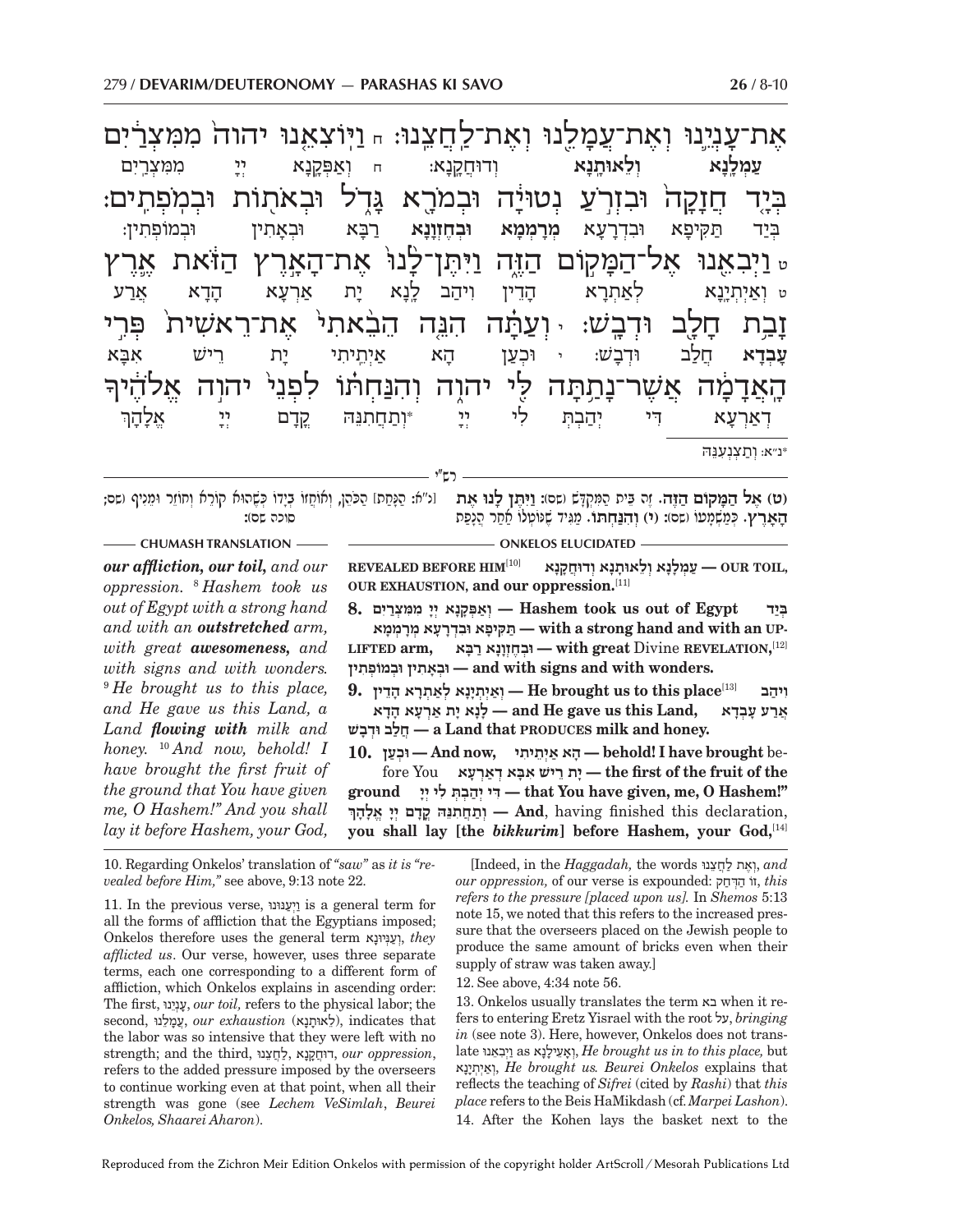רָ: א<mark>ִ יְשֶׂמַ חְתָ בְכָל־הַטּוֹב אֲשֶׁר נְתַן־</mark> פני יהוה א :न ה אַמָה וְהַלֵּוֹי וְהַגֵּר אֲשֶר בְּקִרְבֶּך .<br>ה וּלבית ְי יהוָה אֱלֹהֶיך<del>ּ</del>  $\mathsf{a}^\dagger$ ְלך ְ בַּשָּׁנָָה  $\,$ .<br>ล. ∻ **ס** שני יב כִּי תְכַכֶּّה לַעְשֵׂר אֶת־כָּל־מַעְשָׂר הְבוּאֲתְךָּ הַשְּׁלִישָׁת שְׁנַת הַמִּעֲשֶׂר וְנֶתַתְּה לַלֵּוִ֫י לַגִּר<sup>ַי</sup> לַיָּתְוֹם וְלָאַלְמָנָּה ֧֧֧֦֧֢ׅ֖֧֧֚֝֝֬֓֓֓֓֓֓֓֡֓֓֓֡֬֓֓֓֡֬֓֓֓֡֬֓֓֝֬ ּי יא וְתֶחֱדֵי בְּבָל טָבְתָא דִי יְהַב וְתִסְגּוֹד קֵדַם : ְ ֧֧֧֦֧֢ׅ֖֧֧֚֝֝֬֓֓֓֓֓֓֓֡֓֓֓֡֬֓֓֓֡֬֓֓֓֡֬֓֓֝֬ את ולואה וגיורא ֧֧֧֦֧֢ׅ֖֧֧֚֝֝֬֓֓֓֓֓֓֓֡֓֓֓֡֬֓֓֓֡֬֓֓֓֡֬֓֓֝֬ **שׁ בית**ך ֧֧֧֢ׅ֧֚֝<u>֓</u> יִי אֱל**ָ**הָך לְך ֦֧֖֖֖֖֖֖֖֧ׅ֚֚֚֚֚֚֚֚֚֚֚֚֚֚֬֝֝֝֬֓֓֞֝֬֝֬֝֓֞֝֬֝֓֬֝֓֬ ָבְשַׁתָּא יב אֲרֵי תְשִׁיצֵי לְעַשֶּׂרָא יָת כָּל מַעְשַׂר עֲלַלְתָּךְ תְלִיתָאָה שְׁנַת מַעְשְׂרָא וְתִתֵּן לְלֵנָאָה<sup>ָ</sup>לְגִיּוֹרָא לְיַתְמָא וּלְאַרְמַלְתָּא

רש"י

כָּלִין בּוֹ, וְזֶהוּ פֶּסַח, שֶׁהַרְבֵּה חִילָנוֹת יֵשׁ שֶׁנִלְקָטִין חַׂחֲר הַסּוּכּוֹת,<br>נִמְּלְחוּ מַטְשְׂרוֹת שֶׁל שְׁלִישִׁית כְּלִין בְּפֶסַח שֶׁל רְבִיטִית, וְכָל מִי<br>שֶׁשְׁהָה מַטְשְׂרוֹתָּיו הָלָרִיכוֹ הַכָּתוּב מַמְמָלְרוֹת שֶׁנְּהֵגוּ בְּשָׁתֵּי שָׁנִיִּם שֶׁלְפְּנֵיהֶ, שָׁשָּׁנָה רְחוֹשוֹנָה וּשִׁנִיּה שָׁל ָשְׁמִיטָּה נוֹהֵג בָּהֶן מַטֲשֹׂר רִאשׁׂוֹן, כְּמוֹ שֶׁנֶּחֱמַר "כִּי תִקְחוּ מֵאֶת<br>בַּנֵי יִשְׂרָאֵל אֶת הַמַּטֵשָׂר" ובמדבר יח, כוּ), וּמַטֵשֵׂר שָׁנִי, שֵׁנֵאֱמַר ָבְּגֵי יִשְׁרָתֵל חֶת הַמַּעֲשֵׁר" ובמדבר ית, כוז, וּמַעֲשֵׂר שֵׁלִי, שֶׁמֶּתֶנִר<br>"וְאָכַלְתָּ לִפְגֵי ה' אֱלֹהֶיךָ מַעֲשַׂר דְּגָנְךָ תִּירֹשָׁךְ וְיִלְהָרֶךָ" ולטיל יד,<br>כג). הרי שני מטשרות. וּבֹא ולמדד כאו בשנה השלישית ַָָ יְאִבִּי יִ יְשֶׁנֶי ( יְשִׁבְּבִי יְשָׁנִי יִ נוֹהֵג מֵאוֹתָן שְׁנֵי מַעְשְׂרוֹת אֶלָּא הָאֶתֶד, וְאֵיזֶה, זֶה מַעֲשֵׂר רִאשׁוֹן.<br>וְתַחַת מַעֲשֵׂר שִׁנִי יִתֵּן מַעֲשֵׂר טְיֵי, שֶׁמֶּאֲמַר כָּאן וְבָתַתָּה לַלֵּוִי<br>אֶת אֲשֶׁר לוֹ, הֻרֵי מַעֲשֵׂר רָאשׁוֹ, לַבֵּר לַיָּ

- CHUMASH TRANSLATION —————————————————— ONKELOS ELUCIDATED -

<sup>11</sup> *You shall rejoice with all the goodness that Hashem, your God, has given you and your household — you and the Levi and the con-*

<sup>12</sup> *When you finish tithing every tithe of your produce of the third year, the year of the tithe, and you give to the Levi, to the convert,* 

**ְ (יא) ושׂ מ ְ חתּ ְ בכל ה טּוֹב.** ִמָכּ ָ אן אְמ ֵ רוּ: א ִ ין קוֹר ִ ין מְקָרא ְבִּכּוּרִים חֵלָּא בִּזְמַן הַשִּׂמְחָה, מֵעֲגֶרֶת וְעַד הַחַג, שֶׁאָדָם מְלַקֵּט **ָ**תְּבוּחָ֫תוֹ וּפֵירוֹתָיוּ וְיֵינוֹ וְשַׁמְנוֹ, חֲבָל מֵהַחֲג וְחֵילָךְ מֵבִיתُ וְחֵינוֹ<br>קוֹרֶת ופסחים לו:: אַתַּה וְהַדָּלְוִי. חֵף הַלֵּוִי חֵיֵיב בִּבְּכּוּרִים חִם ֧֖֖֚֚֚֚֚֚֚֚֚֚֚֚֚֚֚֚֚֚֚֚֚֚֚֚֚֚֞֬֡֟֩֩֩֕֩֓֡֡֞֡֡֡֡֬֞֝֞֡֡֡֬֝֬ **ָ** נְטִיטוּ בִּתוֹךְ טָרֵיהֵס: **וְהַגֵּר אֲשֶׁר בִּקְרְבֵּךְ.** מֵבִית וְחֵינוֹ קוֹרֵת,  **בּ שּׁ נה ה ְ שּׁ ִל ִישׁית.** ֶשֵׁא ָ ינוֹ יכוֹל לוֹמ ר "לֲ אבֵֹתינוּ" (בכורים א, ד): **ִ (יב) כּ ְ י תכ ֶ לּה** ָנ ְט ְ עוּ בּתוֹך **ל ְ ע ֵשׂ ֶ ר את כּל מ ְ עשׂ ְ ר תּבוּא ְ תך** (לא, י) "מְקֵץ שֶׁבַּט שָׁנִיִּם" לְטַנְיַן הַקְהֶל, מַה לְהֻלֵּן רֵגְל מַף כַּאן כְּשֶׁתְּגְמוֹר לְהַפְרִישׁ מַטְשְׂרוֹת שֶׁל שָׁנָה הַשְּׁלִישִׁית, קְבַּע זְמַן הַבִּיטוּר<br>וְהַוִּידוּי בְּטֶרֶב הַפֶּסַח שֶׁל שָׁנָה הָרְבִיטִית, שֶׁנֶּחֱמַר "מִקְנָׁה שֶׁלשׁ<br>שָׁנִים תּוֹנִיא וגו'" ולעיל יד, כח). נָחֱמַ כֶּגֶל. אִי מַה לְהַלָּן תַג הַסּוּכּוֹת אַף כָּאן חַג הַסּוּכּוֹת, סַלְמוּד לוֹמַר<br>"כִּי תְכַלֶּה לַטְשֶׂר" מַטְשָׂרוֹת שֶׁל שָׁנָה הַשְׁלִישִׁית, רֶגֶל שֶׁהֲמַּטְשָׂרוֹת

**ְ before yourself prostrate shall you and — ְו ִת ְס ֳ גּוֹד קָד ְם יָי ֱ אָל ָהך Hashem, your God.** *and you shall prostrate yourself before Hashem, your God.*

**good the all with rejoice shall You — ְוֶתֱחֵד ְ י בָכ ָל ט ְבָתא 11.**

**ְ ness- ְ יָי ֱ אָל ָהך has ,God your ,Hashem that — ִדּ ְי יה ָב לך ְgiven you ְ Levi the and you — א ְתּ ְ וֵלָוָאה — hold-house your OF PEOPLE THE and — ְוֶלֱאָנ ֵשׁ בּ ָיתך — ְו ִג ָיּוֹר ִא דּ ֵ י ב ָינך and the convert who is in your midst.**

**ָיִת כָּל When** you finish tithing *i* אֲרֵי תְשִׁיצֵי לְעַשָּׂרָא<br>בִּשָּׁתָּא — every tithe of your produce — מִעְשַׂר עֵלְלְתָּךָ **ְ בּ שָׁתּא produce your of tithe every — מ ְע שׂ ֲ ר על ְלָתּך of year the — ְשׁנ ת מ ְע ְשָׂרא ,year third the of — ְת ִל ָיתָאה you and — ְו ִתֵתּ ְ ן ל ֵלָוָא ְה ל ִג ָיּוֹר ְא לי ְתָמ ְ א וּלאְרמ ְלָתּא** [15]**,tithe the give** the *maaser rishon* **to the Levi,** and the *maasar ani* **to the** 

*Mizbe'ach* (v. 4), the person bringing the *bikkurim*  takes it and holds it in his hand while reciting the above passage. He then performs *tenufah* once again and lays it back down (*Rashi, Gur Aryeh*; see note 5-6 above). Here too, as in v. 4, some texts have נּהֵּעִ נְצְ ת
וְ, *you to the orphan, and to the widow,* 

*shall store it* (see note ibid.).

*vert who is in your midst.*

15. Produce that grows in Eretz Yisrael is tithed according to a three-year cycle. Every year, *terumah* is first separated and given to a Kohen, followed by two tithes. *Maaser rishon,* which is given to a Levi, is given every year. During the first two years, the second tithe is *maaser sheni,* which is taken to Yerushalayim and eaten there. In the third year, the second tithe is *maasar ani,* which is given to the poor. The cycle is repeated every three years with the exception of the seventh year (*shemittah*) and the fiftieth year (*Yovel*), when no tithes are taken.

Every third year is called *the year of the tithe,* since only one of the two tithes of the previous years is given. *Maaser sheni,* the second tithe of the previous years, is not taken this year; it is replaced with *maasar ani*  (*Rashi*)*.*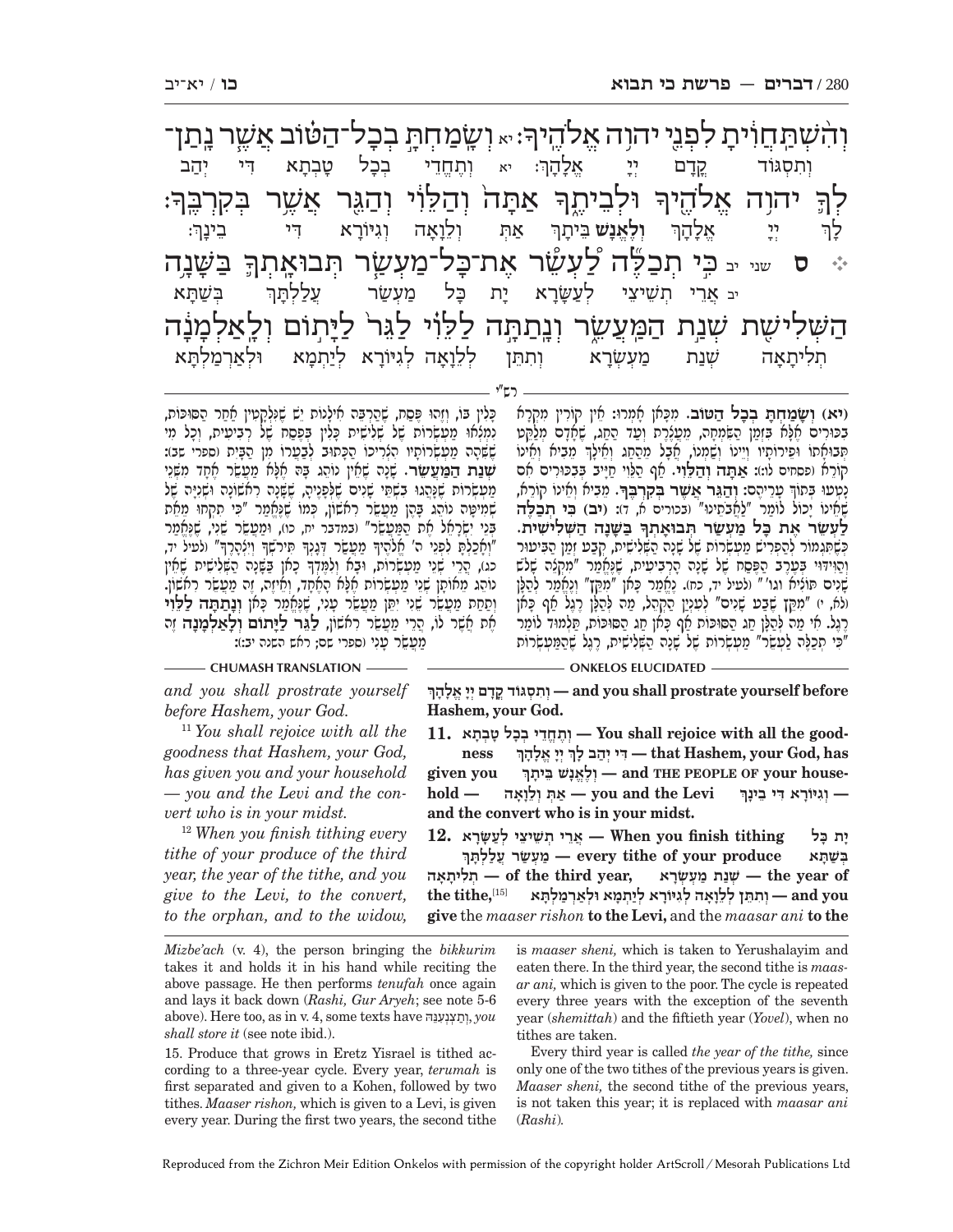ֿוְשָׂבֵעוּ: ּג וְאֲמַרְתָּ לִפְנֵי יהוֹה אֱלֹהֶיךָ ַ בִּעֲר<sub>ָ</sub>הָי .<br>ก' וְאָכְלִיּ בִ*יֹ*שְׁעָרֶיךָ הַקֵּדֶשׁ מִן־הַבַּ֫יִת וְגֵּם נְתַתֶּיוּ לַלֵּוִי<sup>ּ</sup> וְלַגֵּר<sup>ִי</sup> לַיָּתְוֹם וְלֵאַלְמָנָה .<br>ก' ֿוְלִא שָׁבְחְתִּי: | ֿ אֲשֶׁר צִוִּיתֶנִי לְא־עָבַרְתִּי מִמִּצְוֹהֶיךָ .<br>ก *ּ*בְכָל־מִצְוָתְךָּ ְפּלֵיתִי **ְ**וְיִשְׁבְּעוּן: <sub>יג</sub> וְחֵימַר קֳדָם יְיָ אֱלָהָךְ ְוֵי ְיכלוּן **ְבּ ִקְרו יך** קְרֶשׁ ִ מִן בֵּיתָא וְאַף יְהָבִתֵּהּ לְלֵנָאָה וּלְגִיּוֹרָא לְיַתְמָא וּלְאַרְמַלְתָּא  $\overline{\langle}$  **מ ְ ע ְשׂר א** ֧֧֧֦֧֢ׅ֖֖֖֖֖֧֚֚֚֚֚֚֝֝<u>֚</u> וְלָא אִתְנְ*שֵׁ*יתִי: ְפַקֵּדְתֵּנִי כַא עֲבַרְית מִפִּקּוֹדַיךִ תַפְקֶדְתָּךְ ְ \*נ"א: ִ פּקּוֹד ך

רש"י

 **ְ ושֵׂ בעוּ.** ֶתּ ָ ן לֶה ְם כֵּד ָ י שְׂבָע ִ ן. מָכּ ָ אן אְמרוּ: **ְוא ְ כ ִ לוּ ב ְשׁעֶ ריך ָ .**פאה ח, ה): **ְ (יג) וא מְ רתּ ִ ל ְפֵנ ֱ י ה' אלֶֹהיך** ְחָין פּוֹחֲתִין לֵטָנִי בַּגּוֹרֵן פִּחוֹת מֶחֲלִי קַב חִפְיִם וכו' (ספרי שג; ָי יִדְבִּי יִתְּיִם הַעֲבֹוּ עֵשׁ הַעֲבֹוּ עֵד הַעֲבֹוּ הַעֲדֹי הַעֲבֹוּ הַעֲבֹוֹת.<br>מעטרותיה וספרי שס): **בערתי הקדש מן הבית.** זה מעטר ָָ שִׁפְּר יִבְעוֹן שִׁכְּי יִבְעוֹן (שִׁכְּי שִׁל)<br>עֲלָי וְלָמֶוֹל יִקְמִי (שם; מעטר שני ה, י; ספרי שלה) וְלְמֶרֶךְ שָׁלְחָ שָׁהָה מַטַשְׂרוֹתָיו שֶׁל שְׁמֵי שָׁנִיִם וְלֹא הֶטֱלֶם לִירוּשְׁלֵיִם שֶׁגְּרִיךְ<br>לְהַעֲלוֹתָם טַכְשָׁיו: וְגַם נְתַתְּנִיו לַלֵּוִי. זֶה מַטֲשֵׂר רִאשׁוֹן. וְגַם<br>לרבות תרוּמה [נ״א: תּרוּמוֹת] וּבּכּוּרים ושם ושם: לגר ל

**ָ**ולאלמנה. זה מִעֹשׂר עֵני (שם ושם): בּבל מִצוּתְרּ, נתִקִּים ִכְּסִדְרָן, וְלֹא הִקְדַּמְתִּי תְּרוּמָה לְבִכּוּרִים, וְלֹא מַטֲשֹר לִתְרוּמָה, וְלֹא<br>שֵׁנִי לַרְאשׁוֹן ושם ושם), שֶׁהֲתִּרוּמֵה קְרוּיֵה ״רֶאשִׁית״ וּבמדבר, יח, יבז, ְָ וֹדְמְעֲךָ אֵם הַיֹּשְׁל הָיִה הַלֹּא הַלְחָךְ וְדִמְעֲךָ לֹא קַאַחֲר...<br>שֶׁהִיא רְאֹשׁוֹנָה מִשֶּׁנְּעֲשָׂה דָגֶן, וּכְתִיב "מְגֵאֶתֶךְ וְדִמְעֲךָ לֹא קְאַחֲר".<br>ושמות כב. כח), לֹא תשִׁנָּה את הִסְּדַר וּמִכִילֹמא כספא **ָ .** לֹ ִא הְפרְ שִׁתּ ִ י מ ִמּין ע ֶ ל שֵׁא ִ ינוֹ מ ִ ינוֹ, וּמ ֶ ן הָחָדשׁ **ע בְ ר ִתּ ִ י מ ִמּ ְצוֶֹתיך** ְעַל הִישָׁן, [ולֹא מן הִתִּלוּשׁ על המחוּבּר ולֹא מן המחוּבּר על הִתִּלוּשָׁ] ָעַנ הַיָּשָׂן, ווְנִק מִן הַתָּנוּש עַנ הַמְחוּבֶּר וְנִק מִן הַמְחוּבָּר עַנ הַתָּנוּש)<br>וספרי שם: מעשר שני שם)**: ולֹא שׁבֹחהוּי.** מלברכה על הפרשת

**CHUMASH TRANSLATION - THE READ BOOK CONTROL CHUMASH TRANSLATION** 

*and they shall eat in your gates and be satisfied —* <sup>13</sup> *then you shall say before Hashem, your God, ''I have eliminated the holy from the house, and I have also given it to the Levi, to the convert, to the orphan, and to the widow, according to Your entire commandment that You commanded me; I have not transgressed any of Your commandments, and I have not forgotten.* 

**convert, to the orphan, and to the widow,**[16] **ְ ְ וֵי ְיכ ְ לוּן בּ ִקְרָויך בּעוּןְ שְׂ יִוְ — and they shall eat in your CITIES and be satisfied —**

 $\bf 13.$  **ְחֲימַר קֵדָם יִיִ אֵלְהֶר — Then,** after all the tithes from the past three years have been distributed,<sup>[17]</sup> you shall say before **Hashem, your God, יתאָ בּ ן ֵ מ אִ רָשְׂ עְ מ שׁ דֶֹק יתיִ לֵּ פּ" — I have eliminated the holy thing,** namely, the *MAASER***, from the house,**[18]  **to]** *rishon maaser* **the [given also have I and — ְוא ְף יָה ִבֵתּ ְהּ ל ֵלָוָאה**  ${\bf the \ Levi,}$  **ب**לְגִיּוֹרָא לְיַתְמָא וּלְאַרְמַלְתָּא  ${\bf -}$  and the  $maasar$  ani to the **convert, to the orphan, and to the widow, ניִתּדְקֶּ פ י דּ ִ ְ ְכָּכ ל תּ ְפֶקְדָתּך — according to Your entire commandment that You commanded me; ְ Your of any transgressed not have I — ָל ֲא עָבִר ִ ית מ ִפּ ָקּוֹדיך .forgotten not have I and — ְו ָל ִא א ְתְנ ֵשׁ ִיתי** [19]**,commandments**

16. Any poor person is eligible to receive *maasar ani;*  the convert, orphan, and widow are examples of people who are more likely to be poor — a convert because he has no ancestral plot of land in Eretz Yisrael, and an orphan and widow because they lack a breadwinner (*Ramban* to 24:14).

17. A person must ensure that all the tithes from the three-year *maaser sheni/maasar ani* cycle are delivered to their proper recipients by Erev Pesach of the fourth year. Then, on the last day of Pesach, he recites the declaration stated in the following verses, known as *viduy maasros* [Confession of the Tithes] (see *Maaser Sheni* 5:10).

18.Onkelos explains that *the holy thing* refers to *maaser.* This refers specifically to *maaser sheni,* which the Torah calls *holy* (*Vayikra* 27:30).

According to *Rashi* (as explained by *Mizrachi*), the

word *holy* also includes *reva'i* (fruit of a sapling in its fourth year, which must be eaten in Yerushalayim), which is also called *holy* (*Vayikra* 19:24), and also must be eliminated by Erev Pesach of the fourth year, as taught by Beis Hillel in the Mishnah (*Pe'ah* 7:6). By adding the word פִעְשְׂרָא, Onkelos indicates that, in his opinion, this clause includes only *maaser sheni* and not *reva'i*. Apparently, Onkelos sides with the dissenting opinion in that Mishnah — the view of Beis Shammai — that *reva'i* is exempt from this requirement (*Aderes, Acharis HaShanim* 2:11, cited by *Me'at Tzori, Miluim*). [*Aderes* adds that Onkelos ruling like Beis Shammai is consistent with the fact that he was a student of R' Eliezer, who was a member of Beis Shammai (*Tos.,*  [.(ד"ה דרבי אליעזר b130 *Shabbos*

19. Such as the commandment not to separate tithes from one variety of produce for a different variety, or from the new crop for the old crop (*Rashi*).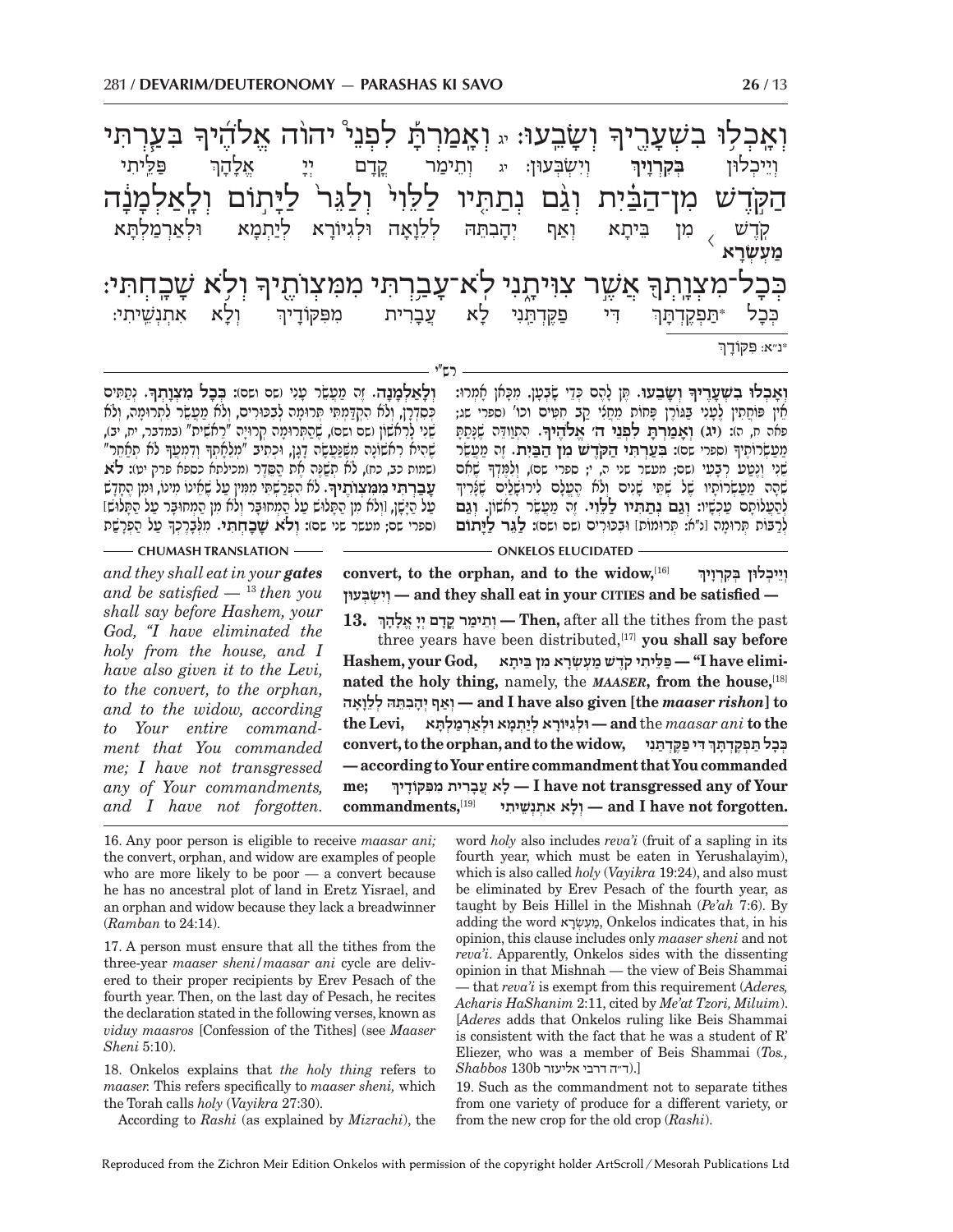ּ לֹא־אָכַ֫לְתִּי בְאֹנִי מִמֶּ֫נּוּ וְלִא־בִעַרְתִּי מִמֶּ֫נּוּּ בְטָמֵ֫א וְלֹא־נָתַתִּי ּמִמֶּנּוּ לְמֶת שָׁמַ֫עְתִּי בְּקוֹל<sup>י</sup>יהוְה אֱלֹדֶוּ עָשִׂיתִי בְּכֻל אֲשֶׁר צִוִּיתֶנִי: ֿ אָת־יִשְׂרָאֵל <u>? Ya</u> ְֿאָת־עַמְּך<sup>ָי</sup> מו־השמים וּב .<br>ה פה ממ וְאֵת הָאֲדָמָה אֲשֶׁר נָתֻתָּה לֶנוּ כִּאֲשֶׁר נִשְׁבַּעְתָׂ לַאֲבֹתֵינוּ אֶרֶץ יד לָא אֲבָלִית **בְאֶבְלִי** מִנֵּהּ וְלָא \*חַלֵּפִ**ּית** מִנֵּהּ בִמְסָאַב וְלָא יְהָבִית ִמֵנּ ְ הּ ל ִמית **קֵ בּ ִל ְ ית בֵּמ ְימר א** ד' יי ֱ אל ִ ה ֲ י עבִ ד ְ ית כּ ֹכ ִ ל דּי פֶ' קְּדתּ0ִ ני: ׅ֖֖֧֧֧֧֧֧֧֧֧֧֧֧֧֚֚֚֚֚֚֚֚֚֚֚֚֚֚֚֚֚֚֚֚֚֚֚֚֓֝֓֝֬֝֬֝֓֝֬֝֓֝֬֝֓֝֬֝֬֝֬֝֬֝֬ יָת יִשְׂרָאֵל ֖֖֖֖֖֧ׅ֖ׅ֧֧֖֧֚֚֚֚֚֚֚֚֚֚֚֚֚֚֚֝֝֝֝֝֓֝֝֝֝֝֬֝֝֬֝֓֝֬֝֓֝֬֝֬֝֓֝֬֝֓֝ יָת עַמָּך ֦֧֧֖֖֖֖֖֧ׅ֧֖֧֚֚֚֚֚֚֚֚֚֚֚֚֚֚֝֝֝֝֝֝֬֝֬֝֬֝֬֝֓֝֬֝֓֝֬֝֬֝֬֝֓֝֬֝֬֝֬ מן שמ<u>י</u>א מִמְדוֹר וְיָת אַרְעָא דִי יְהַבְתְּ לָנָא כְּמָאדִי קַיֱמְתָּא לַאֲבָהָתֶנָא אֲרַע \*נ"א: פֵ ' לּ ִיתי

רש"י

**נ ת ִ תּ ִ י מֶמּ ְ נּוּ לֵמת.** לֲ ע ָ שׂוֹת לוֹ א ְ רוֹן ות ְ כִר ִיכין (ספרי שם; מעשר שני שם): **שׁ מ ְ ע ִתּ ְ י בּ ֱ קוֹל ה' אלֹה י.** ֲהִב ִ יאוֹת ְ יו לֵבית הְ בִּח ָירה (שם ושם): **ע ִ שׂ ִית ְ י כּ ֹכ ֲל א ֶשׁ ִר צִוּיתִ ני.** ָ שׂמ ְ חִתּ ְ י ו ִשׂימּ ְ חִתּי בוֹ **ָ .** ָע ִשׂינוּ מ ֶ ה שָּׁגּזְרָתּ (שם ושם): **(טו) ה ְ שִׁקיפ ִ ה מ ְמּעוֹן קְ ד ְשׁך** ושם ושם: (שו) הַשְקִיפָּה מִמְּעוֹן קָרְשְׁךָ. עָשִינוּ מֵה שֶׁגֶּוְיָםְ<br>טְגַינוּ, עֲשֶׂה אַתָּה מֵה שֶׁעָלֶיךְ לַעֲשׂוֹת ושם ושם יג), שֶׁאָמֵרְםְּ "אִם<br>בְּחֻקֹּאַי סֵּלֵכוּ . . . וְיָתַּתִּי גִשְׁמֵיכֶם בְּעַתֶּם" וויקרא

**CHUMASH TRANSLATION ————————————————————— ONKELOS ELUCIDATED** 

14 *I have not eaten of it in my distress, I did not consume it when impure, and I did not give of it for the dead; I have listened to the voice of Hashem, my God; I have acted according to everything You have commanded me.*  <sup>15</sup> *Look down from Your holy abode, from the Heavens, and bless Your people Israel, and the ground that You gave us as You swore to our forefathers, a Land* 

מ ְ ע ְשׂרוֹת (שם ושם): **(יד) לֹא א כ ְ ל ִתּ ְי ב ֹאִנ ִי מֶמּנּוּ.** ִמָכּ ֶאן שָׁאסוּר ָ.<br>על כּךּ, "לֹא תוּכל לאכל בשעריך" ולעיל יב. יז) לְאוֹגֵן ושם ושם יבז**: וְלֹא בִעַרְהִי מִפֶּוּגוּ בְּטָמֵא.** בֵּין שֶׁאֲנִי טָמֵא<br>וְהוּא טַהוֹר, בֵּין שֶׁאֲנִי טַהוֹר וְהוּא טַמֵּא ושם ושם. וְהֵיכָן הוּזְהַר ְָֹשִׁי יִ יֹא יִם יִ הִי הִי הִי הִי הִי הִי הִי הִי הַ לְּא לְוֹאָלֶי.<br>(לעיל יב, יז), כּמוֹ שַׁנַּאמר בּפסוּלי המוּקדשים "בּשׁעריד תּאכלנוּ הַטָּמֵת וְהֻטָּהוֹר וגו' " (לעיל טו, כב), אֲבָל זֵה "לֹא תוּכַל לֵאֱכוֹל" ָיַ מוּר הָעֲרוֹ הָ הָעֲרוֹ הָעֲרוֹ הָעֲרוֹ הָעֲרוֹ הָעֲרוֹ הָעֲרוֹ: **וְלֹא**<br>דֶּרְךָ אָכִילֶת "שַׁעַרִיךּ" הַאמוּר בּמקוֹם אַחַר (יִבְּמוּת עַנְּ:)**: וְלֹא** ְ

 *maaser* **the [of eaten not have I — ָל ֲא אָכ ִל ְ ית בֶּא ְב ִל ִ י מֵנּהּ 14.** *sheni***]**[20] **in my** state of **MOURNING, ְ ו ָל א חֵלּ ִפ ִ ית מֵנּהּ** [21] **אבסָמְ בִּ — I did not EXCHANGE IT FOR** that which is **impure,**[22] of needs the **for it of give not did I and — ְו ָל ְא יָה ִב ִ ית מֵנּ ְהּ ל ִמית**  $\mathbf{H}$ **h**  $\mathbf{H}$  **HEEDED** gian  $\mathbf{H}$   $\mathbf{H}$   $\mathbf{H}$   $\mathbf{H}$   $\mathbf{H}$   $\mathbf{H}$   $\mathbf{H}$  $\mathbf{H}$  $\mathbf{H}$  $\mathbf{H}$  $\mathbf{H}$  $\mathbf{H}$  $\mathbf{H}$  $\mathbf{H}$  $\mathbf{H}$  $\mathbf{H}$  $\mathbf{H}$  $\mathbf{H}$  $\mathbf{H}$  $\mathbf{H}$  $\mathbf{H}$  $\mathbf{H}$  $\math$  **have I — ֲעָבִד ְ ית כּ ֹכ ִל דּ י פֶקְּדתִּני ;God my ,Hashem of WORD acted according to everything You have commanded Me.**

**ְ** $\mathbf{15.}$  אַסְתְּבִי מִמְּדוֹר קָדְשָׁךְ מִן שְׁמַיָּא **[at is merit, look down**] from Your holy abode, from the heavens, **וּבִרךְ** ית **ְיִיְת אַרְעָא — and bless Your people Israel,** וְיָת אִרְעָא **ְ כָּמ ִא די us gave You that Land the and — ִדּ ְ י יה ְב ְתּ ָ לָנא ֲ ארע ,forefathers our to swore You as — קֶיּ ְמָתּ א לֲאָב ָהָתָנא**

20. This verse states *it,* in the singular, clearly referring to only one of the tithes mentioned in the previous verse. Specifically, it refers to *maaser sheni,* the tithe with which that verse begins (see *Ramban*).

21. Onkelos explains, following *Sifrei,* that the state of distress in which one is forbidden to eat *maaser sheni*  is a state of mourning. *Chazal* explain further (see *Rashi*) that this prohibition applies only to a person in the most intense state of mourning, known as an *onein*  — a person whose close relative died on that very day. 22. Although in the previous verse, Onkelos translates interprets he here ,*eliminated have I* ,פֵּלּ ִיתי as ִבּ
עְר ִתּי לֹא עִבְּרְתִּי as though it were written לֹא בְעֲרָתִּי, I did not *transfer* (see Onkelos to *Vayikra* 27:10). This refers to the law (*Maaser Sheni* 1:1) that one may not sell or

exchange *maaser sheni* (unless he transfers its sanctity

onto the coins for which he is exchanging it, known as "redeeming" the *maaser sheni*). Although one may not exchange *maaser sheni* for any item, whether it is pure or not, the word "impure" in this context may refer to any non-*maaser sheni* item, which is considered "impure" — i.e., non-sacred — in relation to *maaser sheni*  (*Marpei Lashon; Beurei Onkelos*).

 $Rashi$ , however, interprets לֹא בְעַרְחִי according to its literal meaning — *I did not eliminate it* — and explains this clause to mean: *I did not consume [the maaser sheni] in a state of impurity,* which is forbidden. Some texts of Onkelos state יתיִ לֵּפ א לוְ, *Idid not eliminate,* which is consistent with *Rashi's* understanding. However, this version of Onkelos is not found in any early editions.

23. I.e., I did not use it to purchase a coffin or shrouds for a dead person (*Rashi;* for details about this prohibition,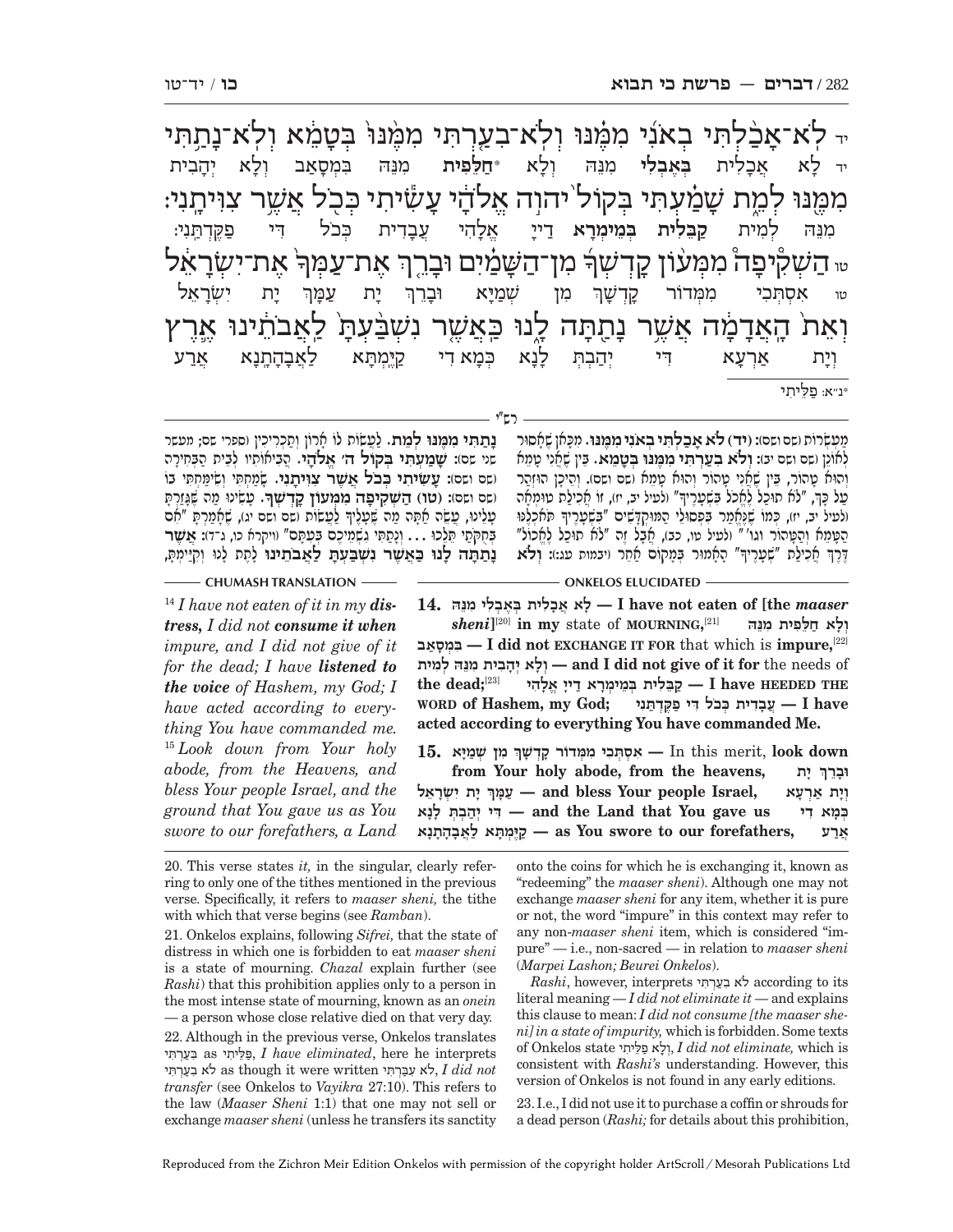ׅ֘ .<br>ה .<br>ก' **מְצַיִּךְ** ע: ↑ ס שלישי טז **היּוֹם הוֹּה יהוֹה** לַעֲשָׂוֹת אֶת־הַחֻקִּים הָאֱלֶה וְאֶת־הַמִּשְׁפָּטֶים וְשָׁמַרְהָּ וְעָשִׂיתָ : וּבְכָל־נַפְשֶׁךָּ: קּאֶת־יהוָה הֶאֱמֻרְתָּ הַיֶּוֹם לְהְיוֹת .<br>ล. אוֹתָם בְּכָל־לְבָבְךָ ֿ לֵאלֹהִים וְלָלֶכֶת בִּדְרָבָ֫יוּ וְלִשְׁמֹׂר חֻקָּיוּ וּמִצְוֹתָיוּ וּמִשְׁפָּטֶיו ֞֝֝֝֝֝<br>ה ְלך ֧֧֧֦֧֢ׅ֖֖֖֖֖֧֚֚֚֚֚֚֝֝<u>֚</u> ֧֧֧֢ׅ֧֚֝<u>֓</u> מפקד עַבְדָא חֲלַב וּדְבָשׁ: הוֹמָא הָדֵין יְיָ אֱלָהָך לְמֶעְבַּד יָת **קְיָמַיָּא** הָאִלֵּין וְיָת דִּינַיָּא וְתִטַּר וְתַעְבֵּד ֦֧֖֖֖֖֖֖ׅ֖ׅ֧ׅ֧֧֧֚֚֚֚֚֚֚֚֚֚֚֚֚֚֚֚֚֚֚֚֝֟֓֟֓֞֟֓֡֞֟֓֞֓֝֬֓֞֓֝֬֝֬֝ : יז י ְ ת יי **ֲחט ְ ב ְתּ** יוֹמ ֵ א ד ְ ין לֶמֱהֵוי ֧֧֧֦֧֢ׅ֖֖֖֖֖֧֚֚֚֚֚֚֝֝<u>֚</u> וּבכל נפשה: יָתְהוֹן בְּכָל לִבְּךְ **ַ בְּאָרְחָן דְתָקְנָן (וּלְמִטַּר קְיָמְוֹהִי וּפִקְוֹדְוֹהִי וְדִינְוֹהִי** ׇׅ֧֧֧֦֧֢ׅ֦֧֦֧ׅ֧֓֝֬֓֓֓֓֡֜֓֓<u>֚</u> דִתָּקְנֶן **ֳקד ִ מוֹהי** ֧֧֧֦֧֢ׅ֧֦֧֧֦֧ׅ֧֚֝֝֬֝֬֜֓֓<u>֚</u> לֶאֱלָהּ וְלִמְהָךְ לְך

רש"י

**ָהאמיררּ.** אין להם עד מוֹכיח בּמִקרא. ולי נראה שהוּא לשׁוֹן ָאיֹ דְּי מִן דָּי עִי יוֹת לַתְ לֹא הָיוֹת לִדְ לְחִיוֹת לִדְ לַחְלֹהִים".<br>הַפְרֹשׁה והְבִדְּלָה, הְבִדְּלָתּ לִדְ מִתְלֹהִי הִנְכַר "לְהִיוֹת לִדְ לִתְלֹהִים". ַָָ יִּ יְאָלָי אֶל יִ יְאֲלָלָי הֶעֲמֵי הָאָרֶץ "לִהְיוֹת לוֹ לְעַם סְגְלָה". [דָּבָר י<br>וְהוּת הִפְרִיאָךְ חֵצְיוֹ מֵעֲמֵי הָאֶרֶץ "לִהְיוֹת לּוֹ לְעַם סְגִלְּה". [דָּבָר<br>חִתְר. וּמִלחִתִי להם עד. והוּח לֹאוֹו תִּפְחֹרִת.

,<br>ארע זבת חלב וּדבשׁ: (טז) היוֹם הזּה ה׳ אלהירּ מצוּרּ. ָיָיָי וּ דְּיִשְׁוּ יִי דְּבִי יִ עֲבִי יִ עֲלֹיתָה<br>בְּבָל יוֹם יִהְיוּ בְעֵינֶיךָ חֲדָאָים כְּחִילוּ בּוֹ בַיּוֹם נִגְֿטַוֵּיהָ עֲלֵיהֶם<br>ותנחומא א): **ושמרת ועשית אוֹתם.** בּת קוֹל מִברכִקּוּ: הַבֹּחֹת וּתּנחומא א)**: וְשֶׁמַרְתָּ וְעֲשִׂיתָ אוֹתָם.** בַּת קוֹל מְבָרַקִתּוּ: הֵבֵאתָ<br>בִּכּוּרִים הַיּוֹם, תִּאֲנֶה לַאֲנָה הֲבָּאֶה וִשְׂם: (**יז־יח) הֵאֱמַרִתּ**,

### **CHUMASH TRANSLATION ONKELOS ELUCIDATED**

*flowing with milk and honey.''* <sup>16</sup> *This day, Hashem, your God, commands you to perform these decrees and the judgments, and you shall observe and perform them with all your heart and with all your soul.* <sup>17</sup> *You have distinguished Hashem today to be a God for you, and to walk in His ways, and to observe His decrees, His commandments, and His judgments,* 

**".honey and milk PRODUCES that Land a — ָע ְבָד ֲא חל ְ ב וּדָבשׁ**

**ְ ,day This — ָ יוֹמ ָא הֵדין 16. ְ ְ מ פֵקּ ָד לך your ,Hashem — ְיָי ֱ אָל ָהך ְלֶמ ְעבּ ָד י ְת קָימָיּ ָ א ה ִאֵלּ ְ ין וָי ִת דּ ינָיּא you commands ,God — to perform these STATUTES and the judgments, טּרתִ ו ְ and you shall observe and perform them**  $\blacksquare$ **ְ ְ וּבָכ ל נ ְפ ָשׁך בּךָל ל ִ כָבְּ — with all your heart and with all your soul.**[24]

[25]**today Hashem GLORIFIED have You — ָי ְת יָי ֲ חט ְב ְתּ ָ יוֹמ ֵא דין 17. ְ**בְּאָרְחָן , to be a God for you לְמֶהֵוֵי לְךָ לְאֵלָה **ְולמהר בארחו מוֹהיִ דָק ן ֳ נָקְ תָדְּ — and** for you **to walk IN WAYS THAT ARE PROPER BEFORE HIM,** serve His STATUTES, His commandments, and His judgments, **ob to and — ְוּל ִמטּ ְ ר קָי ִמוֹה ִ י וּפ ִ קּוֹדוֹה ְ י וִד ִ ינוֹהי** [26]

see *Maaser Sheni* 5:12, with *Rav* there).

24. With these mitzvos involving *maaser sheni,* Moshe completed his elaboration and review of the mitzvos, which he had begun above in Ch. 5. He now exhorted the Jewish people to observe all these mitzvos. He stresses, *this day Hashem, your God, commands you to perform these statutes and the judgments,* for it was that day that Moshe finished teaching them all (*Ramban*).

25. I.e., by accepting the Torah with all its elaborations and clarifications that were now taught to you, you have exalted Hashem and shown that He alone is your God (*Ramban*).

**Onkelos'** translation of הֲאֲמַרְתָּ, You have  $gloriffed$  in the following verse as<br> $gloriffed$  in the following verse as<br> $gloriffg$  in the former (Charistal 2a) בךטְ ח — is consistent with the Gemara (*Chagigah* 3a), which interprets these terms to mean "you have made [Hashem] into a unique יבה טִ חֲ . . . and [Hashem] has made you into a unique יבה טִ חֲ. "*Rashi* there explains יבה טִ חֲ to mean "praise"; the verse thus means, *You have* 

*made Hashem into a [subject of] unique praise.* [We find the Hebrew root אמר being used in this context in *Tehillim* 94:4 (*Rashi* here and to *Chagigah* ibid.).] *Rabbeinu Bachya* interprets Onkelos' תְּ בְ ט
חֲ as *you have elevated,* citing *Mishlei* 7:16, where the word טבוֹתֻחֲ is used to mean *superior* (see also *Ramban*).

In his first approach, however, *Rashi* explains האָמִירך as *distinguished*, meaning that you have distinguished Hashem from the foreign deities to be your only God, and Hashem has distinguished you from all the peoples of the earth to be His treasured nation. *Maharsha* (*Chagigah* ibid.) suggests that this interpretation can also fit with the Gemara there (and Onkelos), who interpret הַאֲמְרַתּ as הַאֲמִרָת, since the term יבה טִ חֲ is sometimes used in the sense of splitting or separating (as in 19:5 above; 29:10 below), or in this case, *distinguishing* one thing from another. See also  $Rav \, Hai \, Gaon$ , cited by *Aruch* (ערך אמר ג).

26. See above, 8:6 note 9.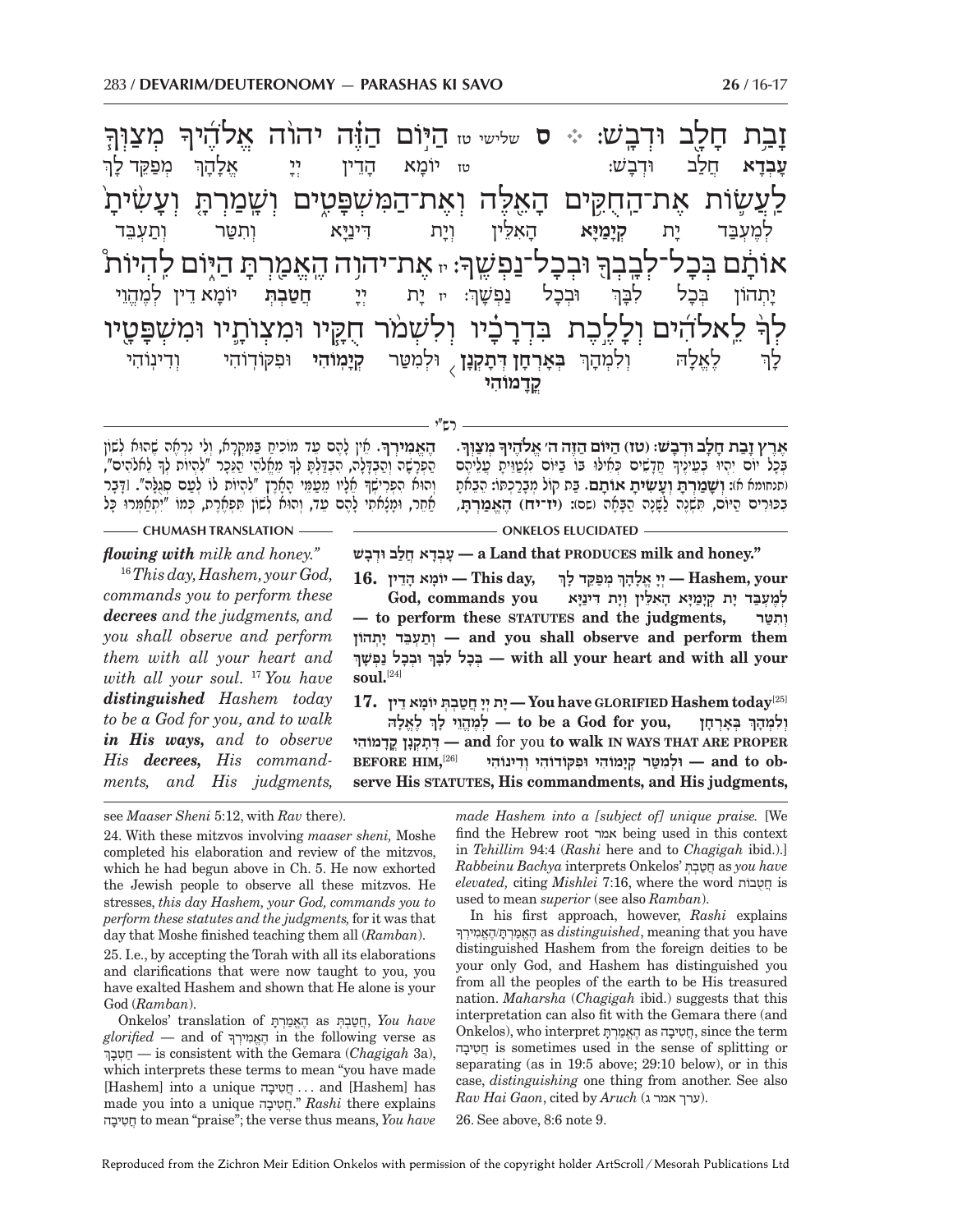רש"י ּיִ הַיֹּוֹם לִהְיָוֹת לוֹ לְעַם .<br>ก' ה ויהוה  $\kappa$ מיו $_{\shortparallel}$ ָ עָלְי<del>ֹ</del>וֹן .<br>ก ֦֧֦֧֦֧֖֖֖ׅ֧ׅ֧֧֧֚֚֚֚֚֚֚֚֚֚֚֚֚֚֚֚֚֝֡֓֡֡֓֡֟֓֡֬֓֡֟֓֡֬֓֡֟֓֡֬֓֜֓֝֬ וְלִשְׁמָ*ֹר* כָּל־מִצְוֹחָיו: <sub>יט ּ</sub>וּלְתִתְּךְ ּסְגֻלָּה כַּאֲשֶׁר דִּבֶּר־לֶךְ ֚֘ .<br>ก. עַל כָּל־הַגּוֹיִם אֲשֶׁר עָשָׂה לִתְהִלֶּה וּלְשֵׁם וּלְתִפְאָרֶת וְלִהְיִתְךָּ ר *בַּאֲשֶר* דִּבֵר<mark>: פ</mark>' עַם־קָדָשׁ לַיהוָה אֱלֹהֶיךִּ רביעי **[כז]** א **וַיְצַו מֹשֶׁה**ֹ וְזִקְנֵי יִשְׂרָאֵל אָת־הָעֶם לֵאמֶר שָׁמֹרֹ אֶת־כָּל־הַמִּצְוָה אֲשֶׁר אָנֹכִי מְצַוֶּה אֶתְכֶם הַיִּוֹם: **ְ**יוֹמא דין הלמהוי לה **וּלְקַבָּלָא בְמֵימְרֵה**ּ: יח וַייַ וֹ חַטְבָךְ ְעלַאָה **ְ**וּלמטר כל פּקוֹדוֹהי: **ח ִ בּיב** ְכּמ ִ א די מ ִ ' לּיל **ל ך** ֧֧֧֧֦֧֦֧֚֝֝֬<u>֓</u> עַל כָּל עַמְמַיָא דִי עֲבַד לְתֻשְׁבְּחָא וּלְשׁוּם **וְלִרְבוּ** וּלְמֶהֶוְד ׇׅ֧֧֧֦֧֢ׅ֦֧֦֧ׅ֧֓֝֬֓֓֓֓֡֜֓֓<u>֚</u> כְּמָא דִי | מַלִּיל: עם ק<sup>ַ</sup>דִּישׁ **קֵדָם**וְיָ אֱלָהָךְ **כז** א וּפַקִיד מֹשֶׁה וְסָבֵי יִשְׂרָאֵל יָת עַמָּא לְמֵימָר ּטַר יָוֹמָא דִּ הַפְקֶדְתָּא דִּי אֲנָא מְפַקֵּד יָוְכוֹן יוֹמָאַדֵין:

**כֲּ א ֶשׁ ִר דֶּבּר.** ִ"ו ְהִי ֶית ִם ל ְ י קדֹ ִשׁים" (ויקרא כ, כו; מכילתא שם): **(א) שׁ מֹ ֶ ר את כּל ה ִ מּ ְצו ה.** ְ ל ֶ שׁוֹן הוֹו ְ ה, גרדנ''ט בּלע"ז:

**ְ**פֹּעֲלֵי מָוֶ" (תהלים נ*ֹד, ד*)]: <mark>כַּאֲשֶׁר דִּבֶּר לָ</mark>ךָ. "וִהְיִיתֶם לִי סְגֶלֶה"<br>ושמות יט. ה: מכילתא פסחא יבז: (**יט) ולהיתר עם קדש וגו**׳ (שמות יט, ה; מכילתא פסחא יב): **ְ (יט) ו ִל ְהיֹ ְתך**

**CHUMASH TRANSLATION ONKELOS ELUCIDATED** *and to listen to His voice.* <sup>18</sup> *And* 

*Hashem has distinguished you today to be for Him a treasured people, as He spoke about you, and to observe all His commandments,* <sup>19</sup> *and to make you supreme over all the nations that He made, for praise, for renown, and for splendor, and so that you will be a holy people to Hashem,*  **.WORD His HEED to and — ְוּלק ָבּ ָל ְא בֵמ ְימֵרהּ**

**ְ**-And Hashem has GLORIFIED you to<br>- לַמֶּהֵוֶי לָהּ לְעָם חַבִּיב day — לַמֶּהֵוֶי לָהּ לִעֲם חַבִּיב **day**<br>*people* **יִ** וּלְמִטֵּר בָּל [27]  $-$ as He spoke TO you, $^{[27]}$ **קּוֹדוֹהי ִ פִּ — and to observe all His commandments,**[28] **ְ**

 **ִ ע ָלָּאה 19. ע ָל כּ ל ע ְממָיּ ִא דּי supreme you make to and — ְוּל ִמ ְתָּנך ְ לֻת ְשׁ ְבּ ָח ְ א וּלשׁוּם ,made He that nations the all over— ֲעבד רבוְּלִ וְ — for praise, for renown, and for GREATNESS,** [29] **ְ ְ וּלֶמֱהָוך דּישִׁק ם ע — and so that you will be a holy people ְ ֳקָד ְם יָי ֱ אָל ָהך** [30]**.spoke He as — ְכָּמ ִא ד י מ ִלּיל ,God your ,Hashem BEFORE—**

### **27.**

*your God, as He spoke.*

1  *Moshe and the elders of Israel commanded the people, saying, ''Observe the entire commandment that I command you this day.* 

 **of elders the and Moshe — וּפ ִקּיד מֹ ֶשׁ ְה וָסֵב ִ י י ְשָׂרֵא ָל י ת עָמּא 1. ט ָר ית ,saying — ְלֵמ ָימר ,people the commanded Israel ִ דּ ֲ י אָנא** [1]**commandment entire the Observe — "ָכּ ל תּ ְפֶקְדָתּא** [2]**.day this you command I that — ְמפֵקּ ָד י ְת ָ כוֹן יוֹמ ֵא דין**

**27.**

27. At the time of the giving of the Torah, Hashem said (*Shemos* 19:5), *You shall be to Me a treasure among all the peoples* (*Rashi*). Through your renewed acceptance of the Torah at this time, this day has become like the day of the assembly at Mount Sinai, and Hashem has once again elevated you to be His treasured people (*Ramban*).

28. I.e., He shall command all His mitzvos only to you, and to no other nation (*Ramban*).

29. The word חאבְּ שְׁ תֻּ in Aramaic can mean either "splendor" (as in *Shemos* 28:2) or "praise." Thus, since Onkelos uses חָשְׁבָּחָא earlier in the verse to mean

"praise," he chooses not to use the same word for "splendor," to avoid sounding repetitive (see *Marpei Lashon, Chalifos Semalos*).

30. *Vayikra* 20:26: *You shall be holy for Me* (*Rashi*).

1. According to *Ibn Ezra*, "the entire commandment" refers to the commandment stated in the following verses. According to *Ramban*, it is understood as though it said, *all the commandments*, referring to all the mitzvos of the Torah.

2. Although the elders also addressed the people, the main speaker was Moshe, and he alone said the words,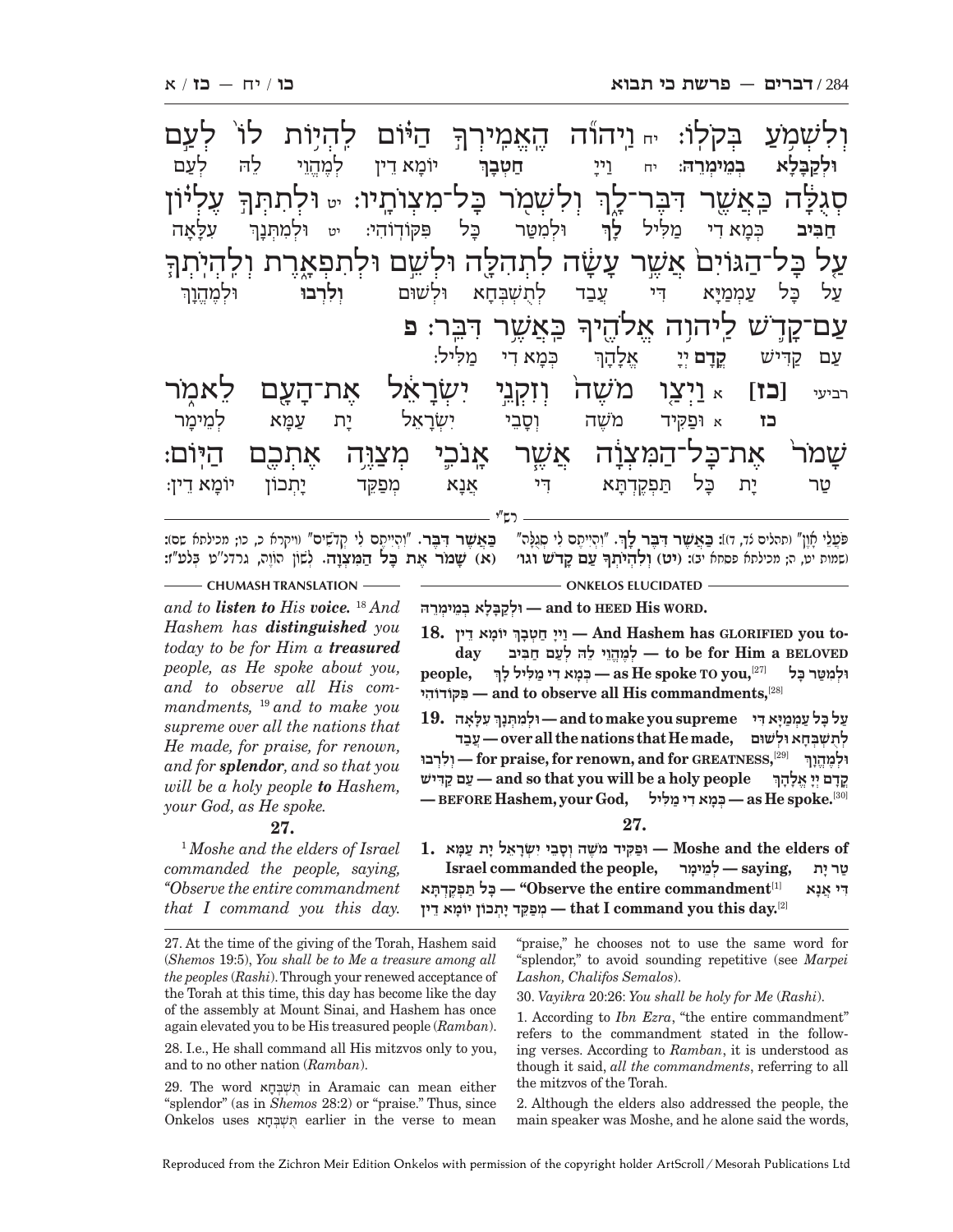בּ וְהָיָה בַּיּוֹם אֲשֶׁר תִּעַבְרְוּ אֶת־הַיַּרְדֵּן אֶל־הָאָ֫רֶץ אֲשֶׁר־יהוָה -ֿ אֲבָנִים גְּדֹלֹוֹת וְשַׂדְתָּ אֹתֶם  $\mathsf{a}^{\mathsf{l}}$ ِ נ<u>וֹה</u>קמֹת ל<sub>ְב</sub> .<br>ก' ً *נ*ִתֵן לְ<sup>יָ</sup> **ٚ**אָלֹהֶיך .<br>ก בַּשִׂיד: ג וְכֶתַבְתָּ עֲלֵיהֶן אֶת־כָּל־דִּבְרֵי הַתּוֹרָה הַזִּאת בְּעֲבְרֶךְ ֗ ֞<br>ה . .<br>ה' ן *נִתו*ֹ ל<sub>וּ</sub> | לְמַׁעַן אֲשֶׁר תָּבֹא אֶל־הָאָרֶץ אֲשֶׁר־יהוָה אֱלֹהֶיךִּ : ְ <u>اد ځان</u><br>ك אֶרֶץ זָבָת חָלָב<sup>ּ</sup> וּדְבַּשׁ כִּאֲשֶׁר דִּבֶּר יהוָה אֱלֹהֵי־אֲבֹתֶיךָ ד וְהָיָה בְּעָבְרְכֶם אֶת־הַיַּרְדֵּ† תָקִימוּ אֶת־הָאֲבָנִים הָאֵלֶה <del>וּ</del> ב וִיהֵי בְּיוֹמָא דִּי תַעְבְּרוּן יָת יַרְדְנָא לְאַרְעָא דִי יְיָ ׇׅ֧֧֧֦֧֢ׅ֧֓֝֬֓֓֓֓<u>֚</u> אַבְנִין רַבְרְבָן וּתְסוּד יָתְהוֹן ֧֧֧֦֧֢ׅ֧֦֧֧֦֧ׅ֧֚֝֝֬֝֬֜֓֓<u>֚</u> ים ׇׅ֧֧֧֦֧֢ׅ֦֧֦֧ׅ֧֓֝֬֓֓֓֓֡֜֓֓<u>֚</u> יהב אֵלֶהָך ֖֖֖֖֖֧֧֧֧֪ׅ֧֧֧֧֚֚֚֚֚֚֚֚֚֚֚֚֚֚֚֚֚֝֟֓֡֝֬֝֬֝֬֓֓֞֟֓֡֓֓֝֬֝֓֞֝֬֝֬ בְּסִידָא: ג וְתִכְתּוֹב עֲלֵיהוֹן יָת כָּל פִּתְגָמֵי אוֹרָיְתָא הָדָא בְּמֶעְבְּרָךְ ׇׅ֧֧֧֦֧֢ׅ֦֧֦֧ׅ֧֓֝֬֓֓֓֓֡֜֓֓<u>֚</u> ׇׅ֧֧֧֦֧֢ׅ֦֧֦֧ׅ֧֓֝֬֓֓֓֓֡֜֓֓<u>֚</u> יהב ַבְּדִיל דִּי תֵעוֹל לְאַרְעָא דִּי יְיָ אֱלָֹהָךְ : **ְ** ֧֧֧֢ׅ֧֚֝<u>֓</u> .<br>לר אֲרַע עָבְדָא חֲלַב וּדְבַשׁ כְּמָא<sup>ֹ</sup>דִי מַלִּיל יְיָ אֱלָהָא דַאֲבָהָתִךְ ּר וִיהֵי בְּמֶעְבַּרְכוֹן יָת יַרְדְּנָא תִּקִימוּן יָת אַבְנַיָּא הָאִלֵּין

רש"י

(ב) וַהֲקֵמוֹתָ לִךָּ. בַּיַרְדֵּן, וְאַחַר כָּךְ תּוֹלִיאוּ מִשָּׁם אֲחֵרוֹת וְתִבְנוּ – הָיּוּ: שְׁתֵּים עָשְׂרֵה בַּיַרְדֵּן, וּכְנֶגְדֶן בְּגִּלְגֶּל, וּכְנֶגְדֶן בְּהַר טֵיבָל,<br>מהן מזבח בהר טיבל. נמלאת אתה אוֹמר שלשה

2  *It shall be on the day that you cross the Yarden to the Land that Hashem, your God, gives you, you shall erect large stones for yourself and you shall coat them with plaster.* <sup>3</sup>  *You shall write on them all the words of this Torah, when you cross over, so that you may enter the Land that Hashem, your God, gives you, a Land flowing with milk and honey, as Hashem, the God of your forefathers, spoke about you.* <sup>4</sup>  *It shall be that when you cross the Yarden, you shall erect these stones,* 

 **2.** בְּיוֹמֵא דִּי תַעִבְּרוּן יָת יַרִדְּנָא (עוֹבָּר – on the day – בִּיוֹמֵא בּ **that you cross the Yarden ְ ְ ָ יֵה ָב לך to — ְלאְרָע ִא דּ ְי יָי ֱ אָל ָהך the Land that Hashem, your God, gives you, ניןִבְ א ְ ְ וּת ִק ָ ים לך בןָרְבְ ר — you shall erect large stones for yourself וּתסוּד ְ ידאָ סִ בּ הוֹן ְ תְ יָ — and you shall coat them with plaster.**[3]

ְ

**ָ**

**ָ ית [stones the [on write shall You — ְו ִת ְכ ֲ תּוֹב עֵליהוֹן 3.** [4]**,Torah this of words the all — ָכּ ִ ל פּ ְתָגֵמ ָ י אוֹרְיָת ָ א הָדא ְ ְ בִּד ִ יל דּ ֵ י תעוֹל** ,Yarden the **over cross you when — ְבֶּמ ְע ְבָּרך עאָרְאלְ — so that you may** merit to **enter the Land ְ ְ ִ דּ ְי יָי ֱ אָל ָהך ֲ אר ָע ע ְבָד ֲא חלב ,you gives ,God your ,Hashem that — ָיֵה ָב לך ְ ְ כָּמ ִא ד י מ ִלּיל ,honey and milk PRODUCES THAT Land a — ְוּדבשׁ ְ ָ לך ,forefathers your of God the ,Hashem as — ְיָי ֱ אָל ָה א דֲאָב ָהָתך spoke TO you.**

 **the cross you when** that **be shall It — ִו ֵיה ְ י בֶּמ ְעבְּר ָ כוֹן י ת יְרְדָּנא 4. these erect shall you — ְתּ ִק ָ ימוּן י ת א ְבנָיּ ָא ה ִאֵלּין ,Yarden**

*that "I" command you this day*. The same is true in vv. 9-10 below, where the Kohanim addressed the people together with Moshe. There too, the main speaker was Moshe, and he alone said the words, *that "I" command* (*Ramban*).

3. *Rashi*, based on the Gemara in *Sotah* (35b), explains that our verse actually refers to two separate sets of stones. The first clause of the verse, *You shall erect great stones for yourself,* refers to twelve stones set up in the Yarden itself when the people crossed. Yehoshua subsequently did this when the Yarden was split (*Yehoshua* 4:8-9). The second clause, *and you shall coat them with plaster*, together with the remainder of this passage, refers to the second set of stones. These were twelve stones that they were commanded to take *from* the Yarden and use to build an altar on Mount Eival.

4. The stones were extremely large, with enough surface area (for the twelve of them) to contain the entire Torah. Alternatively, the words of the entire Torah fit onto the stones miraculously (*Ramban*; cf. *Ibn Ezra*, and *Metzudas David* to *Yehoshua* 8:32).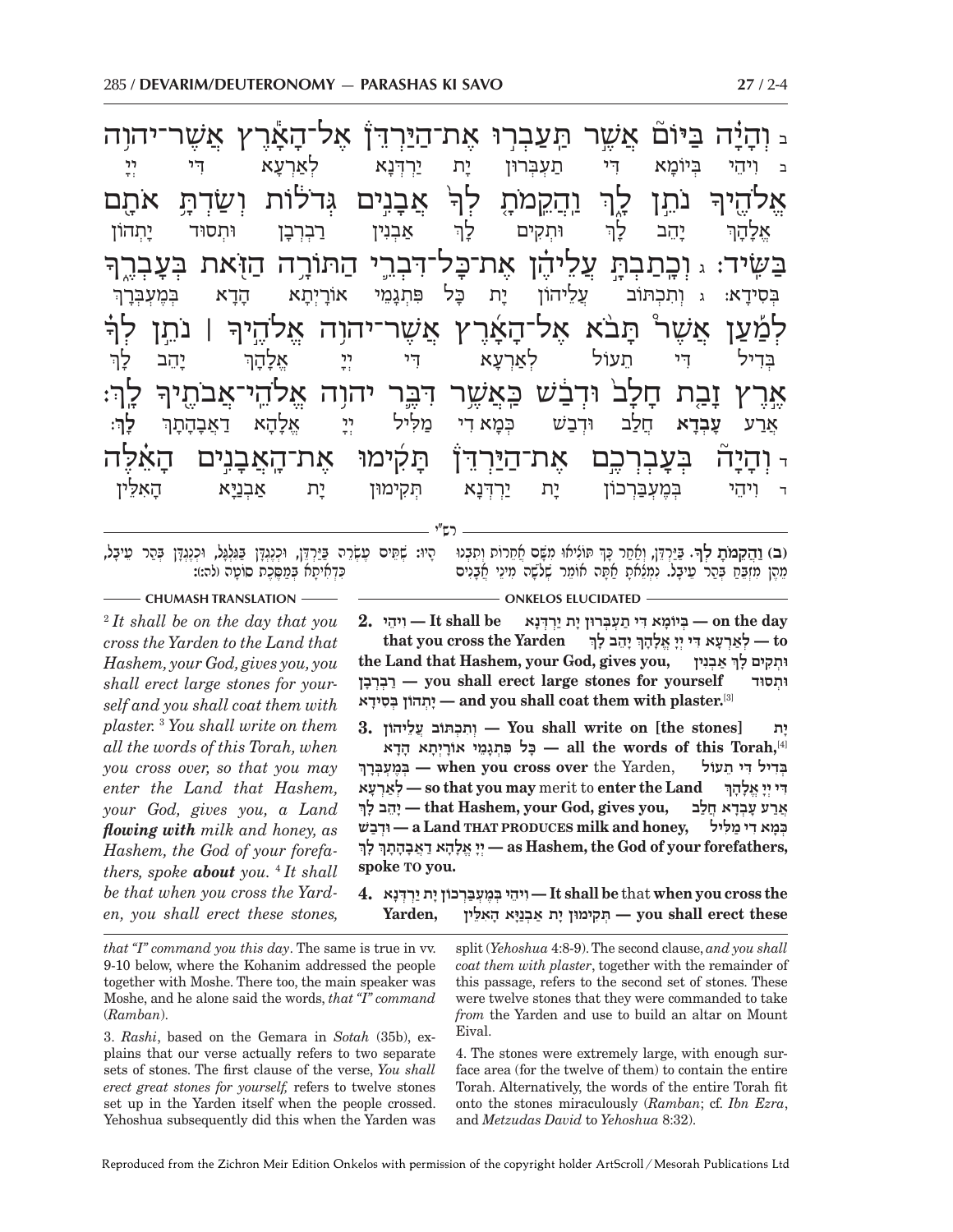רש"י צוּה אתכם היוֹם בּהר עיבל ושׂדתּ אוֹתם בּשׂיד: .<br>ה ְמִזְבַּח אֲבָנִים לְא־תָנִיף ה וּבָנִיתָ שָׁם מִזְבֵּחַ לַיהוָה אֱלֹהֶיִךּ .<br>ה אבנים שַׁלֵמוֹת תִּבְנֵה אֶת־מִזְבֵּח יהוְה וְדָ: ז**וְזֶבַחְתָ שְׁלָמֶים וְאָבַלְתָ** ת עליו עוֹלֹת ליהוה אל ;רּה ּ: יִ יִ וֹכְּתַבְתָּ עַל־הָאֲבָנִים שֵׁם וְשָׂמַחְתָ לִפְנֵי יהוָה אֱלֹהֶיךָ אֶת־כָּל־דִּבְרֵי הַתּוֹרָה הַזֻּׂאת בַּאֵ<mark>ּ</mark>ר הֵיטֵב: סּ ט<u>ּו</u>יְדַבֵּר ָדִי אֲנָא מְפַקֵּד יָתְבוֹן יוֹמָא דֵין בְּטוּרָא דְעֵיבָל וּתְסוּד יָתְהוֹן בְּסִידָא: ֧֧֧֦֧֢ׅ֖֖֖֖֖֧֚֚֚֚֚֚֝֝<u>֚</u> מדבּח ה וְתִבְנֵי תַמָּן מַדְבְחָא **קֵדָם**וְיָ אֱלָהֶךְ ֧֧֧֧֦֧֦֧֚֝֝֬<u>֓</u> ַעֲלֵיהוֹן פַּרְזְלָא: וּ אַבְנִין | שַׁלְמָן | תִּבְנֵי יָת מַדְבְּחָא דַייַ אֱלָהָךְ ְ : <sup>ז</sup> ְו ִתכּוֹס **ִנ ְכס ת ְקוּד ִשׁין** ְוֵתיכוֹל וְתַסֵּק עֲלְוֹהִי עֲלָוָן **קֵדָם**וְיָ אֱלָהָךְ ׇׅ֧֧֧֦֧֦֧֦֧֦֧֓֝֬ ותכתּוֹב על תּמָן וְתֶחֱדֵי קֵדָם יִיָ אֱלָהָךְ יָת כָּל פִּתְגָמֵי אוֹרָיְתָא הָדָא פָּרֵשׁ יָאוּת: ט וּמַלִּיל

**(ח) בֵּ א ֵר ה ֵיטב.** ְ בִּשְׁבִע ָ ים לשׁוֹן (שם לב.):

**CHUMASH TRANSLATION ONKELOS ELUCIDATED** 

*of which I command you today, on Mount Eival, and you shall coat them with plaster.*  5  *There you shall build an altar for Hashem, your God, an altar of stones; you shall not raise iron upon them.* <sup>6</sup>  *Of whole stones shall you build the altar of Hashem, your God, and you shall bring upon it olah offerings to Hashem, your God.* <sup>7</sup>  *And you shall slaughter shelamim offerings and eat there, and you shall rejoice before Hashem, your God.* <sup>8</sup>  *You shall write on the stones all the words of this Torah, clarifying well.''*

 $\boldsymbol{\mathsf{s}}$  **command you**  $\boldsymbol{\mathsf{p}}$  **דִּי** אֵנָא מִפַּקֵּד יָתְבוֹן יוֹמָא דִין

**— ְוּת ָ סוּד י ְת ְ הוֹן בּ ִס ָידא ,Eival Mount on — ְבּ ָטוּר ְא דֵע ָיבל ,today and you shall coat them with plaster.**

- **ְ ֳ קָדם altar an build shall you There — ְו ִת ְבֵנ י תָמּ ן מְד ְבּ ָחא 5. an — מְדבּ ח א ְבִנין ,God your ,Hashem BEFORE — ְיָי ֱ אָל ָהך raise not shall you — ָל ְא תִר ֲ ים עֵל יהוֹן פְּרְז ָלא** [5]**;stones of altar** an **iron** instrument **upon them.**<sup>[6]</sup>
- **ְ ָ ית build you shall stones whole** Of **— א ְבִנ ין שׁ ְלָמ ִ ן תּ ְבֵני 6. ְ ותֵסּק** [7]**,God your ,Hashem of altar the — מְד ְבּ ָח א דּ ָיי ֱ אָל ָהך וןָלָ ע י ֲ לוֹהִ עֲ — and you shall bring up on it** *olah* offerings **דםָק ֳ ְ**

**.God your ,Hashem BEFORE — ְיָי ֱ אָל ָהך**

י התבוס וּבְסַת קוּדְשׁין And you shall slaughter FEAST-OF-<br>הַעִיכוֹל הַמַּן — and you shall eat their meat **there, ְ before rejoice shall you and — ְוֶתֱחֵד ֳ י קָד ְם יָי ֱ אָל ָהך Hashem, your God.**[8]

**ָ י ָת כּל stones the on write shall You — ְו ִת ְכ תּוֹב ע ל א ְבנָיּא 8. ָפֵּר ָשׁ יאוּת ,Torah this of words the all — ִפּ ְתָגֵמ ָ י אוֹרְיָת ָא הָדא — clarifying well."**[9]

5. Upon crossing the Yarden, they carried the stones to Mount Eival, where they built an altar out of them, coated them with plaster, and wrote the Torah upon them. They then brought up offerings, ate, drank, and rejoiced (as commanded below, vv. 6-7), and recited the blessings and curses (as commanded below, v. 11 and on). They then dismantled the stones and brought them to Gilgal, where they were set up permanently. All of this took place on the day that they crossed the Yarden (see *Yehoshua* 4:8, 8:30-4; *Sotah* 36a; cf. *Yerushalmi Sotah* 7:5).

6. It is forbidden to hew the stones for an altar using an iron instrument, as stated in *Shemos* 20:22.

7. This is an additional requirement: that the stones of the altar must be completely smooth, with no notches or rough edges (see *Avodah Zarah* 52b).

8. The writing of the entire Torah is occasion for rejoicing (*Ramban* to *Shemos* 24:11).

9. *Rashi* writes that this refers to writing the Torah in all seventy languages.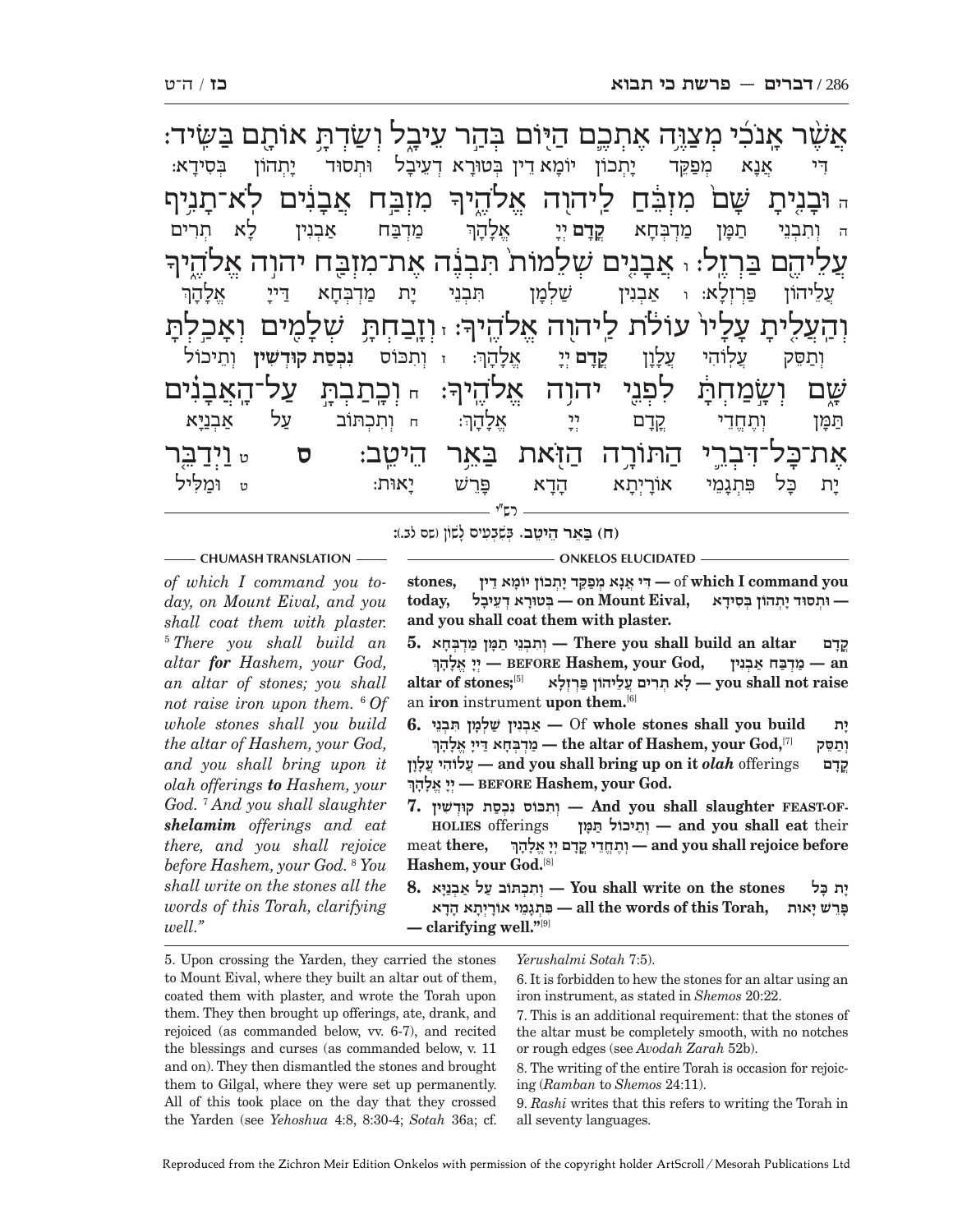רש"י מֹשֶׁהׂ וְהַבְּהֲנִים הַלְוִיֹּם אֶל־כָּל־יִשְׂרָאֵל לֵאמֶר הַסְבֵּת | וּשְׁמַע .<br>ה : י וְשָׁמַעְתָּ בְּקוֹל  $\cdot$  : היּוֹם הזּה נהיית לעם ליהוה .<br>ก' ית את־מצותיו [מצותו כ יהוָה אֱלֹהֱיך היּוֹם: ס<sub>ַ חמישי יא ויצו מֹשׁה את־העם ביּוֹם ההוּא</sub> וּך מצ ׇׅ֧֧֓<u>֓</u> את־העם על־הו יעמדוּ לברה אָת־הַיַּרְדֶן שִׁמְעוֹןׂ וְלֵוִי וִיהוּדָה וְיִשָּׂשכֶר וְיוֹסֵף וּבִנְיָמִן: מֹשֶׁה וְכָהֲנַיָא לֵוָאֵי **עִם** כָּל יִשְׂרָאֵל לְמֵימָר אֲצֵית וּשְׁמַע ֧֧֧֦֧֢ׅ֖֖֖֖֖֧֚֚֚֚֚֚֝֝<u>֚</u> : <sup>י</sup> ְוּתקֵ ' בּל **ְלֵמ ְימר א** יִשְׂרָאֵל יוֹמָא הָדֵין הֲוֵיתָא לְעַמָּא **קֵדָם**וְיָ אֱלָהָךְ ׇׅ֧֧֧֦֧֦֧֦֧֦֧֓֝֬ וְתַעְבֵּד יָת פִּקּוֹדְוֹהִי – וְיָת קְיָמְוֹהִי דִּי דִייִ אֱלָהָך ֧֧֧֢ׅ֧֚֝<u>֓</u> יוֹמ ֵ א דין: יא וּפ ִ' קּיד מֹ ֶשׁה ית ע' מּ ְ א בּיוֹמא ה' הוּא מפקד לך לְמֵימָר: יב אִלֵּין יְקוּמוּן לְבָרָבָא יָת עַמָּא עַל טוּרָא דִגְרִזִּים בְּמֶעְבַּרְכוֹן יָת יַרְדְּנָא שִׁמְעוֹן וְלֵוִי וִיהוּדָה וְיִשָּׂשכָר וְיוֹסֵף וּבִנְיָמִין:

**(ט) ה ְ סֵכּת.** ְכּתְ רגּוּמוֹ: **ה יּוֹם הֶ זּ ִה נ ְהֵיית ְ לע ם.** ְ בָּכל יוֹם ָיהיוּ בטיניך כּאילּוּ היוֹם בּאת טמוֹ בּבּרית (ברכות סג:; תנחומא **ְ**(**ט) הַסְבֵּת.** כְּסַרְגּוּמוֹ: **הַיּוֹם הַזֶּה נִהְיֵיתָ לְעָם.** בְּכָל יוֹס = א): (**יב) לְבָרֵךְ אֶת הָעָם.** כִּדְאִיסָא בְּמֵסֶכֶת סוֹטָה (שם, לז:):<br>יהיו בטיניד כאילו היוֹם בּאת טמו בברית וברכות סג:: תנחומא = שֹבֹּה שב ַ שִׁבְּט הַבְּטִּים עֲלוּ לְרֹאשׁ הָר גְּרָזִּים וְשָׁשָּׁה לְרֹאשׁ הָר עֵיבַל,

9  *Moshe and the Kohanim, the Leviim, spoke to all Israel , saying, ''Listen and hear, O Israel: This day you have become a people to Hashem, your God.* <sup>10</sup> *You shall heed the voice of Hashem, your God, and you shall perform His commandments and His statutes, which I command you today.''*

<sup>11</sup> *Moshe commanded the people on that day, saying,*  <sup>12</sup> *''These shall stand to bless the people on Mount Gerizim, when you have crossed the Yarden: Shimon, Levi, Yehudah, Yissachar, Yosef, and Binyamin.* 

**CHUMASH TRANSLATION ONKELOS ELUCIDATED** 

 **the ,Kohanim the and Moshe — וּמ ִלּיל מֹ ֶשׁ ְה וָכֲהנָיּ ֵ א לָוֵאי 9. Leviim, spoke** למימר ,WITH all Israel, למימר  $-$  saying,  $\vec{v}$  ישׂמע ישׂראל — "Listen and hear, O Israel: **<sup>2</sup> /** *• • • • • • • • • • • • • • • • • • • • • • • • • • • • • • • • • • •* [10]**.God your ,Hashem BEFORE — ֳקָד ְם יָי ֱ אָל ָהך**

**10. ְ of WORD THE heed shall You — ְוּתקֵבּ ְ ל לֵמ ְימָר א דּ ָיי ֱ אָל ָהך and — ְות ְעֵבּ ָד י ִת פּ ִ קּוֹדוֹה ְי וָי ְת קָי ִמוֹהי ,God your ,Hashem you shall perform His commandments and His statutes, ְָ יוֹמ ֵא דין ".today you command I which — ֲאָנ ְא מפֵקּ ָד לך**

 **people the commanded Moshe — וּפ ִקּיד מֹ ֶשׁ ָה י ת עָמּא 11. ,saying — ְלֵמ ָימר ,day that on — ְבּ ָ יוֹמ א ההוּא**

 **to stand shall** tribes **These — "ִאֵלּ ְ ין י ְ קוּמוּן לָבָרָכ ָא י ת עָמּא 12. ,Gerizim Mount on — ע ָ ל טוּר ִא דְגִר ִזּים people the bless** [11]**:Yarden the crossed have you when — ְבֶּמ ְעבְּר ָ כוֹן י ת יְרְדָּנא** שמעון ולוי ויהודה ויששכר ויוסף ובנימין – Shimon, Levi, Yehudah, **Yissachar, Yosef, and Binyamin.**[12]

10. For Hashem will now seal a covenant with you regarding the observance of the Torah (see *Ibn Ezra*). The covenant consists of the blessings and curses written in Ch. 28. It would be reinforced through the pronunciation of the blessings and curses at Mount Gerizim and Mount Eival, as described below (see *Ibn Ezra* to v. 14, and see *Sotah* 37b).

11. Moshe had already instructed them above (11:29): *It shall be that when Hashem, your God, brings you to the Land . . . then you shall place the blessing on Mount Gerizim and the curse on Mount Eival.* Here, Moshe specifies the actual procedure for doing so.

The tribes listed in our verse stand on Mount Gerizim, while the tribes listed in the following verse stand on Mount Eival. The Kohanim and Leviim stand between the mountains and pronounce the blessings and curses (v. 14), facing Mount Gerizim while reciting the blessings and Mount Eival while reciting the curses. The entire nation responds to each, "Amen." Although the passage lists only the curses, each curse was preceded by a corresponding blessing for one who refrains from that particular sin (*Rashi*).

12. This verse lists Levi among the tribes on Mount Gerizim because some indeed stood with the rest of the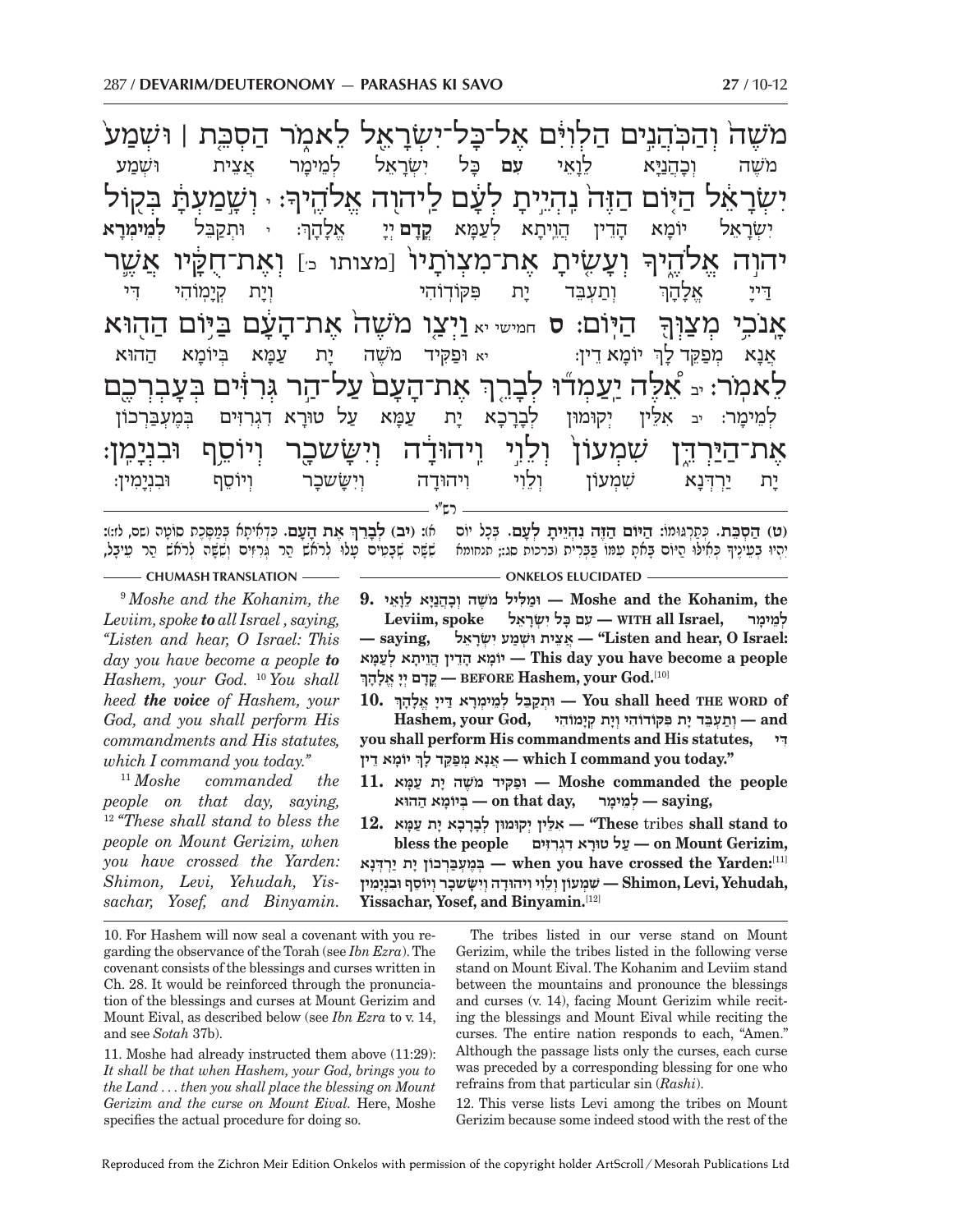י יְאֵלֶה יַעֲמְדִוּ עַל־הַקְלָלֶה בְּהַר עֵיבֶל רְאוּבֵן גָּד וְאָשֵׁר  $\nu$ ּוּזְבוּלֶן דֶן וְנַפְתָּלִי: ּדּ וְעָנִוּ הַלְוִיּּם וְאָמְרֶוּ אֶל־כָּל־אִישׁ יִשְׂרָאֵל קוֹל רֶם: ס<sub>ְ ײ</sub>ָ אֲרָוּר הָאִ*יּשׁ* אֲשֶׁר יַעֲשֶׂהْ פֶּסֶל וּמַסֵּבָה ּתְּוֹעֲבֵת יהוֹה מֵעֲשֵׂה יְדֵי חָרֶשׁ וְשָׂם בַּסֶתֶר וְעָנְוּ כָל־הָעֶם יג וְאִלֵּין יְקוּמוּן עַל לְוָטַ**יָא** בְּטוּרָא דְעֵיבֶל רְאוּבֵן גָּד וְאָשֵׁר וּזְבוּלֶן דָּן וְנַפְתָלִי: יד**ויתיבוּן** לֵוָאֵי וְיֵימְרוּן לְבָל אֱנָשׁ יִשְׂרָאֵל קַלָא רָמָא: טו לִיט גַּבְרָא דִיי יַעְבֵד **צֶלֶם** וּמַתְּבָא **מְרַחֲקָא קֱדָם** יְיָ עֹבַד יְדֵי אֲמָן וִישַׁוֵּי בְסִתְרָא וִיתִיבוּן כָּל עַמָּא

רש"י

ַהָר עֵיבָל וּפֶתְחוּ בִּקְלָלָה, וְאוֹמִרִים: "אֲרוּר הָאִישׁ אֲשֶׁר יַעֲשֶׂה "פֶסֶל וגו' " (להלן פסוק טו), וְכֵן כּוּלֶם, עַד "אָרוּר אֲשֶׁר לֹא יָקִים,<br>ולהלן פסוק כו):

ְוהִכֹּהְנִים והְלוִים והִאָרוֹן למִטָּה בַּאמנט. הפכוּ לוִים פּניהם כּלִפּי הַר גִּרְזִּים וּפַתְחוּ בִּבְרָכָה: בַּרוּךְ "הֻחָישׁ חֲשָׁר לֹח יַטֲשָׂה פֶסֶל וּמֵסֵכָה וגו'", וְאֵלּוּ וַאֲלוּ עוֹנְין: אֲמֶן. חָזְרוּ וְהָפְכוּ פְּנֵיהֶם כְּלֵפֵּי

### **CHUMASH TRANSLATION ONKELOS ELUCIDATED**

<sup>13</sup> *And these shall stand for the curse on Mount Eival: Reuven, Gad, Asher, Zevulun, Dan, and Naphtali.* <sup>14</sup> *The Leviim shall call out and say to every person of Israel , in a loud voice:*

<sup>15</sup> *'Accursed is the man who will make a carved or molten image, an abomination of Hashem, a craftsman's handiwork, and place it in secret.' And the entire people shall respond* 

 **for stand shall** tribes **these And — ְו ִאֵלּ ְ ין י קוּמוּן ע ְ ל לָ וטָיּא 13. ְ ר ֵאוּבן :Eival Mount on — ְבּ ָטוּר ְא דֵע ָיבל** [13]**CURSES the ,Dan ,Zevulun ,Asher ,Gad ,Reuven — ָגּ ְד וָא ֵשׁ ְ ר וּז ֻבוּל ָ ן דּ ְן ונ ְפָתּ ִלי and Naphtali.**

**ְ וֵי ְימ ְ רוּן לָכל** [14]**RESPOND shall Leviim The — ִו ִית ֵ יבוּן לָוֵאי 14. אלֵרָשְׂ י שִׁ נָאֱ — and they shall say to every person of Israel, :voice loud a** in **— ָק ָל ָא רָמא**

 $\mathbf{r}$  **דּי יעבּד צלם וּמתּכא** (Accursed is the man the is Accursed **—** ליט גברא **— who will make an IMAGE**[15] **or molten [idol], קאָחֲרמ ְ עבד ידי אמן — which is REJECTED BEFORE Hashem, עבד ידי אמן**  it **place and — ִו ישֵׁוּ ְ י ב ִס ְתָרא ,handiwork s'craftsman a in secret.**<sup>'[16]</sup> xight — **Proprie in — And** the entire people shall

tribes, while others stood between the two mountains to recite the blessings and curses (see *Sotah* 37a for how the tribe was divided, and see *Tosafos* there אי ה"ד(.

13. See above, 11:27 note 3, regarding Onkelos' use of the plural *curses*.

14. Here, as in 26:5 above, Onkelos translates ענה as *respond*. *Or HaChaim* explains that according to Onkelos, the Leviim's words serve as a response, i.e., an explanation, to the positioning of the various tribes on these mountains in this manner. The Leviim's declaration "explained" that it was in order to pronounce upon them these blessings and curses.

*Rashi* (to *Shir HaShirim* 2:10), however, cites our verse as the source for interpreting ענה as calling out with a loud voice.

15. See above, 4:16 note 27, regarding Onkelos' translation of סלֶפֶּ) literally, *carved image*) as *image*.

16. All the sins enumerated in this passage are sins that can be performed in secret. This is the reason that

these sins specifically were given the extra deterrent of a curse (*Ibn Ezra*).

It should be noted that the sin of idol-worship in this verse is the only one of the list of sins in the passage that is phrased in the future tense in the Hebrew; the rest are phrased in the present tense. *Toras Chaim* (*Chullin* 142a) explains that unlike all other sins, one is punished from Heaven for the sin of idolatry from the time that one *plans* to commit the sin, even before actually doing the action (see *Chullin* there).

Throughout this passage, however, Onkelos translates in the future tense. Possibly, in Aramaic idiom the conditional present is expressed with the future tense (see *Tosafos U'Miluim*). Alternatively, perhaps the present tense (e.g., *who degrades his father, etc.*), can mistakenly imply that the curse applies only to one who commits the sin regularly. Onkelos clarifies that this is not the case, and even one who commits the sin once (*who will degrade his father*) is cursed.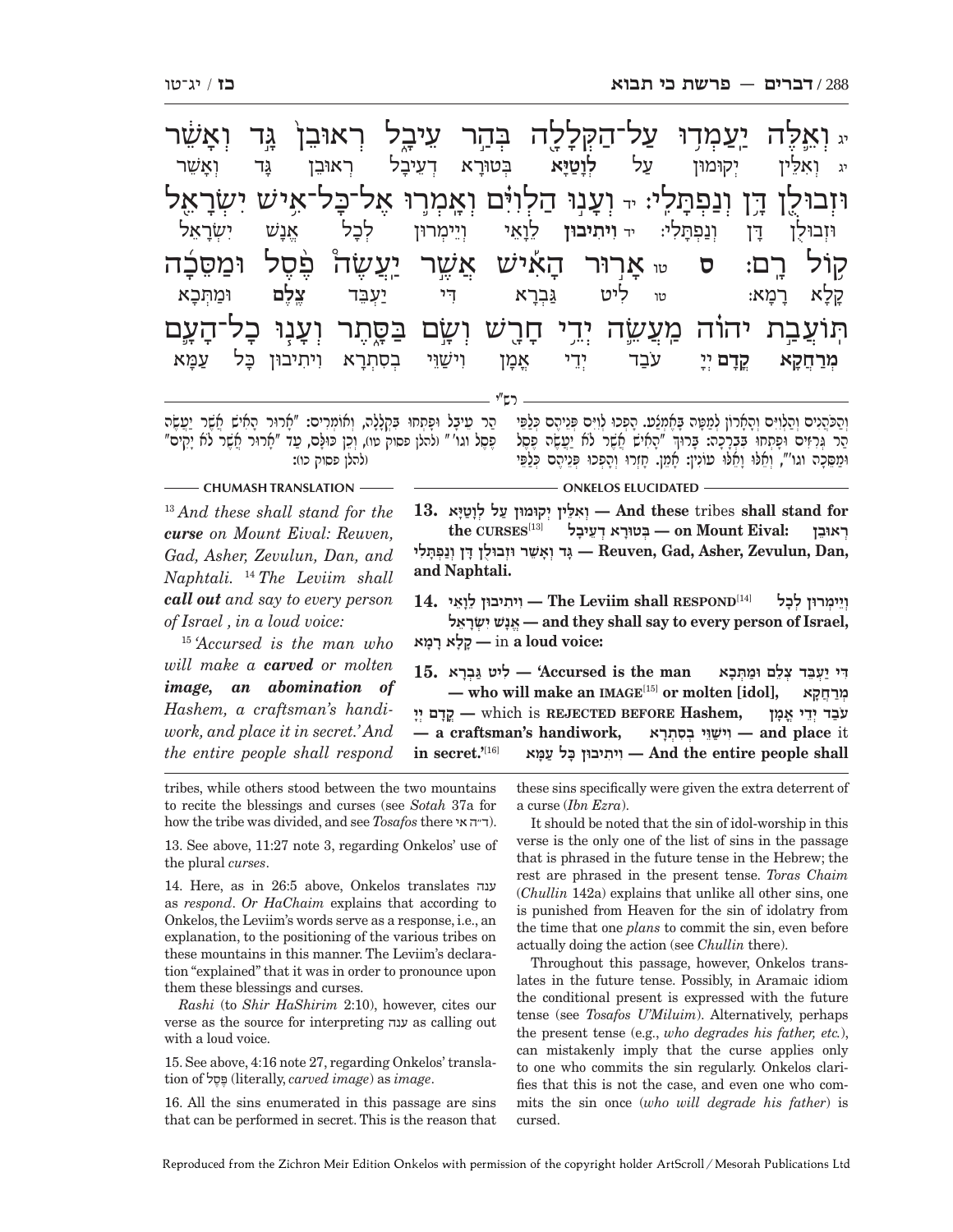| ֹאֲמֵר               | ואמוֹ              | אָבִיו              | מַקְלֶה<br>דִיַקְלִי                | אָר៉וּר<br>ליט                      | טז         | $\overline{\mathbf{U}}$ | <b>אַמֵן:</b>     |                  | <b>יְאָמְרִי</b>   |
|----------------------|--------------------|---------------------|-------------------------------------|-------------------------------------|------------|-------------------------|-------------------|------------------|--------------------|
| וְיֵימַר<br>ٚאָמָר   | וְאִמֵה<br>רֵעֱהוּ | אֲבוּהִי<br>גִּבוּל | מַקִּיג                             | יז אָרו <mark>ו</mark> ר            | טז<br>ס    |                         | ּאֲמֵן:<br>אַמֵן: | כָּל־הָעֶם       | <b>וְיֵימְרוּן</b> |
| וְיֵימַר             | דְחַבְרֵה          | תְּחוּמָא           | דישני                               | יו ליט                              |            |                         | ּאֲמֵן:           | עַמֲא            | בַּל               |
| יִא <sub>ַ</sub> מַר | <u>בֿד</u> יר<br>ה | עִרֵּר              | מַשְׁגֶּה                           | אַרוּר<br>$\mathsf{H}^{\mathsf{h}}$ | D          |                         | אַמֵן:            | הָעָם            | כל־                |
| וְיֵימַר             | בְאָרְחָא          | עַוִּירָא           | דְיַטְעֵי                           | ליט<br>יח                           |            |                         | אַמֵן:            | עַמַא            | כַּל               |
| יתום                 | מִשְׁפֵּט<br>גר־   |                     | מַטֶּה                              | אָרׄוּר<br>יט                       | D          |                         | אַמֵן:            | הָעֲם            | כל־                |
| יִתַּם               | גִיּוֹר<br>דין     |                     | דְיַצְלֵי                           | לִיט<br>יט                          |            |                         | ּאֲמֵן:           | עַמֲא            | כַּל               |
| אבׄיו                | עִם־אֲשֶׁת         |                     | אָמֶן: ∈ אָרוּר שֹׁבֵב <sup>י</sup> |                                     | כָּל־הָעֻם |                         | יִאֲמַר           | <u>ڹؚ؆ڂؚڟڗٞٮ</u> |                    |
| אֲבְוּהִי            | עָם<br>אִתַּת      | דִיִשְׁכּוֹב        | לִיט                                | $\overline{a}$<br>ּאֲמֵן:           | עַמָּא     | כָּל                    | וְיֵימַר          | וְאַרְמְלָא      |                    |
|                      |                    |                     |                                     | רם"י                                |            |                         |                   |                  |                    |

ָ " (לעיל כה, ג): **(טז) מ ְ קֶלה א ִ ביו.** ְמזְלֵז ְ ל, ל ְ שׁוֹן "וִנְקָל ָה אִחיך (יז) מַסִיג גִבוּל. מַחַזִירוֹ לַחַחוֹרֵיו וְגוֹנֶב חָת הַקַרְקַט, לְשוֹן <mark>וּיְהֻפֵּג מָתוֹר" (יש</mark>ִטיה נט, יד): (**יח) <u>מ</u>ִשְׁגֶּה עָוֵר. הַסִּוּמֶת**"<br>בַּדְּבַר, וּמֵשִׂיתוֹ טֻגַּה רָעַה (תורת כהנים קדושים פרשתא ב, יג):

**CHUMASH TRANSLATION CHAULARY CONTRIBUTED ONKELOS ELUCIDATED** 

*and say, 'Amen.'*

<sup>16</sup> *'Accursed is one who degrades his father or mother.' And the entire people shall say, 'Amen.'*

<sup>17</sup> *'Accursed is one who moves back the boundary of his fellow.' And the entire people shall say, 'Amen.'*

<sup>18</sup> *'Accursed is one who causes a blind person to go astray on the road.' And the entire people shall say, 'Amen.'*

<sup>19</sup> *'Accursed is one who perverts the judgment of a proselyte, orphan, or widow.' And the entire people shall say, 'Amen.'*

<sup>20</sup> *'Accursed is one who lies with the wife of his father,* 

**'.Amen ',say shall they and — ְוֵי ְימ ָ רוּן אֵמן respond**

- **WILL who one is Accursed — 'ִל ְ יט דּי ְק ֵל ֲ י א ִבוּה ְ י ו ִאֵמּהּ 16. — ְוֵי ימ ָר כּ ל עָמּ ָא אֵמן '.mother or father his DEGRADE And the entire people shall say, 'Amen.'**
- **WILL who one is Accursed — 'ִל ִ יט דּ ישֵׁנּ ְ י תּ ָחוּמ ְא דח ְבֵרהּ 17. PHANGE** the boundary of his fellow.<sup>'[17]</sup> וְיֵימֵר כִּל עֲמֵא **מןֵאָ — And the entire people shall say, 'Amen.'**
- **WILL who one is Accursed — 'ִל ְ יט דּי ְטֵע י עִוּ ָיר ְא בָּאְר ָחא 18. CAUSE a blind person to go astray on the road.'**[18] **'.Amen ',say shall people entire the And — ְוֵי ימ ָר כּ ל עָמּ ָא אֵמן**

**19. ליֵצְ ידּ יט ְ לִ' — Accursed is one who WILL TILT** from the truth – דִּין גִּיּוֹר יִהַּם וְאַרְמְלָא – the judgment of a pros-<br>פְיִימַר בָּל עַמָּא אָמֵן – And the – וְיֵימֵר בִּל עַמָּא אָמֵן **entire people shall say, 'Amen.'**

 **WILL who one is Accursed — 'ִל ְ יט דִּי ְשׁ ִ כּוֹב ע ִם אתּ ֲת א ִבוּהי 20.**

17. I.e., he moves back the boundary of his property to claim more property at his neighbor's expense, as prohibited above, 19:14; see note 21 there.

18. *Rashi* explains that the "blind person" of this verse is one who lacks knowledge regarding a particular matter. Advising him to do something that is not beneficial for him is described as causing him to go astray on the road. This is similar to the prohibition (*Vayikra* 19:14), *and do not place a stumbling block in front of a blind person*, which *Rashi* interprets in the same way.

Onkelos, however, differentiates between the two verses. In *Vayikra,* Onkelos translates וּרֵעִ as "one who does not see," rather than simply "a blind person." This indicates that the verse does not refer literally to a blind person, but to one who lacks knowledge, as *Rashi* explains there (see, similarly, *Sefer HaChinuch* §231 regarding Onkelos' translation of the term "deaf person" there). In our verse, however, Onkelos translates וּרֵעִ literally as, "blind person." This seems to imply that the curse of our verse is reserved for one who actually causes a blind person to stumble; see *Mishneh LaMelech*, *Hil. Malveh VeLoveh* 4:6, who discusses these two interpretations of the verse (*Me'at Tzori*; see also *Tosafos U'Miluim*).

*Lechem VeSimlah* and *Nefesh HaGer*, however, suggest that Onkelos interprets our verse too to refer to misleading someone who lacks knowledge. The reason Onkelos translates literally in this case is that it is not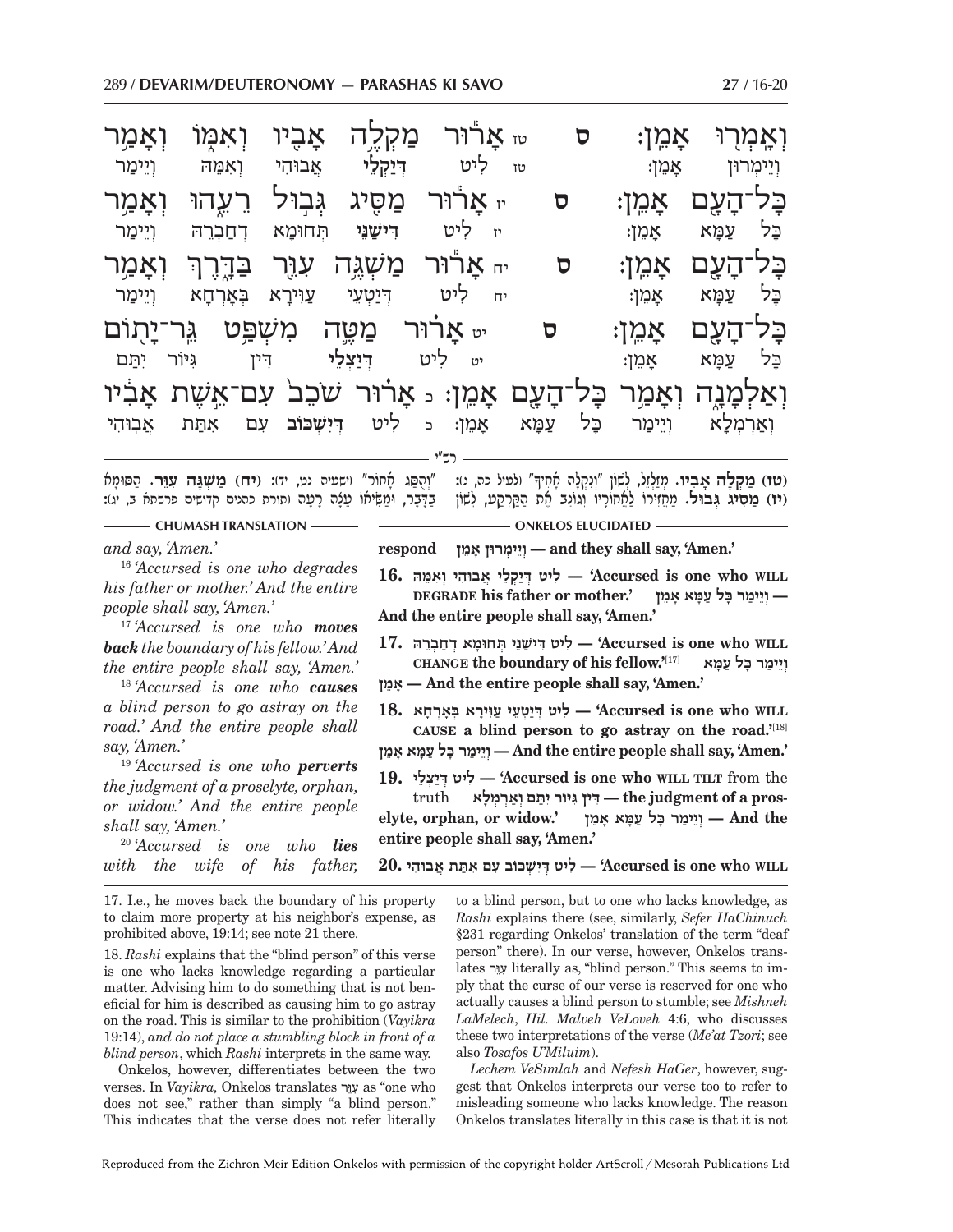| ּבִּי גִלֶּה בְּנַף אָבְיו וְאָמַר בָּל־הָעֶם אָמֵן: ס מּאָלוּר שֹׁבֶב עִם־<br>דישכוב עם | <sub>כא</sub> לִיט      |                             | ּאַמֵן:               |               | וְיֵימַר כָּל עַמָּא                                                    |                               | כַּנְפָא דַאֲבְוּהִי | גַלְי              | אַרִי                |
|------------------------------------------------------------------------------------------|-------------------------|-----------------------------|-----------------------|---------------|-------------------------------------------------------------------------|-------------------------------|----------------------|--------------------|----------------------|
| בָּל־בְּהֵמֶה וְאָמַר בָּל־הָעֶם אָמֶן: ס בּ אָרוּר שֹׁבֵב עִם־אֲחֹתוֹ<br>אַחֲתַה<br>עָם | דישכוב                  | כב לִיט                     |                       |               | וְיֵימַר כָּל עַמָּא אָמֵן:                                             |                               |                      | בִּעִירָא          | בֵּל                 |
| <sub>כג</sub> אַרויר<br>כג לִיט                                                          | $\overline{\mathbf{U}}$ | אָמֵן:                      | עַמַא                 | וְיֵימַר בָּל | בַּת־אָבֶיוּ אָוֹ בַת־אִמֶּוֹ וְאָמַר כָּל־הָעֶם אָמֵן:<br>אָמֶה $\sim$ |                               | בַת                  | אֲבוּהִי אוֹ       | בַּת                 |
| <sub>כד</sub> אֲר <sup>וּ</sup> וּר<br>ליט<br>כד                                         | $\blacksquare$          | <b>ֹאַ</b> ֲמֶן:<br>ּאַמֵן: |                       | עַמַא         | שֹׁבֶב עִם־חְתַנְתֶּוֹ וְאָמַר בָּל־הָעֶם<br>חֲמָתֵה וְיֵימַר בָּל      |                               |                      | עם                 | דִיִשְׁכּוֹב         |
| ֿנה אֲרוּר<br>ליט<br>כה                                                                  | D                       | <b>ֹאַמֵן:</b><br>ּאַמֵן:   | ּבָּל־הָעֲם<br>עַמָּא |               | <b>יְאָמַר</b><br>וְיֵימַר בָּל                                         | <u> כ</u> ֿם מֹ<br>בְּסִתְרָא |                      | רֵעֻהוּ<br>חַבְרֵה | מַכֵּה<br>דִיִּמְחֵי |
|                                                                                          |                         |                             |                       | רם"י          |                                                                         |                               |                      |                    |                      |

**(כד) מֵ כּ ֵ ה רֵעהוּ בּ סֶּ תר.** ע ָ ל ל ָ שׁוֹן הָר ֵ ע הוּא אוֹמר (פרקי דרבי אליעזר פרק נג; תרגום יונתן). רָאִיתִי בִּיסוֹדוֹ שֵׁל ְרַבִּי מִשָׁה הַדַּרְשָׁן: מָֿחֲד עָשָׂר אֱרוּרִים יֵשׁ כָּתוֹ כִּנֶגֵד מַתַּד ִ לֹפִי שַׁבֹּטיִם. וּכִנְגֵד שָׁמְּטוֹן לֹא כתְב ארוּר, לִפִּי שָׁלֹּא הִיה ֖֖֖֖֪֪֚֚֚֚֚֚֚֚֚֚֚֚֚֚֚֚֚֝֝֝֝֝֝֝֝<del>֟</del> ַבְּלְבּוֹ לְבָרְכוֹ לִפְנֵי מוֹתוֹ כְּשָׁבֵרֶךְ שְׁמָר הַשְּׁבָּמִים, לְכָךְ<br>בְּלְבּוֹ לְבָרְכוֹ לִפְנֵי מוֹתוֹ כְּשֶׁבֵּרֵךְ שְׁמָר הַשְּׁבָּמִים, לְכָךְ

### **CHUMASH TRANSLATION ONKELOS ELUCIDATED**

*for he will have uncovered the robe of his father.' And the entire people shall say, 'Amen.'*

<sup>21</sup> *'Accursed is one who lies with any animal.' And the entire people shall say, 'Amen.'*

<sup>22</sup> *'Accursed is one who lies with his sister, the daughter of his father or the daughter of his mother.' And the entire people shall say, 'Amen.'*

<sup>23</sup> *'Accursed is one who lies with his mother-in-law.' And the entire people shall say, 'Amen.'*

**ֲאֵר י ג ִלּ י כְּנָפ א דֲא ִבוּהי ,father his of wife the with LIE — for** by doing so **he has uncovered the robe of his father.'**[19] **מןֵא אָ מָּע ל כּ רָ ימ יֵוְ — And the entire people shall say, 'Amen.'**

**LIE WILL who one is Accursed — 'ִל ְ יט דִּי ְשׁ ִ כּוֹב ע ָם כּ ְל בּ ִע ָירא 21. entire the And — ְוֵי ימ ָר כּ ל עָמּ ָא אֵמן '.animal any with people shall say, 'Amen.'**

 **with LIE WILL who one is Accursed — 'ִל ְ יט דִּי ְשׁ ִ כּוֹב ע ֲם אָחֵתהּ 22. his sister,** אבוהי אוֹ בת אמה — the daughter of his **— ְוֵי ימ ָר כּ ל עָמּ ָא אֵמן '.mother his of daughter the or father And the entire people shall say, 'Amen.'**

 **with LIE WILL who one is Accursed — 'ִל ְ יט דִּי ְשׁ ִ כּוֹב ע ֲם חָמֵתהּ 23. entire the And — ְוֵי ימ ָר כּ ל עָמּ ָא אֵמן '.law-in-mother his people shall say, 'Amen.'**

 **WILL who one is Accursed — 'ִל ְ יט דִּי ְמֵח י ח ְבֵר ְ הּ בּ ִס ְתָרא 24. And** – ויימר כּל עמא אמן [20]<br>**And** – ויימר כל עמא אמן **the entire people shall say, 'Amen.'** <sup>24</sup> *'Accursed is one who strikes his fellow in secret.' And the entire people shall say, 'Amen.'*

necessary for Onkelos to change the translation since the verse itself states " יַבְּדֶּרֵךְ *a blind person, "on the road*." This additional word indicates that the person is "blind" only with regard to this "road," i.e., this particular course of action.

19. The term בְּנַף, robe, symbolizes a marriage relationship. See similarly above, 2:31 with note 4. [See further, *Haamek Davar* here.]

20. In the following verse, which clearly refers to taking a life, Onkelos translates the verb הכּוֹת
לְ , *to kill* 

(*Nesinah LaGer*). Here, however, Onkelos translates the same term *strike*, since even that lesser crime of striking someone in secret is included in this curse (*Marpei Lashon*).

Other commentators explain that by not speaking of a fatal blow, Onkelos conveys another meaning of the verse. As *Rashi* explains, there is an injury that a person can inflict without the knowledge of the victim: speaking evil about him (*lashon hara*), and that is the subject of this verse (*Nefesh HaGer*, *Beurei Onkelos*).

Reproduced from the Zichron Meir Edition Onkelos with permission of the copyright holder ArtScroll / Mesorah Publications Ltd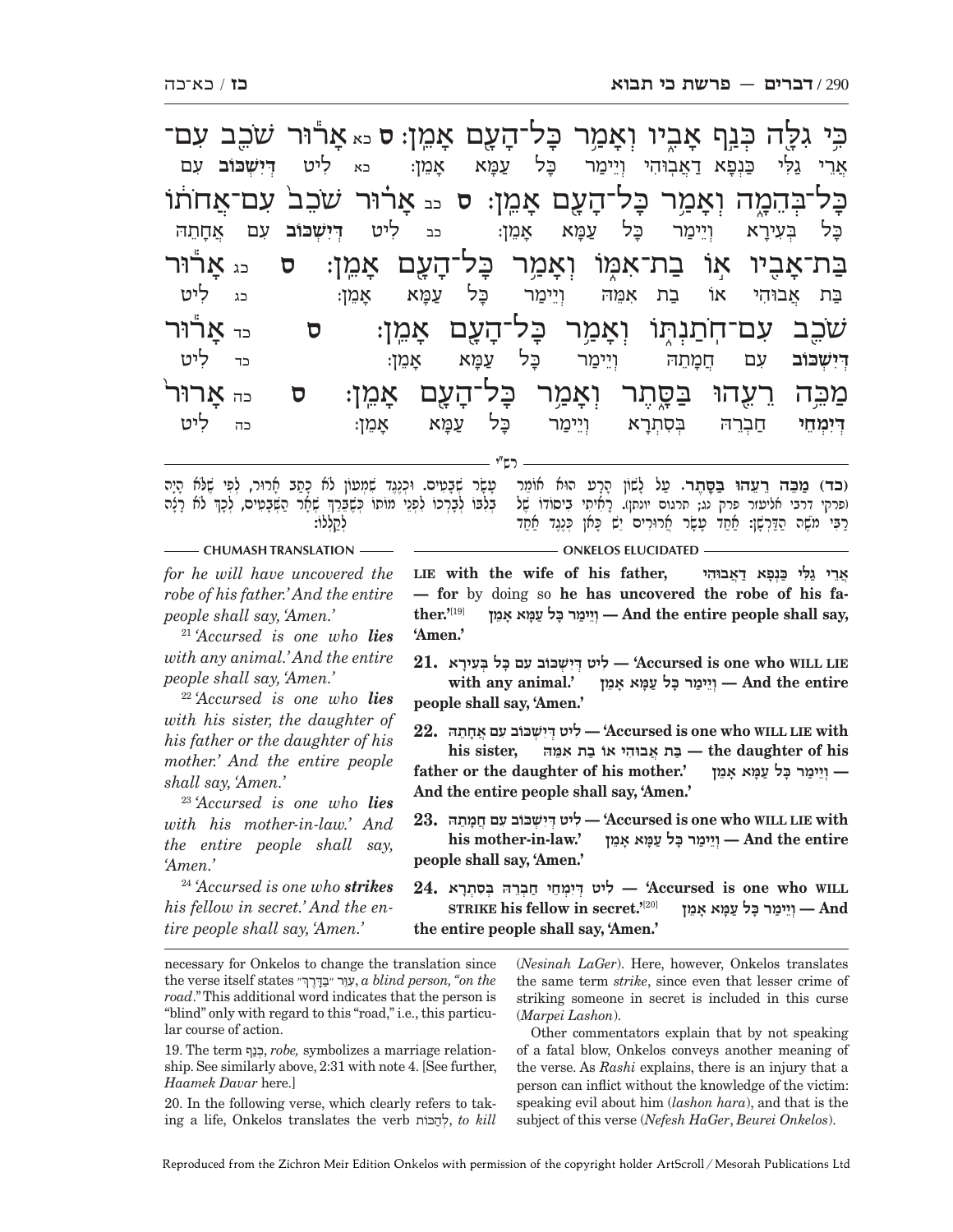רש"י לֹקֵחַ שֹׁחַד לְהַכִּוֹת נֶפֶשׁ דַּם נָקֶי וְאָמַר כָּל־הָעָם אָמֶן: ס כּו אָרוּר אֲשֶׁר לֹא־יָקֵים אֶת־דִּבְרֵי הַתּוֹרֶה־הַזֻּאת עוֹת אוֹתם ואמר כּל־העם אמן: פ .<br>ה לִשְׁמָ*ׂר* **ַ [כח]** א וְהָיָה אִם־שָׁמְוֹעַ תִּשְׁמַע בְּקוֹל<sup>י</sup> יהוְה אֱלֹהֶיך ֘֝ ŕ. ּוֹ הַיְּוֹם וּנְהָ**נְ**ךָ .<br>ה לַעֲשׂוֹת אֶת־כָּל־מִצְוֹתָ֫יו אֲשֶׁר אֲנֹכִי מְצַוְּךָ .<br>ה ּעָלְיֹוֹן עַל כָּל־גּוֹיֵי הָאָרֶץ: בּוּבָאוּ עָלֶיך .<br>ก' יהוה .<br>'न ֶךָ כִּי תִשְׁמַע בְּקוֹל יהוָה אֱלֹהֶי<sup>ֹ</sup>ךָ ה והשיגר דִי יְקַבֵּל שֹׁחֲדָא לְמִקְטַל נְפַשׁ דַּם זַכֵּי וְיֵימַר כָּל עַמָּא אָמֵן: כּוּ לִיט דִּי לָא יְקַיֵּם יָת פִּתְגָמֵי אוֹרָיְתָא הָדָא לְמֶעְבַּד יָתְהוֹן וְיֵימַר כָּל עַמָּא אָמֵן: ֧֧֧֦֧֢ׅ֧֦֧֧֦֧ׅ֧֚֝֝֬֝֬֜֓֓<u>֚</u> לִמְטַר **כח** <sup>א</sup> ִו ֵיה ִ י אם **ק בּ ל ְ א תקֵ בּ ְ ל לֵמ ְימר א** דּ' יי ֱ אל ה ך ֖֖֖֖֖֖֧֧ׅ֧֧֖֪֪֪ׅ֖֧֚֚֚֚֚֚֚֚֚֚֚֚֚֚֚֚֚֚֝֟֓֡֞֝֬֓֞֟֓֡֓֓֞֟֓֡֟֓֡֟֓֡֓֞֓֝֬֝֓֞֞֓֝֬ ֧֧֧֢ׅ֧֚֝<u>֓</u> יוֹמא לְמֶעְבַּד יָת כָּל פִּקּוֹדְוֹהִי - דִּי - אֲנָא מְפַקֵּד לָךְ ׇׅ֧֧֧֦֧֢ׅ֧֓֝֬֓֓֓֓<u>֚</u> ׇׅ֧֧֧֦֧֢ׅ֧֓֝֬֓֓֓֓<u>֚</u> עִלַּי עַל כָּל עַמְמֵי אַרְעָא: <sub>ב וְ</sub>יֵיתְיָן עֲלָךְ יִי אֱלָהָך אלהר: ְ ֲאֵרי **ְתקֵ בּ ְ ל לֵמ ְימר א** דּ' יי ֱ אל ה ך ּכָּל בִּרְכָּתָא הָאִלֵּין וִיִיִדִּכְּנְּנְךְ

**ֲ (כו) א ֶשׁר לֹא י ִ קים.** ָכּ ָ אן כּל ֶ ל א ָת כּל ה ָ תּוֹר ָ ה כּוּלּ ְהּ, וִקְבּ ָלוּה ֲ עֵל ֶיה ְם בָּאָל ִ ה וּבְשׁ ָבוּעה (סוטה לז:; שבועות לו.):

<sup>25</sup> *'Accursed is one who takes a bribe to strike mortally innocent blood.' And the entire people shall say, 'Amen.'*

<sup>26</sup> *'Accursed is one who will not uphold the words of this Torah, to perform them.' And the entire people shall say, 'Amen.' ''*

# **28.**

<sup>1</sup>It will be that if you **listen** *fully to the voice of Hashem, your God, to be careful to perform all of His commandments that I command you this day, then Hashem, your God, will make you supreme over all the nations of the earth.* <sup>2</sup>  *All these blessings will come upon you and overtake you, if you listen to the voice of Hashem, your God:*

**CHUMASH TRANSLATION CHUMASH TRANSLATION CHUMASH TRANSLATION** 

 **who**) judge a .,e.i(**one is Accursed — 'ִל ִ יט דּ ְ י יקֵבּל שֲֹׁחָדא 25.** with] 21[**KILL to — ְל ִמ ְקט ְל נפ שׁ דּ ם זכּי bribe a ACCEPT WILL** a **MORTAL** blow **innocent blood** (an innocent life).' **כּל רָ ימ יֵו ְ מןֵא אָ מָּע — And the entire people shall say, 'Amen.'**

 **uphold not will who one is Accursed — 'ִל ִ יט דּ ָ י ל ְא יקֵיּם 26. ְ לֶמ ְעבּד ,Torah this of words the — ָי ִת פּ ְתָגֵמ ָ י אוֹרְיָת ָא הָדא the And — ְוֵי ימ ָר כּ ל עָמּ ָא אֵמן** [22]**'.them perform to — ָי ְתהוֹן entire people shall say, 'Amen.' "**

### **28.**

**1. יהיֵ וִ — It will be**[1] **ְ** that **— ִא ם ק ָבּ ָל ְא תקֵבּ ְל לֵמ ְימָר א דּ ָיי ֱ אָל ָהך**  $\mathbf{if}$  you FULLY HEED THE WORD of Hashem, your God, למטר **ְ ָ יוֹמ ֵא דין mandments- you command I that — ִדּ ֲ י אָנ ְא מפֵקּ ָד לך com His of all perform to careful be to — ְלֶמ ְעבּ ָד י ָת כּ ִל פּ ִ קּוֹדוֹהי ְ**this day, **ְ·** יִיְהְּנִנְךְ יִיָ אֵלְהָךְ — then Hashem, your God, will  **nations the all over — ע ָל כּ ל ע ְמֵמ י אְרָעא supreme you make of the earth.**

**ְ ָ כּ ִל בְּרָכָת ָא ה ִאֵלּין 2. come will blessings these All — ְוֵי ְיתָי ֲ ן ע ָלך upon you ְ and they will overtake you,** אֵרִי  **of WORD THE ACCEPT you when — ְתקבּ ְ ל לֵמ ְימָר א דּ ָיי ֱ אָל ָהך Hashem, your God:**

21. See previous note regarding this translation. 22. This includes observance of the entire Torah (*Rashi*; cf. *Ramban*).

1. The blessings and curses recorded in *Parashas Bechukosai* (*Vayikra*, Ch. 26) were the first covenant that Hashem sealed with the Jewish people regarding

Reproduced from the Zichron Meir Edition Onkelos with permission of the copyright holder ArtScroll / Mesorah Publications Ltd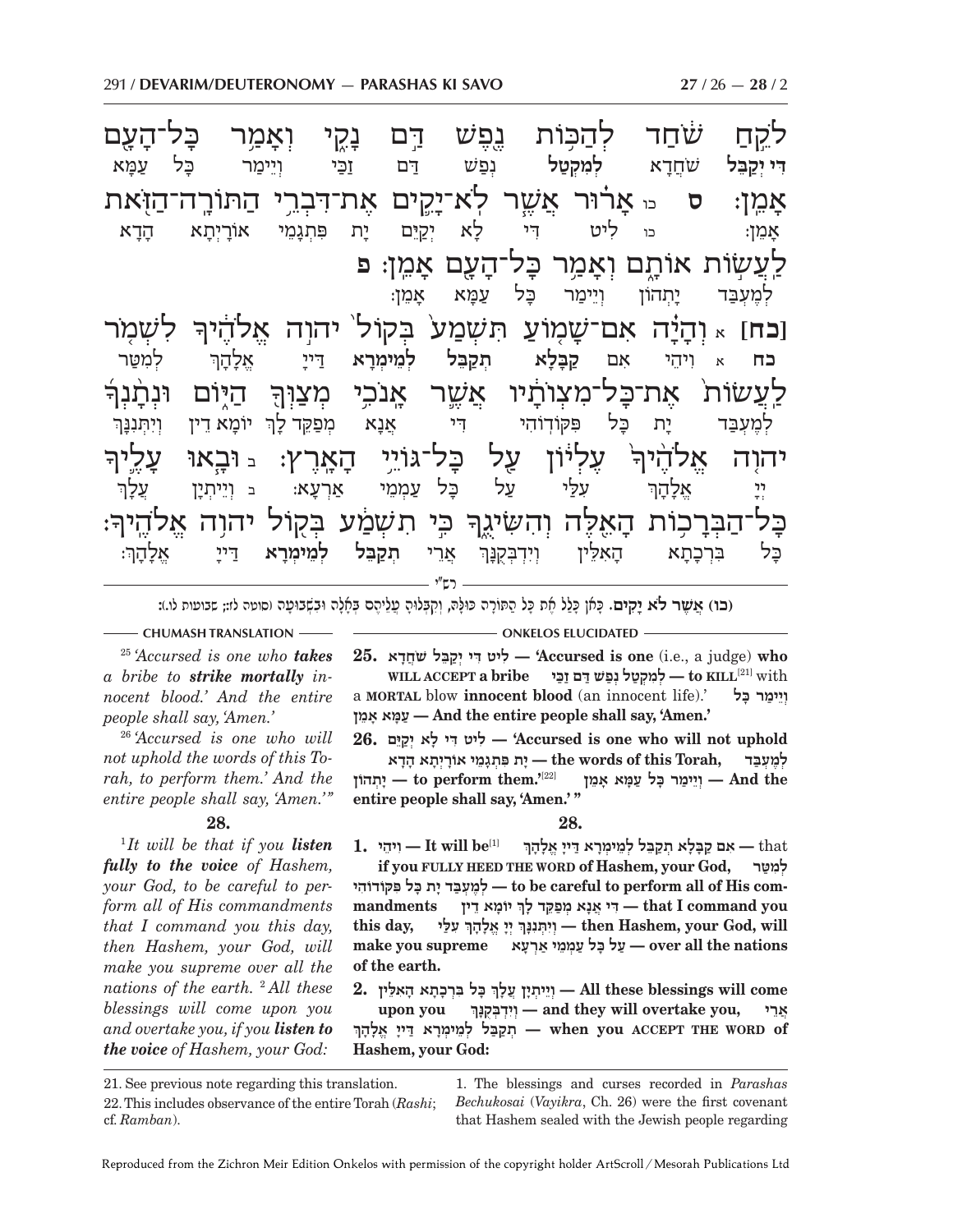רש"י ֚֘ .<br>ก. ְפְּרְי־בִטְנְךָ י <mark>א</mark>ַתֶּה בַּשָּׂדֶה: <sub>י</sub> בָּרְוּךְ י <mark>א</mark>ַתָּה בָּעֶיר וּבָרִוּךְ ג בּ֥ רוּך .<br>:न .<br>ก' ֿוְעַשְׁתְּרוֹת צֹאנֶך .<br>ล. שגו ֿ וּפְרָי בְהֶמְתֶּך .<br>ล. <mark>ױפְרִי אַדְ</mark>מֶתְךָ ַ<br>א<sub>ִ</sub>תֶּה ּה<br>רׁ וּבָרוּך אהה .<br>ล. : ו בּ֥ רוּך ֿ וּמִשְׁא<mark>ַ</mark>רְהֶך .<br>ล. ַ<br>יֹ טַנְאַךָ <mark>ה בָּ</mark>רְוּך .<br>ה .<br>ה' **ׁ נִגָּפֶים לְפָנ**ֶיְךָ הַקַמים .<br>ה .<br>ล ששי ז **יהון יהוה או**  $\mathbf x$ <mark>ָ</mark>בָצאתֶך ׇ֦֧֧֢ׅ֖֧֚֝<u>֓</u> ׇ֦֧֧֖֖֖֖֖֖֖֧ׅ֧֧֚֚֚֚֚֚֚֚֚֚֚֚֚֚֝֬֝֓֡֓֓֞֟֓֡֓֓֞֡֓֡֡֬֓֞֡֓֞֓֡֡֬֝֬ **וַלְדָא** דִמְעָיך ֧֧֧֦֧֢ׅ֖֖֖֖֖֧֚֚֚֚֚֚֝֝<u>֚</u> אַתְּ בְּחַקְלָא: ד בְּרִיךְ ֦֧֖֖֖֖֖֖֖֧֧֧֦֧֧֧֚֚֚֚֚֚֚֚֚֚֚֚֚֚֚֚֚֚֬֝֓֞֟֓֟֓֡֬֓֓֞֓֝֬֓֝֬֝֓֞֝֬֝֬ אַתְּ בְּקַרְתָּא וּבְרִיךְ <sup>ג</sup> ְבִּריך ...<br>יְעֶדְרֵי עָנָךְ: ׇׅ֧֧֧֦֧֦֧֦֧֦֧֓֝֬ ֖֖֖֧֧ׅ֧֧֧֧֧֧֧֚֚֚֚֚֚֚֚֚֚֚֚֚֚֚֚֚֚֚֝֝֓֝֬֝֓֞֝֬֝֬֝֓֝֬֝֓֝֬֝֬֝֬֝֬֝֬ **בַּקְרֵי** תוֹרַיךִ ֧֧֧֦֧֢ׅ֧֦֧֧֦֧ׅ֧֚֝֝֬֝֬֜֓֓<u>֚</u> **וּוַלְדָא דִבְעִירֶ**ךְ ֿוְאַבָּא דְאַרְעָך ֧֧֧֢ׅ֧֚֝<u>֓</u> את ֖֖֖֖֧֧֖֧֧֧֧֧֚֚֚֚֚֚֚֚֚֚֚֚֚֚֚֚֚֚֚֝֝֓֝֬֝֓֞֝֬֝֓֞֝֬֝֓֝֬֝֬֝֓֓֝֬֝֓֝֬ ְוּבִריך ׇ֦֧֖֖֖֖֖֖֧ׅׅׅ֧֚֚֚֚֚֚֚֚֚֚֚֚֚֚֚֚֚֚֚֝֝֡֓֓֡֓֞֓֡֞֓֡֡֓֞֡֡֓֞֡֓֞֡֓֞֡֓֞֡֓֞֬ את יִ : יִ יִ<br>י בְּרִיךְ ֧֧֧֦֧֢ׅ֖֖֖֖֖֧֚֚֚֚֚֚֝֝<u>֚</u> אצוּתר ׁ ֦֧֖֖֖֖֖֖֖֖֖֧ׅ֧֧֧֧֧֧֧֧֧֧֧֚֚֚֚֚֚֚֚֚֚֚֚֚֚֚֝֬֝֓֟֓֟֓֞֟֓֡֬֓֓֞֓֝֬֝֓֞֓֝֬֝֬֝֬֝֬֝֬֝֬֝֬֝֬֝֬ פַלְנִ <sup>ה</sup> ְבִּריך ֧֧֧֖֖֖֖֖֖֧֚֚֚֚֚֚֚֝֝֬<u>֚</u> ׇׅ֧֧֧֦֧֦֧֦֧֦֧֓֝֬ **ְתּ ִב ִירין** ֳקד מ ך ד**ַקיִמִין** ֧֧֧֦֧֢ׅ֧֦֧֧֦֧ׅ֧֚֝֝֬֝֬֜֓֓<u>֚</u> : ז יָתֵן יְיֵי יָת  $\overline{\langle}$ דִבְךָ בְּמִ**פְקָך** 

ָפֵּירוֹתֶיךָ. דָּבָר <u>אֲתָ</u>ר, "טַנְאֲךָ" דָּבָר לַח שָׁאַפֶּה מְסַמֵּ בְּסֵלִּים.<br>**וּמִשׁאַרִתְּךְּ, דִּבַר יִבֹשׁ שַׁנִּשְׁא**ָר בִּכְּלֵי וּאִינוֹ זְּבַּ: (וֹ) בְּרוּוּךְ אַתְּה ָ**ָ**יִפְרוּ יִדְּיִ יְפְרוֹ זָבֶּי יִדְיִם עֲלִי יִחְשָׁיִן וּ יִצְרוּ יִחְלְיָנוֹ זְבֵי (ו) בְּרוּךְ ָוּנִשְׁאַוְ וֶגְן*ּי, וָּצֶי יֶצֶע יֶצֶע יֶצְיִי וְיָצֶי* וְעִיּט יְּכִּ. (ו) צְּוּ וּוְ אַנְיָנוּ<br>בּבֹאר וּברוּר אתה בצאתר. ספסת יִימִק מו הטוֹלס **ָ**ָקְּבְיֹ<sub>לָ</sub>הְ יִתְּיֹיִתְ יִתְּיֹתָה קָבְּיִתְּיֹ עֲלָיָהָ וְאָעֶיִּתְ עָבוֹצָב.<br>בַּלֹח קַטְת כַּבִיאָתֶךְ לְטַוֹלָם (בַּבֹּא מִיִּיְטַא קז.: דְּבַרִים רִבְּה ז. בּ):

ָ ֶ , שׁהְ בֵּהָמ ְ ה משֶׁ גֶּר ִ ת מֵמֶּע ָיה: **.** וְל ְ דוֹת בָּקְרך **ְ (ד) שׁג ֲ ר אלֶ פיך ָָ .** ְכּתְ ר ְ גּוּמוֹ. ור ֵ בּוֹת ָ ינוּ אְמ ָ רוּ: לָמּ ִ ה נְקָרא **ְוע ְ שׁ ְתּרוֹת צֹ ֶאנך ָ**שְׁמָן "עַשְׁתַּרוֹת", שָׁמַּעֲשִׁירוֹת אֶת בַּעֲלֵיהֶן (חולין פד:) וּמַחֲזִיקוֹת ַ *יְטֶן - שַׁמְעֲרוֹת , שֶׁמַּ*עֲשִׂי*רוֹת עֶוֹר פַּעֲצֵי*ָ) ווחלן פוֹ זו הַעֲנֵדְיִקְוֹי<br>חוֹסוֵ, כּעשׁתּרוֹס הַלֹּלוּ שַׁהוּ סוֹטֵיס חַזְקיס: (**ה) בּרוּךְ טַנַאַךְ** 

### **CHUMASH TRANSLATION ONEXAMELY ARRIVATED ONKELOS ELUCIDATED**

3  *Blessed are you in the city and blessed are you in the field.*  4  *Blessed is the fruit of your womb, and the fruit of your ground, and the fruit of your animals; the offspring of your cattle and the flocks of your sheep and goats.* <sup>5</sup>  *Blessed is your basket and your dough.*  6  *Blessed are you when you arrive and blessed are you when you leave.* <sup>7</sup>  *Hashem will render your enemies who rise up against you stricken down before you;* 

- **ְ א ְתּ ְ בּקְרָתּא 3. ריךִבְּ — Blessed will you be** in your dealings **in ְ א ְתּ ְ בּח ְק ָלא city the ריךִוּבְ — and blessed will you be** in your work **in the field.**
- **4. ְ ו ְלָדּ ִא ד ְמָעיך ריךִבְּ — Blessed is the CHILD of your womb, ְ ְְ ,ground your of fruit the and — ְו ִאָבּ ְא דאְרָעך וּו ְלָדּ ִא ד ְב ִע ָירך — and the YOUNG of your animals; ְ HERDS the — בּ ְקֵר ָ י תוֹריך of your cattle**[2] **ְ .flocks your of herds the and — ְוֶעְדֵר ָ י עָנך**
- **5. ְ ְ וָא ָצוּתך ס ָלּך ריךִבְּ — Blessed is your** fruit **basket and your ְְdough.**[3]
- **6. ְ א ְתּ ְ בֵּמֲע ָלך ריךִבְּ — Blessed are you when you arrive ְ ְ ְ וּבִריך ְקךָפְּ מִ בּ ְ תְּ א — and blessed are you when you leave.**[4]
- **7.**  $\frac{1}{2}$  יְתֵּן יְיָ יָת בַּעֲלֵי דְּבָבְךְּ דְּקִיְמִין עֵלְךְּ Tashem will render your en **ְְyou against up rise who emies-SHATTERED — ְתּ ִב ִיר ֳ ין קָדָמך**

the observance of the Torah, and took place while the Jewish people were still at Mount Sinai (see below, v. 69). Now, as the Jewish people were encamped in the plains of Moav and about to enter Eretz Yisrael, Hashem sealed another covenant with them, similarly consisting of blessings for keeping the Torah and curses for abandoning it (see *Ramban* to *Vayikra* 25:1). 2. See above, 7:13 note 4.

3. Our elucidation of Onkelos' ְ צוּתך א as *your dough* is based on *Rash* to *Challah* 1:5, in explanation of Onkelos' similar translation of *Bamidbar* 15:20. [Notably, replacing the א and צ of ְ צוּתך א with the phonetically similar ע and ס, produces עסותך, paralleling the Hebrew word תךְ סּעִ , *your dough* (see *Pas'shegen* to *Bamidbar* there).] Other commentators, however, provide different interpretations for the Aramaic word: Aruch (ע׳ אצוותא) explains it to mean a *bread-filled*  *oven*; *Maarich* interprets is as a *kneading bowl* (see *Mizrachi* to *Rashi* here; see also *Rashbam* here and to *Shemos* 12:34).

The interpretation of ִ וּמ ְשׁ
אְרֶתּך  *fruit your* as טְנֲאך l *basket and your dough* corresponds to one interpretation of *Rashi*. In another approach, *Rashi* writes that אךֲנְט , literally, *your basket,* can refer to liquids, such as oil and wine, since one strains them through a basket (see Mishnah, *Shabbos* 20:2). The word תּךֶרְא
שְׁ מִ is related to the word אר
שְׁ נִ, *remain*, and refers to dry items, such as dates and grapes, which remain in the basket and do not flow out (following *Mizrachi*; cf. *Nefesh HaGer*).

4. *Rashi* cites the Gemara's interpretation (*Bava Metzia* 107a): Just as your arrival to the world was without sin (*when you arrive*), so will your departure from the world (*when you leave*) be without sin.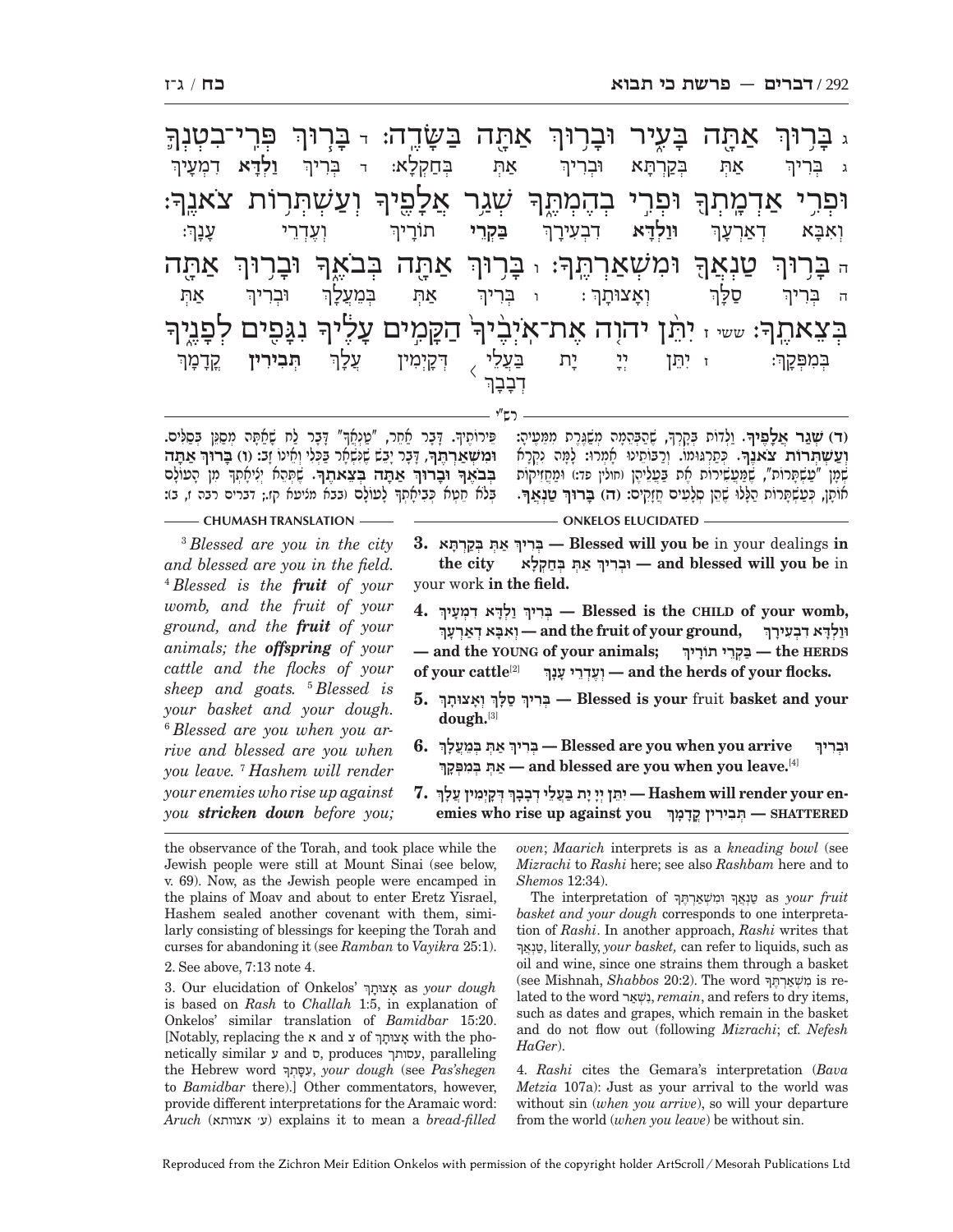: .<br>ก' וּבְשִׁבְעָה דְרָכֶים יָנְוּסוּ לְפָגֶיךָ ְאָחָד*ֶ* יִצְאָוּ אָלֶיךָ ְבּד9ֶ רך .<br>ה ַ<br>אֶת־הַבְּרָבָה בַּאֲסָמֶי<sub>ּ</sub>ך וּבְכָל מִשְׁלַַח יָדֶךְ .<br>ล. יהוה  $\overline{\mathsf{m}}$ וה .<br>ה ׅ֧֧֖֖֖֧ׅׅׅׅ֧֧֧֚֚֚֚֚֚֚֚֚֚֚֚֚֚֚֚֚֚֚֚֓֝֝֡֓֓֓֡֟֓֡֟֓֡֬֓֓֞֝֓֞֝֬֝֬ ּט **יְקְיַמְךָ** : ָ בָּאֶרֶץ אֲשֶׁר־יהוָה אֱלֹהֶיךָ נתו .<br>ก וּב<u>ֵר</u>כְךָ בִּי תִשְׁמֹר אֶת־מִצְוֹת לוֹ לְעַם קָדוֹשׁ כַּאֲשֶׁר נִשְׁבַע־לֶךְ .<br>ה' וְהֶלַכְהָ בִּדְרָכְיו: יִוְרָאוּׂ כָּל־עַמֵּי הָאָרֶץ כִּי יהוָה אֱלֹדֶ֫יךִ יהוה יְרֵאָוּ מִמֶּךְ: <sub>יא</sub> וְהוֹתְרְךָּ .<br>ก' שֵׁם יהוָה נִקְרָא עָלֶיךָ $\ddot{w}$ **מקדמר:** ֦֧֧֖֖֖֖֖֖֖֧֧֖֧֧֧֖֧֧֧֚֚֚֚֚֚֚֚֚֚֚֚֚֚֚֚֝֬֝֓֞֟֓֟֓֝֬֝֓֞֝֬֓֝֬֝֓֝֬֝֬ ִוּב ְשׁב'ע אְ רח ֶ ן יֶעְרקוּן **ִמֳקּד מ ך** בְּאָרְחָא חֲדָא יִפְּקוּן לְוָתָךְ ׅ֖֖֧֧֧֧֧֧֧ׅ֧֧֧֧֧֧֧֧֧֧֧֧֧֚֚֚֚֚֚֚֚֚֚֚֚֚֚֚֚֚֚֚֚֚֚֚֚֓֝֓֝֬֝֬֝֓֝֬֝֓֝֬֜֓֓֝֬֝֓֝֬֝֬֝֬֝֬֝֬֝֬֝֬֝֬ ֧֧֧֦֧֢ׅ֧֦֧֧֦֧ׅ֧֚֝֝֬֝֬֜֓֓<u>֚</u> אוֹשַטוּת יִדַר **ְ**יַת בִּרְכִּתַא בִּאוֹצְרַךְ <sup>ח</sup> ְיפֵ' קּ ְ ד יי **ל ך** ְי<br>י ֧֧֧֢ׅ֧֚֝<u>֓</u> ָ: ט יְקִימִנ<sub>ָּ</sub>ךְ ׇׅ֧֧֧֦֧֢ׅ֦֧֦֧ׅ֧֓֝֬֓֓֓֡֜֓֓֡֬֓֓<u>֚</u> יַהב ׇׅ֧֧֧֦֧֢ׅ֦֧֦֧ׅ֧֓֝֬֓֓֓֡֜֓֓֡֬֓֓<u>֚</u> יי אֱלָהָן **וִיבָרְכִנָּ**ךְ ׇׅ֧֧֧֦֧֢ׅ֦֧֦֧ׅ֧֓֝֬֓֓֓֓֡֜֓֓<u>֚</u> ָאֵרִי תִט<del>ּ</del>ַר יַת פִּקּוֹדַיַּא ָ' הַדִּישׁ כּמא די קיּים **ַ בְּאָרְחָן דְּתָקְנָן ( יְיֶחֶזוֹן כָּל עַמְמֵי אַרְעָא אֲרֵי** ֧֧֧֢ׅ֧֚֝<u>֓</u> **ֳקד ִ מוֹהי**: ֧֧֧֢ׅ֧֚֝<u>֓</u> וּתְהַךְ  $\mathbf{r}$ ֧֧֧֧֦֧֦֧֚֝֝֬<u>֓</u> יִי לְטָבָא ְּמִנַּךְ: יא וְיוֹתִרְנָּךְ ְוִיִּדְחֲלוּן שמא

> ְ הִ נּ ְבָהִל ִ ים ל ְב ַרוֹח ִ , מ ְתפְּ זִּר ְ ים לָכל צד: **.** ֵכּ ֶ ן דֶּרך **ְ (ז) וּב ִשׁ ְבע ְ ה דר ִ כים י ְ נוּסוּ לפֶ ניך ָ**רש"י

**CHUMASH TRANSLATION - CHUMASH TRANSLATION - CHUMASH** *on one road will they go out toward you and on seven roads will they flee before you.*  8  *Hashem will command the blessing with you in your storehouses and all that you put your hand to; and He will bless you in the Land that Hashem, your God, gives you.* <sup>9</sup>  *Hashem will establish you for Himself as a holy people, as He swore to you — if you observe the commandments of Hashem, your God, and you walk in His ways.* <sup>10</sup> *Then all the peoples of the earth will see that the Name of Hashem is proclaimed over you, and they will fear you.* <sup>11</sup> *Hashem will give you bountiful goodness,* 

**before you; ְ they will road one on — ְבָּאְר ָח ֲא חָד ִא י ְפּ ְ קוּן לָוָתך go out toward you ְ seven on and — ִוּב ְשׁב ָע אְר ָח ֶן יֶעְר ִ קוּן מֳקָּדָמך roads will they flee FROM before you.**[5]

**ְ ָ י ִת בְּר ְכָּתא 8. blessing the command will Hashem — ְיפֵקּ ְד יָי ָ לך FOR you ְ ְ ְ וּב ֹכ ָ ל אוֹשׁטוּת storehouses your in — ְבּ ְאוֹצָרך דךָיְ — and in all that you put your hand to; ְ and — ִו ָיבְר ִכָנּך He will bless you ְ ָ יֵה ָב לך that Land the in — ְבּאְרָע ִא דּ ְי יָי ֱ אָל ָהך ְHashem, your God, gives you.**

**ְ ְ יָי ֵ ל ְ הּ לע ם קִדּישׁ 9. נּךָימִ קִ יְ — Hashem will establish you for Himself as a holy people, ְ swore He as — ְכָּמ ִא ד י קִיּ ָ ים לך**  $\mathbf{to}$  you<sup>[6]</sup>  **observe you when — ֲאֵר ִ י תטּ ָר י ִת פּ קּוֹדָיּ א דּ ָיי ֱ אָל ָהך ְ** $\boldsymbol{\epsilon}$  **וּתְהִךְ בְּאִרְחָן דְּתִקְנַן ,God your God**  $\boldsymbol{\epsilon}$  **, וּתְהִךְ בִּאִרְחָן**  $\boldsymbol{\epsilon}$ **מוֹהיִ דָקֳ — and you walk IN WAYS THAT ARE PROPER BEFORE HIM.** [7]

 **10.** יְיֵחֵזוֹן כִּל עַמְמֵי אַרְעָא — Then all the peoples of the earth **will see ְ of Name the that — ֲאֵר ְ י שָׁמ א ד ָיי ִ א ְת ְקִר ֲ י ע ָלך Hashem is proclaimed over you, ְ they and — ְוִיְדֲח ִ לוּן מָנּך will fear you.**[8]

**ְְ יָי ְ לָטָבא 11. נּךָרִיוֹת ְ וְ — Hashem will give you bountiful** 

5. Even if they will attack together and in an orderly fashion, Hashem will soon cause them to flee in panic, scattering in all directions (*Rashi* with *Mizrachi*). 6. At Mount Sinai (*Shemos* 19:6; see *Ramban*). 7. See above, 8:6 note 9.

8. The nations will clearly recognize that such widespread and consistent blessing could only occur because Hashem is rewarding you for your observance of the Torah, and they will revere you (*Ramban* to *Vayikra* 26:11, in explanation of our verse).

Reproduced from the Zichron Meir Edition Onkelos with permission of the copyright holder ArtScroll / Mesorah Publications Ltd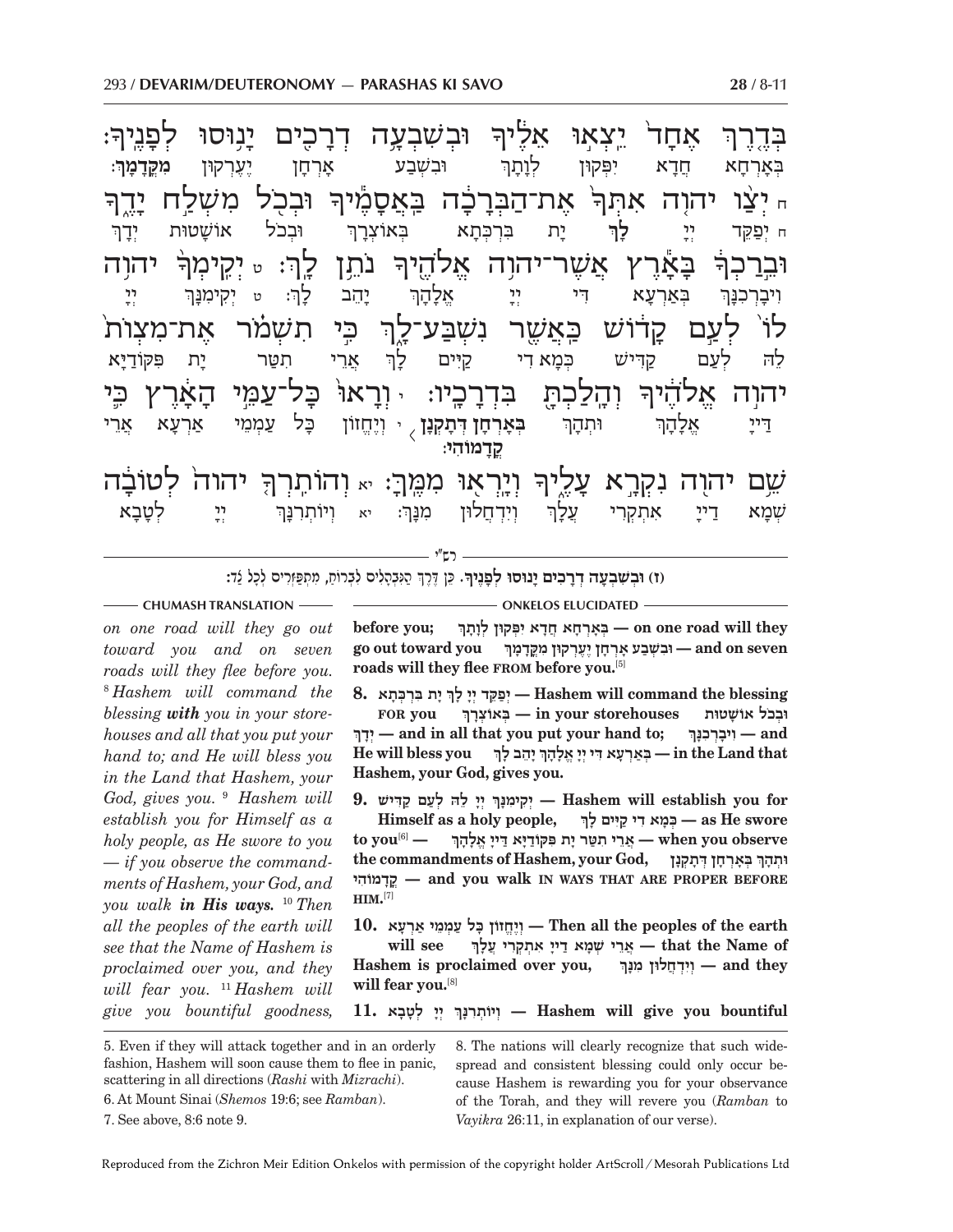| האַדמַה<br>אַרְעָא       | <u>ע</u> ל<br>עַל | <u>א</u> ֹדְכָּוֹהֱךָ<br>דְאַרְעָךָ | וּבִפְרָי<br>וּבְאִבָּא      |                 | ڂڷڗۻڶڐ<br>דִּבְעִירָךְ | וּבִפְרֶי<br>וּבְוַלְדָא                    | בִטְנְךֵ<br>דִמְעָיך                                   | בפרי<br>בולדא    |
|--------------------------|-------------------|-------------------------------------|------------------------------|-----------------|------------------------|---------------------------------------------|--------------------------------------------------------|------------------|
| יהוה                     | יִפְהַח           | ל <sup>ֹן</sup> נ׃<br>יב            | לתת                          |                 | <u>לְא</u> ָבֹהֱיךִ    | יהוֶה                                       | <b>ָ</b> נִשְׁבַּע                                     | אֲשֶׁר           |
| לל<br>ד                  | יִפְתַח           | לְךָ: יִב                           | לְמִתַּן                     |                 | לַאֲבָהָתָך            | לל<br>ד                                     | קיִים                                                  | דִי              |
| מִטַר־אַרִצְךָ           |                   | לְתֹע                               |                              |                 |                        |                                             | לְךָּ אֶת־אִוֹצָרוֹ הַטֹּוֹב אֶת־הַשָּׁמַ <u>֫</u> יִם |                  |
| אַרְעָך                  | מְטַר             | לְמִתַּן                            | שְׁמַיָּא                    |                 | ּטָבָא יָת             |                                             | אוֹצְרֵה<br>יָת                                        | לַך              |
| רבֿים                    | גּוֹיִם           | ב <u>ולן נולן,</u> ים               |                              |                 |                        | וּלְבָרֵ <sup>ׂ</sup> וִּ אֶת כָּל־מַעֲשֵׂה |                                                        | בעתו             |
| <b>ַ</b> קַגִּיאָין      | לְעַמְמִין        | יְתוֹזֵף                            | יָת כָּל עוֹבָדֵי יְדָךְ     |                 |                        |                                             | וּלְבָרָכָא                                            | בְעִדָנֵה        |
| וה <sup>וֹ</sup> ית      | לְזָנָ֫ב          | יהוָה לְרֹאשׁ וְלָא                 |                              |                 | יג <b>וּנְהָנְךְ</b> ּ |                                             | לֹא תִלְוֶה:                                           | <u>יְאַת</u> ָּה |
| וּתְהֵי                  | לְחַלָּש          |                                     | יִי לְתַקִ <b>ּיִף</b> וְלָא |                 | <b>וְיִתְנִנְּךְ</b>   | ּתְזוּף:<br>יג                              | לַא                                                    | וְאַתְ           |
| אַל־מִצְוָֹת             |                   | בִּי־תִ <i>וֹ</i> שְמַּע            |                              | תִהְיֶה לְמֶטָה |                        | וְלָא                                       | לְמַ <del>ּ</del> ׂעְלָה                               | רֵק              |
| לְפִקּוֹדַיָּא           |                   | אֲרֵי תְקַבֵּל                      |                              | לְתַחְתָא       | תְהֵי                  | וִלְא                                       | לִעֵלַא                                                | בִּרַם           |
| <u>יְלַעֲשְׂוֹת:</u>     |                   | לִשְׁמָׂר                           | הַיִּוֹם                     | מִצַוּֽךְ       | אֲנֹכִי                | אֲשֶׁר                                      | <b>ٞ؆ۮۭ</b> ڷ۪ڹڔڬ                                      | יהוה             |
| ּוּלְמֶעְבָָד:           |                   | לְמִטַּר                            | יוֹמָא דִין                  | מְפַקֵּד לָךְ   | <b>ֹא</b> ֲנָא         | דִי                                         | אֵלְהָך                                                | דֵייִ            |
| —— CHUMASH TRANSLATION — |                   |                                     |                              |                 |                        |                                             |                                                        |                  |

*in the fruit of your womb, in the fruit of your animals, and in the fruit of your ground, on the Land that Hashem swore to your forefathers to give you.*  <sup>12</sup> *Hashem will open for you His storehouse of goodness, the heavens, to provide rain for your Land in its time, and to bless all your handiwork; you will lend to many nations, but you will not borrow.* <sup>13</sup> *Hashem will place you as a head and not as a tail; you will be only above and you will not be below — if you listen to the commandments of Hashem, your God, that I command you today, to observe and to perform;* 

**goodness,**[9] **ְ ְ ְ וּב ִאָבּ ְא דאְרָעך ְ וּבו ְלָדּ ִא ד ְב ִע ָירך the in — ְבּו ְלָדּ ִא ד ְמָעיך ְCHILD of your womb, in the YOUNG of your animals, and in**  the fruit of your ground, על אַרְעָא<br>דִּי לַמְתַּן לְהִי — that Hashem swore to your forefathers **ְto give you.**

**12. ְ — ָי ְ ת אוֹצֵר ָהּ טָבא you for open will Hashem — ִי ְפתּ ְח יָי ָ לך His storehouse of goodness, יּאָמשׁ תְ יָ — the heavens, ְ — לְמִתֵּן מִטֵר אַרִעָךְ בִּעִדְּנֵהּ** — to provide rain for your Land in its **time, ְ ,nations many to lend will you — ְו ֵתוֹז ְף לע ְמ ִמ ין ס ִגּ ִיאין ;workhandi your all bless to and — ְוּלָבָרָכ ָא י ָת כּ ָ ל עוֹבֵד ְ י יָדך תזוּף אְ ל ָ תְּ אוְ — but you will not** need to **borrow.**

**ְ13.** יִיִּתְּנִנְּךְ יִיְ לְתַקִּיף וְלָא לְחַלָּשׁ $\blacksquare$  **Hashem will place you as** A **STRONG ONE and not as A WEAK ONE; ְוּתֵה ְ י בּר ְם לֵע ָלּא** [10]  **not will you and — ְו ָל ְא תֵה ְ י לת ְחָתּא above only be will you be below — ְ HEED you when — ֲאֵר ְ י תקֵבּ ְ ל ל ִפ קּוֹדָיּ א דּ ָיי ֱ אָל ָהך the commandments of Hashem, your God, ְ ִ דּ ֲ י אָנ ְא מפֵקּ ָ ד לך to — ְל ִמטּ ְ ר וּלֶמ ְע ָבּד ,today you command I that — ָ יוֹמ ֵא דין observe and to perform;**

9. The word רךְהוֹתִ וְ could be interpreted as being derived from the root יתר, *more, extra,* or from the root of נותר, *remaining*. Onkelos, by using the word ְ נּךרִיוֹת ְ וְ) instead of the term אשתאר), identifies it as being derived from the root יתר*, more*, meaning, Hashem will give you an abundance of good (*Pas'shegen, Marpei Lashon*).

of אשתאר, *to remain* (וישיירנכון(. Accordingly, the verse means that even if there will be some calamity in the world, the Jewish people will remain unscathed (*Ibn Ezra*, see also *Or HaChaim*).

10. Onkelos explains the metaphors of "head" and "tail" as allusions to physical strength and weakness (*Nefesh HaGer*), based on the idea that the strong lead

*Targum Yonasan,* however, translates with the root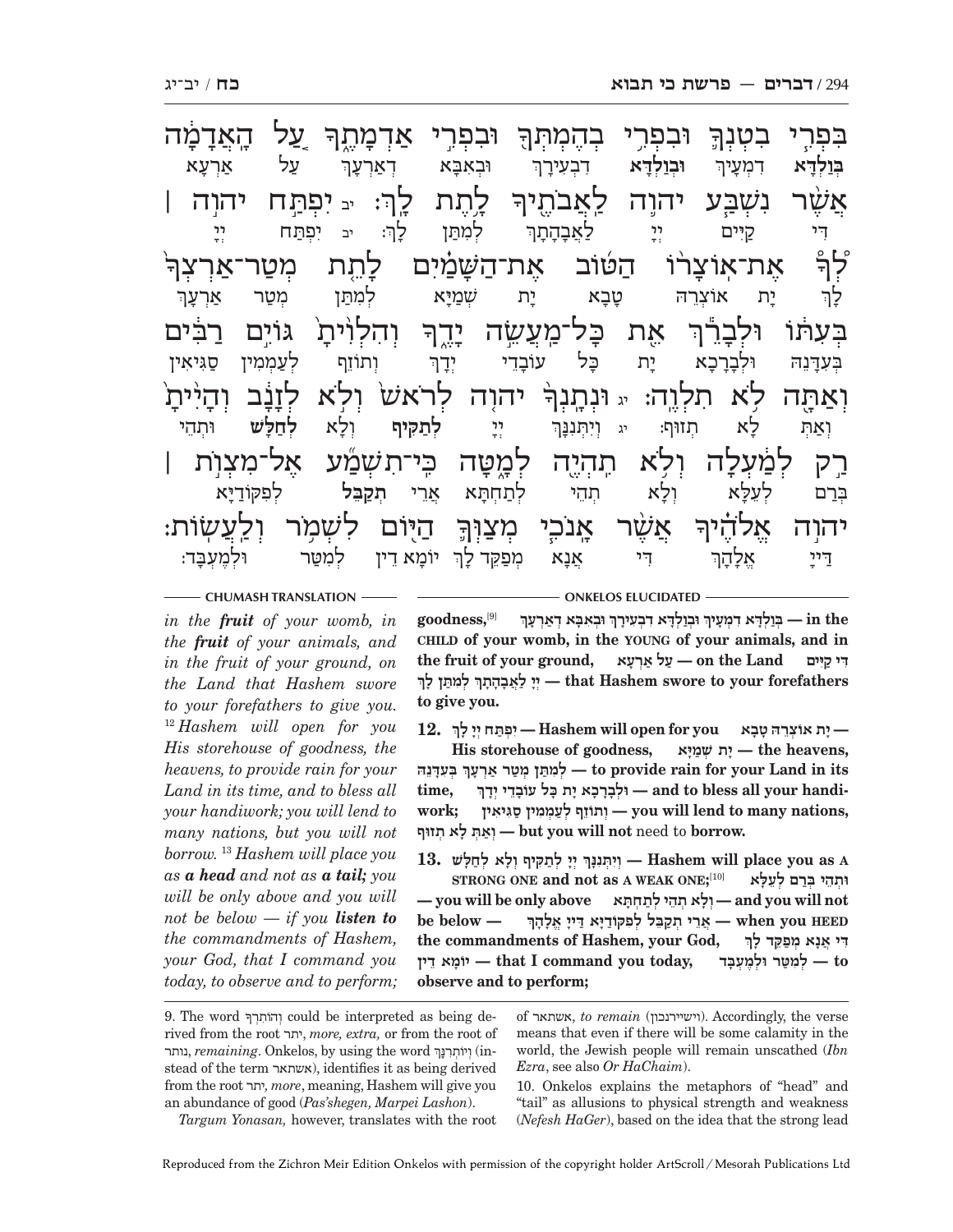ְ תסור מכל־הדִברים אשׂר אנכי מצוה אתכם היּוֹם ית אַחרֵי אֵלֹהים אחרים לעבדם: פ .<br>ה לעשׂוֹת תשמע בקול יהוה אל .<br>ה היּוֹם וּבאוּ מצור אָת־כָּל־מִצְוֹתָיו וְחֻקֹּתָ֫יו אֲשֶׁר אֲנֹכִי מְצַוְּךָ כָּל־הַקְּלָלוֹת הָאֵלֶּה וְהִשִׂיגְוּךְּ: <sub>יי</sub> אָרִוּר אַהֶּה בָּעֶיר וְאָרִוּר אַהֱה ֖ ְ וּפרי .<br>ล. ָ: וּמִשְׁאַרְחֶךָ: <sub>יח</sub> אָרָוּר פְּרִי־בִטְנְךָ טנארִ יז  ${\bf x}$ רוּו ${\bf x}$ .<br>ล. <mark>ֿןְעַ</mark>שְׁתְּרֹת צֹאנֶך ּי יַט <mark>אָרוּר אַ</mark>הָָה בְּבֹאֶך .<br>ก' .<br>ล.  $\psi$ גַר אֲלָפֶיךּ  $\bf \vec{r}$ אַׂרְכָ*וֹ* יּר וְלָא תִסְטֵי מִכָּל פִּתְגָמַיָּא דִי אֲנָא מְפַקֵּד יָתְכוֹן יוֹמָאדֵין ֧֧֧֦֧֢ׅ֖֖֖֖֖֧֚֚֚֚֚֚֝֝<u>֚</u> ב**ָּתַר טַעֲוָת עַמְמַיַּא לִמְפ**ַלְחִנּוּן: למִהַר ֧֧֧֦֧֢ׅ֖֖֖֖֖֧֚֚֚֚֚֚֝֝<u>֚</u> **מטר** טו ִו ֵיה ִ י אם ל א **ְתקֵ בּ ְ ל לֵמ ְימר א** דּ' יי ֱ אל ה ך ֧֧֚֝<u>֚</u> ׇׅ֧֖֖֖֖֖֖֖֖ׅׅ֖ׅ֖֧֧֚֚֚֚֚֚֚֚֚֚֚֚֚֚֚֓֝֬֝֓֓֡֝֬֝֬֝֓֞֝֓֞֟֓֡֓֬֝֓֞֝֬ מִפַקְדַךְ יוֹמַא דֵין וְיֵיתוֹן יָת כָּל פִּקְוֹדְוֹהִי **וֹקְיַמְוֹהִי** דִי אֲנָא מְפַקְדָךְ ְטז ליט אַתְּ בִּקַרְתַּא וְלִיט אַתְּ ּכָּל לְוָטַיָּא הָאִלֵּין וִיִדְבְקִנָּךְ: ֧֧֧֧֦֧֦֧֚֝֝֬<u>֓</u> ְו ִאבּ א ְ : יח ִליט **ו ְ לדּ א** ִד ְמע יך ֧֧֧֖֖֖֖֖֖֧֚֚֚֚֚֚֚֝֝֬<u>֚</u> וְאַצוּתַהָ בְּחַקְלָא: יז לִיט סַלַּךְ ׅ֧֖֖֖֧֧֧֧֧֧֧֧֚֚֚֚֚֚֚֚֚֚֚֚֚֚֚֚֚֚֚֚֚֚֓֝֬֝֓֟֓֡֬֓֓֝֓֝֓֝֬֝֬֝֓֝֬֝֬ ֧֧֧֖֖֖֖֖֖֧֚֚֚֚֚֚֚֝֝֬<u>֚</u> אַתּ בִּמְעַלַךְ ְּעֲנֵךָ: ׇׇׅ֧֧֖֖֖֖֖֖֧֚֚֚֚֚֚֚֚֓֝֬<u>֚</u> **בַּקְרֵי** תוֹרָיך <mark>ָ</mark>דְאַרְעָך

**CHUMASH TRANSLATION CONTRANSLATION ON KELOS ELUCIDATED** 

<sup>14</sup> *and you do not turn away from any of the words that I command you this day, right or left, to follow gods of others, to worship them.*

<sup>15</sup> *But it will be that if you do not listen to the voice of Hashem, your God, to be careful to perform all His commandments and His decrees that I command you today, then all these curses will come upon you and overtake you:*

<sup>16</sup> *Accursed are you in the city and accursed are you in the field.* <sup>17</sup> *Accursed is your basket and your dough.* <sup>18</sup> *Accursed is the fruit of your womb and the fruit of your ground, the offspring of your cattle and the flocks of your sheep and goats.*  <sup>19</sup> *Accursed are when you arrive* 

**ִ מָכּל away turn not do you** when **and — ְו ָל ִ א ת ְסֵטי 14. words the of any from — ִפּ ְתָגמָיּ ִא דּ ֲ י אָנ ְא מפֵקּ ָד י ְת ָ כוֹן יוֹמ ֵא דין that I command you this day, אלאָ מָוּשׂ א ְ ינָ מִּ י — right or left, ְ ָ בּת ָר טֲעָו ת ע ְממָיּא הךָמְ לִ — to follow THE FALSE GODS OF THE NA-TIONS, חנּוּןִ לְ פְ מִ לְ — to worship them.**

**15. יהיֵ וִ — But it will be ְ — ִא ָ ם ל ְא תקֵבּ ְ ל לֵמ ְימָר א דּ ָיי ֱ אָל ָהך** that **if you do not HEED THE WORD of Hashem, your God, perform to careful be to — ְל ִמטּ ְ ר לֶמ ְעבּ ָד י ָת כּ ִל פּ ִ קּוֹדוֹה ְ י וּקָי ִמוֹהי all His commandments and His STATUTES יוֹמא ָ ְ ִ דּ ֲ י אָנ ְא מפ ְקָּדך ְ** *<b>/*  $\blacksquare$   $\blacksquare$   $\blacksquare$   $\blacksquare$   $\blacksquare$   $\blacksquare$   $\blacksquare$   $\blacksquare$   $\blacksquare$   $\blacksquare$   $\blacksquare$ **וְיֵיתוֹן עֵלַךְ כָּל לְוַטַיַּא הַאִלְי**ז **— then all these curses will come upon you ְ and — ְוִיְד ְבֻּקָנּך they will overtake you:**

 **in** dealings your in **be you will Accursed — ִל יט א ְתּ ְ בּקְרָתּא 16.** in **be you will accursed and — ְו ִל יט א ְתּ ְ בּח ְק ָלא city the** your work **in the field.**

- **17. ְ ְ וָא ָצוּתך לּךָ ס יט לִ — Accursed is your** fruit **basket and your ְdough.**
- **18. <sup>2</sup>**<br> *<b>P* the cHILD of your womb<br> **P** the full of your spound<br> **P** the full of your spound **ְ ,ground your of fruit the and — ְו ִאָבּ ְא דאְרָעך בּ ְקֵר ָ י תוֹריך — the HERDS of your cattle ְ your of herds and — ְוֶעְדֵר ָ י עָנך flocks.**

**19. ְ arrive you when you are Accursed — ִל יט א ְתּ ְ בֵּמֲע ָלך**

an army formation, while the weak remain at the tail end (*Marpei Lashon*).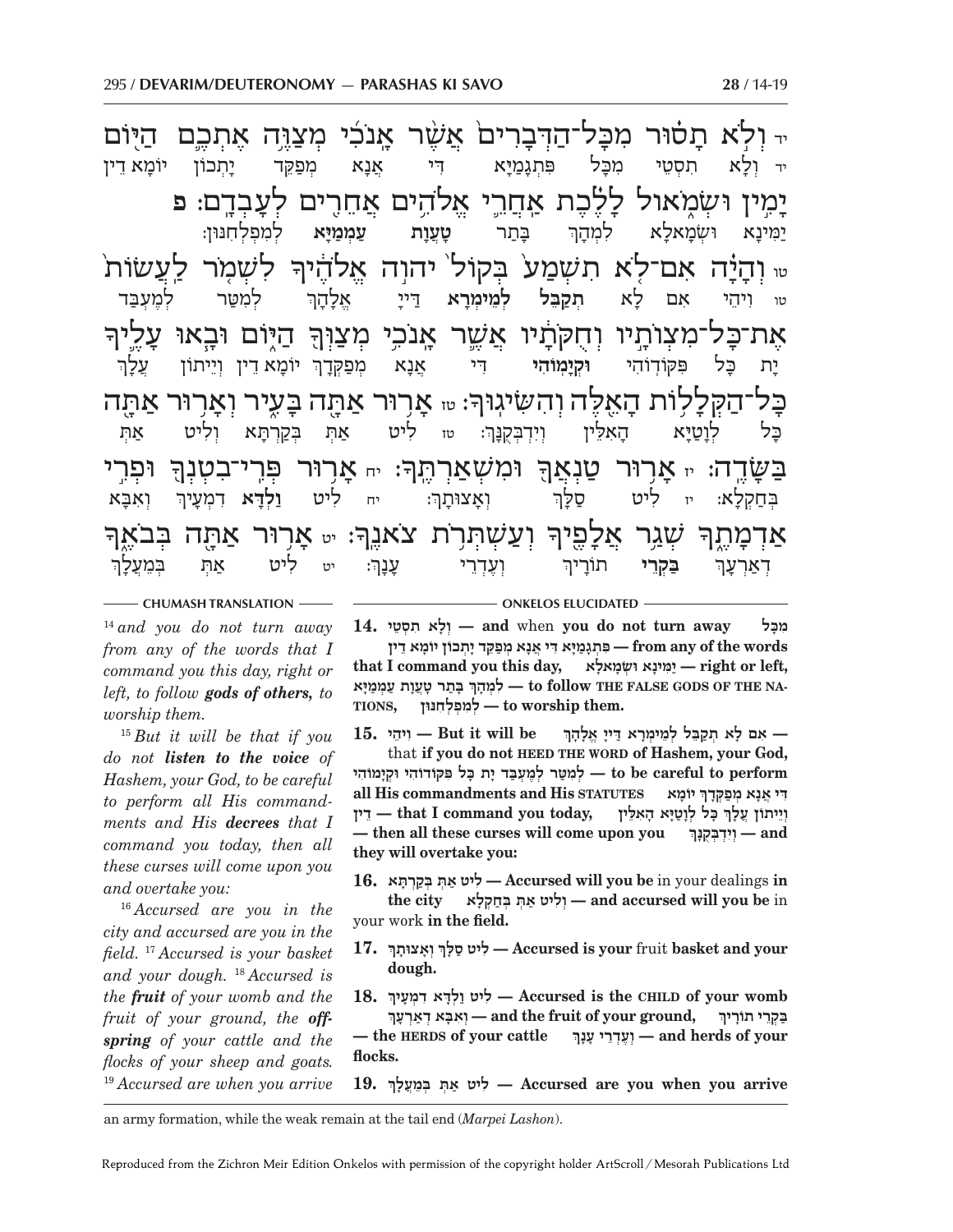| ה<br>מְאֵרְתָא | <b>ֹ</b> אָת־הַמְּאֵרֶ<br>יָת | ۣڐڸ<br>בָּך | יהוָה           | לל<br>ד | יְשַׁלַַח<br>יִּיְגְרֵי | $\overline{\phantom{0}}$ | <b>ָבָׁצִא</b> תֶךָ:<br>בָּמִפְקָךָ: |                             | אַתָּה<br>אַתִּ    | וּר<br>וליט     |
|----------------|-------------------------------|-------------|-----------------|---------|-------------------------|--------------------------|--------------------------------------|-----------------------------|--------------------|-----------------|
| אֲשֶׁר         | יִדְךָ                        |             |                 | בִּכְל־ | ת                       | מגער                     | ואת־ז                                |                             |                    | את־המהוּמה      |
| די             | יִדְךָ                        |             | אוֹשָטוּת       | בְּבָל  |                         | מַזוֹפִיתָא              | וְיָת                                |                             | שגוּשִׁיַא         | וְיָת           |
| לליה           | ּרַעַ                         | מִפְּנֵי    | מַהֵׂר          |         |                         | <b>וְעַד־אֲבָדְךְ</b>    | <b>הִשֶּׁמֶּדְ</b> ךָּ               |                             | עַר                | תַעָ            |
| עוֹבָדַיך      | בִּישׁוּת                     | מן קֵדָם    | בִּפְרִיעַ      |         | דְּחֵיבַד               | וִעַר                    |                                      | דְּת <sup>ָ</sup> שְׁחֵיצֵי | עַד                | תַעִּבֵּד       |
| <b>×</b> بناہ  | בַּלּתְוֹ                     | עֲד         | <u>ָהוֹב</u> ׁכ | אָת־    | 구드                      | יהוֶה                    | יַךַ<br><u>ְב</u> ִק                 | כא                          | <u>ְהָנְ</u> לִי:  | אֲשֶׁר          |
| יָתָך          | דִישֵׁיצֵי                    | עַד         | מוֹתָא          | יָת     | בָּך                    | לל<br>ד                  | יַדְבִּק                             | $\kappa$ כ                  | <u>שְׁבַקְתָ</u> א | ךי<br>י         |
|                |                               |             |                 |         |                         |                          |                                      |                             |                    |                 |
|                |                               |             |                 |         |                         |                          |                                      |                             |                    | ∗נ״א: יִשַׁלַּח |

**(כ) ה ְ מֵּאר ה.** ִחָסּ ְ רוֹן, כּ ָ מוֹ "צר ע ת מ ְ מֶאֶרת" (ויקרא יג, נא): **ה ְ מּהוּמ ה.** ִשׁ ֶ גּוּשׁ, קוֹל בָּהלוֹת: רש"י

**ְ**

**CHUMASH TRANSLATION ONKELOS ELUCIDATED**  *and accursed are when you leave.* <sup>20</sup> *Hashem will send against you degeneration, confusion, and suppression, in all you set your hand to, that you will do, until you are destroyed and until you perish quickly, because of the evil of your deeds, which you have forsaken Me.* <sup>21</sup> *Hashem will attach the plague to you, until it destroys you* 

**20. ְ ָ ית** [11]**you against INCITE will Hashem — ְיָגֵר ְ י יָי ָ בּך ,CURSE — ְמֵאְרָתא ְ וָית** [13]**,confusion — ְוָי ִ ת שׁ ְ גּוּשָׁיא** [12] **ְ** $\frac{1}{4}$  **=** בִּבָּל אוֹשָטוּת יִדָךְ דִי תַעִבֵּד  $\frac{1}{4}$  = מִוּ $\frac{1}{4}$  = מִוּוּפִיתָא  $\alpha$  **(עד דּתשׁתּיצי ועד** ,dll you set your hand to, that you will do  **perish you until and destroyed are you until — ְדֵּת יב ִ ד בּ ְפִר ַיע quickly,**[15] **ְ your of evil the of because — ִמ ֳן קָד ִם בּ ָ ישׁוּת עוֹבָדיך THE forsaken have you which** by **— ִדּ ְ י שׁב ְקָתּ א דח ְל ִתּי ,deeds FEAR OF ME.** [16] **ְ**

**.leave you when you are accursed and — ְו ִל יט א ְתּ ְ בּ ִמ ְפָּקך**

 $\mathbf{21.}$  **P** יִדְבֵּק יְיָ בִּךְ יָת מוֹתָא  $-$  Hashem will attach the plague $^{[17]}$ **to you, ְ you destroys it until — ע ִ ד דּ ֵישׁ ֵיצ ָ י יָתך**

11. Some texts of Onkelos have יִשֵׁלַח, will send (the same as the Hebrew). See *Beurei Onkelos* for discussion; see also above, 7:20 note 12.

12. *Rashi* interprets רהאֵמְּ ה as *degeneration* (as in  $Vayikra$  13:51, צְרַעַת מַמְאֶרֶת, a degenerative tzaraas); that is, your property will be diminished (see *Targum Yonasan*).

*Nesinah LaGer* points out that Onkelos here seems to differ. With regard to עֲרֵעֲת מַמְאֵרֶת Onkelos translates ראסְּ ח
מְ , *degenerative;* here, however, he translates it literally as מְאֵרְתָא indicating that the term  $\alpha$ follows its usual interpretation, *curse* (see *Ramban* to *Vayikra* there).

13. *Rashi* in his description uses the same root as Onkelos (שִׁגּוּשׁ), and explains that the term מְהוּמָה refers specifically to confusion caused by tumultuous noises (see also *Rashbam*, and *Rashi* to *Shemos*  14:24). *Ibn Ezra* explains the term to mean that confusion will prevent you from completing your undertakings.

14. The literal meaning of רתֶעֶגְמִ — and of Onkelos' translation, יתא זּוֹפ ִ מ — is *scolding* (see *Bereishis* 37:10

with Onkelos). In this case, it means that Hashem will censure the seed, so to speak, commanding it not to grow (*Chizkuni*, *Me'at Tzori*; see *Malachi* 2:3 for a similar usage). [Onkelos' translation is followed by the majority of commentators. Some suggest, however, that the word מגערת is derived from מגרעת, a *lessening*, or *attrition*, of your property (*R' D. Z. Hoffman*; *Shaarei Aharon*).]

15. See above, 4:26 note 41 for discussion of the Aramaic term בִּפְרִיעַ.

16. Since one cannot possibly forsake Hashem, Whose Presence fills the world, Onkelos explains that שׁרֶא ֲ ניִתּבְ ז
עֲ must mean forsaking the fear of Hashem (*Nefesh HaGer*; see also above, 4:4 note 6, and below, 32:18 note 56).

[Although Moshe, the speaker of this passage, consistently speaks of Hashem in the third person (see *Rashi*  to v. 23), this clause is spoken in Hashem's Name, and is therefore written in the first person (see *Ramban* to 31:23 below).]

17. Literally, *the death*. This is Onkelos' usual translation of ברֶדֶּ) e.g., *Shemos* 9:3).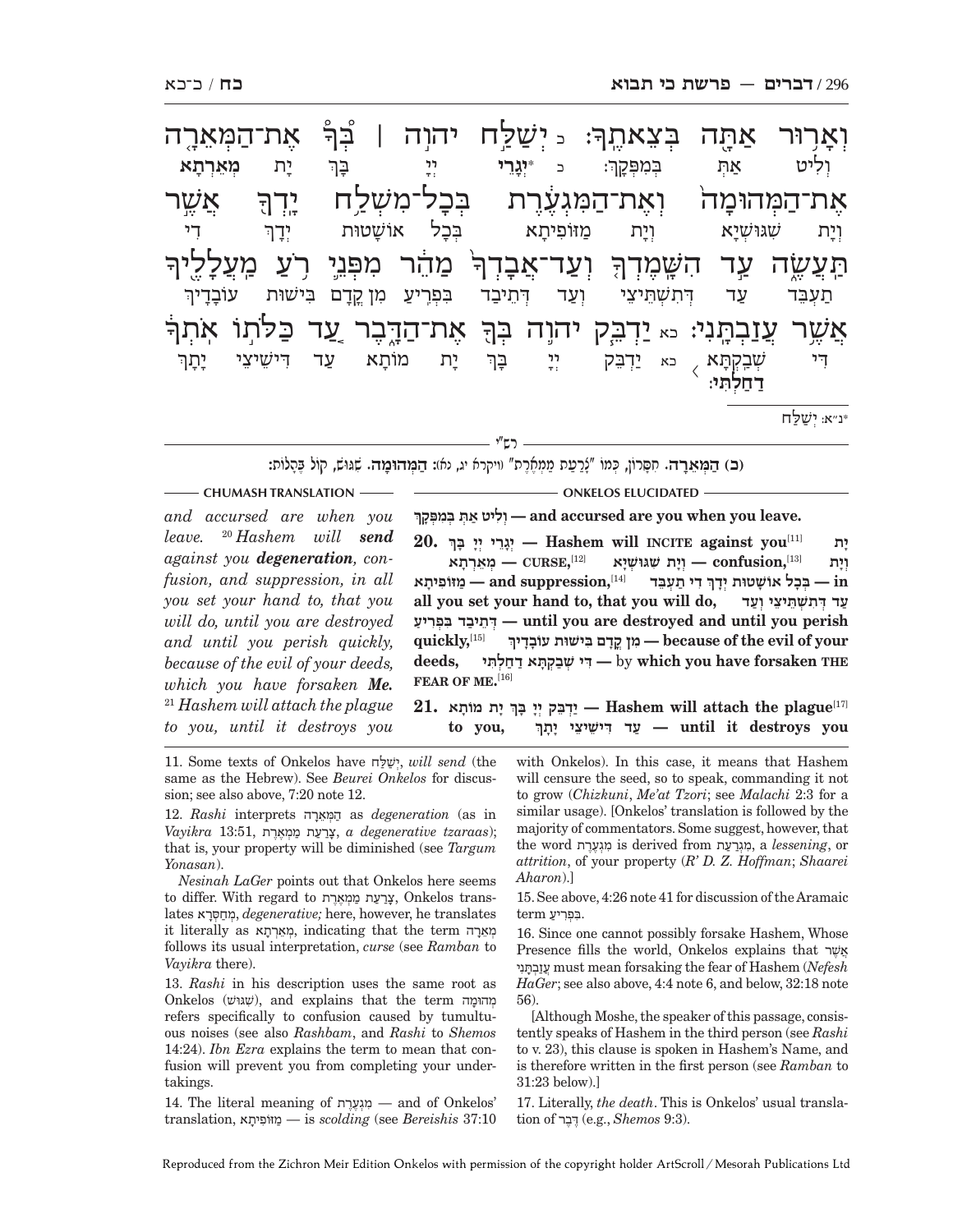| <sub>כב</sub> יַכְּבְה            | לְרִשְׁת <del>ָה</del> : | בא־שַׁמַה              |                  | <b>אֲשֶׁר־אַ</b> תָּה    |    | הארמה                              |         | ֿמֵעַל                    |
|-----------------------------------|--------------------------|------------------------|------------------|--------------------------|----|------------------------------------|---------|---------------------------|
| כב יִמְחֵינָךְ                    | לְמֵירְתַהּ:             | עָלֵל לְתַמֶּן         |                  | אַתָ                     | די | אַרִעַא                            |         | מֵעַל                     |
| <b>וּבַ</b> ּחֶרֶב                | <u>וּבְחַרְחָר</u>       | וּב <u>ַד</u> ִילֶּקֶת |                  | וּבַק <u>ַו</u> יׁחַת    |    | <i>ּב</i> ּשַׁדָ <sup>ׂ</sup> ֶפָת |         | <sup>ו</sup> הורה בו      |
| וּבְחַרְבָּא                      | וּבְחַרְחוּרָא           | וּבִדְלֶקְתָּא         |                  | וּבְקַדַּחְתָא           |    | <i>ּבְשַׁ</i> חֶפְתָא              |         | רְרָ                      |
| אֲשֶׁר<br>゙゙゙゙゙ؚשְׁמֶיך           | כג <b>יְהָיְי</b>        | <b>ֹאַבְדֶךָ:</b>      | עַד              | וּרְדָפְוּך              |    | <u>וּבְיִּרְקֳ</u> וֹן             |         | וּבַשָּׁדָ <b>ּפ</b> ִוֹן |
| דִי<br><i>ֹשָׁ</i> מָיךִ          | ויהוֹן<br>כג             | דְּתֵיבָד:             | עַד              | <b>וְיִרְדְּפְנָּ</b> ךָ |    | וּבְיַרְקוֹנָא                     |         | וּבִשְׁדִּפוֹנָא          |
| <u>בַּרְזֶל:</u>                  | <b>אֲשֶׁר־תַּחְהֱיךּ</b> |                        | <b>יְהָאָרֶץ</b> |                          |    | <del>ּ</del> ٰלְחֲשֶׁת             |         | <b>ַעַל־רֹא</b> שְׁךָ     |
| תַקִּיפָא כְפַרְזְלָא<br>יילייירי | תְחוֹתָךָ                | די                     | יְאַרְעָא        |                          |    | חַסִּינִין כִּנְחָשָׁא             | רֵישָׁך | עִלַּוִי                  |
| מִלְמֶעְבַד פֵּרִיןִ:             |                          |                        |                  |                          |    | מִלְאַחָתָא מִטְרָא                |         |                           |
|                                   |                          |                        | רם"י             |                          |    |                                    |         |                           |

 **ְ נ ֹח ֶשׁת.** ְקָללוֹת הָ לּלוּ **ֲ א ֶשׁר ע ל רֹ ְאשׁך ְ (כג) וה יוּ שֶׁ מיך** משֶׁה מִפִּי טַגְמוֹ חֲמָרֶן, וְשֶׁבְּהַר סִינֵי מִפִּי הקב"ה חֲמָרֶן, כְּמַשְׁמָעָן<br>ומגילה לא:). וִשָׁם לַחֲמַר "וְחָם לֹא תִשְׁמִטוּ לִי" וויקרא כו, יד), ָיִה ה' יְהִי יִה ה' יְהָ יְהָ הַלְּהָ הַלְּה הַלְהָ הַלְה הַלְה הַלְה הַלְה הַלְה הַלְה הַלְה וְלַמִּךְ , וְתַ<br>טוּ) ״בַּקוֹל הֻ׳ אָלְהִיךָ״, ״יִדְבַּק הֶ׳ בַּךְּ״ (פסוק כא), ״יִכְּכֶה הֶ׳ ״ ָ(פסוק כב). הֵקֵל מִשָׁה בִּקְלָלוֹתָיו לְאָמְרָן בִּלְשׁוֹן יָחִיד. וְגֵם כֵּן ֧֧ׅׅ֚֚֚֚֚֚֚֚֚֚֚֚֚֚֚֚֚֚֚֚֚֬֡֡֓֡֡֡֡֓֡֡֡֬֓֞ ִ בִּקְלָלָה זוֹ הֵקֵל, שֶׁבָּרְאֹשׁוֹנוֹת הוּא אוֹמֵר "אֶת שְׁמֵיכֶם כַּבַּרְזֶל<br>וְחֶת מַרְגָבֶם כֵּנְחָשָׁה" (ויקרא כו, יט) שָׁלֹּא יִהָיוּ הֲשֶׁמֵיִם מִזִיעִין ֧֖֧ׅ֖֖֧֖֚֚֚֚֚֚֚֚֚֚֚֚֚֚֚֚֚֚֚֝֝֝֝֟֩֝֓֡֝֬֝֬֝֓֝֓֝֬֝֓֝֓֝֬֝֓֝֝֬֝֝ ְיָרֶי הַלְּזֶיֶךָךָ שֶׁמִין הַבַּרְזֶל מַזִּיטַ, וְמִתּוֹךְ כָּךְ יְהֵא חוֹרֶב בָּעוֹלָם, וְהָאָרֶץ<br>פְּרֶא מִזּעַת כַּדְרָךְ שִׁהַנְּחֹשׁת מִזִּיטַ, וּמִתּוֹךְ כָּךְ יְהֵא חוֹרֶב בָּעוֹלָם, וְהָאָרֶץ<br>תִּהָא מִזּעַת כִּדְ ְ֖֖֖ׅׅ֖֖֪֪ׅ֚֚֚֚֚֚֚֚֚֚֚֚֚֝֝֝֓֝֓֓֝֬֝֓֓֡֝֬֓֞֟֓֡֟֓֓֞֓֞֓֞֓֞֓֞֓֞֓֝֓֓֞֝֬֝֓֞֝֬֝֓֞֝֝֬֝֓֝֝֓ תִּהָת מַזַּטַת כְּדֶרֶךְ שָׁהַגְּתֹשֶׁת מַזִּיטַ, וְהָית מַרְקֵבֶת פֵּירוֹתֵיהָ. וְכָתֹן

(כב) בַּשַּׁחֶפֶת. אֶבְּאָלוֹ נִאְתֶף וְנָפוּתַ: וּבַק<u>ּדְ</u>חַת. לְאוֹן "כִּי ָאֵׁשׁ חָדְחָה בְּאַפִּי" ולהלן לב, כב), וְהוּא אֵשׁ שֶׁל חוֹלִים, מלוו"י<br>בְּלֹמ"ז, שֶׁהִיא חַמָּה מְאוֹד: **וּבַדֵּדֶלֶקֶת.** חַמָּה יוֹתֵר מִקַּדַּחַת.<br>וּמִינֵי חֲלָאִים הֵם**: וּבַחַרִחִר.** חוֹלִי הַמְחַמְמוֹ תּוֹךְ הַגּו ָסְמִיד <u>לַמַּ</u>יִם, וּבְלִט"ז אישטרדימנ"ט, לְשוֹן "וְטַגְמִי חָרָה מִנִּי<br>חִרָב" ואיוב ל, ל), "נַחַר מִפְּחַ מֵאָש" וירמיה ו, כט**ּז: וּבַחַרִב.** יָבִית טָלֶיךָ גְיָסוֹת: **וּבַשִּׁדִּפוֹן וּבַיֵּרְקוֹן.** מַכַּת תְּבוּתָה שֶׁבַּשָּׂדוֹת:<br>**שִׁדַּפוֹן.** רוּחֵ קַדִּיס, השלי״ד בְּלִט״ז: יֵרֲקוֹן. יוֹבֶשׁ, וּפְנֵי שְׁיָּנִיּםן , יוּעַ יְוָזִיט, יאַלי ז' *בְּנָע וּ.* יֵיָן זוֹן, יוּכֶּא, וּפְגֵ׳<br>הַתְּבוּתה מכסיפיו ונהפכיו לירקוו. קמ"מ בּלַע"ז: ע**ד אבדרּ**. הַמְּבוּתָה מַכְסִיפִין וְנֵהֱפְכִין נְיֵרָקון, קמ∵ת בְּנִפִ״ז: עַד אָבְדֶךָ.<br>תִּרְגַּוּם, "טַד דִּתִיבַד", כּלוֹמֹר טַד חבוֹד חוֹחַדְ, שִׁתְּכלה מחליִד: ָ

### **CHUMASH TRANSLATION ONKELOS ELUCIDATED**

*from upon the Land that you are entering, to take possession of it.* <sup>22</sup> *Hashem will strike you with wasting away, with fever, with burning heat, with parching, and with the sword; and with wind blasts and with withering — and they will pursue you until you perish.* 23 *Your heavens over your head will be copper and the land beneath you will be iron.* 

 **that — ִדּ י א ְתּ ָ עֵל ְל לתָמּ ְ ן לֵמ ְירתהּ Land the upon from — ֵמע ל אְרָעא you are entering, to take possession of it.**

**ְ ְ יָי 22. ְבּ שֶׁח ְפָתּא** :illnesses with **you strike will Hashem — ִי ְמֵח ָינך — ִוּבְד ֶל ְקָתּא ,fever with — ְוּבקדּ ְחָתּא ,away wasting with with fiery fever, חוּראָ רְחוּבְ — with** the illness of **parching** thirst, **בּאָרְחוּבְ — and** Hashem will strike you **with the sword** of the enemy;[18] **פוֹנאָ דְּשִׁ וּבְ — and** Hashem will strike your produce **with wind ְ ע ְד דֵּת ָיבד** [19]**;withering with and — ְוּביְר ָקוֹנא blasts and — ְוִיְרְדֻּפָנּך they** (i.e., all these misfortunes) **will pursue you until you perish. 23. ְ ִ דּ ִ י ע ָלֵּו ֵ י ר ָישׁך מיךָשׁ יהוֹן ְ וִ — Your heavens over your head will be ְ**

 they that in **copper LIKE FIRM — ח ִסּ ִינ ִ ין כְּנָח ָשׁ ִא מ ְלּאָחָת ִא מ ְטָרא** will hold back **FROM SENDING DOWN RAIN, ְ and — ְואְרָע ִא ד ְ י ת ָחוֹתך HARD** be will **— תּ ִקּ ָיפ ְא כפְרְז ָל ִא מ ְלֶּמ ְעבּ ֵד פִּרין you beneath land the LIKE iron** in that it will hold back **FROM PRODUCING FRUIT.** [20]

18. *Rashi*. Other commentators interpret this word רבֶחֶ as being related to חוֹרבֶ , *dryness,* referring to another kind of illness that dries out the body (*Ibn Ezra*, *Chizkuni*). *Tosafos U'Miluim* notes that when Onkelos translates the word רבֶחֶ to mean enemy attackers, he rg יְדָקָטְלִין בְּחַרְבָּא (see e.g., Vayikra 26:6, *Bamidbar* 20:18), or קטוֹלְ) *Shemos* 5:3). Onkelos' rendering here as חֲרְבָּא may indicate that he too interprets it as referring to an illness of חוֹרבֶ , *dryness* (see further discussion there and *Me'at Tzori*).

When the produce withers, it dries out and turns a pale yellowish color (*Rashi*).

20. *Rashi* explains that copper "sweats" (i.e., often has condensation of moisture on its surface), whereas iron does not. Although the general meaning is that the conditions will not allow for growing vegetation, the fact that the heavens will be like copper and the earth like iron softens the worst of the misfortune: The heavens will produce *some* moisture, providing a small measure of nourishment for plants; conversely, the earth will be completely dry so that whatever does manage to grow

19. The term רקוֹןיֵ is related to ירוֹק, *green* or *yellow*.

Reproduced from the Zichron Meir Edition Onkelos with permission of the copyright holder ArtScroll / Mesorah Publications Ltd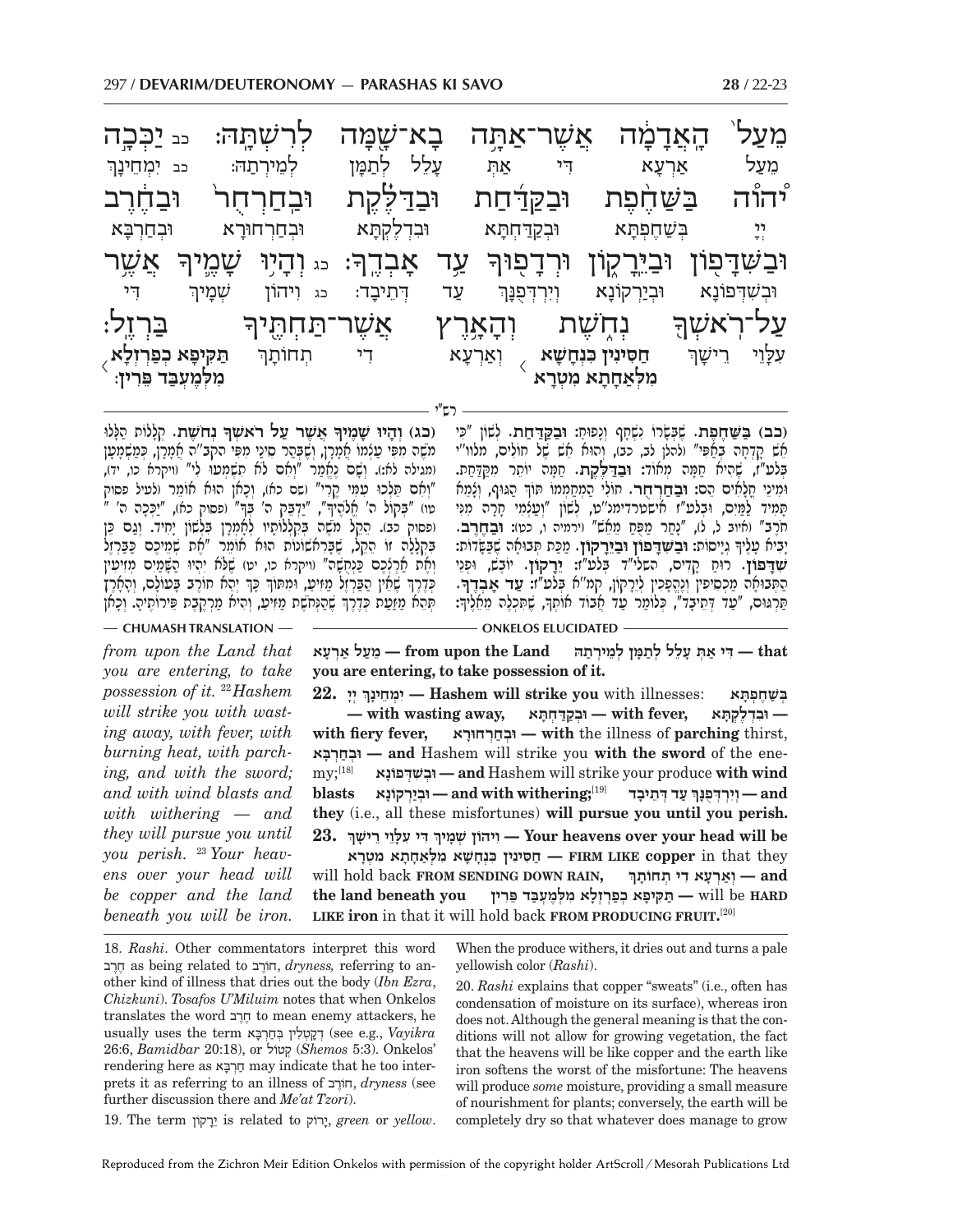| שִׁמַיָּא         | מן                | עָמֳו<br>וְעַפְרָא                      | אַבְקָא                                 | 고초<br>אַר<br>אַרְעָך  | מִטַר                              | יָת         | יהוֶה<br>לל<br>$\tau$ :   | יִתְּן<br>$\mathsf{T} \mathsf{D}$<br>יִהֵן<br>כד |
|-------------------|-------------------|-----------------------------------------|-----------------------------------------|-----------------------|------------------------------------|-------------|---------------------------|--------------------------------------------------|
| לִפְנִי<br>קְדָם  | נִגַּף<br>תִּבִיר | יהוָה<br>רר<br>ד                        | יִתֶּנְךָ<br>יִּתְנִנְּךְ               | כה<br>כה              | הִשְׁמְרָךָ:<br>דְּתִשְׁתֵּיצֵי:   | עָר<br>עַד  | עָלֶיךִ<br>עֲלָך          | יִרְד<br>יחות                                    |
| תנוּס<br>תֵעִרוֹק | כי<br>אָרְחָן     | וּבְשַׁבְע <del>ָ</del> ה<br>וּבִשְׁבַע |                                         | אליו<br>לְוָתֵה       | הַצְא<br>תִפוֹק                    | אד<br>חֲדָא | בְּדֶרָ<br>ך<br>בְאָרְחָא | <b>ٚ؉</b> ڹڐۭۘؗۘۘڐڸڿ<br>סָנְאָךְ                 |
| וּתְהֵי           | :Y<br>כו<br>כו    | הָאָרָ<br>ּאַרְעָא                      | ֿ <i>ֿ</i> ײַלְּכָוֹי<br>ת<br>מַלְכְוָת | לְכָל<br>לִכֹל        | <u>לְזַעֲוָ</u> ֫ה<br>.<br>לְזִיעַ |             | והיי<br>וּתְהֵי           | לפניו<br>מִקֱדָמְוֹהִי                           |
| ٚ؉ۣٙ؆<br>וִלֵית   | הָאָרָ<br>אַרְעָא | וְלִבְעִירַת                            | מֲיִ<br>ם                               | קשָׁוּ<br>דִשְׁמַיָּא | עָוֹף<br>לְבָל<br>עוֹפָא           |             | מַאַ<br>לְמֵיכַל          | $\overline{F}$<br>ּנְבִלְתָּךָ<br>מְשַׁגְרָא     |

רש"י

מִטְרָא וּחַטנית גּּוֹ, מָטֶר יוֹרֵד וְלֹא כָּל גָרְכּוֹ וְאֵין בּוֹ כְּדֵי לְהַרְבִּיץ<br>חֶת הֶטָפָר, וְהָרוּחַ בָּחָה וּמַטֲלָה חֶת הָאָבָק וּמְכַסֶּה חֶת טֵשֶׁב<br>הַזְרָטִים שֶׁהֶן לַחִים מִן הַמַּיִם וְנִדְבַּק בַּהֲם, וְ וּמְ רִק ִיבין: **ְ (כה) לזֲ עו ה.** ְלֵא ָימ ְ ה וּלִז ַיע ֶ , שָׁיּ ָ זוּעוּ כּ ְ ל שׁוֹמֵעי ְיִ בְּיְ יִךְ יִ יִי<sup>ְבַ</sup>ּבְּיָיִי יְדָ יִבְּיָ יִי יִדְ בְּיָ יִבְּוֹ בְּוֹל עֲלֵינוּ כֶּדֶרֶךְ שַׁבָּתֹ ָָטל אלוּ:

<sup>24</sup> *Hashem will make the rain of your Land dust and dirt; from the heaven it will descend upon you until you are destroyed.*  <sup>25</sup> *Hashem will cause you to be struck down before your enemies; on one road will you go out toward him but on seven roads will you flee before him; and you will be a trembling to all the kingdoms of the earth.*  <sup>26</sup> *Your carcass will be food for every bird of the sky and animal of the earth, and no one* 

ָהוּא אוֹמֵר "שָׁמָיִךְ נְתֹשֶׁת" וְאַרְלִךְ "בַּרְזֶל", שֶׁיִּהְיוּ שָׁמַיִם מַזִּיעִין<br>[פדרד הנתשת], אף על פי שלא יריהו מטר מכל מהום לא יהיה ָ֧֖֖ׅׅ֧֖֧֧֚֚֚֚֚֚֚֚֚֚֚֚֚֚֚֚֚֚֚֚֚֚֚֚֚֚֚֚֚֝֝֝֟֩֝֬֝֓֞֝֬֝֓֞֝֬֝֓֝֬֝֓֞֞֝֬֝֓֞֝֬֝֓֞֝֬֝֝֬֝֝֬֝֝֬֝֝֞֝֬֝֝֞ וַכְּדֶרֶךְ הַנְחֹשֵׁת], אַף טַל פִּי שֵׁלֹּא יָרִיקוּ מָטָר מִכָּל מָקוֹם לֹא יְהָיֵה חוֹרֶב שֶׁל אַבְּדֶן בָּטוֹלָם, וְהָאָרֶץ לֹא תִהְיֶם מַזִּיטָה כְּדֶרֶךְ שָׁאֵין<br>הַבַּרְזֵל מֵזִיטַ, וְחֵין הַפִּירוֹת מַרִקִיבִין. וּמִכַּל מַקוֹם קַלָּלָה הִיא, בַּין שְׂיָאִיו כַעְּיוּשֶׂיג כֵּין שֶׂיָאִיו כַכַּנְ יֶל לִיוּ יוּוּלִיו פֵילויג, וְי<br>יריקוּ מטר: (**כד) מטר ארצר אבק ועפר.** ַשְׁהִיא כַּנְחוֹשֶׁת בֵּין שֶׁהִיא כַבַּרְזֶל לֹא תוֹנִיא פֵירוֹת, וְכֶן הֲשָׁמֵיִם לֹא

**CHUMASH TRANSLATION ONKELOS ELUCIDATED** 

**24. ְ your of rain the make will Hashem — ִיֵתּ ְן יָי ָ י ְת מט ר אְרָעך**  $\bf{Land}$  **z** אַבְקָא וְעַפְרָא $\bf{Land}$  dust and dirt; **ִמ ְ ן שׁמָיּ ֵא י ֲ חוֹת ע ָלך — from the heaven it will descend upon you יציֵ תֵּשְׁ תִ דּ דְ ע until you are destroyed.**[21]

**25. ְ ְ יָי ְ תּ ִב ֳ יר קָד ָ ם סְנָאך נּךָנִתְּ יִ — Hashem will cause you to be ְְ בָּאְר ָח ֲא חָדא ;YOU HATE THAT THOSE before SHATTERED תהֵּוָל פּוֹק ְ תִּ — on one road will you go out toward [the enemy] roads seven on but — ִוּב ְשׁב ָע אְר ָח ֵ ן תּ ִע ִ רוֹק מֳקָּד ִמוֹהי** attack to **will you flee FROM before him; יעַ זִ ל י ְ הֵוּתְ — and you will be kingdoms the all to — ְלכֺ ל מ ְל ְכָו ת אְרָעא trembling** of cause **a of the earth.**[22]

**ְ** $\frac{26.}{}$  **P** וּתְהֵי נְבִלְתָּךְ מְשַׁגְּרָא לְמֵיכַל $\frac{1}{2}$  – Your carcass will be DRAGGED **— ְלָכ ָ ל עוֹפ ִא ד ְשׁמָיּ ְא ו ִל ְב ִע יר ת אְרָעא** [23]**food FOR OFF for every bird of the sky and animal of the earth, ליתֵו ְ**

will be preserved. *Rashi* further contrasts this with the inverted description in the punishments in *Parashas Bechukosai*, which conveys a much harsher decree (*Vayikra* 26:19).

From Onkelos' rendering of both this and the *Vayikra* verse it seems that he interprets both as decreeing no rain at all, and the earth as producing no vegetation (see *Nesinah LaGer* here and there and our note 26 there).

so that it will not be sufficient to wet the dust enough to keep it from blowing with the wind. When that happens, the dust sticks to the moist vegetation that has just begun to sprout, causing it to rot (*Rashi*).

22. They will tremble upon hearing of your troubles, saying, "May what befell them not befall us!" (*Rashi*).

23. Elucidation of Onkelos' ראגְּשׁ מְ is from *Aruch* ('ע א שגר(, cited by *Lechem VeSimlah* and *Me'at Tzori*. Alternatively, it means *cast out* (*Lechem VeSimlah*, *Nefesh HaGer*).

21. That is, rain will fall, but not as much as necessary,

Reproduced from the Zichron Meir Edition Onkelos with permission of the copyright holder ArtScroll / Mesorah Publications Ltd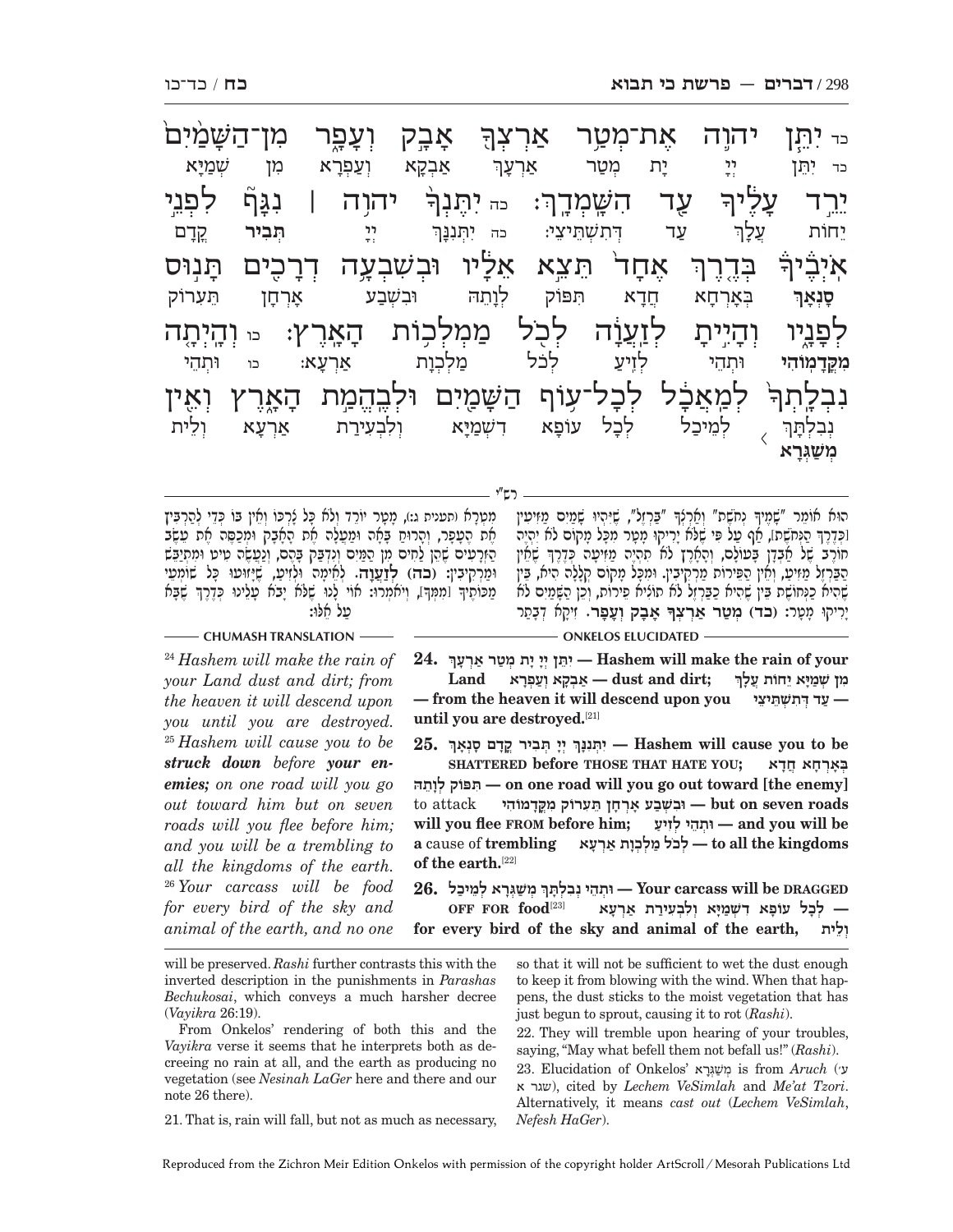רש"י  $\Gamma$ ה יככה יהוה בשחין מצרים ובטחרים [ובעפלים כ וּבַגָּרֶב וּבֶחֶרֶס אֲשֶׁר לְא־תוּכֵל לְהֵרָפֵא: <sub>כּח</sub>ַיַּבְהַ יהוֹה בְּשׁגָּעָוֹן וּבְעִוָּרְוֹן וּבְתִמְהָוֹן לֵבְב: כּט וְהָיִיתָ מְמַ*שֵׁ*שׁ בַּצֶּהֱרַיִּם .<br>ה כִּאֲשָׁר יְמַשֵּׁשׁ הֶעִוֵּר בְּאֲפֵלָה וְלֹא תַצְלֶיחַ אֶת־דְּרָכֶיךָ ֧֧֧֢ׅ֧֚֝<u>֓</u> יִי בְּשִׁחֲנָא דְמִצְרֵיִם וּבִטְחוֹרִין **ִדְמָנִיד:** כז יִמְחֵינָךְ ֧֧֧֦֧֢ׅ֖֧֧֦֧ׅ֧֚֚֝֝֬֝֬֜֓֓<u>֚</u> ול<br>די וּבַחֲרַס , דִּי לָא תִכּוּל לְאִתַּסָּאָה: <sub>כח</sub> יִמְחֵינָךְ וּבְגַרְבָּא  $\overline{\langle}$ יַבִּישׁ **ַבְּטַבְּשׁוּתָא** וּבְסַמְיוּתָא וּבְשַׁעֲמָמוּת לִבָּא: כּט וּתְהֵי מְמַשָּׁשׁ בְּטִהֲרָא ֧֧֧֦֧֢ׅ֖֧֧֚֝֝֬֓֓֓֓֓֓֓֡֓֓֓֡֬֓֓֓֡֬֓֓֓֡֬֓֓֝֬ בְּמָא דִי מְמַשֵּׁשׁ עַוִּירָא בְּקַבְלָא וְלָא תַצְלַח יָת אָרְחָתָיךְ

**ִ (כז) בּ ְשׁ ִח ִ ין מ ְצרִ ים.** ר ָ ע הָי ְה מ ֹאד, ל ִ ח מבּ ְ חוּץ וָיֵב ִשׁ מ ִבְּפִנ ִ ים כְּדִא ָית ִא בְּבכוֹרוֹת (מא.; בבא קמא פ:): **גָּרָב.** אָתִין לַח (בכורות שם): חָרֶס. אָתִין יָבֵא כַּחֶרֶס (שם): (בח) **וּבְתִמְהוֹן לֵבָב.** תוֹטֶס הַלֵּב, ִָ י ְהֶי ִה עְרעוּר: ְ אשטורדישו''ן בּלע"ז: **(כט) ע שׁוּק.** ְבָּכל מֲ עֶשׂיך

- CHUMASH TRANSLATION ——————————————————— ONKELOS ELUCIDATED *will frighten them.* <sup>27</sup> *Hashem will strike you with the boils of Egypt, with hemorrhoids, with moist boils and dry boils, of which you cannot be cured.*  <sup>28</sup> *Hashem will strike you with madness and with blindness, and with confounding of the heart.* 29 *You will grope at noontime as a blind person gropes in the darkness, and you will not succeed on your ways;* 

**ְ ְ יָי 27. ְבּ ִשֲׁחָנ ְא ד ִמ ְצרִים you strike will Hashem — ִי ְמֵח ָינך dry and boils moist with — ְוּבגְרָבּ א וּבֲחר ס י ִבּישׁ ,orrhoids-** $\blacksquare$  **with the boils of Egypt**,  $[25]$  **be cannot you which** from **— ִדּ ָ י ל ִא ת ְ כּוּל ל ִאתָּסָּאה** [26]**,boils cured. ְ**

 **ְ יָי 28. ְבּט ְפ ָשׁוּת ְ א וּבס ְמ ָ יוּתא you strike will Hashem — ִי ְמֵח ָינך — with FOOLISHNESS**[27] **and with blindness, ממוּתָעֲשׁ וּב ְ בּאָלִ — and with confounding of the heart.**[28]

 **noontime at** even **grope will You — ְוּתֵה ְ י ממ ֵשּׁ ְשׁ בּ ִטֲהָרא 29. in gropes person blind a as — ְכָּמ ִא ד ְ י ממ ֵשּׁ שׁ עִוּ ָיר ְא בּק ְב ָלא the darkness,**[29] **ְ not will you and — ְו ָל א ת ְצל ָח י ָת אְר ָחָתיך**

24. I.e., there will be no one to chase the animals away (*Targum Yonasan, Rashbam*).

25. The boils inflicted on the Egyptians (*Shemos* 9:10) were a particularly severe form of boils, moist on the outside and dry on the inside [their opposing characteristics preventing any effective treatment] (*Rashi*).

26. The literal meaning of רסֶח is *earthenware*, a reference to boils that are dry like earthenware (*Rashi*). Onkelos' חֲרָס is his translation of יְחֵרָס; the word יְהֵבִישׁ, *dry*, is added to emphasize that these boils were completely dry throughout. This contrasts with גַרַב/גַרבָּא, which, as *Rashi* (to Vayikra 21:20) explains, are only moist on the outside, but are dry on the inside (*Shaarei Aharon*; cf. *Beurei Onkelos*). [See *Mizrachi* here as to why our verse mentions these when it already mentioned the boils of Egypt, which had the same characteristics, as explained in the previous note.]

27. See note 35.

**נידִמָדְּ — and no one will MOVE** them away.[24]

28. This refers to the bewilderment and confusion resulting from experiencing so many intense tragedies.

*Shaarei Aharon*, based both on *Ibn Ezra* and the wording of Onkelos in this verse and elsewhere, explains that all the conditions mentioned in this verse refer to states of mind. *Foolishness*, *blindness,* and *confounding of the heart* are different levels of loss of rationality or confusion due to constant misfortune.

29. During the day, a blind person can be led by others (*Megillah* 24b). Conversely, a seeing person can navigate his way even at night, for he knows the road, having seen it during the daytime (*Maharsha* there). The verse here compares the confusion of this time to the most helpless of situations: a blind person who must walk alone in the darkness.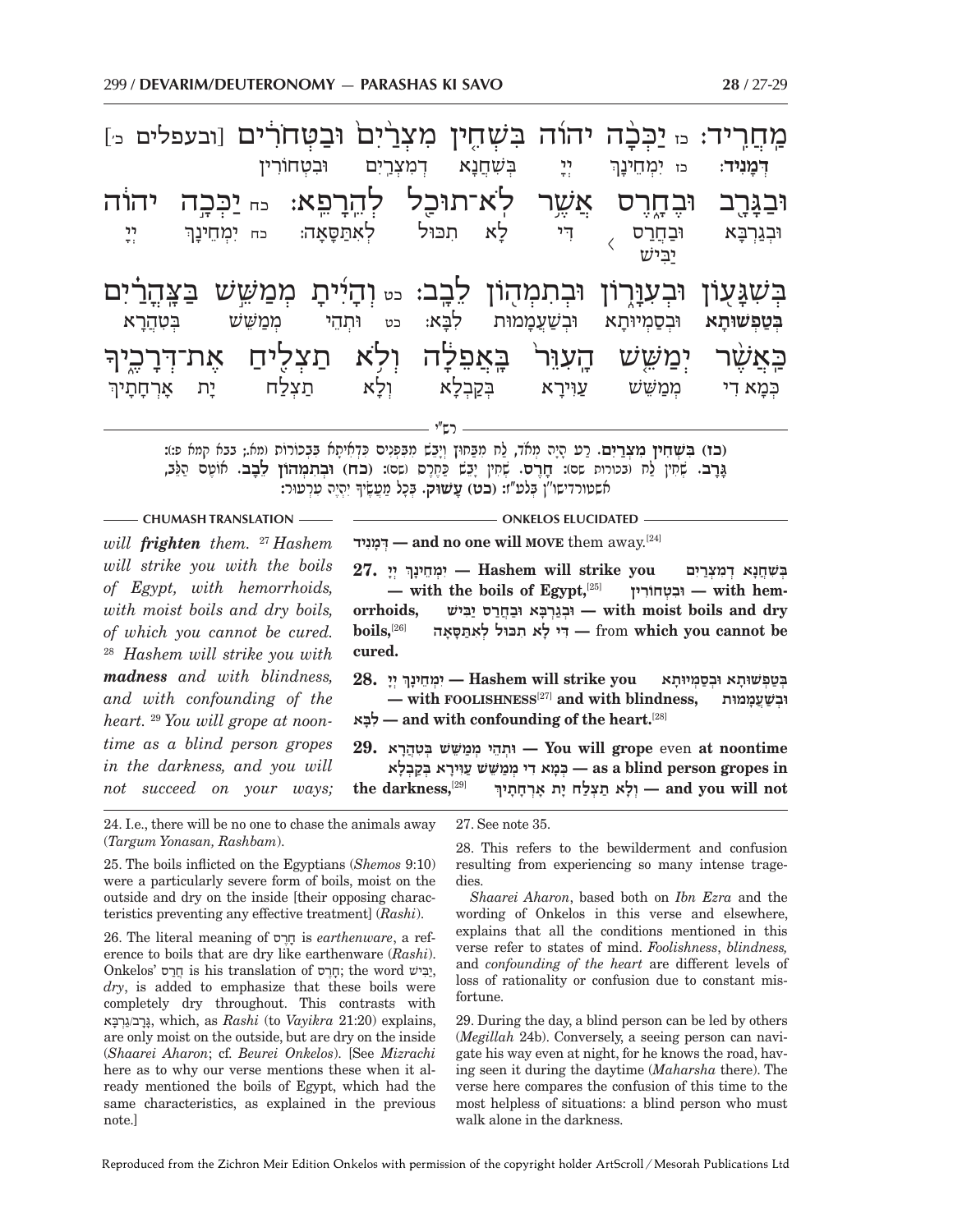רש"י י עָשָׁוּק וְגָזֶוּל כָּל־הַיָּמֶים וְאֵין מוֹשִׁיעַ: לּ אִשָּׁה ְוהִ֜ יית אp ך תְאָרֹשׁ וְאִ*ישׁ* אַחֵר<sup>ֶ ,</sup>יִשְׁכָּבֶנָה [ישגלנה כּ] בַּיִת תִּבְנֶה ט בוּח .<br>คิ' ֿוְלֹא־תֵשֵׁב בֶּוֹ כֶּרֶם תִּטֵּע וְלִא תְחַלְלֶנּוּ: <sub>לֹא</sub> שְׁוֹרְךָ .<br>ה ֿוְלִא יָשָׁוּב גּ זוּל ר .<br>ה תאכַל מִמֵּנּוּ לְעֵינֶ֫יךָ .<br>ה .<br>ה **ּ** וּבְנֹתֶׁיךָ  $\mathbf{u} \in \mathbb{C}$ מוֹשׁיע F ביר ואיז נתנות .<br>ค. ׇׅ֧֧֦֧֦֧֦֧֦֧ׅ֦֧֓֝֜֓֓֡֓֓֡ ֿ צ<sup>ֹ</sup>אנְך<sup>ָי</sup> ַלֲן ר<br>דֹ רֹאוֹת וְכָלוֹת אֲלֵיהֶם כָּל־הַיְוֹם נְתֻנִּים לְעַם אַחֵר<sup>י</sup> וְעֵינֶי<del>ן</del> וּתְהֵי בְּרַם **עֲשִׁיק** וַאֲנִיס כָּל יוֹמַיָּא וְלֵית דְפָרִיק: לּאִתְתָא ַתֵירוֹס וּגְבַר אָחֱרָן יִשְׁכְּבִנּהּ - בֵּיתָא תִבְנֵי ֧֧֧֢ׅ֧֚֝<u>֓</u> יהי נכיס וְלָא תִתֵּב בֵּהּ כַּרְמָא תִצּוֹב וְלָא תַחֲלִנֵּהּ: לֹא תּוֹרָךְ ׅ֧֧֖֖֖֖֖֖֧ׅ֧ׅ֧֧֧֧֧֧֧֧֧֧֧֧֧֚֚֚֚֚֚֚֚֚֚֚֚֚֚֚֚֓֝֬֝֓֟֓֟֓֡֬֓֝֬֓֓֝֬֝֓֞֝֬֝֬֝֬֝֬֝֬֝֬֝֬֝֬֝֬֝֬֝֬ יתוּב ׇׅ֧֧֧֦֧֢ׅ֦֧֦֧ׅ֧֓֝֬֓֓֓֓֡֜֓֓<u>֚</u> יְהֵי אֲנִיס מַן ֧֧֧֖֖֖֖֖֖֧֚֚֚֚֚֚֚֝֝֬<u>֚</u> הֵיכוֹל מִנֵּהּ חַמַרַךִּ לְעֵינָיךִ ֧֧֧֢ׅ֧֚֝<u>֓</u> ֖֖֖֖֖֧֖֧֧֚֚֚֚֚֚֚֚֚֚֚֚֚֚֚֝֓֞֟֓֡֓֞֟֓֡֞֟֓֡֬֓֓֞֟֓֡֟֓֡֟֓֡֬֓֓֞֓֝֬֝ וּבנתַיך ְפֶּרִיק: לב בְּנָין ְית לַוִּ ֦֧֖֧֧֧֧֧֧֧֧֧֧֧֧֧֧֚֚֚֚֚֚֚֚֚֚֚֚֚֚֚֚֚֚֚֚֚֝֓֝֬֝֓֟֓֝֬֝֓֝֬֝֓֝֬֝֬֝֓֝֬֝֬֝֬֝֬ מִסִירַן לִבְעֲלֵי דְבָבָךְ ֧֧֧֢ׅ֧֚֝<u>֓</u> עֲנְך לְך ֧֧֧֦֧֢ׅ֧֦֧֧֦֧ׅ֧֚֝֝֬֝֬֜֓֓<u>֚</u> חָזְיָן ו**יסוּפָן** בִּגְלַלְהוֹן כָּל יוֹמָא מִסִירִין לְעַם אַחֱרַן וִעֵינַיךִ

(ל) וִשְׁגַּלֶּנֵּה. לְשׁוֹ שֶׁגֵּל, פִּילֶגֶשׁ, וְהַכָּחוּב כִּינָהוּ לְשֶׁכָּדֶק "יִשְׁכָּבֶנָּה", וְחָקוּן סוֹפְרִים הוּח זֶה ומגילה כה: תִחֲלִלְנּוּ. בַּשָּׁנָה הָרְבִיטִית לֶחֱכוֹל מִפְּרִיוֹ: **(לב) וכֵלוֹת אֵלִיהֵם. מִצִׁפּוֹת אֲלֶיהֶם שָׁישוִבוּ וְאַינֶם שָׁבִים. כָּל תּוֹחֶלֶת שָׁאֵינָהּ בָּאה קְרוּיָה "כִּלְיוֹן עֵינֵים" ולהלן פסוק סה):** 

**CHUMASH TRANSLATION ONEXAMELOS ELUCIDATED** -

*and you will be only harassed and robbed all the days, and there will be no savior.* 30 *You will betroth a woman, but another man will lie with her; you will build a house, but you will not dwell in it; you will plant a vineyard, but you will not redeem it.* <sup>31</sup> *Your ox will be slaughtered before your eyes, but you will not eat from it; your donkey will be robbed from before you, and it will not return to you; your flocks will be delivered to your enemies, and you will have no savior.*  <sup>32</sup> *Your sons and daughters will be delivered to another people while your eyes see, and they will long for them all day long,* 

 **and — ְוּתֵה ְ י בּר ֲם ע ִשׁ יק וֲאִנ ָ יס כּ ל יוֹמָיּא ;ways your on succeed you will be only CHEATED**[30] **and robbed**[31] **all the days, ליתֵו ְ ריקִפָדְּ — and there will be no savior.**

**ְ וּגב ָר אֳחָרן ,woman a betroth will You — ִא ְתָּת ֵא תירוֹס 30. ֵ בּ ָיתא ;her with lie will man another but — ִי ְשׁ ְכּ ִבנּהּ will you but — ְו ָל ִא תֵתּ ֵב בּהּ ,house a build will you — ִת ְבֵני not dwell in it; תצּוֹב אִ מָרְכּ — you will plant a vineyard,**  [32]**.it redeem not will you but — ְו ָל א תֲח ִלֵנּהּ**

**31. ְ ְ יֵה ְי נ ִכ ְ יס לֵע ָיניך תּוֹרךָ — Your ox will be slaughtered before ְyour eyes, נּהֵּמ יכוֹל ִ ת אֵ לָ וְ — but you will not eat from it; ְ ְ ְ יֵה ֲ י אִנ ִ יס מ ֳ ן קָדָמך רךָמָחֲ — your donkey will be robbed from before you, ְ to return not will it and — ְו ָל ְא י ָ תוּב לך you; ְ ְ ְ מ ִס ָיר ְ ן לבֲעֵל ְ י דָבָבך נךָעָ — your flocks** will be **delivered**   $\times$  **to** your enemies, **לך ית ָ לֵוְ — and you will have no savior.**

| 32. בּנְיִךְ וּבְנָתָיךְ $\sim$ Your sons and daughters |                                               | מסירין לעם  |
|---------------------------------------------------------|-----------------------------------------------|-------------|
|                                                         | אחרן — will be delivered to another people    | ועיניר חויו |
| — while your eyes see,                                  | nd [your — וִיסוּפָן בִגְלַלְהוֹן כָּל יוֹמָא |             |

30. Onkelos interprets the verse's עשׁוּק as a form of the word שׁק;ֶ ע, *withholding* or *cheating*. *Rashi* (as explained by *Be'er Mayim Chaim*), however, interprets it as being related to the word שׂקֶ עֵ, *contention* (see *Bereishis* 26:20), explaining it to mean that all your undertakings will be met with contention (hence our translation, *harassed*). 31. Onkelos generally translates the verb גזל as אנס, literally, *force*, because the term להזֵגְּ specifically (in

contrast with בהנֵגְּ, *theft*) refers to taking something by force in the presence and against the will of the owner (see *Bava Kamma* 79b; see also *Rambam*, *Hil. Gezeilah* 1:3). See further, *Nefesh HaGer*, Introduction to *Sefer*  .(גזל) *Vayikra*

32. I.e., you will not have the opportunity to redeem its fruits in the fourth year in order to eat them outside Yerushalayim (as prescribed in *Vayikra* 19:23-24). See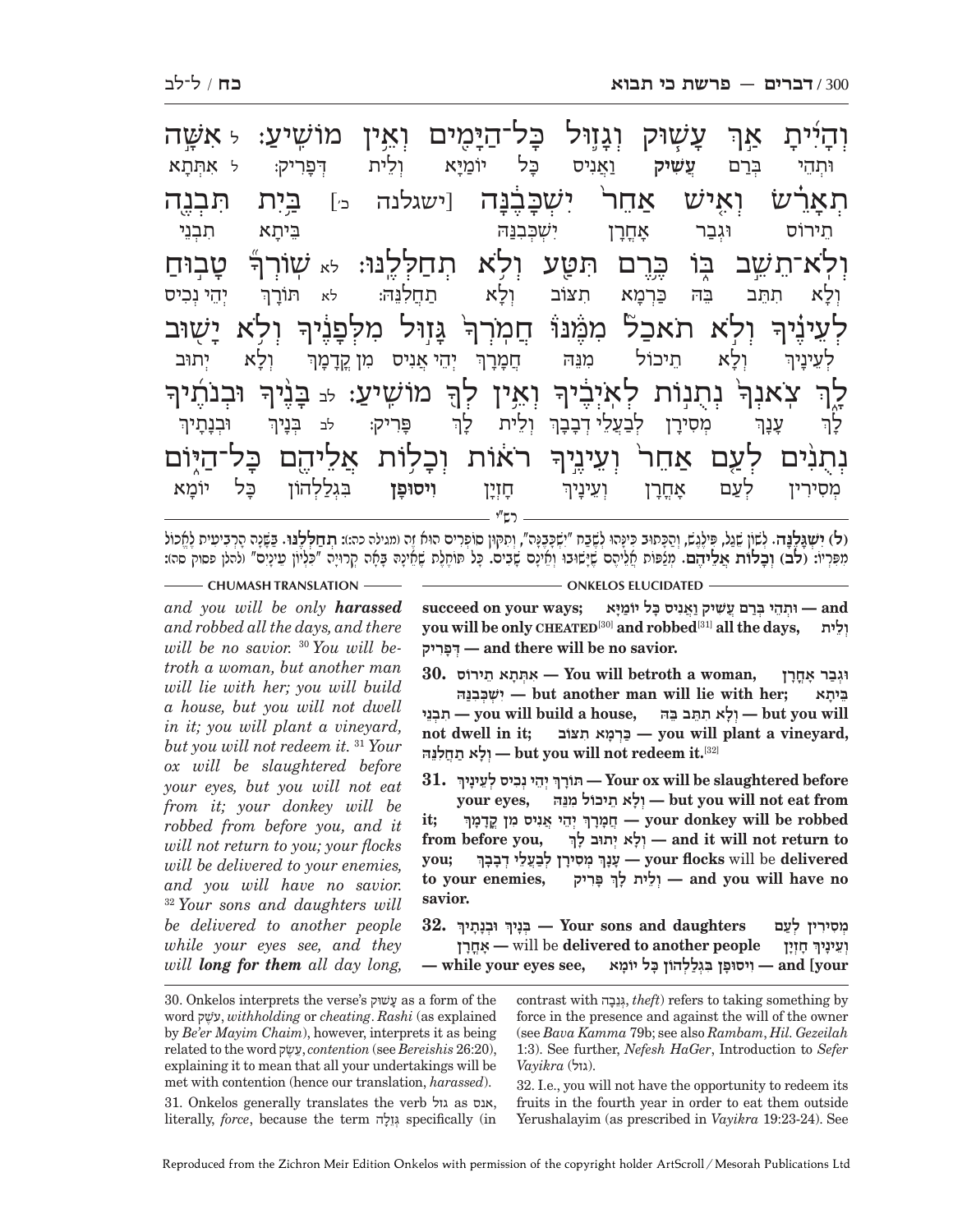| עַם<br>יֵיכוֹל עַמָּא | יֹאכל            | וְכָל־יְגִיעֲ <del>ן</del>    | וְכָל לֵאוּתָך | <b>ֹא</b> ַדְמֶתְךָ<br>דְאַרְעֲךָ                            | לג פְּרֶל<br>לג אָבָא                                                                                                                    | יֲהֶךְ:<br>ּבִּידָךָ:         | לְאֵל<br>חֵילָא                        | <b>יְאֵין</b><br>ולית                |
|-----------------------|------------------|-------------------------------|----------------|--------------------------------------------------------------|------------------------------------------------------------------------------------------------------------------------------------------|-------------------------------|----------------------------------------|--------------------------------------|
| כל־הַיּמִים:          |                  | יִרְצְוּץ                     | ַעֲשִׁיּק      | ּבֵק                                                         | <b>ּ</b> וְהָיִיתָ<br>ּוּתְהֵי בְּרַם <b>עֲשִׁיק</b> וּרְעָיעַ כָּל יוֹמַיָּא:                                                           |                               | לֹא־יָדְעְתָ <i>ּ</i><br>לָא יְדָעַתְּ | אֲשֶׁר<br>די $\overline{\mathbf{r}}$ |
|                       |                  |                               |                | ּעֵינֶיֶךְ אֲשֶׁר תִּרְאֶה: <sub>לֹהּ</sub> יַכְּב੍ָד יִהוֹה | מִשְׁתַּטֵי מֵחֵזוּ עֵינָיךְ דִי <mark>תְהֵי חָזֵי:</mark> לה יִמְחֵינָךְ                                                                | מְ <i>שֶׁגֶּע מִמַּרְ</i> אָה |                                        | ּיִר וְהָיֶיתָ<br>לר וּתְהֵי         |
|                       |                  |                               |                |                                                              | בִּשְׁחִין רָצ עַל־הַבִּרְכַּ֫יִם וְעַל־הַשֹּׁקַיִם אֲשֶר לְא־תוּכָל<br>בְּשִׁחֲנָא בִישָׁא עַל רְכֻבִּין וְעַל שָׁקִין דִּי לָא תִכּוּל |                               |                                        |                                      |
| אֹתִךָּ<br>יָתְךְ     | יהוׄה<br>וו<br>ד | יגלי                          |                | ּיְעַד מוֹחָן ּלוּ                                           | ּמִכַּף בַגְלְךָּ וְעַד קָדְקֶדֶךְ: ﴿ יוֹלֵךְ                                                                                            | רִגְלָך                       | לְאִתַּסָּאָה מִפַּרְסַת               | <u>לְהֵרָתֵ</u> א                    |
| לֹא־יָדֻעְתָּ         |                  | אֲשֶׁר<br>דִּי לָא יְדַעְתָּא | לְעַם          | עָלֶיך <del>ָ</del> אֶל- <sub>ּג</sub> וֹוּ<br>עֲלָך         | תְקִים                                                                                                                                   | אֲשֶׁר<br>דִּי תְקִים         | וְאֵת־מַלְכְּךָ<br>מַלְבָּך            | וְיָת                                |

**CHUMASH TRANSLATION - <b>ONKELOS ELUCIDATED** -

*but there will be no power in your hand.* 33 *A people unknown to you will consume the fruit of your ground and all your toil, and you will be only harassed and crushed all the days.* <sup>34</sup> *You will become insane from the sight of your eyes that you will see.* <sup>35</sup> *Hashem will strike you with severe boils, on the knees and on the legs, of which you cannot be cured, from the sole of your foot to your head.* <sup>36</sup> *Hashem will lead you and your king whom you will set up over yourself to a nation you did not know —* 

**eyes] will FAIL OVER them all day,**[33] **ְ but — ְוֵל ֵ ית ח ָיל ִא בּ ָידך** there will be no power in your hand to do anything.<sup>[34]</sup>

**33. ְ ְ וָכ ֵל ל ָאוּתך all and ground your of fruit The — ִאָבּ ְא דאְרָעך ְ your toil, ווי לא יִדעַת People you do not you and — ְוּתֵה ְ י בּר ֲם ע ִשׁ ְ יק וּר ִע יע ָ כּ ל יוֹמָיּא ,consume will know will be only CHEATED and crushed all the days.**

**ְ ִ דּ ְ י תֵהי** [35]**mad become will You — ְוּתֵה ִ י מ ְשׁתֵּטּי 34. ֵ מֵח ֵ זוּ ע ָיניך זיֵחָ — from the sight of your eyes that you will BE** constantly **SEEING.** [36]

**ְ**35. יִמְחֵינָךְ יְיָ בְּשִׁחֲנָא בִישָׁא – Hashem will strike you with sever boils, שְׁכְּיִי וְעַל<br>שְׁקִין — on the knees and on the **ְ ,cured be cannot you which** of **— ִדּ ָ י ל ִא ת ְ כּוּל ל ִאתָּסָּאה ,legs ְ p** מִפְּרסַת רְגְלָךְ וְעַד מוֹחָךְ (from the sole of your foot to your **head.**

**/ 136.**  $\frac{1}{2}$  **Plashem** will EXILE you  $\frac{1}{2}$  **Plashem** will exter you will get up over your **ְלךָ עֲ — and your king whom you will set up over yourself תּאָע Aְ יד אְ ל י ָ דּ םִ עלְ — to a nation you did not know —**

20:6 above with note 11 for further discussion of this translation.

33. According to Onkelos, the word כלוֹתוְ comes from the root כלה, *to cease*. In this context it means you will endlessly look to see if they will come back until your eyes fail from anguish (see Onkelos to *Vayikra* 26:16).

*Rashi* (in our verse, as well as in *Vayikra* 26:16) explains that the sense of the term בִּלְיוֹן עֵינֵים is *longing of the eyes*, referring to any stretch of unfulfilled longing (see also note 74 below). [This, too, seems to derive from the root of כלה, *cease,* referring to the fact that seeking one's desire and having it permanently unfulfilled causes the eyes to dim; see *Rashi* to *Tehillim* 119:82.]

34. The word אלֵ means *power*, as Onkelos renders it here. [Hashem is referred to as אלֵ, *the Almighty,* because He is the ultimate Power (*Rashi* to *Bereishis* 31:29).]

35. In v. 28, Onkelos translated ן;גּעושִׁ as שׁוּתא פְ ט , *foolishness*. Here, however, he translates גּעשֻׁ מְ according to its literal meaning, *mad*. The first curse condemns a person to a certain level of loss of reason, while still retaining his mental capabilities and control of his actions. This verse, however, speaks of a deterioration to the point of complete madness (*Teshuvos Mahari Assad, Choshen Mishpat* §93; see *Me'at Tzori*).

36. Onkelos renders this as a continuous verb to clarify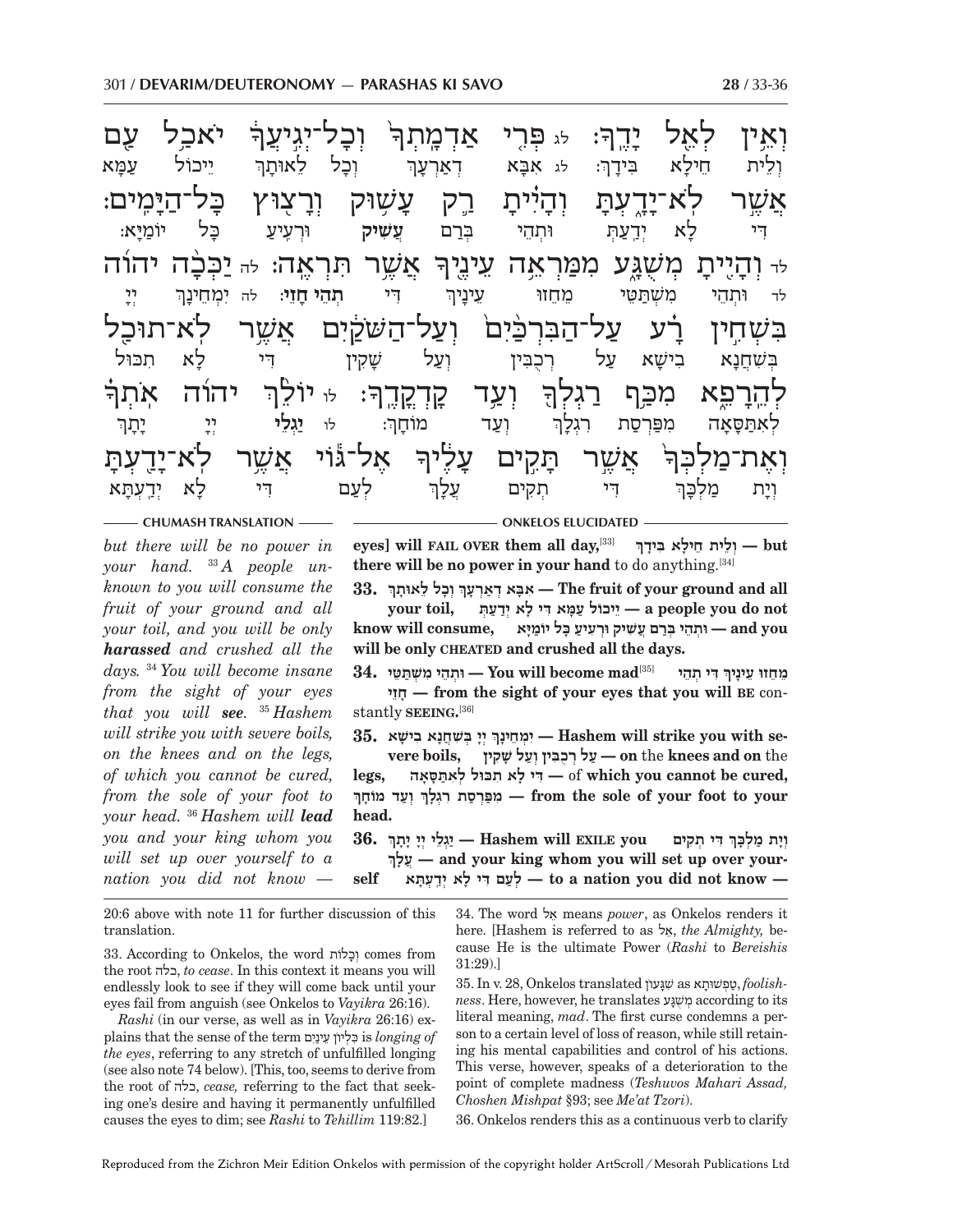רש"י .<br>ก' ֿוְעָבְדְתָּ שֶׁם אֱלֹהִים אֲחֵרֶים עֵץ וָאֶבֶן:  $\ddot{\mathbf{z}}$ אַתָּה וַאֲבֹתֶיך י וְהָיִיתָ לְשַׁמָּה לְמָשָל וְלִשְׁנִינֶה בְּכֹל הָעַמִּים אֲשֶׁר־ $\varphi$ ֥ ֖ יהוה שׁ( מּ ה: לח זר' ע רU ב תּוֹצ יא ה' שּׂ ד ְ < ה וּמעpט תֱּ S א ֔סֹף .<br>ล. יִנְהֶגְךָ ֦֧֖֖֖֖֖֖ׅ֖ׅׅ֖ׅ֧ׅׅ֧ׅ֧֧ׅ֧֚֚֚֚֚֚֚֚֚֚֚֚֚֚֚֚֚֚֚֚֚֝֝֝֓֝֓֓֓֝֬֓֓֞֝֬֝֝ ְו ִת ְפל'ח תּ' מּ ן **ְלע ְ ממ יּ א פּ ְ לֵחי טֲ עו ת א** א ע ְ א וא ְ ' בנ א: את לז וּתְהֵי **לְצָדוּ לִ**מְתַל וּלְשׁוֹעֵי בְּכל עַמְמַיָא דִי בּ'ר סִ' גּי תֵּ ' פּ ְ ק לחְ' קל ְ א וּזֵער **ִתּ ְכנוֹשׁ** ֧֧֧֢ׅ֧֚֝<u>֓</u> יִי לְתַמֶּן: לח  $\overline{\langle}$ ֿיָרע יד בר

ָ

ָ ְ , וֵכן תְּ ר ְ גּוּמוֹ "וּל ֵשׁוֹע ְ י", ל ִ שׁוֹן ס ְ פּוּר "ו ִאְשָׁתּ ִעי": ָדוֹמ ְה למ כּ ְ ת פּ ִלוֹני: **ְו ִל ְשִׁנינ ה.** ְל ְ שׁוֹן "ו ִשׁנְּנָתּם" (לעיל ו, ז) ְ ידְ בּרוּ ִי ָ שּׁוֹם עֶליך ִבְּךְ, וְכֵן תַּרְגּוּמוֹ "וּלְשׁוֹטֵי", לְשׁוֹן סִפּוּר "וְחָשְׁתָּטִי":

יְשׁוֹם **טְלֵיךְ: לְמַשֵׁל.** כְּשֶׁתָּבֹּא מָכָּה רָעָה עָל אָדָם יֹאמְרוּ: זוֹ

**(לז) לְשַׁמַּה. [כִּמוֹ תִּמָּהוֹן] אשטורדישו''ן, כָּל הָרוֹאֶה אוֹתִךְ)** 

ָ

**CHUMASH TRANSLATION ---- <b>CHUMASH TRANSLATION** --- **ONKELOS ELUCIDATED** *neither you nor your forefathers — and there you will serve gods of others — of wood and stone.* <sup>37</sup> *You will be for astonishment, for an example, and for recounting, among all the peoples where Hashem will lead you.* <sup>38</sup> *You will take abundant seed out to the field, but you will bring in little,* 

**ְ ְ ו ִת ְפלח — forefathers your nor you neither — א ְתּ וֲאָב ָהָתיך NATIONS serve will you there and — תָּמּ ְ ן לע ְממָיּ ָא פּ ְל ֵח ָ י טֲעָוָתא WHO WORSHIP FALSE GODS**[37] **נאָבְ או אְ עָאָ —** made of **wood and stone.**

**,DESOLATION for be will You — ְוּתֵה ְ י ל ָצדוּ 37. ִל ְמת ְ ל וּל ֵשׁוֹעי** [38] **— for an example,**[39] **and for** constant **recounting,**[40] **כלֹ בּ ְ ְ ְ יָי ְ לתָמּן peoples the all among — ע ְממָיּא** the in **— ִדּ ְ י יד ְבִּרָנּך** lands **where Hashem will lead you.**

 **to out**]41[**seed abundant take will You — בּ ְר זר ע ס ִגּ י תֵּפּ ְק לח ְק ָלא 38. the field** to sow, **כנוֹשְׁ תּ רִ עֵוּזְ — but you will GATHER little,**[42]

that this will not be a one-time event, but an ongoing condition; see note 51.

37. Although the verse seems to say that the Jewish people in exile will worship idols, Onkelos maintains that this cannot be its meaning, since the Torah is currently describing the punishments of the Jewish people, not their sins (*Derashos HaRan* §9). Onkelos therefore explains that the verse conveys the punishment of the demeaning situation of Jewish people having to serve idol-worshiping nations.

*Rashi* (above, 4:28) explains that the reason the Torah refers to serving idolatrous nations as serving idols is because subservience to idol-worshipers is akin to subservience to the idols themselves (see *R' S. R. Hirsch* to this verse, who elaborates on how the Jewish people suffer from their subservience to nations whose way of life is governed by idolatry). Below, v. 64, *Rashi* explains in a different vein; see note 72.

*Me'at Tzori* cites *Rambam* (in *Iggeres Teiman*), *Abarbanel*, and *HaKesav VeHaKabbalah*, however, who explain the verse according to its simple meaning, explaining that one of the severe curses of our exile is that the constant persecutions will cause many to abandon Judaism.

38. Onkelos interprets מּהשׁ in the same sense as מהמשְׁ , *desolate*. *Rashi* interprets מּהשׁ in the sense of *astonishment*, i.e., all who see you will be astonished over your fate (*Me'at Tzori*).

39. When a harsh blow will befall a person, others will liken it to what befell you (*Rashi*).

40. The Hebrew ישׁנִינה is related to ישננתם, you shall teach *them* (above, 6:7). Onkelos' שׁוֹעיֵ וּלְ is likewise related to his translation of יִיסַפּר, he told, as *וְיוֹם (e.g., Bereishis*) 24:66). The idea is that due to its unusual nature, people will often recount what occurred to you (*Rashi*).

41. The expression רע
ז רְ בּ) literally, *offspring of seed*) is the Aramaic term for the seed of a plant. It is called thus because it can exist for some time on its own, outside the parent plant, before it is planted (unlike the seed of other creatures), so it is like an independent offspring (*Beurei Onkelos* to *Bereishis* 1:11). In Talmudic language, it is called בְּיוָרָא, an abbreviated form of בָּר רע
זְ) *Me'at Tzori* there).

### 42. See above, 22:2 note 5.

It should be noted that some commentators read the verse differently than Onkelos. According to their view, the word תּוֹציאִ is not a second-person form meaning *you shall take out*, but a third person feminine, meaning, *it* [i.e., the field] *will produce*. Accordingly, the verse means that although the field will produce, everything will be destroyed before you are able to gather it (see *Me'at Tzori*; see *Nefesh HaGer* for elaboration).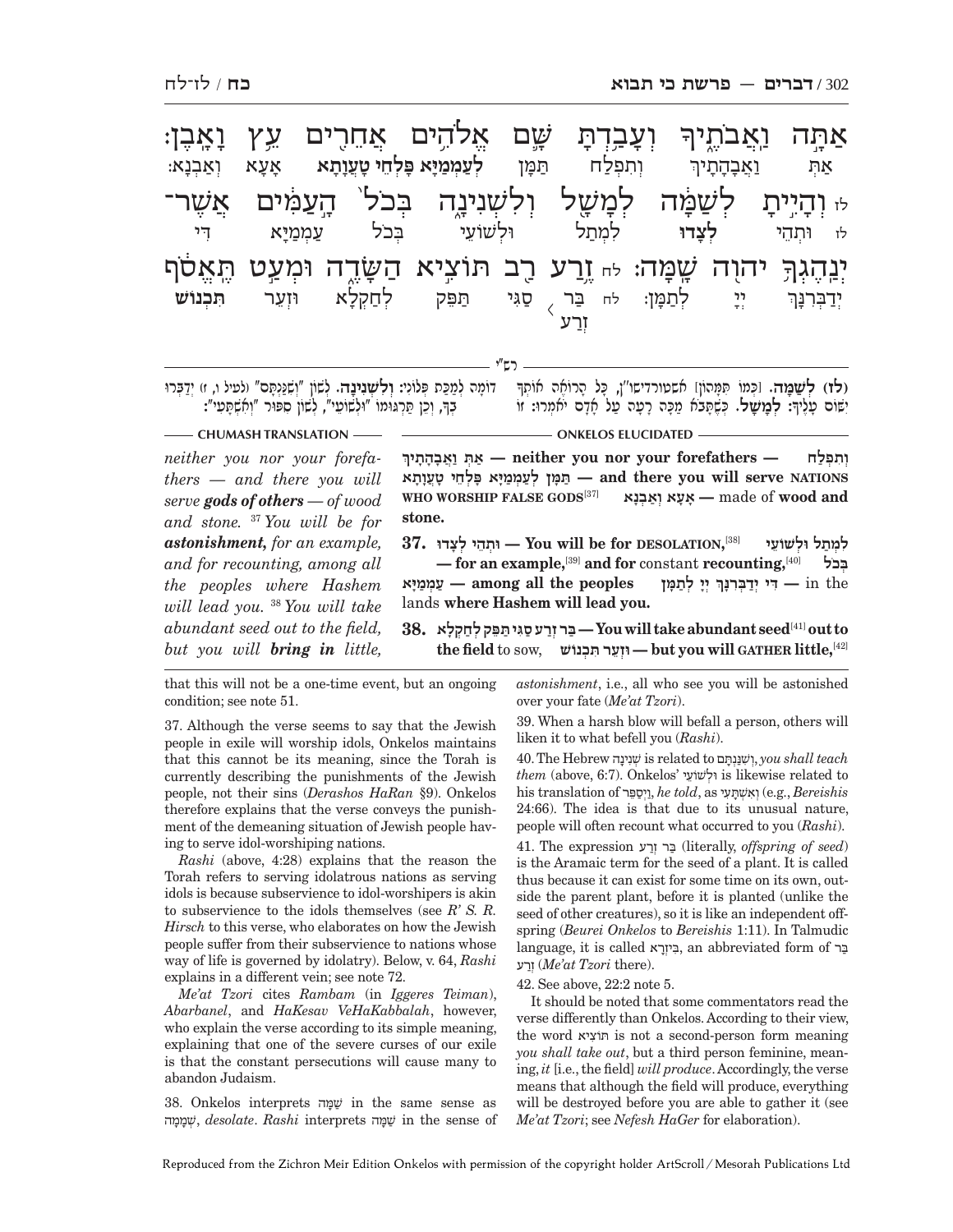האַרבֵה: <sub>לי</sub> כִּרמִים תִטֵּע וְעַבְדת ์<br>ก ּ; בְּכָל־גְּבוּלֶךְ יּ<br>ה תֹאכלנּוּ הַתּלַעַת: מּ זֵיתֵים ר: מא בָּנִים וּבָנוֹת תּוֹלֶיד וְלֹא־יִהְיִיוּ וְשֶׁמֶן לִא תָטוּךְ כִּי יִשֵׁל זֵיהֶךְ י וּפְרֵי אַדְמָהֶך יִיָּרֶשׁ הַצְלָצַל: נצה<del>ַ</del> י בִּי יֵלְכָוּ בַ*'שֶׁ*בִי: <sub>מב</sub> בָל־עֵצְךָ ֔לך אֲרֵי יַחְסְלִנֵּהּ גּוֹבָא: לּט כַּרְמִין תִּצוֹב וְתִפְלָח וְחַמְרָא *לָ*א תִשְׁתֵּי ֦֧֖֖֖֖֖֖֖ׅ֖֧ׅׅ֖֧֧֚֚֚֚֚֚֚֚֚֚֚֚֚֚֚֚֝֓֓֞֟֓֡֓֞֟֓֡֓֞֓֡֟֓֡֓֞֓֞֓֝֬֝ ֧֧֧֢ׅ֧֚֝<u>֓</u> בְּכָל תְּחוּמָן **וְלָא תִכְנוֹשׁ אֲרֵי תֵיכְלִנֵּה**َ הּלַעְתָּא: מ זֵיתִין יְהוֹן לָךְ **ְ**: מא בְּנִין וּבְנָן תְּלִיד וְלָא יְהוֹן ׇׇׅ֧֧֖֖֖֖֖֖֖֖֧֚֚֚֚֚֚֚֚֚֚֓֝֬<u>֚</u> ֲאֵרי **ִי ְתּ ֵ רוּן זית יך** תסוּך ׅ֧֖֖֖֖֖֖֖֖֖֖֧֖֧֖֧֧֧֧֧֧֧֚֚֚֚֚֚֚֚֚֚֚֚֚֚֓֝֬֝֓֞֟֓֡֬֓֓֞֟֓֡֬֓֓֞֬֓֓֞֓֝֬֓֓֞֝֬֓֓֞֝֬֝֬֝֬֝֬֝֬֝֬ **יַחִסְנְנֵהּ סַ** קַאַה: ֧֧֧֦֧֢ׅ֖֖֖֖֖֧֚֚֚֚֚֚֝֝<u>֚</u> וְאִבַּא דְאַרְעַךְ ֧֧֧֢ׅ֧֚֝<u>֓</u> אֵרֵי יְהַכוּן בִּשְׁבִיַא: מב כַּל אִילַנַךְ לְך

ְ(**לח) יחסלנּוּ.** יכלִנּוּ, ועל שׁם כּךְ נקרא "קסיל" (מלכים־א ח, לז) ֶ , שְׁמּכֶ לּ ֶה את ה ֹ כּל (ירושלמי תענית ג, ו): **ִ (מ) כּ ִ י ישּׁ ל.** י ִשּׁיר פֵּירוֹתָיו, לְשׁוֹן "וְנָשֵׁל הַבַּרְזֶל" ולטיל יט, ה): <mark>ומב) יְיָרֵישׁ הַצְּלָצֵל.</mark><br>יַטֲשֶׂנּוּ הָאַרְבֶּה רָשׁ מִן הַפֶּרִי: **יִיַרֵישׁ. יַטֵּנְי: הַצִּלַצֵל.** מִין אַרבּה.

רש"י

**CHUMASH TRANSLATION ONKELOS ELUCIDATED** 

*for the locust will exterminate it.*  <sup>39</sup> *You will plant vineyards and work them, but wine you will not drink and you will not bring in, for the worm will eat it.* <sup>40</sup> *You will have olive trees throughout your boundary, but you will not smear oil, for your olive tree with shed.* <sup>41</sup> *You will bear sons and daughters, but they will not be yours, for they will go into captivity.* <sup>42</sup> *All your trees and the fruit of your ground, the chirping locust will impoverish.*

[44]**.it exterminate will**]43[**locust the for — ֲאֵר י י ְח ְס ִלֵנּ ָ הּ גּוֹבא**

 **work and vineyards plant will You — כְּר ִמ ִ ין תּ ְ צּוֹב ו ִת ְפ ָלח 39. them, נחמרא לא תשתּי ולא תכנוֹש — but wine you will not drink and you will not GATHER, for — ֲאֵר ֵ י ת ְיכ ִלֵנּ ֹ הּ תּל ְעָתּא** [45] **the worm will eat it.**

**40. ְ ְ בָּכ ְל תּ ָחוּמך לך הוֹן ָ י ין ְ יתִ זֵ — You will have olive trees through-ְout your boundary, ְ not will you but — ִוּמ ְשָׁח ָא ל ְא תסוּך smear oil, ְ .DROP WILL OLIVES your for — ֲאֵר ִ י י ְתּ ֵ רוּן ז ָיתיך** [46]

**ְ ְ ו ָלא ,daughters and sons bear will You — ְבִּנ ְ ין וּבָנ ְ ן תּ ִליד 41. — ֲאֵר ְי יָה ְ כוּן בּ ִשׁ ְבָיא ,yours be not will they but — ְי ָ הוֹן לך**

**for they will go into captivity.**

**42. ְ ְ ו ִאָבּ ְא דאְרָעך נךָילָ א לִ כָּ — All your trees and the fruit of your ְ.IT POSSESS WILL**] 47[*AH'SAKA* **the— י ְח ְסִנֵנּ הּ סָקָּאה ,ground** [48]

43. Onkelos consistently translates the Hebrew word בּהֶרְא , *locust*, as גּוֹבא . In *Tanach* (*Amos* 7:1 and *Nachum*  3:17), as well as in the Gemara (e.g., *Chullin* 65a), it is similarly referred to as גֹּבָי/גּוֹבָאי<br/> Talmud Yerushalmi (*Taanis* 3:6) writes that it is thus called because Hashem uses this species to "collect" [נָבֵי] punishment from those who deserve it by destroying their crops (see *Me'at Tzori*). 44. The verb חסל, which means *complete* or *finish* (as we say in the *Haggadah*: סח
פּ דּוּר ֶ ס לִ ס
חֲ, *the Pesach order is completed*), is the source of the term סילִ ח used several times in *Tanach* (e.g., *Yoel* 1:4; see *Rashi* and *Radak* there) referring to a species of locust that completely devours crops (*Rashi*).

45. The verb אגר has the same meaning as אסף, and Onkelos and *Rashi* maintain their different positions regarding the translation of אגר just as with אסף) see *Rashi* above, 1:16, 17).

46. The Hebrew שּׁל יִ is related to the word שׁל
נוְ) literally, *will be cast away*; see above, 19:5). In this context, it refers to the dropping of fruit. *Rashi* understands the subject of the verb שּׁל יִ to be the olive tree, meaning that it will shed its fruit. Onkelos, however, interprets

it (like *Ibn Ezra*) as referring to the olives themselves, which will shed from the tree.

47. The literal meaning of אהקּס is *robber*; this refers to a species of locust that robs the produce of the fields. The Hebrew name, צל
לצְ , is derived from the loud chirping noise (לצוּלְ צִ ( of this species (*Rabbeinu Bachya*, based on *Bava Kamma* 116b; see also *Rashi* there and *Tosafos* סקאה יחסנינה ה"ד ;*Radak* in *Sefer HaShorashim* צלצל ה"ד, and *Rashi* to *I Divrei HaYamim* 13:8).

*Ramban*, however, rejects this interpretation on the grounds that this verse is separate from the other verses that discuss the destruction of crops. He therefore explains both the verse's צל
לצְ and Onkelos' אהקּס as terms for the enemy camp; the Hebrew צל
לצְ alludes to the clamorous noises made by army brigades. [*Rabbeinu Tam* (cited by *Tosafos* ibid.) likewise interprets the verse as referring to enemies; however, he explains that the Aramaic אהקּס is related to the verb סק, *ascend*, for these enemies ascend and cover the land, and the Hebrew צל
לצְ is related to the word צלֵ, *shadow*, for they cover the land like a shadow.]

48. The word רשֵׁייְ can be interpreted in one of three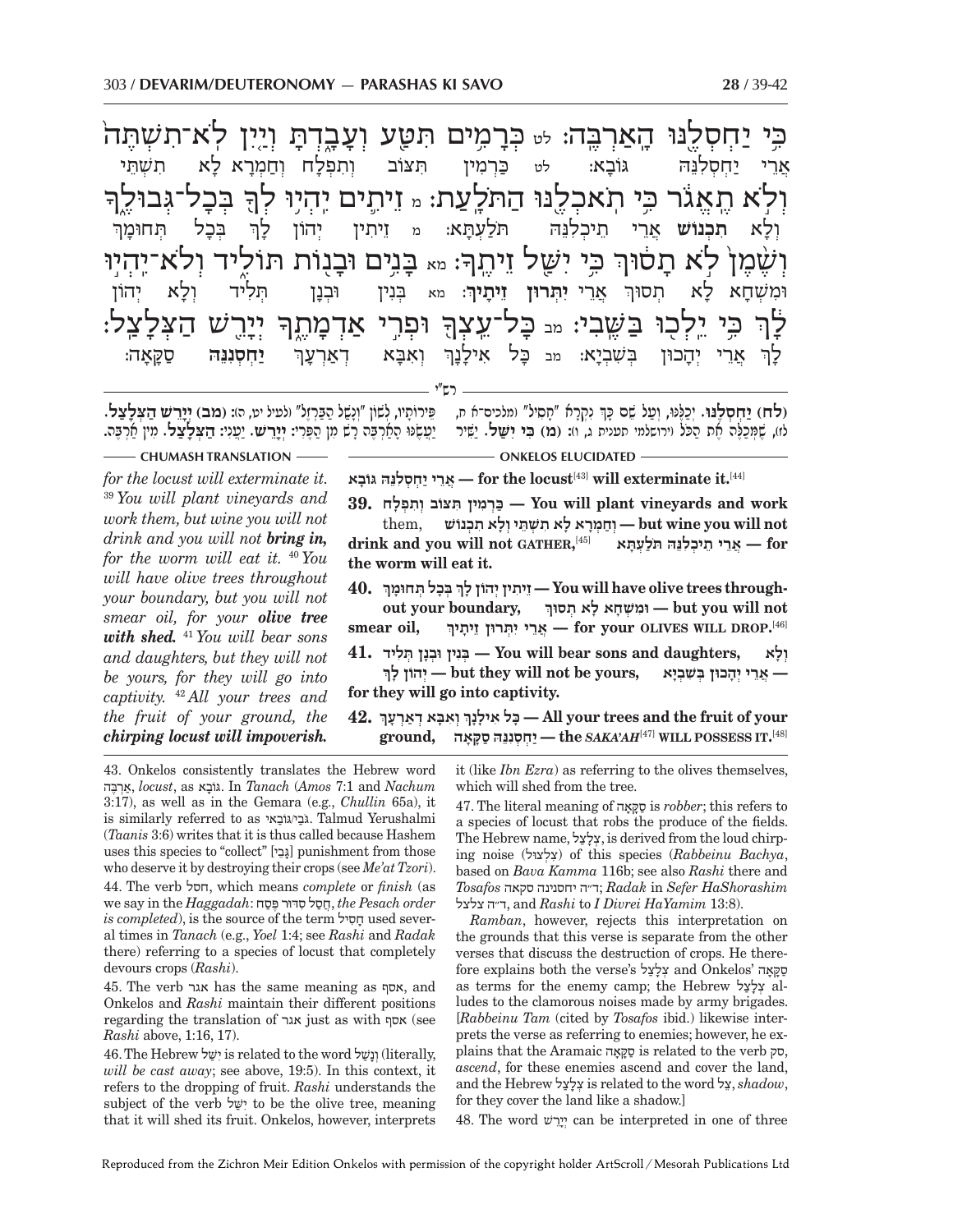י יַעֲלֶה עָלֶיךָ מַעְלָה מֶעְלָה וְאַתָָה תֵרֵד ' בּה <sub>ײ</sub>ַ הַגֵּר אֲשֶׁר בְּקִרְבְּךָ  $\dot{\mathbf{r}}$  וְ וְאַתֶּה לֹא תַלְוֶנֵּוּ הַוּא יְהְיֶה לְרֹאשׁ מִטַּה מַטַּה: <sub>ײִ</sub> הוּא יַל ֙ .<br>ก' ה לִזַנֵב: <sub>מה</sub> וּבַאוּ עַלֵיךִ כַּל־הַקַלַלוֹת האנלה וּו .<br>ה ְשמעת בּקול יהוה <mark>ּ</mark> דָּ עֻר הִשְּׁמְדֶך גוּה **ְתֵּהי** ְלְעֵלָא לְעֵלָא וְאַתְ  $\overline{\langle}$  **נֵ חת יֵעֵל מִנְּךְ** ְ $\langle$  **סֵ לק** בִינ<u>ַ</u>ךְ מג **הנור**  $\overline{\langle}$  **ֲער ל** ֧֧֧֦֧֢ׅ֧֦֧֧֦֧ׅ֧֚֝֝֬֝֬֜֓֓<u>֚</u> ְוא ְ ' תּ ל ְ א תוֹז ִפֵנּ ְ הּ הוּא יֵהי **ְלתִ קּיף**  לְתַחְתַּא לְתַחְתַּא: מד הוּא יוֹזִפְנַּךְ ְ ֧֧֧֧֦֧֦֧֚֝֝֬<u>֓</u> כּל לוטיא **וְאַתְּ תִּהֵי לְחַלַּשׁ: מה וְיֵיתוֹן עֵלַ**ךְ ֧֧֧֦֧֢ׅ֖֖֖֖֖֧֚֚֚֚֚֚֝֝<u>֚</u> ְ ע ְ 'ד דּ ִת ְשֵׁתֵּצ ֲ י אֵרי ל א **ק בּ ְC לתּ ְ א לֵמ ְימר א** דּ' יי ֱ אל ה ך **וְיִדְבְּקֻנָּ**ךְ

ְוְאֵי אֶפְשֶׁר לְפַרֶשׁ "יְיֵרֶשׁ" לְשוֹן יְרוּשָׁה, שָׁאָם כֵּן הָיָה לוֹ לְכִתּוֹב יִירָשׁ, ולֹא לְשוֹן הוֹרָשָׁה וְגֵרוּשִׁין, שָׁאָם כֵּן הַיָּה לוֹ לְכִתּוֹב יוֹרְישׁ: רש"י

<sup>43</sup> *The alien who is among you will ascend above you to the highest heights, while you will descend to the lowest depths.* <sup>44</sup> *He will lend to you, but you will not lend to him; he will be a head, but you will be a tail.* <sup>45</sup> *All these curses will come upon you and pursue you and overtake you, until you are destroyed, because you did not listen to the voice of Hashem, your God,* 

**CHUMASH TRANSLATION ---- <b>CHUMASH TRANSLATION** ---

**43. ְ who RESIDENT UNCIRCUMCISED The — ָתּוֹת ֲ ב ער ִל דּ ֵ י ב ָינך ְ** $\mathbf{i}$  **s** among  $\mathbf{y}$ ou<sup>[49]</sup>  **BE will — ְיֵה ָ י סֵל ֵ ק ע ִ ל מָנּך** continuously **ASCENDING above you to the highest heights,**[50] continuously **BE will you while — ְוא ְתּ ְ תֵּה ָ י נֵח ְת לת ְחָתּ ְא לת ְחָתּא DESCENDING to the lowest depths.**[51]

- **44. ְ but — ְוא ְתּ ָ ל ְ א תוֹז ִפֵנּהּ ,you to lend will He — ְ הוּא יוֹז ִפָנּך you will not** have the ability to **lend to him; היֵי הוּא ְ — ب<sub>ַ</sub> מִהֵי לְחַלָּשׁ , he will be** A STRONG ONE, שִׁמְּלִּחַ — but you **will be A WEAK ONE.**
- **ְ45. (יְמֵיִא הָאִלִּין — All these curses will come upon you ְ ְ ְ וִיְד ְבֻּקָנּך you until — ע ְ ד דּ ִת ְשֵׁתֵּצי ,you overtake and you sue-pur will they and — ְוִיְרְדֻּפָנּך are destroyed, ְ** cause you did not HEED THE WORD of Hashem, your God, **be — ֲאֵר ָ י ל א קֶבּ ְלָתּ ְ א לֵמ ְימָר א דּ ָיי ֱ אָל ָהך**

ways: (1) *inherit* or *take possession* (interpreted as if it were vowelized ירשׁ יִ) ;(2 (*to drive out* (interpreted as though it were written (יוֹרִישׁ; or (3) *will impoverish* (related to the word רשׁ, *poor*)*.*

Our version of Onkelos (which coincides with that of *Bava Kamma* 116a) interprets it to mean *take posses* $sion$ . Although Onkelos usually translates יִירַשׁ as יִירַח. *will inherit* or *will take possession*, here he translates it as נּהֵּנִסְ חְ י , *will possess it*, to imply taking something without warfare or effort (*Beurei Onkelos*; see above, 1:8 note 21. *Meturgeman*, however, does cite Onkelos' translation here as ינּהֵּ תִ ירְ יֵ, *will take possession of it*).

*Rabbeinu Bachya* cites Onkelos' translation as ְ רךֵתיְ, *will drive out,* as *Ibn Ezra* also explains the verse.

*Rashi*, however, rejects these two approaches, for the verse says neither ירשׁ יִ, *will possess*/*take possession*, nor רישׁ;ִיו, *will drive out*, but רשֵׁייְ. *Rashi* therefore explains

it to mean *impoverish*; meaning, the locust will rob the tree, making it impoverished of its fruit.

49. This refers to a *ger toshav*, a non-Jew who is allowed residence in Eretz Yisrael since he accepted upon himself not to worship idols; Onkelos generally refers to the *ger toshav* as *an uncircumcised resident* (e.g., *Vayikra* 25:45). Although Onkelos usually translates גּרֵ as רא;גּיּוִ, *convert*, or יּרדּ , *sojourner*, here he interprets it as referring to a *ger toshav*, since this passage refers to non-Jews who will gain ascendancy over the Jewish people (*Nesinah LaGer*).

50. This corresponds to the version of *Kaddish* that many communities say during the Ten Days of ְ לֵעלּ ְ א לֵעלּ ִא מכּל :(*Teshuvah Yemei Aseres* (Repentance תאכרְבִּ , *supremely higher than any blessing* (*Me'at Tzori*, citing *Mateh Ephraim,* who cites this as the more correct version [rather than לִעֲלָא וּלִעֲלָא וּלִעֲלָ

51. Onkelos translates these verbs as indicating that this will be an ongoing condition (*Beurei Onkelos*).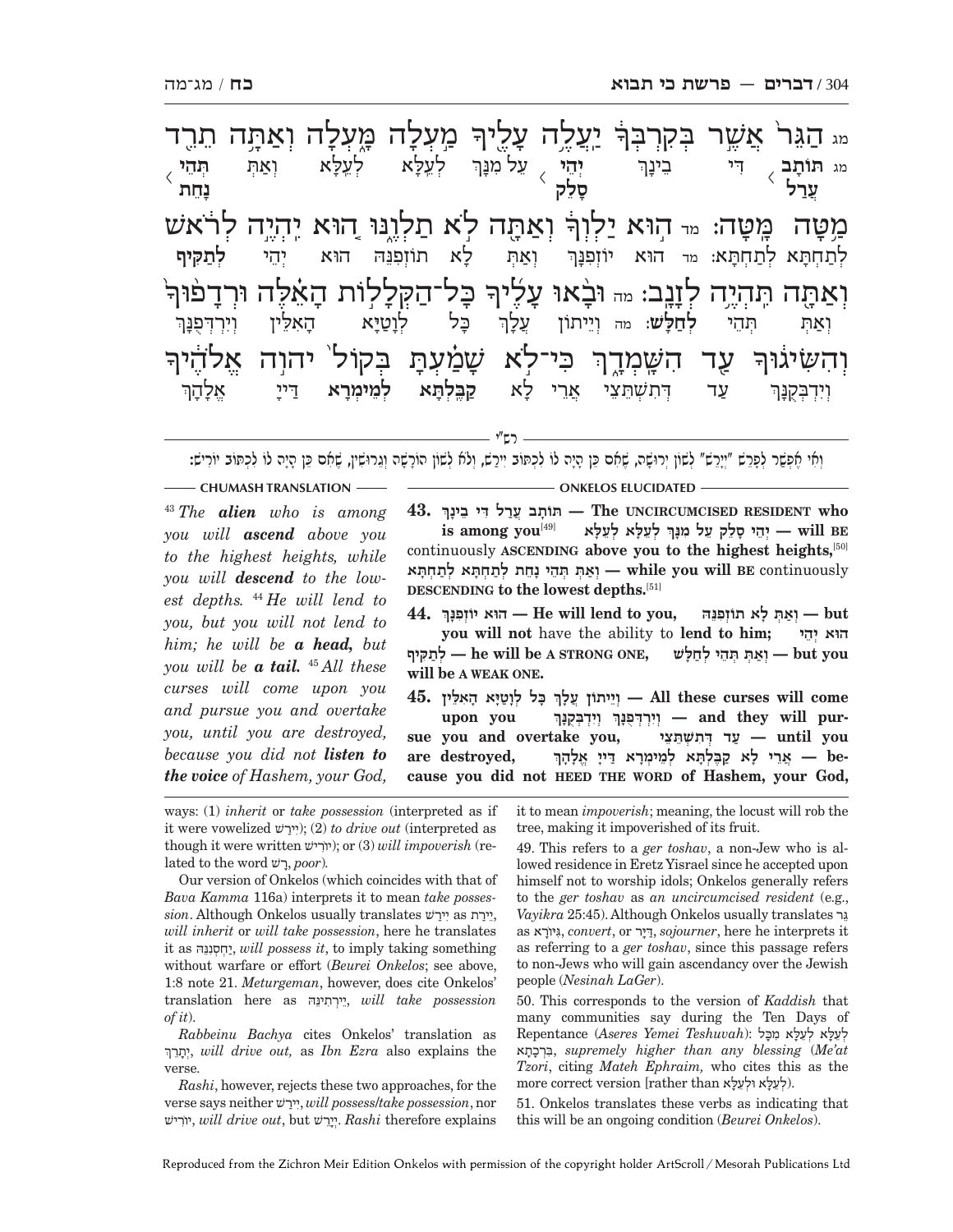רש"י לאוֹת וּלמוֹפת לִשְׁמָ*ּר מִצְוֹתֲיו וְחֻקֹּתָיו אֲשֶׁר צִ*וּּ֑הָ׃ ְיִהְיִוּ בְךָ ֦֧֧֖֖ׅׅ֧֧֧֧ׅ֧֧֧֧֧֚֚֚֚֚֚֚֚֚֚֚֚֚֚֚֚֚֚֝֡֡֓֡֬֓֡֟֓֡֬֓֝֓֝֓֝֬֜֓֝֬֝֬ .<br>ה ּלֵם: <sub>מּו</sub> תַּחַת אֲשֶׁר לֹא־עַבָּדִתַּ אֵת־ .<br>ה <mark>ֿוּבְזַרְ</mark>עֲךָ .<br>ก' אֲשֶׁר $\ddot{\rm w}$ בְּשִׂמְחֶה וּבְטְוּב לֵבֶב מֵרֻב כִּל: מח וְעֲבַדְתָּ אֶת־אִיְבֶ֫יךִ ְבְּרָעָָב וּבְצָמֶא וּבְעֵירֹם וּבְחָסֶר כִּל חנּוּ יהוה ׅ֖֖֖֖֖֖֖֖ׅ֖֪֪ׅ֖֖֪֖֖֪֪֪֪֪֪֪֪֪֪֪֪֚֚֚֚֚֚֚֚֚֚֚֚֚֚֓֝֝֝֝֓֞֝֓֝֓֓֞֝֬֝֓֞֝֓֞֝֓֝֓֝֓֝֬֝֓֝֓֝֝֝֝֝  $\kappa$ יש $\omega$ ר עד השמיד' צוּאר .<br>ה גּוֹי מֵרָחֹק מִקְצֵה הָאָדֶץ כַּאֲשֶׁר יִדְאֶה הַגֲשֶׁר גּוֹי עָלֶיך<del>ּ</del> ֧֧֧֦֧֢ׅ֖֧֧֚֝֝֬֓֓֓֓֓֓֓֡֓֓֓֡֬֓֓֓֡֬֓֓֓֡֬֓֓֝֬ לאת וּלמוֹפת ֧֧֧֢ׅ֧֚֝<u>֓</u> פַקְרַךְ: מו וְיהוֹן בַּךְ פִקוֹדוֹהִי **וּקְיַמְוֹהִי** דִי ֧֧֧֦֧֢ׅ֖֧֧֚֝֝֬֓֓֓֓֓֓֓֡֓֓֓֡֬֓֓֓֡֬֓֓֓֡֬֓֓֝֬ **ְ**עַד עַלְמָא ּמוּ חֱלָף דִּי לָא פְלַחְתָּא **קֵדָם** יְיָ אֱלָהָך **ִוּב ְבנ יך** בַּעֲלֵי דִי<br>רבבה > בְּחֶדְוָא וּ**בְשַׁפִּירוּת** לִבְּא מִסְגֵי כִּלָּא: מח וְתִפְלַח יָת  $\overline{\langle}$ דְבָנְךָ ֧֧֧֦֧֢ׅ֖֖֖֖֖֧֚֚֚֚֚֚֝֝֬<u>֚</u> וּבצחוּתא וּבערטליוּתא \***ְיגִ רֵנּהּ** ְיי בּ ך ׇׅ֧֧֧֦֧֢ׅ֦֧֦֧ׅ֧֓֝֬֓֓֓֓֡֜֓֓<u>֚</u> : מט **יְ יֵתי** ְיי ׇׅ֧֧֧֦֧֢ׅ֦֧֦֧ׅ֧֓֝֬֓֓֓֓֡֜֓֓<u>֚</u> עַד דִישֵׁיצִי יָתָךְ וְיִתֵּן נִיר דְפַרְזְלָא עַל צַוְּארָךְ ְ ע ֵ 'ם מר ִ ' חיק **ִמ ְסּיֵ פי** אְ' רע ְ א כּמ ִ א די **ִמ ְשׁ ְתֵּדי** ִנ ְשׁרא ע' מּ א ַעֲלֶךְ \*נ"א: ְ יגֵ רינוּן

ְ מְ צל ח ְ ת וֵיק ָ לּוּ סוּסיו: ָ כּל טוּב: **(מט) כֲּ א ֶשׁ ִר יְדֶאה ה נֶּשׁר**ִ**.**פְּת ְ אוֹם, וֶדֶרך **ֵ (מז) מרֹ ֹ ב כּל.** ְבּ ֶ עוֹד שָׁהָי ְה לך ָ

**CHUMASH TRANSLATION** *CHUMASH TRANSLATION* **CONKELOS ELUCIDATED** 

*to observe His commandments and decrees that He commanded you.* <sup>46</sup> *They will be a sign and a wonder, in you and in your offspring, forever.* <sup>47</sup> *In return for [the fact that] you did not serve Hashem, your God, amid gladness and goodness of heart, out of an abundance of everything,* <sup>48</sup> *you will serve your enemies whom Hashem will send against you, in hunger and in thirst, in nakedness and in lack of everything; and he will put an iron yoke on your neck, until he destroys you.* <sup>49</sup> *Hashem will carry against you a nation from afar, from the end of the earth, as an eagle flies, a nation* 

**ְ commandments His observe to — ְל ִמטּ ִר פּ ִ קּוֹדוֹה ְ י וּקָי ִמוֹה ִ י דּ י פ ְקָּדך and STATUTES that He commanded you.**

**ְ** $\frac{46}{3}$  **(י**יהוֹן בְּךְ לְאָת וּלְמוֹפֵת **46.**<br>ייהוֹן בְּךְ לְאָת וּלְמוֹפֵת (The curses **ְ ע ָ ד ע ְלָמא you in ,wonder ניךָבְ וּבִ — and in your CHIL-DREN, forever.**

**47. ְ that** fact the **for return In — ֳחָל ִף דּ ָ י ל ְא פל ְחָתּ ֳא קָד ְם יָי ֱ אָל ָהך you did not serve BEFORE Hashem, your God, ואָדְחֶ בּ ְ** [52]**,heart of PLEASANTNESS and gladness amid — ְוּב שׁ ִפּ ִ ירוּת לָבּא ,everything of abundance an of out — ִמ ְסֵּג ֹ י כּ ָלּא**

**48. ְ ְ ִ דּי enemies your serve will you — ְו ִת ְפל ָח י ת בֲּעֵל ְ י דָבָבך ,you against INCITE will Hashem whom — ְיָגִרֵנּ ְהּ יָי ָ בּך ) / i i i i** and in lack of everything;  $\mathbf{r}$  **'**  $\mathbf{r}$  **' )** *i*  $\mathbf{r}$ **naked in ,thirst in and hunger in — ְבּכ ְפָנ ְא וּבצ ָחוּת ְא וּבעְר ִט ְ ל ָ יוּתא ְ ,neck your on yoke iron an put will he and — ְדּפְרְז ָל א ע ל צְוּ ָארך .you destroys he until — ע ִד דּ ֵישׁ ֵיצ ָי יָתך**

**ְ עֵמְיִי** יִיְ עֲלְךְּ עַם מֵרַחִיק 49.  $-$  **Hashem** will BRING against you a  **hation from afar, Applyish**  $\alpha$  $\beta$  **(and**  $\gamma$ **)** a set of the  $\alpha$  from the ENDS of the  $\bf{g}$  **(53)**  $\bf{g}$  **2018)** earth,  $\bf{h}$  as an eagle swoops. עמא

52. Wherever the term *good* is used to mean *satisfactory* or *pleasant*, Onkelos translates it using the root שפר) *Lechem VeSimlah* to *Vayikra* 10:19).

*throw*, so that its literal meaning is: *is thrown*; an eagle flies quickly, like something thrown from one place to another (see *Nesinah LaGer*, *Lechem Ve-Simlah*).

53. Onkelos' מִשְׁתְּדֵי derives from the Aramaic  $\nu$ ,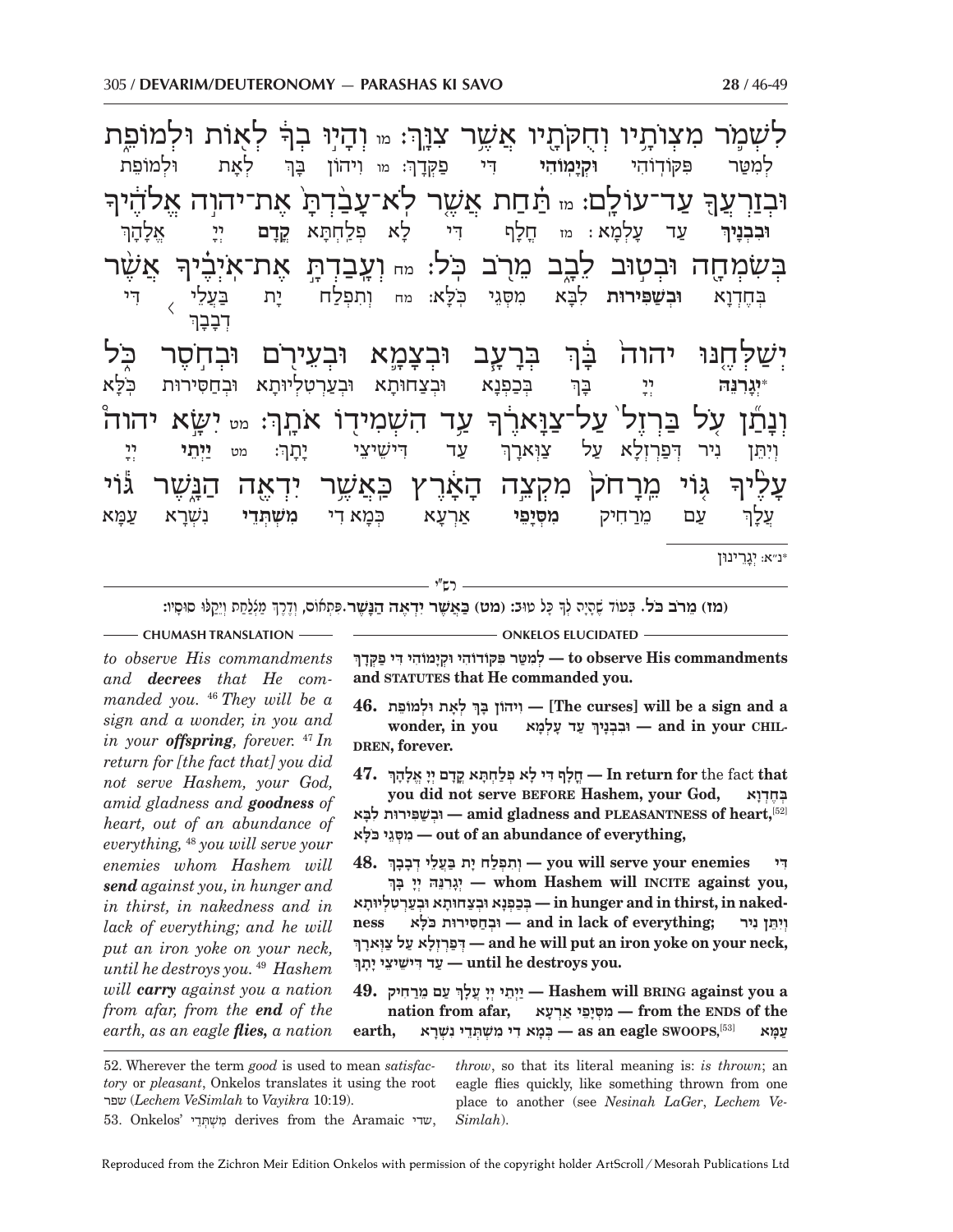אֲשֶׁר לֹא־תִשְׁמַע לְשֹׁנְוֹ: נּגָוֹי עַז פָּנִים אֲשֶׁר לֹא־יִשֶׂא פָנִים ֿ עַר .<br>ค. **ָ** וּפְרִי־אַדְמֶתְךָ .<br>ล. לְזָקֵן וְנֵעַר לִא יָחְן: נא וְאָבָל פְּרִי בְהֶמְתְּךָ .<br>ה ֹי דָגָן תִּירְוֹשׁ וְיִצְהָר שְׁגַר אֲלָפֶיךִ י<br>ה ֿ אֲשֶׁר לֹא־יַשְׁאִיר לְךָ ֦֧֖֖֖֖֧ׅׅׅ֧֧֧ׅ֧֧֧֧֚֚֚֚֚֚֚֚֚֚֚֚֚֚֚֚֝֝֓֡֓֓֡֬֓֓֞֟֓֡֬֓֞֓֡֬֓֓֞֓֡֬֓֓֝֬֝֓֞֬֝֓֝֬֓֝֬֝֬֝֬֝֬ **ֿ**ײִטְּבָ׀ .<br>ה י בְּכָל־*שְׁעָרָי*ך .<br>ה ֦֧֧֦֧֦֧֚֝֝<u>֓</u> : י<sup>ב</sup> וָׂדֵצָר לְבְ ר ער האָבידו אתר<u>.</u> <mark>ֿיְעַ</mark> יִתְרֹת צֹאנֶך ֿ הַגְּבֹהָת וְהַבְּצֻרֹוֹת אֲשֶׁר אַתֶּה בֹּטֵחַ בָּהֶן ' יר ת חמו ִדּי ל ִ א ת ְשׁמ ִ 'ע לישֵּׁ נהּ: <sup>נ</sup> ע'ם תִּ' קּיף א ִ ' פּ ִ ין דּי ל א **נֵ סב** א ִ ' פּין ֧֧֧֦֧֢ׅ֖֧֧֦֧ׅ֧֚֚֝֝֬֝֬֜֓֓<u>֚</u> עד ֧֧֧֦֧֢ׅ֖֖֖֖֧֚֚֚֚֚֝֝֬<u>֚</u> <mark>ֿוְ</mark>אָבָא דְאַרְעָך ְלס ב א **ְוע ל יְ נק א** ל א **ְמרֵ חם**: נא ְוֵייכוֹל **ו ְ לדּ א** ִד ְב ִעיר ך ֧֧֧֦֧֢ׅ֖֧֧֚֝֝֬֓֓֓֓֓֓֓֡֓֓֓֡֬֓֓֓֡֬֓֓֓֡֬֓֓֝֬ ֧֧֧֢ׅ֧֚֝<u>֓</u> ִעבּוּרא ח ְ' מר ִ א וּמ ְשׁח א **בּ ְ קֵרי** תוֹר יך ַדְּתִשְׁתֵּיצֵי דִּי לָא <u>י</u>ַשְׁאַר לָךְ **ְ** ֧֧֧֧֦֧֢ׅ֖֧֖֧֧֦֧֦֧֚֚֚֝֝֬֝֬֝֬<u>֓</u> .<br>בִּכָל **קִרְוָיך** ֧֧֧֧֦֧֢ׅ֖֧֖֧֧֦֧֦֧֚֚֚֝֝֬֝֬֝֬<u>֓</u> : נב ו**ִיעִי**ק לָךְ ֦֧֖֖֖ׅׅׅׅ֧ׅ֧֧ׅ֧ׅ֧֧֧֧֚֚֚֚֚֚֚֚֚֚֚֚֚֚֚֚֚֚֚֚֚֚֚֚֚֚֝֡֝֬֝֝֓֝֬֝֝֬֝֝֬ עַד דְיוֹבֵד יָתָךְ ענה בְהוֹן ֧֧֧֦֧֢ׅ֧֚֝֝֬֓֓֓֓֓֓֡֓֓֓֡֬֓֓֓֡֬֓֓֓֡֬֓֓֡֬֓֓֓֓ רַמַיַּא וּכִרִיכַיַּא דִּי אַתִּ  $\overline{\langle}$  **ְל ִא ְשֵׁתּיז ב א** ע' ד **ְדִּי ְכבּוֹשׁ** שׁוּר יך

 $\mathbf{v}'' = -$ 

| מב, כג), אינטינדר"י בְּלֹט"ז: (נב) עַד רֶדֶת חֹמֹתֶוּךָ. לְשׁוֹן | לֹא תִשְמַע לְשֹׁנוּ. אֲלֹח תַכִּיר וּנ"ח: תָּבִין) לְאוֹנוֹ, וְכֵן "תִּאְמַע         |
|------------------------------------------------------------------|---------------------------------------------------------------------------------------|
| רִדוּי וְכִבּוּם:                                                | חֵלוֹם לִפְתֹּר אוֹתוֹ" ובראשית מא, טוו, וְכֵן "כִּי שֹׁמֵטַ יוֹסֵף" ושם              |
| - CHUMASH TRANSLATION                                            | <b>ONKELOS ELUCIDATED</b>                                                             |
| whose language you will not                                      | ח – די לא תשמע לישנה – a nation whose language you will not                           |
| understand, $50$ a brazen nation                                 | understand,                                                                           |
| that <b>will</b> not lift a favorable                            | 50. דִּי לָא נָסֶב אַפִּין לְסָבָא — a brazen nation — דִּי לִא נָסֶב אַפִּין לְסָבָא |
| countenance to the old nor be                                    | that DOES not lift a favorable countenance to the dignity                             |
| gracious to the youth. $51$ It                                   | of the <b>old</b> ווירחם יעל יונקא לא מרחם ועל הארו היא יונקא של האות ועל סוף ווא     |
| will consume the <b>fruit</b> of your                            | UPON THE YOUNG. [55]                                                                  |
| animals and the fruit of your                                    | 51. וְיֵיכוֹל וַלְדָא דִבְעִירָךְ וְאִבָּא דְאַרְעָךְ It will consume the             |
| ground, until you are destroyed                                  | YOUNG of your animals and the fruit of your ground,                                   |
| $-$ it will not leave you grain,                                 | ער דְּתְשְׁתֵּיצֵי — until you are destroyed — דִּי לַא יַשְׁאַר לַךְּ — it           |
| wine, or oil, <b>offspring</b> of your                           | will not leave you רעבורא חַמְרָא וּמִשְׁחָא — grain, wine, or oil,                   |
| cattle or flocks of your sheep                                   | בַקְרֵי תוֹרָיךְ וְעֵדְרֵי עָנָךְ — HERDS of your cattle or herds of your             |
| and goats $-$ until it causes                                    | flocks — עד דִּיוֹבֵד יָתָךְ — until it causes you to perish.                         |
| you to perish. $52$ It will oppress                              | 52. וְיעִיק לְךְ בְּכָל קַרְוָיךָ b It will oppress you in all your                   |
| you in all your <b>gates</b> , until the                         | CITIES, $^{[56]}$ עד דִיִכְבּוֹשׁ שׁוּרָיךְ רָמַיָּא וּכִרִיכַיָּא — until IT         |
| conquest of your high and for-                                   | CONQUERS[57] your high and fortified walls[58] דִּי אַתְּ רְחִיץ                      |
| tified walls in which you trust                                  | לאשתיוכא בהון — in which you trust TO SAVE YOURSELVES                                 |

54. Although this and the previous clause are written in the future tense, Onkelos switches to the present tense to indicate that the verse is referring to an enemy nation that is inherently disrespectful and cruel, and not simply that they will act that way in that one instance (*Me'at Tzori*).

55. Onkelos usually translates ער
נ as ימא עוּלֵ , *youth*, a term generally used to refer to adolescents. Here, however, he translates it קאנְי, indicating that the enemy will not have mercy even on infants (*R' Yitzchak Lesitzin*, cited in *Shim'ah Tefillasi* [*R' Chaim Kanievsky*], footnote 182).

56. Onkelos translates צר
הֵוְ as יעיקִ וִ, *it will oppress*

(from the same root as his translation of the word קמצוק in the following verses, תאקְע(. *Radak* (*Shorashim* ה"ד צור(, however, interprets צר
הֵוְ to mean *it will besiege*.

57. Onkelos, like *Rashi* (as explained by *Mizrachi*), interprets דתֶרֶ as a form of רדה, *subjugation* or *conquest* (see *Tosafos U'Miluim*). *Radak* (*Shorashim* ירד ה"ד(, however, interprets it as a form of ירד, *descent* or *collapse*. According to *Beurei Onkelos*, Onkelos interprets דתֶרֶ like *Radak* — his translation, כבּוֹשְׁ יִדְּ, is meant in the sense of lowering and suppressing (as in 22:1 above).

58. As mentioned previously (1:28 note 49), the literal meaning of the Aramaic יכן רִכְּ is *round*, referring to circular fortified towers that are part of the wall and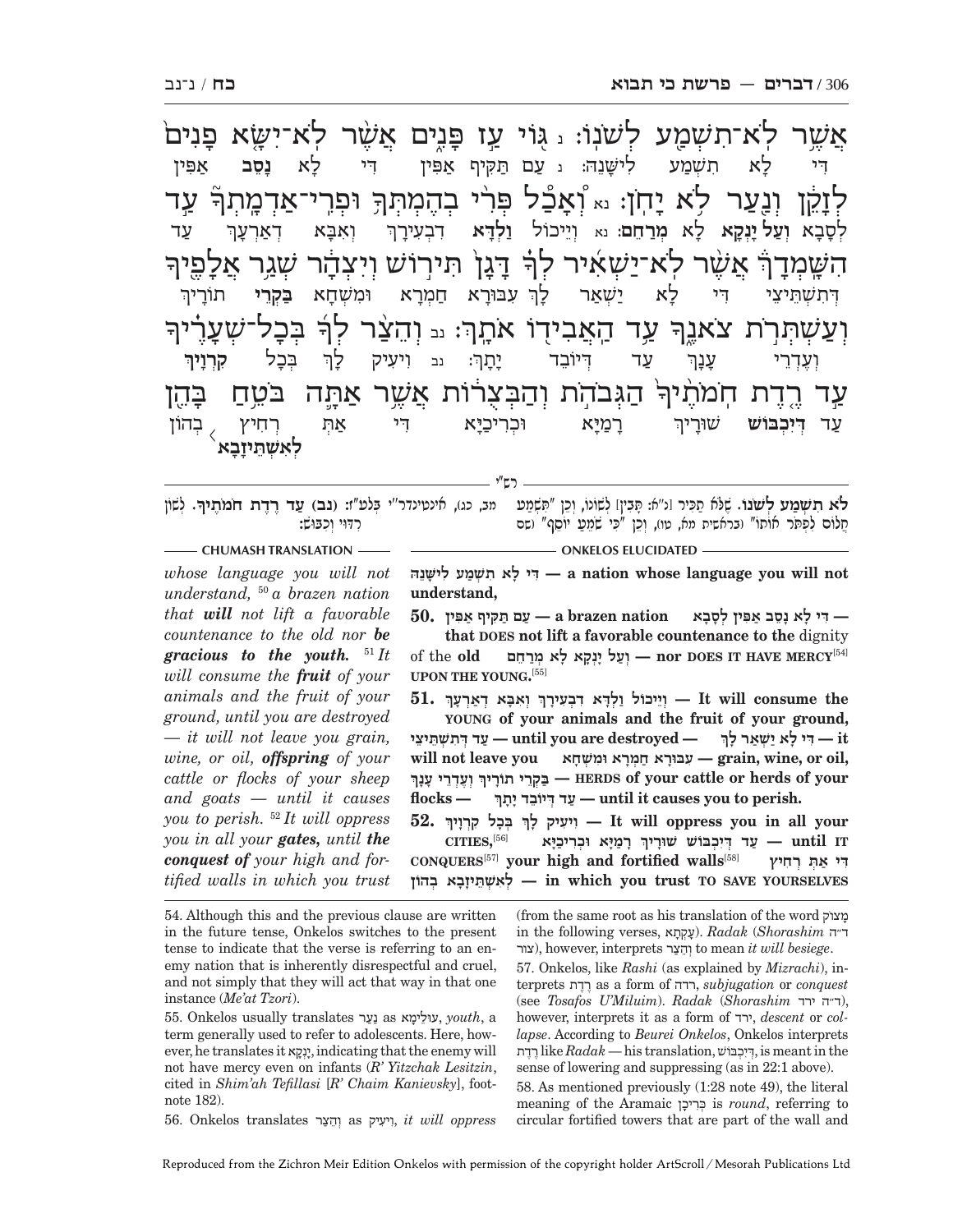ֿ אֲשֶׁר נָתַן יהוָה .<br>ค. .<br>ก' <u>ڐؚڂٙڔۦ؆</u>ؚڶۂڶۭڋ ֙ ְ בּכ ְ ל־שׁעֶ ֔ ריך ์<br>ก .<br>ก. **וְהֵצָר לְ** בְּכָל־אַרְצֶך ֖ ์<br>ก .<br>ר **ְאֲ** שֶׁ בָּתַן־לְךָ <u>ؖ</u> וּבְנֹתֶׁיךָ .<br>ה ْ בְּש<del>ָׂ</del>ר בָּנֶ֫י<sub>ּד</sub> .<br>ה ׅ֧֖֖֖֖֖֖ׅ֖֖ׅ֖ׅ֖ׅ֖֧֖֖֧֪ׅ֧֚֚֚֚֚֚֚֚֚֚֚֚֚֚֚֓֝֬֝֝֓֝֬֓֡֓֞֟֓֡֓֞֟֓֡֞֓֞֓֝֬֝֓֞֞֝֓֞֝֓֞֝֬֓֝ יינ **וֹאٚכֹ**לְעוֹ פֹנֹג, נוּ נוֹ לִי יִ .<br>ר לנ. אֵלֹהֱיך .<br>ล.  $\mathrm{i}$  נד הַאִי $\mathrm{i}$  $\mathbf{X} \in \mathbb{R}^{n+1}$ .<br>ה .<br>ה ַ בְּמָצוֹר<sup>ּ</sup> וּבְמָצוֹק אֲשֶׁר־יָצִיק לְךָ יהוָה אֱלֹהֱיִךָּ ֿי וְהֶעֲנָג מְאֶד תֵּב<sup>ִי</sup>ע עֵינָוֹ בְאָחִיוֹ וּבְאֵשֶׁת חֵיקוֹ וּבְיֶתֶר .<br>ก. ֦֧֦֧<u>֚֓</u> ָב<sup>ּ</sup>ֲ ב  $\overline{\mathbf{P}}$ הַרֵך בָּנֶיוּ אֲשֶׁר יוֹתְיר: הּ מִתֵּת | לְאַחַד מֵהֶם מִבְּשֵׂר בָּנָיוֹ אֲשֶׁר יֹאבֹל ְיִד<sup>ֶ</sup> יִד<del>ַ</del>ב יי **ְ**בכל ֧֧֧֢ׅ֧֚֝<u>֓</u> .<br>בְּכָל קִרְוָיך ֖֖֖֖֧֧֧֧֧֧֧֧֧֧֚֚֚֚֚֚֚֚֚֚֚֚֚֚֚֚֚֚֚֚֚֚֚֝֝֓֟֓֟֓֝֓֝֓֝֓֝֬֝֓֝֬֝֓֝֬֝ וִיעִיק לָך בְּכָל אַרְעָך ֧֧֧֦֧֢ׅ֖֖֖֖֧֚֚֚֚֚֝֝֬<u>֚</u> ֧֧֧֦֧֢ׅ֖֖֖֖֖֧֚֚֚֚֚֚֝֝֬<u>֚</u> יהב ׅ֧֖֖֖֖֖֖֖֖֧ׅ֖֖֖֪ׅ֪֪֪֪ׅ֖֧֚֚֚֚֚֚֚֚֚֚֚֚֚֚֚֓֬֝֓֓֞֟֓֡֬֓֓֞֓֞֓֡֓֓֞֓֞֓֡֓֓֞֓֝֬֝֓֞֝֬֝֓֝֓֓֝֬ יר ֖֖֖֖֖֖֖֖֧ׅ֖֧֪֪ׅ֧֧֧֧֧֧֧֪֪֪֪֪֪֪֪֪֪֪֪֪֪֪֪֪֪֪ׅ֚֚֚֚֚֚֚֚֚֚֚֚֚֚֚֚֚֚֚֝֝֟֓֓֞֝֬֝֓֞֝֬֝֓֞֝֬֝֓֝֬֝֬֝֬֝ ַבְּשַׂר בְּנָיך ֧֧֧֖֖֖֖֖֖֧֚֚֚֚֚֚֚֝֝֬<u>֚</u> : נג ְוֵתיכוֹל **ו ְ לדּ א** ִד ְמע ך ׇׅ֧֧֧֦֧֢ׅ֦֧֦֧ׅ֧֓֝֬֓֓֓֓֡֜֓֓<u>֚</u> לְך אֵלֶהָך **ְ**: נד ג<mark>ַּבְרָא</mark> ׇׇׅ֧֧֓<u>֓</u> **סְ נא ך** ֧֧֧֢ׅ֧֚֝<u>֓</u> ַבִּצירא וּבעקתא די יִי אֱלָהָך ׇׅ֧֧֧֦֧֢ׅ֧֓֝֬֓֓֓֓<u>֚</u> ְוִד ְמפ' נּ'ק לֲ' חד ִ א תּ ְבֵא ֵ שׁ ע ֵינהּ בֲּ' א ֽח ִוּהי **ְוּב ִאתּ ְ ת קיֵ מהּ** ִוּב ְשׁא ר ׇׅ֧֧֧֦֧֢ׅ֦֧֦֧ׅ֧֓֝֬֓֓֓֓֡֜֓֓<u>֚</u> בּ ך דְרַכִּיךִ בְּנְוֹהִי דִּי יַשְׁאַר: <sub>נה</sub> מִלְמִתַּן לְחַד מִנְּהוֹן מִבְּשַׂר בְּנְוֹהִי דִּי יֵיכוֹל

רש"י

מְפוּנָק וְדַעְתּוֹ קָנָה בִּדְבַר מִיאוֹס, יִמְתַּק לוֹ לְרַעֲבוֹנוֹ בְּשֶׂר בָּנָיו<br>וּבְנוֹתֵיו, עַד כִּי הַגַרַע עֵינוֹ בְּבֵנֵיו הַמִּתְרֹיִם מִהָּת לֹאַחַד **מהם מבּשׂר בּניו א**מיהס **אשר יֹאבל.** [דִּבר אִחר, "הרך מִהֶם מִבְּשַׁר בָּנָיוּ וְזֵמֵיהֶס אֲשֶׁר יֹאבֵד. וַדֶּבֶר סַמֵר, ־הָרַןּ<br>בַּדְּ", הרַחְמֵני ורְדְ הַלֹּבֹב, מרוֹב רַטַבְּסִנוּת יִתְחָכְזְרוּ ולֹחִ יִתְּנוּ ָ

,<br>(נג) וְאָבַלְתָּ וֹגוֹ׳ בְּשַׂר בְּנֶיךָ וֹגוֹ׳ בְּמָצוֹר. מֵחֲמַת שֶׁיִּהְיִי ,<br>זכום נול ביווב ווכיר הם "מיוֹר", יוכם ביודון, ווכרזב) ברב ְָ לָרִים עַל הָטִיר וְיִהְיֵה שָׁם *"מָ*נוֹק", עֲקַת רֵעָבוֹן: (**נד־נה) הַרַך**ּר **ְגְיִיָּ שַׁג עֲעִיּ** וְיִאֶיֶָט שָׂכ<br>**בּרִּ וּהענֹג.** הוּא הרד ְדור זיין די מוֹכִיח עליהם שְׂשִׁירֵ, זְהוֹ דָ זְיוֹן, א שְׂיִאִבַּיִּ יִ<br>וּמרֹךְ" (פסוק נו), מוֹכִיח עליהם שְׂשִׁניהם אחד. אף על פּי שהוּא

**CHUMASH TRANSLATION ONKELOS ELUCIDATED** 

*throughout your Land; it will oppress you in all your cities, throughout your Land, which Hashem, your God, has given you.*  <sup>53</sup> *You will eat the fruit of your womb — the flesh of your sons and daughters, which Hashem, your God, had given you — in the siege and oppression that your enemy will oppress you.* <sup>54</sup> *The man among you who is tender and very delicate will turn a grudging eye against his brother and the wife of his bosom, and against his remaining children that he will leave over,* <sup>55</sup> *from giving to one of them of the flesh of his children that he will eat,* 

**ְ ;Land your throughout — ְבָּכ ל אְרָעך**

**ְ ְ ְ בָּכ ִל קְרָויך it — ִו ִיע ָ יק לך will oppress you in all your CITIES, ְ ְ ,Land your out- ָ לך your ,Hashem which — ִדּ ְ י יה ְב יָי ֱ אָל ָהך through — ְבָּכ ל אְרָעך ְGod, has given you.**

**53. ְ womb your of CHILD the eat will You — ְוֵת יכוֹל ו ְלָדּ ִא ד ְמָעך — ְ ְ ְ וּבָנָתיך ניךָבּ רְ שׂ בְּ — the flesh of your sons and daughters, ְ ְ יִי** יִהַב לךְ יִיְ אֵלְהָךְ — which Hashem, your God, had **ְ oppression and siege the in — ִבּ ְצָיָר ְ א וּבָע ְקָתא — you given ְ ָ סְנָאך לך יק ָ עִ י י ְ דִּ — with which THE ONE WHO HATES YOU will oppress you.**[59]

**54. ְ ָ בּך** [60]**tender is who you among man The — גּ ְבָר ְא דר ִכּיך ְִ תּ ְבֵא ֵשׁ ע ֵינהּ delicate very is who and — ְוִד ְמפנּ ק לֲחָדא exercy Exercise**  $-$  **<b>Exa**  $-$  **will** turn a grudging eye against his **brother and THE WOMAN OF HIS COMMITMENT** (his wife), <sup>[61]</sup>  **children remaining his against and — ִוּב ְשָׁא ְ ר בּ ִ נוֹה ִ י דּ י י ְשׁאר that he will leave over,**

 **one to giving from** him preventing **— ִמ ְלּ ִמתּ ְ ן לח ִ ד מְנּהוֹן 55.** other **his of flesh the of — ִמ ְבּ שׂ ְר בּ ִ נוֹה ִ י דּ ֵ י ייכוֹל them of**

that protect the cities (see *Rashi* to *Bamidbar* 13:28; *Me'at Tzori*).

59. The enemy will besiege your cities, leading to oppression of intense hunger, causing people to eat the flesh of their own children (*Rashi*). [*Chazon Ish* (*Kovetz Igros,* Vol. 3, §194, cited by *Shaarei Aharon*) notes that such behavior is not a natural result of siege and hunger, but rather constitutes a separate curse, i.e., they will lose all sense of humanity and devolve into this

animalistic behavior. This, concludes *Chazon Ish,* is the worst of the punishments.]

60. The term *tender* in this context is similar in meaning to the term *delicate* just below, i.e., soft, refined, fastidious. Alternatively, it means tenderhearted, i.e., compassionate (*Rashi*).

61. Onkelos explains אֵשֶׁת חֵיקֵךְ, the wife of your bosom, to be a metaphor for the commitment between husband and wife ( ְ מךיקְ, *your commitment,* is the same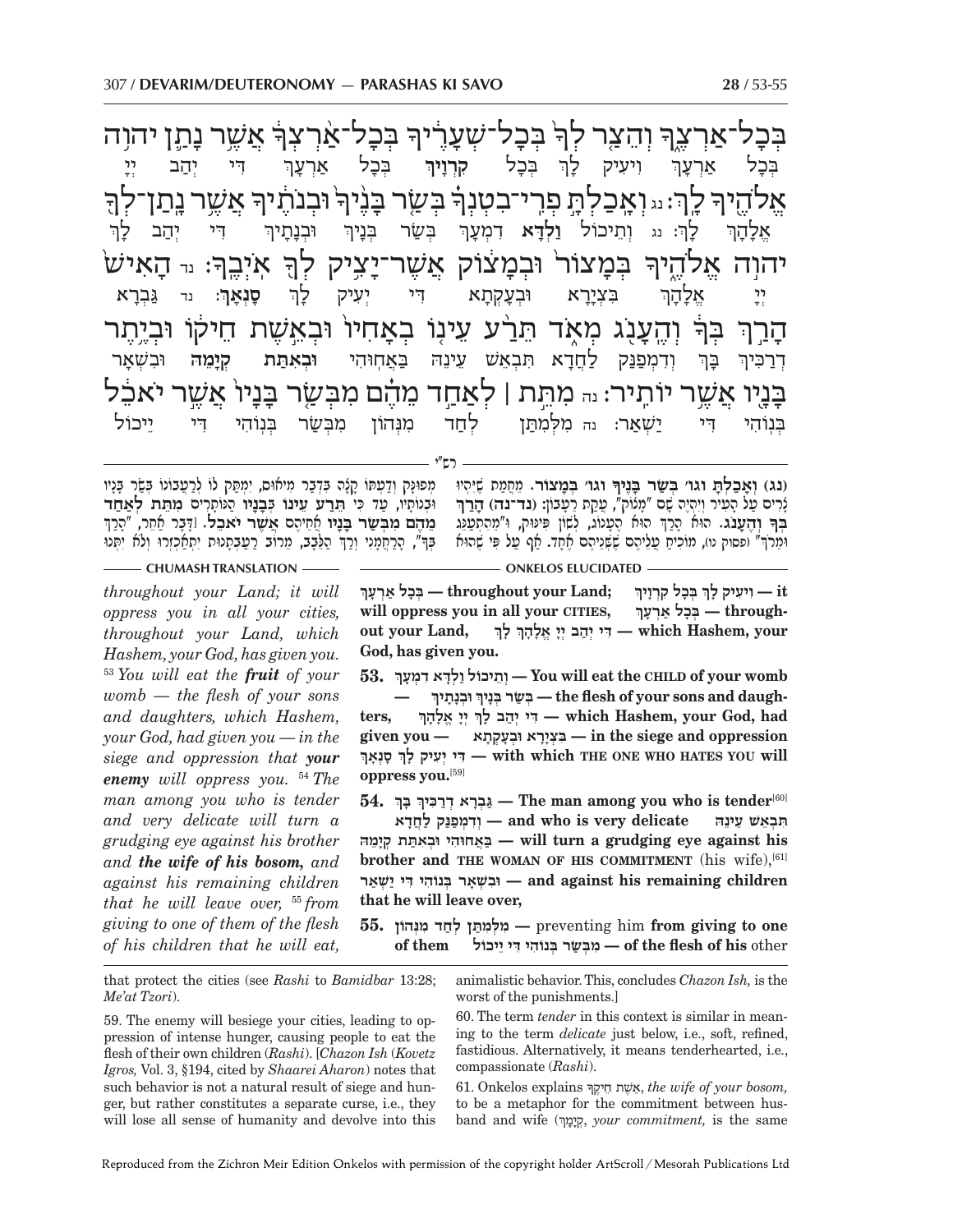֖ .<br>ล. ֿ א<sup>ַ</sup>יִבְךָ  $\mathsf{a}^{\mathsf{l}}$ מִבְּלִי הִשְׁאִיר־לִוֹ כִּל בְּמָצוֹר וּבְמָצוֹק אֲשֶׁר יָצִיק לְךָּ ֿי וְהָעֲנֻגָּה אֲשֶׁר לִא־נִסְּתֶה כַּף־רַגְלָה .<br>กิ .<br>ก' : י*י בׂובּ* בָּבָּ : בְּכָל־*שְׁעָ*רֶיךָ ְִתּרע עינה הַצֵּג עַל־הָאָ֫רֶץ מֵהִתְעַנֵּג וּמֵרֶךְ וּבְבִתֵּהּ:  $\mu$  וּבְשִׁלְיָתָה  $^{\circ}$ היוֹצֵת | מִבֵּין רַגְלֶיהָ וּבְבָנֶיהָ אֲשֶׁר תֵּלֵד **ְ** ֧֧֧֢ׅ֧֚֝<u>֓</u> **סְ נא ך** מִדְּלָא אִשְׁתְּאַר לֵהִ כִּלָּא בִּצְיָרָא וּבְעָקְתָא דִי יְעִיק לָךְ ׇׅ֧֧֧֦֧֢ׅ֦֧֦֧ׅ֧֓֝֬֓֓֓֓֡֜֓֓<u>֚</u> וְדִמְפַנְקָא דִי לָא נַסִּיאַת פַּרְסַת רַגְלַה **ְ**.<br>**:** נו דְּרַכִּיכָא בָךְ .<br>בִּכָל **קִרְוָיך לֲ אח ת א** ע'ל אְ' רע ִ א מ ְמּפְ' נּ ֵ קוּ וּמר ִ ' כּ ִ יכוּ תּ ְבא ֵ 'שׁ עינ' הּ **ִבּ ְגב ְ ר קי מ הּ** ִוּב ְבר' הּ **מִנַּה**ּ וּבִבנהא °חסר א' ִוּב ְבר' תּ' הּ: נז **ִוּבְזֵע ְר בּנ4 ה ְ א דִּי ְפּקוּן** 

ּמִבְּקַׂר בְּיֵהֶם הַשְׁחוּטִים לִבְיֵיהֶם הַמֹּסְרִים): (נוֹ) הַּרַע עֵינָהּ.<br>בְּאֵישׁ חֵיקָהּ וּבְבְנֵהּ וּבְבְתַּהּ. הַגְּדוֹלִים: (נוֹ) וּבִשְׁלְיַתַהּ. בְּנֶיהָ הַקְּטַנִּים. בְּכוּלָן תְּהֵא עֵינָהּ גָֿרָה כְּשֶׁתֹּאֹכַל אֶת הָאֶתֶד מִלִּיתֵּן<br>לַאֲשֶׁר אֶנְלָה מִן הַבְּשֶׂר: [וּבִבְנֵיהַ אֲשֶׁר תֵּלֵד. תֵּרָט עֵינַהּ

רש"י

### **CHUMASH TRANSLATION ONKELOS ELUCIDATED**

*as a result of nothing remaining for him, in the siege and oppression that your enemy will oppress you in all your gates.* 56 *The tender and delicate woman among you, who had never ventured to set the sole of her foot on the earth, because of delicacy and tenderness, will turn a grudging eye against the husband of her bosom, and against her son and daughter,* <sup>57</sup> *and against her afterbirth that emerges from between her legs, and against her children whom she will bear —* 

**children that he** has slaughtered and **will eat, לאָ דְּמ ִ** to **him for remaining nothing of result a as — ִא ְשׁ ְתּא ֵר ל ֹ הּ כּ ָלּא ְ ִ דּי oppression and siege the in — ִבּ ְצָיָר ְ א וּבָע ְקָתא** [62],eat **ְ ָ סְנָאך לך יק ָ עִ יְ— that THE ONE WHO HATES YOU will oppress you ְ .CITIES your all in — ְבָּכ ִל קְרָויך**

**ְ16.**  $\mu$ **יְרֵכִּיכָא בְּךְ** וְדִמְפַנִּקָא The tender and delicate woman **ִדּ ָ י ל א נ ִסּ יא ת פְּרס ת רְגל הּ לֲאָחָת א ע ל אְרָעא ,you among — who had never ventured to SET DOWN the sole of her foot and delicacy of because — ִמ ְמּפְנּ ֵ קוּ וּמר ִכּיכוּ ,earth the on tenderness, מהּיָק רְ בגְ בּ הּ ִ ינ ע שֵׁ אבְ תִּ — will turn a grudging eye against THE MAN OF HER COMMITMENT** (her husband), **,daughter and son** older **her against and — ִוּב ְבר ִ הּ וּב ְברתּהּ**

**,HER FROM EMERGE WHO DREN-CHIL SMALL her against and — ִוּבְזֵע ְ ר בָּנָה ְא דִּי ְפּ ִ קוּן מנּהּ 57. ִוּב ְבָנָה ִ א דּ ְ י ת ִליד** [63]  $\sim$  and against her children whom she will bear<sup>[64]</sup>  $\sim$ 

word Onkelos uses for "covenant" and "oath"); see above, 13:7 note 14.

62. Literally, *as a result of that which nothing was left for him*. The great hunger will cause even one who had previously been delicate and refined in the extreme to crave the flesh of his own children to the point that he would not even share it with his remaining children. Following the second explanation of the term *tender* (cited in note 60), the verse highlights the fact that it will cause even one who is merciful and compassionate to turn so cruel that he will not give any of it to feed his remaining children (*Rashi*).

63. That is, she will be too stingy to give any of her above-mentioned family members — her husband, her adult children, or her small children — any of the flesh of her other children that she will eat (*Rashi*); see following note.

The term יָשְׁלְיָא is used in the Mishnah and Gemara (e.g., *Chullin* 77a) to refer to the afterbirth (i.e., the amniotic sac) of a human or animal. Onkelos — followed by *Rashi* — interprets the term in our verse in the borrowed sense as referring to newborns (*Radak*, *Shorashim*, שלה ה"ד(. Alternatively, Onkelos may see the term as unrelated to the שֵׁלְיֵא of the Mishnah, but rather derived from the verb נשׁל, *drop* or *emerge* (as in v. 40 above); it thus refers to small children that recently emerged from their mother's womb (*Rabbeinu Tam*, *Hachra'os*).

[Other commentators do indeed interpret the term in our verse as the afterbirth (*Ibn Ezra*, *Rashbam*), and *Beurei Onkelos* writes that Onkelos agrees with this, but refers to it euphemistically. This, however, accords only with the second interpretation of this verse cited in the following note.]

64. According to *Rashi* and Onkelos, the verse already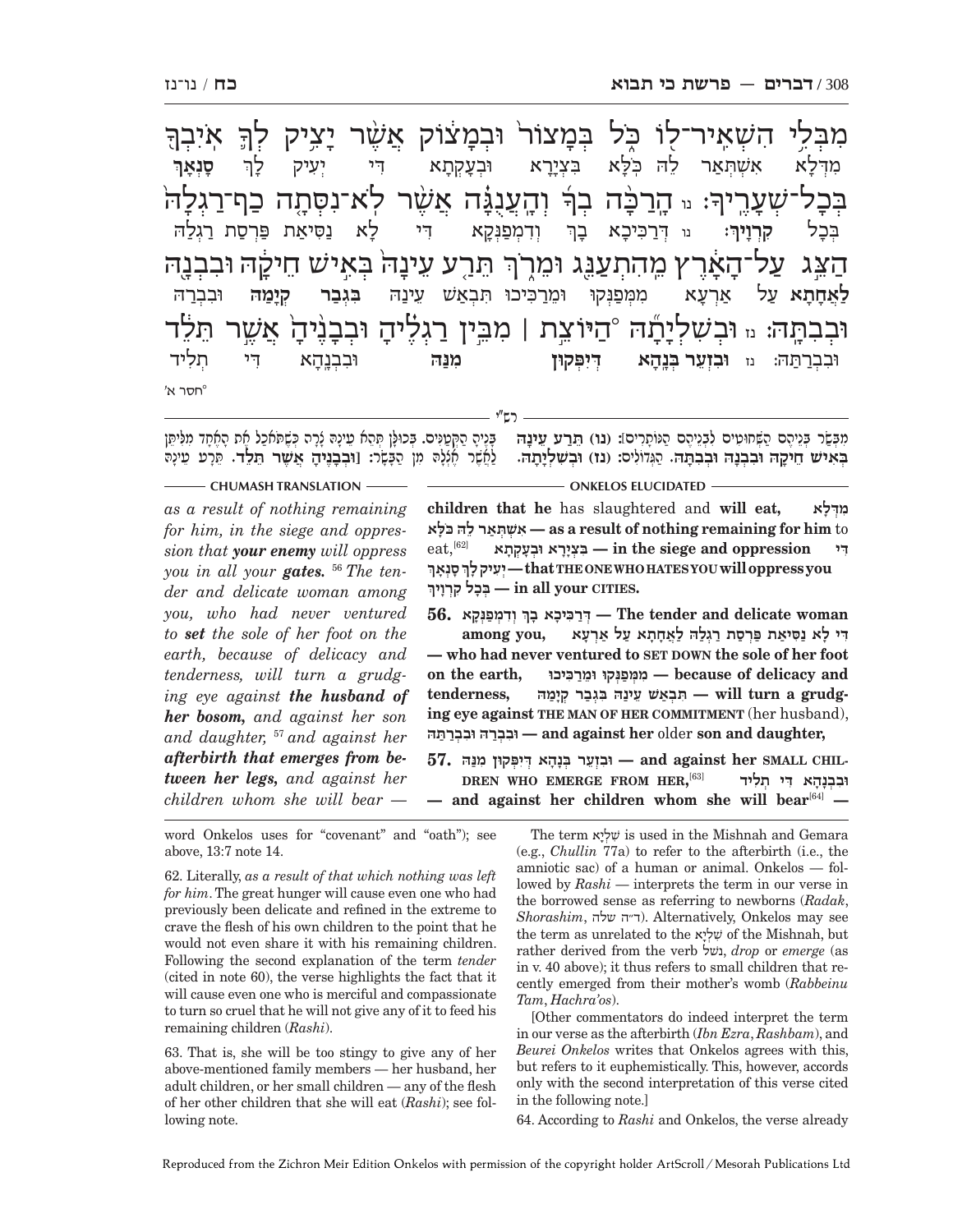ּבִּי־תְאַבְלֵם בְּחִסֶר־כֻּל בַּסֶתֶר בְּמָצוֹר וּבְמָצוֹק אֲשֶׁר יָצִיק .<br>ก' : <sub>ײִ</sub> אִם־לֹא תִשְׁמֹר לַעֲשׂוֹת אֶת־כָּל־דִּבְרִי ָ בִ $\dot{\varphi}$ עֲרֶיך .<br>ล. ַ א<mark>ִ</mark>יִּבְךָ  $\mathsf{a}^\dagger$ ְלך הַתּוֹרֶה הַוֹּאת הַכְּתֻבָּים בַּסֵפֶר הַזֶּה לְיִרְאָד אֶת־הַשֵּׁם הַנִּכְבֶּד ֿ וְאֵת .<br>ก. ן יו נט <mark>יְהִפְלָא יהוה אֶת־מַכְּתְ</mark>ךָ ' נט ּוְהַנּוֹרָא<sup>ֹ</sup> הַדֶּה אֶת יהוָה אֱלֹהֶיךִּ ֶךְ מַכְּוֹת גְּדֹלֹת וְנֶאֱמָנֹוֹת וָחֲלָיִם רָעֻים וְנֶאֱמָנִים: מַכְּוֹת זַרְעֶךְ ָאֲרֵי תֵיכְלִנּוּן בְּחַסִּירוּת כִּלָא בְּסִתְרָא בִּצְיָרָא וּבְעָקְתָא דִי יְעִיק **ְ :** נח ִאם ל ִ א תטּ ְ 'ר לֶמ ְעבּ'ד ית כּ ִ ל פּ ְתגֵּ מי **ְ ְבּ ִקְרו יך** ֧֧֧֢ׅ֧֚֝<u>֓</u> **סְ נא ך** לְך אוֹרָיְתָא הָדָא דִּכְתִיבִין בְּסִפְרָא הָדֵין לְמִדְחַל יָת *שְׁמָא* יַקִּירָא ֧֧֧֢ׅ֦֧֚֝֝֬<u>֓</u> וית ֧֧֧֦֧֢ׅ֖֧֧֚֝֝֬֓֓֓֓֓֓֓֡֓֓֓֡֬֓֓֓֡֬֓֓֓֡֬֓֓֝֬ : נט וְ<u>י</u>ַפְרֵשׁ יְיָ יָת מָחָתָך וּדְחִילָא הָדֵין יָת יְיָ אֱלָהָךְ **ְ**.<br>מָחָן רַבְרְבָן וּמְהֵימְנָן וּמַ**בְתָּשִׁין** בִּישִׁין וּמְהֵימְנִין: מַחַת **בִּנַי**ךִ

רש"י

.<br>לְשָׁתְטָם וּלְתָכְלָם בְחֹשֶׁר בֹל, בַּסָּתֶר]: (נט) וְהִפְלָא ה׳ אֶת מַבֹּתְךָ. מוּפְלָאוֹת וּמוּבְדָּלוֹת מִשְׁתָר מַכּוֹת: וְנֶאֱמָנוֹת. לְיַסֶּרְךָ,<br>לקיים שליחותם (עבודה זרה נה.): **ָ**

**CHUMASH TRANSLATION ONKELOS ELUCIDATED** 

*for she will eat them for lack of anything, in secret, in the siege and oppression that your enemy will oppress you in your gates.* 58 *If you will not be careful to perform all the words of this Torah that are written in this Book, to fear this honored and awesome Name: Hashem, your God,* <sup>59</sup> *then Hashem will make extraordinary your blows and the blows of your offspring — great and faithful blows, and evil and faithful illnesses.*

 **lack for them eat will she for — ֲאֵר ֵ י ת ְיכ ִל ְ נּוּן בּח ִסּירוּתֹ כּ ָלּ ְא בּ ִס ְתָרא of anything, in secret, תאָקְ עָוּב א ְ רָיָצְ בִּ — in the siege and oppression ְ ְ ָ סְנָאך לך יק ָ עִ י יְ דִּ — that THE ONE WHO HATES YOU will oppress you ְ .CITIES your in — ְבּ ִקְרָויך**

 **perform to careful be not will you If — ִא ָם ל ִא תטּ ְר לֶמ ְעבּד 58. Torah this of words the all — ָי ָת כּ ִ ל פּ ְתָגֵּמ ָ י אוֹרְיָת ָא הָדא ְ ל ִמְדחל ,Book this in written are that — ִדּ ְכ ִת ִיב ְ ין בּ ִס ְפָר ָא ה ֵדין awesome and honored this fear to — ָי ְת שָׁמ א י ִקּ ָיר ְא וּד ִח ָיל ָא הֵדין Name: ְ ,God your ,Hashem — ָי ְת יָי ֱ אָל ָהך**

**59. ְ ְ** [65]**blows your nary-extraordi make will Hashem then — ְוי ְפֵר ְשׁ יָי ָ י ָת מ ָחָתך of blows the and — ְוָי ָת מ ָח ְת בָּניך faithful and great — ָמ ָח ן ר ְבְרָב ְ ן וּמֵה ְימָנן — CHILDREN your .FLICTIONS-AF faithful and evil and — וּמ ְכָתּ ִשׁ ִ ין בּ ִישׁ ְ ין וּמֵה ְימִנין** [66]**,blows** FLICTIONS.<sup>[67]</sup>

mentioned both older and younger children. Who, then, is meant here with the words *and against her children whom she will bear*? See *Be'er BaSadeh* who explains that this is a separate statement: She will turn a grudging eye *against her children whom she will bear* by slaughtering them and eating them. Some suggest, however, that the whole verse 57 is speaking not about those from whom she withholds the food, but about those whom she will consume (see *R' D. Z. Hoffman*, *Me'at Tzori*).

(וַיַפְרֵשׁ as the Aramaic) (הִפְלָא) (as well as the Aramaic ( literally means *will separate*, i.e., He will make them distinct from other blows [in their destructiveness] (*Rashi*).

66. *Rashi* explains that the punishments will be

"faithful" to their mission and not relent (see also *Or HaChaim*). *Rashbam* writes that מנוֹתאֱנֶוְ means *endur* $ing$ , as in the phrase בְּיִת נָאֱמָן, an enduring house (I *Shmuel* 25:28); see following note.

67. *Lechem VeSimlah* wonders why Onkelos translates יםִלחֳ as שׁיןִ תּכְ מ , *afflictions*, instead of translating it literally as עיןִ רְמ , *illnesses* (as he does the word ליִ חֳ in v. 61). *Beurei Onkelos* explains that Onkelos interprets the term ניםִמאֱנֶ, *faithful*, to mean *enduring* (see *Rashbam*  cited in the previous note). He therefore translates יםִלחֳ as שׁיןִ תּכְ מ , a term for chronic afflictions such as *tzaraas* (which is referred to by the Torah as גע
נֶ, and Onkelos translates פִוְרְעִין .(מַכְתִּשׁ , however, indicates quick and terminal illnesses (as in Onkelos to *Bereishis* 48:1). See also *Me'at Tzori*.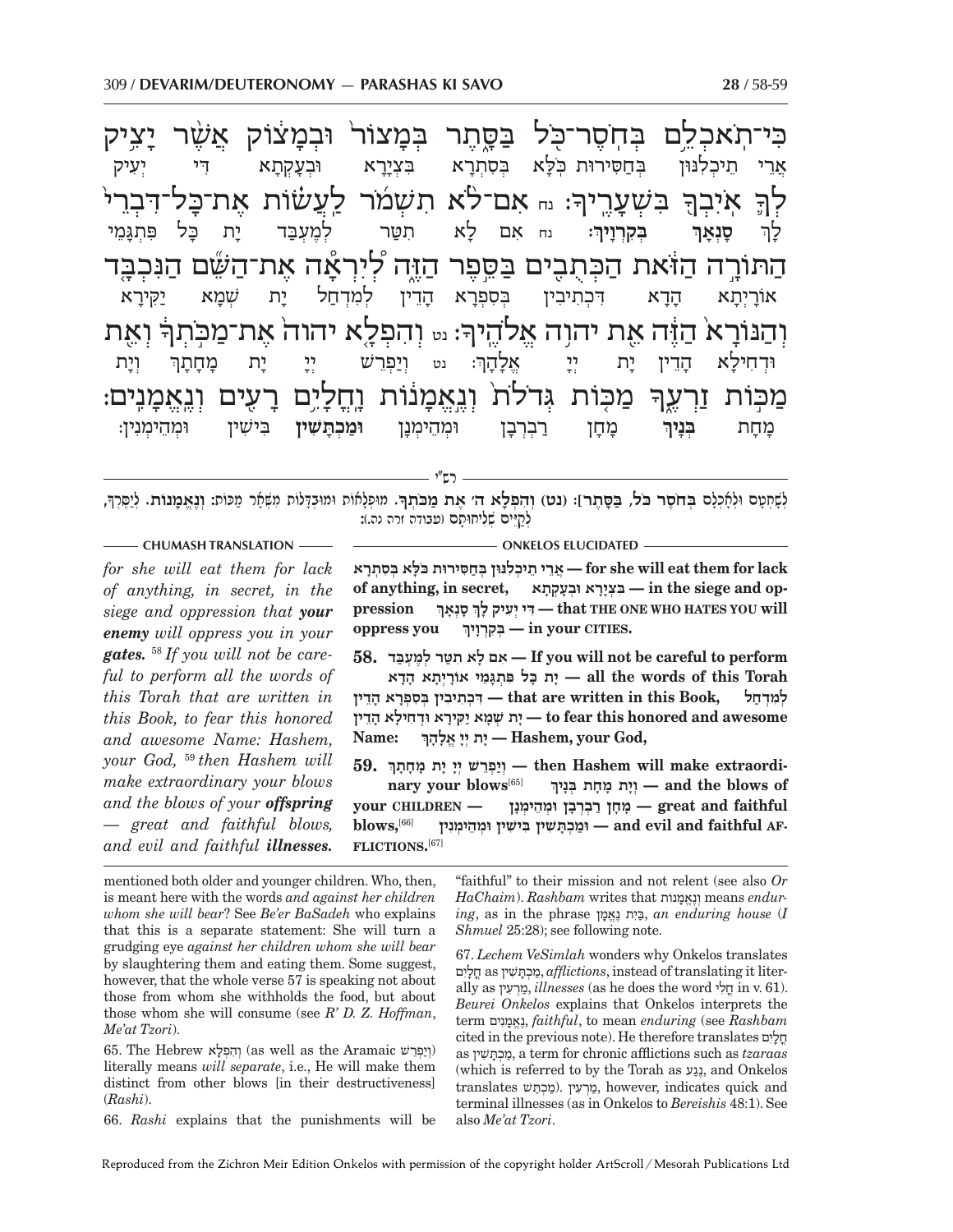את כּל־מִדוה מצרים אשר יגרת*ּ* מפּ <sub>ֿ</sub> יְהֵשָׁיב בְּךָ ֦֧֦֧<u>֚֓</u> : <sub>סא</sub> גָּם כָּל־חֳלִי וְכָל־מַבֶּה אֲשֶׁר ׁלִא כָתוֹנ בְּסֵפֶר הַתּוֹרָה בַּה: סֹא גּם ֦֧֧֦֧֖֖֧ׅ֧ׅ֧֧֧֧֧֚֚֚֚֚֚֚֚֚֚֚֚֚֚֚֚֚֚֚֚֝֝֓֡֬֓֡֟֓֡֟֓֡֟֓֡֡֬֜֓֡֬֝֓ ה: <sub>סב</sub> ונשארתם במתי ר עד השמד ה יהוה תַּחַת אֲשֶׁר הֱיִיהֶם כְּכְוֹכְבִי הַשָּׁמַיִם לָרֶב כִּי־לֹא שָׁמַ֫עְתָּ בְּקוֹל ় ৯৮ : ন ויה כּאשׁר־שֹשׂ יהוה עליכם יהוה א וּלְהַרְבִּוֹת אֶתְכֶם כֵּן יָשִׂישׂ יהוה עֲלֵיכֶם לְהַאֲבִיד אֶתְכֶם ֧֧֧֦֧֢ׅ֖֧֧֚֝֝֬֓֓֓֓֓֓֓֡֓֓֓֡֬֓֓֓֡֬֓֓֓֡֬֓֓֝֬ ית כּ ל **מ ְ כתּ ֵ שׁי** ִמ ְצרִ' י ִ ם דּ ְ י ד ֶח ְלתּ ִ א מֳקּדֵ מ ְ יהוֹן וִיְד ְבּקוּן ס וִיַּתְב ֧֧֧֦֧֢ׅ֖֖֖֖֖֧֚֚֚֚֚֚֝֝֬<u>֚</u> : סא אַף כָּל מְרַע וְכָל מָחָא דִי לָא כְתִיב בִּסְפַר אוֹרָיִתָא בּה ֧֧֧֢ׅ֧֚֝<u>֓</u> דּתשׁתּיצי: <sub>סב</sub> ותשתּארוּז בּעם זער הַדָא **יַיִּתֵינוּן** יִיַ ֳחל ִ ף דּ ֲ י הֵו ְ יתוּן כּ ְכוֹכֵב ְ י שׁמ' יּ ְ א ל ִמ ְסֵגּ ֲ י אֵרי ל א **ק בּ ְC לתּ ְ א לֵמ ְימר א** ְ: סג וִיהֵי בְּמָא<sup>ָ</sup>דִי חֲדִי יְיָ עֲלֵיכוֹן לְאוֹטָבָא יָתְכוֹן דיי אֱלָהָך וּלְאַסְגָאָה יָתְכוֹן כֵּן יֶחֱדֵי יְיָ עֲלֵיכוֹן לְאוֹבָדָא יָתְכוֹן

רש"י

**they will cling to you.**

טו. כו), אין מיראין את האדם אלא בדבר שהוא יגור ממּנּוּ: **(סא) י ְ עֵלם.** ְל ֲ שׁוֹן עִלָיּה: **ְ (סב) וִנ ְשׁאְ רֶתּ ִ ם בּ ְמֵת ְ י מעט תּ ח ת וגו'.** ָמוּע ִט ֵ ין חֶל ְ ף מ ִרוּבּין: **ֵ (סג) כּן י ִ שׂישׂ ה'.** ֶ את ְאוֹיֵב ֶיכם **ֲעֵל ֶיכ ְם להֲ א ִביד וגו'**:

**ֲ (ס) א ֶשׁר י ֹגְרתּ ִ מ ְפֵּנ ֶיהם.** ִמ ְפֵּני ה מּ ְ כּוֹת. כֶּשָׁה ִ יוּ י ְשָׂרֵאל ָרוֹאִים מַכּוֹת מִשׁוּנוֹת הַבָּאוֹת עַל מִגְרַיִם, הָיוּ יְרֵאִים מֵהֶם<br>שלֹא יבוֹאוּ גם עליהם. תּדע, שִׁכּוֹ כתיב ״אם שמוֹע תּשְמע וגו' כַּל הַמַּחֵלָה <u>אָשֶׁ</u>ר שָׂמִתִּי בִמְלָרֵיִם לֹא אֲשָׂים עַלֵיךָ" ושמות

### **CHUMASH TRANSLATION ONKELOS ELUCIDATED**

<sup>60</sup> *He will bring back upon you all the illnesses of Egypt, of which you were fearful, and they will cling to you.* <sup>61</sup> *Even every illness and every blow that is not written in the Book of this Torah, Hashem will bring up upon you, until you are destroyed.* <sup>62</sup> *You will be left with a people of small number, instead of your having been like the stars of heaven in abundance, because you did not listen to the voice of Hashem, your God.* <sup>63</sup> *And it will be that just as Hashem rejoiced over you to benefit you and multiply you, so Hashem will cause [them] to rejoice over you to make you perish* 

**60. ְ ָ י ָת כּ ל מ ְכָתּ ֵשׁי you upon back bring will He — ְוָיֵת ָ ב בּך ִ דּ ְ י ד ֶח ְלָתּא** [68]**,Egypt of AFFLICTIONS the all — ִמ ְצרִים מיהוֹןֵדָקֳּמִ — of which you were fearful,**[69] **ְ and — ְוִיְד ְבּ ָ קוּן בּך**

 **blow every and illness every Even — א ָף כּ ְל מר ְע וָכ ָל מ ָחא 61. in — ִבּ ְספ ָ ר אוֹרְיָת ָא הָדא written not is that — ִדּ ָ י ל ְא כ ִתיב the Book of this Torah, ְ BRING will Hashem — יְיֵת ְ ינוּן יָי ֲ ע ָלך .destroyed are you until — ע ְד דּ ִת ְשֵׁתּ ֵיצי** [70]**,you upon**

 **small of people a with left be will You — ְו ִת ְשׁ ְתָּא ְ רוּן בּע ְם זֵער 62. having been** חֵלָף דִּי הֵוֵיתוּן<br> **—** instead of your having been  **– 
ike the stars of heaven in abundance,** בְּכוֹכְבֵי שְׁמַיָּא לְמִסְגֵּי **ְ HEED not did you because — ֲאֵר ָ י ל א קֶבּ ְלָתּא ְלֵמ ְימָר א ד ָיי ֱ אָל ָהך — the WORD of Hashem, your God.**

 **just** that **— ְכָּמ ִא ד ֲ י חִד ְ י יָי ֲ עֵליכוֹן be will it And — ִו ֵיהי 63. as Hashem had rejoiced over you** in the past, when you  **benefit to — ְל ָאוֹטָב ָא י ְת ְ כוֹן וּלא ְסָגָּא ָה י ְתכוֹן** ,will His fulfilled **you and multiply you, ליכוֹןֵע ֲ יָי יְ דֵחֱי ןֶ כֵּ — so Hashem will RE-JOICE over you** when you do not fulfill His will, **תכוֹןְ י אָ דָאוֹבָ ל ְ**

68. Regarding Onkelos' translation of ויֵדְמ , *illnesses*, as *afflictions*, see above, 7:15 note 5. that they would be afflicted with the same plagues (*Rashi*).

69. When the Jewish people saw the plagues that Hashem brought upon the Egyptians, they feared

70. The literal meaning of לםֵעְ י is *will bring them up* (*Rashi*); Onkelos translates it as *will bring them*, to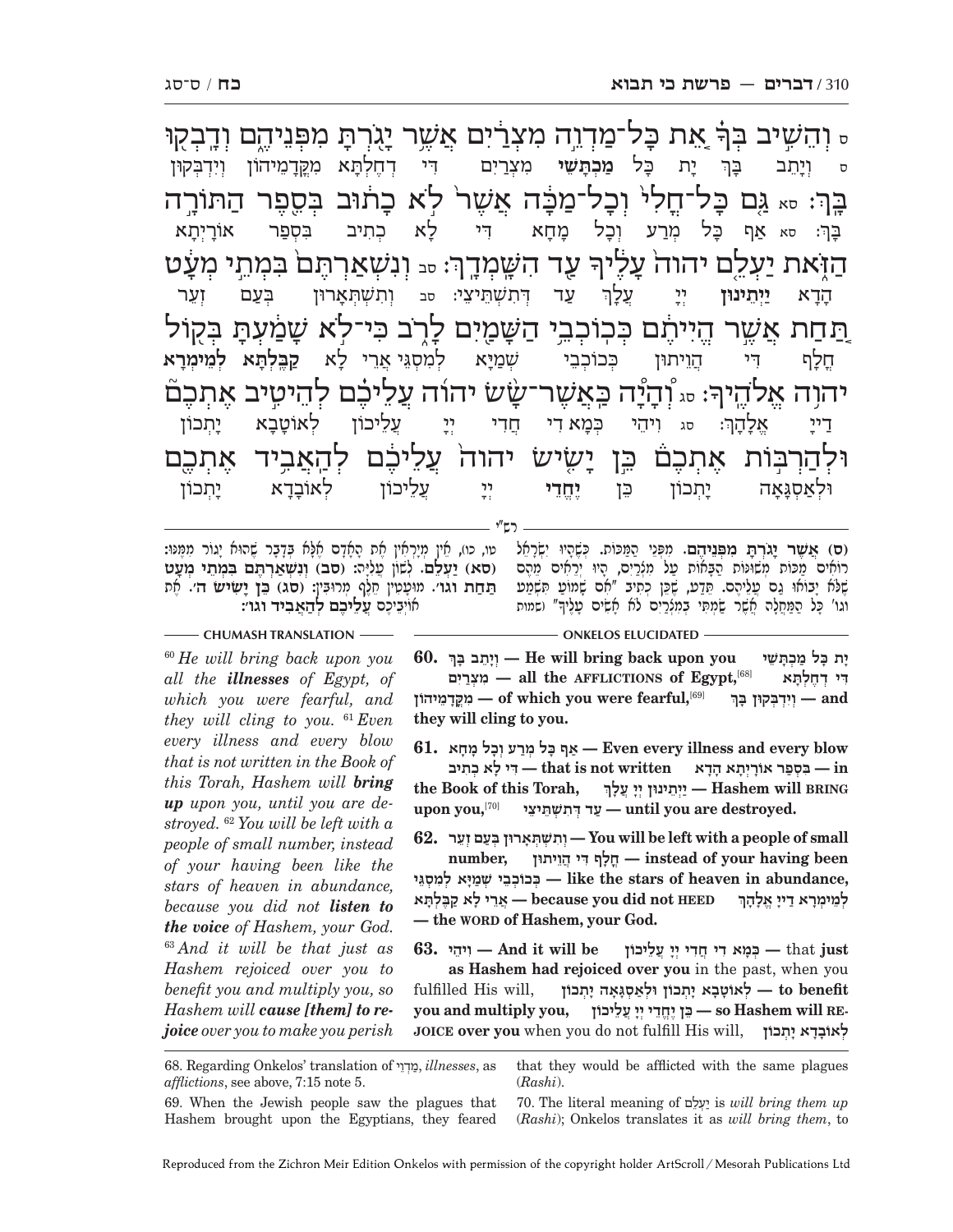וּלְהַשְׁמִיד אֶתְכֶם וְנִסַּחְתֶּם מֵעַל הָאֲדָמָה אֲשֶׁר־אַתָּה ַ יהוה בְּכָל־הָעַמִּים מִקְצֵה .<br>ล בְא־שֶׁמָּה לְרִשְׁתָּהּ: <sub>סד</sub> וֶהֱפִיצְךָּ הָאֶרֶץ וְעַד־קְצֵה הָאֶרֶץ וְעָבִרְתָּ שָׁם אֱלֹהִים אֲחֵרִים אֲשֶר ֹאֲבֶן: <sub>סה</sub> וּבַגּוֹיִם הַהֵם לֹא תַו ֿז וַאֲבֹתיה ַ שָׁם לֵב רַגָּוֹ  $\varphi$  $\mathsf{a}^\dagger$  $\mathsf{a}^{\mathsf{l}}$ ן**ּנְתַן**ׂ יהוֹה לְךָ וְלֹא־יֶהְיֶה מָנֻוֹּחַ לְכַף־רַגְלֶךְ ֿוּלְשֵׁיצָאָה יָתְכוֹן וְתִטַּלְטְלוּן מֵעַל אַרְעָא דִי אַתְּ ֧֧֧֦֧֢ׅ֧֦֧֧֦֧ׅ֧֚֝֝֬֝֬֜֓֓<u>֚</u> ְיי ְ בּכל ע ְ' ממ' יּ א **ִמ ְסּיֵ פי** עָלֵל לְתַמָּן לְמֵירְתַהּ: סד וִיבַדְּרִנְּךְ אְ' רע ְ א וע' ד **ְסיֵ פי** אְ' רע ְ א ו ִת ְפל'ח תּ' מּ ן **ְלע ְ ממ יּ א פּ ְ לֵחי טֲ עו ת א** ִדּי ׇׅ֧֧֧֦֧֢ׅ֦֧֦֧ׅ֧֓֝֬֓֓֓֓֡֜֓֓<u>֚</u> אַעַא ואַבנא: סה וּבעַממַיַא הַאִנּוּן את <u>ואבהת</u>ר ֧֧֧֢ׅ֧֚֝<u>֓</u> תּ' מּ ֵ ן לב **דּ ִ חיל** ׅ֧֖֧֖֖֖֖֖֖֖֖֖֖֧ׅ֪֧ׅ֧֧֧֧֧֚֚֚֚֚֚֚֚֚֚֚֚֚֓֬֝֬֝֓֝֬֓֝֬֓֓֝֬֝֓֞֝֬֝֬֝֬ יִיתֵ**ן** יי וְלָא יְהֵי מְנָח לְפַרְסַת רַגְלָךְ

רש"י

ָ" (שִׁמְהַ יִּה יִי יִם יִם יִם יִם יִם יִם יִם יִנְגוּ יִי יִשְׁמְעוּ יִי.<br>"דֶּחֵיל", כְּמוֹ "שְׂמוֹל מִתַּחַת רָגְזָה לְדָּ" (שם יד, ט), "שָׁמְעוּ<br>עמים ירְגּזוּ" (שמות טו. יד). "מוֹסדוֹת השמים ירְגּזוּ" (שמואל־ב ָ , "שְׁמעוּ ְ"וזֹאת ה מְּ רֵגָּעה" (ישעיה כח, יב): **ֵלב ר גּ ז.** ֵל ָב חֵר ְ ד, כּתְ רגּוּמוֹ, טַמִּים יִרְגָּזוּן" ושמות טו, יד), "מוֹסְדוֹת הַשָּׁמַיִם יִרְגָזוּ" ושמואל־ב<br>כב, ח):

**וְנִסַּ חָתֵּם. לְשׁוֹן עֵקִירָה, וְכֵן "בֵּית גֵּחִיׁם יִסֵּת ה' " (משלי טו,** כה): **ְ (סד) וע בְ דתּ שּׁ ֱ ם אלֹ ִה ֲ ים אֵחִרים.** ְכּתְ רגּוּמוֹ, לֹא עֲבוֹדַת אֱלָהוּת מִמָּטׁ אֶלָּא מַעֲלִים מֵם וְגוּלְגְּלִיוֹת לְכוֹמִרֵי ֲע ָבוֹד ָה זָרה: **(סה) לֹא תְ רִגּ ַיע.** ָ "ל ְא ת ַ נוּח" (אונקלוס) ְ , כּמוֹ

**CHUMASH TRANSLATION** —— ———————————————— ONKELOS ELUCIDATED

*and to destroy you; and you will be torn from upon the ground which you enter to take possession of it.* 64 *Hashem will scatter you among all the peoples, from the end of the earth to the end of the earth, and there you will serve gods of others, whom you did not know — you or your forefathers — of wood and stone.* <sup>65</sup> *And among those nations you will not be tranquil, and there will be no rest for the sole of your foot; there Hashem will give you a trembling heart,* 

**תכוֹןְ י הָ אָיצָ שֵׁ וּלְ — to make you perish and to destroy you;**[71]  **the upon from torn be will you and — ְו ִתטּ ְל ְט ֵ לוּן מע ל אְרָעא take to enter you which — ִדּ י א ְתּ ָ עֵל ְל לתָמּ ְ ן לֵמ ְירתהּ ground possession of it.**

**ְ ְ יָי ְ בָּכ ל ע ְממָיּא 64. נּךָרִדְּיב וִ — Hashem will scatter you among all ENDS the from — ִמ ְסָּיֵפ י אְרָע ְא וע ְד סָיֵפ י אְרָעא ,peoples the והפלח תמו לעממיא ,of the earth to the ENDS of the earth to the ENDS of the earth WORSHIP WHO NATIONS serve will you there and — ָפּ ְל ֵח ָ י טֲעָוָתא FALSE GODS, <sup>** $\mathbf{r}$  **(יִדּ** לְא יְדַעְתָּא — whom you did not know — **or your forefathers** — *ְדוֹ* **איבנא**</sup> de ma **— ָאָע ְא וא ְבָנא — forefathers your or you — א ְתּ וֲאָב ָהָתך** of **wood and stone.**

 **65. i i** *i***zy@exter index in its pour index in those nations you will not be tranquil, ְ and — ְו ָל ְא יֵה ְ י מָנ ְח לפְרס ת רְגָלך there will be no rest for the sole of your foot; מּןָתּ ְ וִיִתֵּוֹ יִיֵ לְךְ תַּמִּוֹ חילִ דּ בָ לֵ — there Hashem will give you a FEARFUL heart,**[73]

fit to the context; see *Shemos* 11:1, and Onkelos to *Bereishis* 12:17 (*Beurei Onkelos*; see also *Ibn Ezra*).

71. The Sages (*Megillah* 10b, followed by *Rashi* and *Targum Yonasan*) interpret שׂישִׂ י to mean that Hashem will make the enemies of the Jews rejoice, for Hashem does not rejoice in the downfall of sinners. As *Or HaChaim* notes, however, this is a Midrashic approach to the verse. The plain meaning of the verse is as Onkelos translates it: that Hashem will rejoice in punishing the Jewish people when they sin. *R' S. R. Hirsch* explains this to mean that just as Hashem benefits the Jewish people by giving them reward for keeping the Torah, so too is it a benefit for them to

receive punishment for violating it.

<sup>72.</sup> *Rashi* explains this to mean that you will be forced to pay taxes to the pagan priests. Above (4:28), however, *Rashi* explains a similar verse to mean that by serving idol-worshiping nations, it is as though you yourselves are serving idols. For discussion of the different approaches of *Rashi*, and their connection to the interpretation of Onkelos, see *Imrei Shefer* there and *Yosef Hallel*.

<sup>73.</sup> The literal meaning of גּזר is *trembling*, usually out of fear (*Ramban* to *Bereishis* 45:24). Onkelos translates it here as *fearful,* in accordance with its implication (see *Rashi*).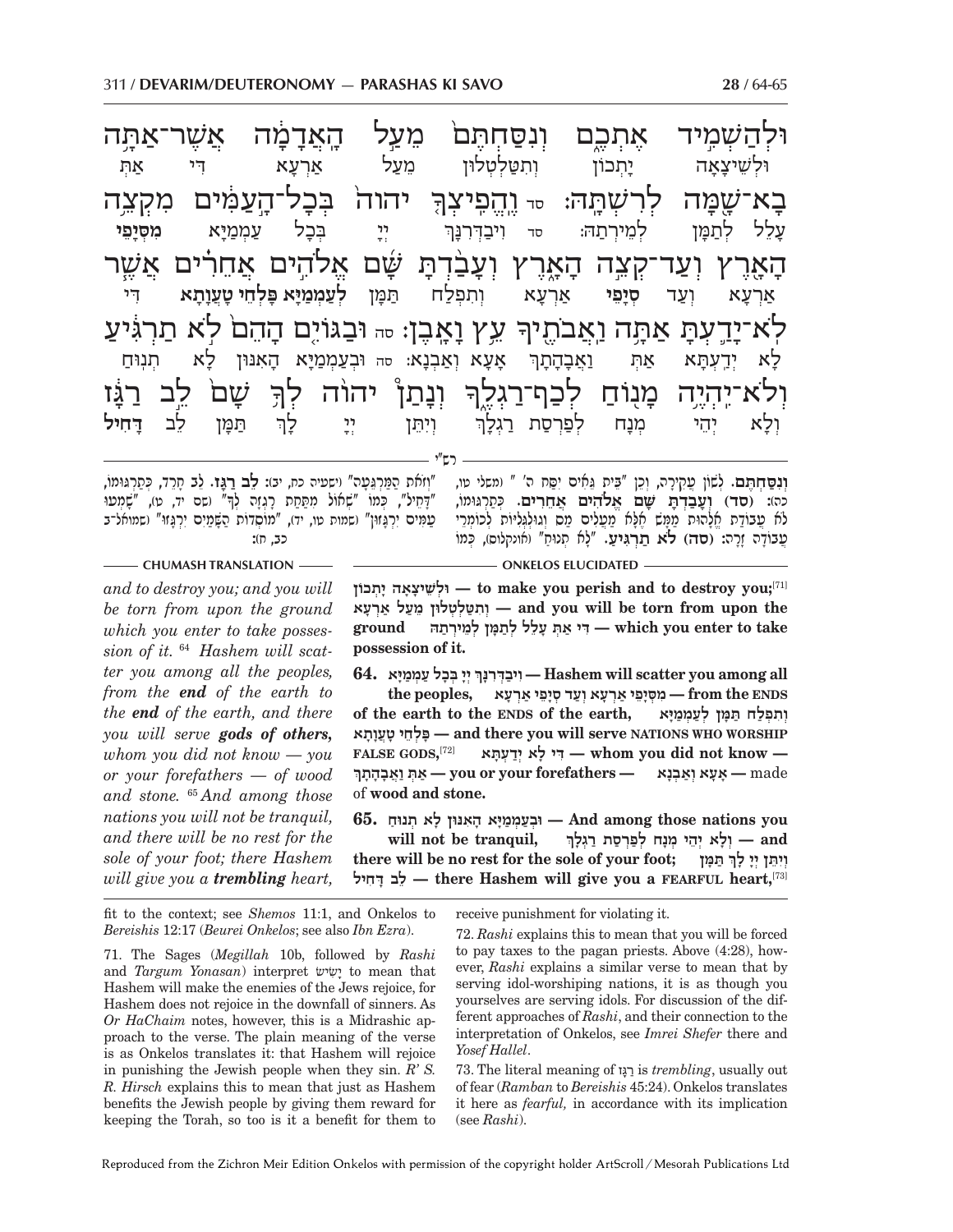מנּגד  $\mathsf{a}^\dagger$ .<br>ה אים $x$ וְרַא**ִבוֹן נַפֵשׁ: <sub>סו</sub> וְהַיִּוּ** ਾਂਹ : ਜ בבקר תּאמ לה ויוֹמם ולא תאמיז בחיי ַ אֲשֶׁר תִּפְדָ<del>ו</del>ד .<br>ล. עֶׁרֶב וּבָעֶרֶב תֹּאמַר מִי־יִתֵּן בְּקֶר מִפִּחַד לְבָבְךָ י יהוָה | מִצְרַיִם בָּאֲנִיּוֹת .<br>ה .<br>ก' אֲשֶׁר תִּרְאֱה: <sub>סח</sub> וֶהֱשְׁיּבְךְ <mark>וּמִמַּוְרָא</mark>ָה עֵינֶי<del>ן</del> ְמקבל ֦֧֖֖֖֖֖֖ׅ֖֧֖֚֚֚֚֚֚֚֚֚֚֚֚֚֚֚֚֚֝֓֞֟֓֡֞֟֓֞֟֓֡֟֓֡֓֓֞֓֞֓֡֓֓֞֓֞֓֝֬ יִּתְלַן לְך **וְחַשְׁבוּת עַיְנִין וּמַפְּחַת נְבָשׁ: סו וִיהוֹן חַיָּי**ךְ ְסז בִּצַפְרַא תֵימַר מַן יִתֵּן **וּתְהֵי תָוַה בְּלֵילְיָא וּבִימָמָא** וְלָא תְהֵימִין בְּחַיָּיךְ ֧֧֧֦֧֢ׅ֧֦֧֧֦֧ׅ֧֚֝֝֬֝֬֜֓֓<u>֚</u> ִדּי **ְתֵהי ת ו הּ** רִמְשָׁא וּבְרַמְשָׁא תֵימַר מַן יִתֵּן צַפְרָא מִתַּוְהוּת לִבְּךְ ְיִי ְמִצְרַיִם בִּסְפִינָן ׇׅ֧֖֖֖֖֖֖֖֖֖֧֚֚֚֚֚֚֚֚֚֚֚֚֚֚֚֓֝֬<u>֚</u> ִדּי **ְתֵהי חֵ זי**: סח ְויֵ ת ִיבנּ ך וּמֵחֵזוּ עֵינַיךִ

רש"י

(שם): **(סז) בּ בֶֹּק ֹ ר תּאמ ִ ר מ ִ י יֵתּ ֶ ן עֶרב.** ְ[וִי ְהֶי ָה הֶעֶר ֶ ב] שׁל אֶמֶא: וּבָעֶרֶב תֹּאמַר מִי יִתֵּץ בֹקֶר. שֶׁל שַׁחֲרִית, שֶׁהַגָּרוֹת<br>מִתְּחַזְקוֹת תָּמִיד, וְכָל שָׁעָה מְרוּבָּה קִלְלָתָהּ מִשֶּׁלְפָנֶיהָ וֹסוטה מט.):<br>(סח) בַּאֲנִיּוֹת. בִּסִפִינוֹת, בִּשְׁבִיה:

 **ְ תֻּל ִאים ְו ִכ ְל ֵ יוֹן עינִ ים.** ְמצֶפּ ִה ל ָ ישׁוּע ְה ולֹ ָא תבֹא: **(סו) חֶ יּיך ָ**יִ דְּיִי, הִי דְּיִה אוֹ הָא אֶר הָא הָעֲרוֹ לְעוֹי הַלְוֹי הַלְוֹי הַלְוֹי לְחַיָּה הַלְחַיִּה הַלְחַיִּה הַ<br>לד. על הספק. כל ספק קרוי "תּלוּי". שִׁמּת תווּת היוֹם בַּחְרַב הַבָּאָה עַלֵינוּ. וְרַבּוֹתֵינוּ דַרְשׁוּ: זֶה הַלּוֹקֵתַ תִּבוּאָה מִן הַשּׁוּק הַבָּקָה טָנֵינוּ. וְרַבּוּמֵינוּ דֶרְשוּ: זֶה הַפוּקֵהַ מְּבוּקָה מִן הַשּׁוּק<br>(מנחות קג:)**: ולֹא תֹאמוּז בּחוּיוּרּ**. זה הִסוֹמוּד על הפּלטר **ָ**

### **CHUMASH TRANSLATION** —— **CHUMASH TRANSLATION**

*longing of eyes, and suffering of soul.* <sup>66</sup> *Your life will be hanging opposite you, and you will fear night and day, and you will not be certain of your life.* <sup>67</sup> *In the morning you will say, ''If only it were evening!'' And in the evening you will say, ''If only it were morning!'' — because of the fright of your heart that you will fear and the sight of your eyes that you will see.* <sup>68</sup> *Hashem will return you to Egypt in ships,* 

 **of suffering and**]74[**,eyes of DIMMING — ְוח ְשׁ כוּת עְיִנ ין וּמ ְפּח ְת נָפשׁ soul.**

**ְ ִ מֳקֵּבל 66. ְ תּל ָ ן לך יּיךָח יהוֹן וִ — Your life will be hanging opposite ְP**) — וּתְהֵי תְּוַה בְּלֵילְיָא וּבִימְמָא — and you will BE IN TER-<br>— יִלְא תִהִימִין בְּחֵיִּיךְ — and you not — וִלְא תִהִימִין בְּחֵיִּיךְ **TER IN BE will you and — ְוּתֵה ָ י תו ְהּ בּ ֵל ְילָי ִ א וּב ָימָמא** [75]**,you be certain of your life.**

**מ ִן יֵתּ ן ר ְמ ָשׁא ,say will you morning the In — ְבּצ ְפָר ֵא ת ימר 67. the in And — וּ ְ בר ְמ ָשׁ ֵא ת ימר "!evening were it only If— " ְ ִ דּ ְ י תֵה ָ י תוהּ —** [77]**"!ing-TERROR the of because — ִמתְּו ִ הוּת לָבּך morn were it only If — "מ ִ ן יֵתּ ן צ ְפָרא ,say will you evening of your heart that you will BE TERRIFIED היֵת י ְ דּ ִ ְ וּמִחוּוּ** עַיניךְ דִי תַהִי **זיֵחָ — and because of the sight of your eyes that you will BE SEEING.**

**ְְ יָי ִ מ ְצרִי ִם בּ ְס ִפ ָינן 68. נּךָיבִ תֵיָוְ — Hashem will return you to Egypt** 

74. I.e., dimming of the eyes out of despair; see, similarly, *Eichah* 5:17. *Rashi* interprets כִלְיוֹן עֵינַיִם longing in vain for salvation; see above, note 33.

75. That is, your life will hang in the balance; you will be in a constant state of worry from the fatal attacks of the enemy (*Rashi*).

76. Onkelos translates the term פחד in this and the following verse using the term תוה, which indicates a greater degree of fright than his usual translation, דחל (*Beurei Onkelos*; cf. *Lechem VeSimlah*).

Onkelos translates וּפְחַדְתָּ in our verse and הִפְחַד and אהֶרְתִּ in the following verse as continuous verbs (*you will be in terror*/*be seeing*) rather than translating them simply as *you will fear*/*see*, indicating that it will be an ongoing situation (*Lechem VeSimlah*; see note 51).

77. Literally, *Who can bring the evening,* and*, Who can bring the morning.*

*Rashi* explains that the misfortunes will worsen from the day to the following night and from the night to the following day, so that the previous day or night will always seem better than the present. Thus, each morning you will say, if only we could be back to the situation of last night! And each evening you say, if only we could be back to the situation of this morning!

*Targum Yonasan* and *Rashbam* explain, however, that the evening and morning here refer to the *following* evening or morning. The days and nights will be so agonizing that the hours will feel like days, making you desperate for the next morning or evening to arrive.

Reproduced from the Zichron Meir Edition Onkelos with permission of the copyright holder ArtScroll / Mesorah Publications Ltd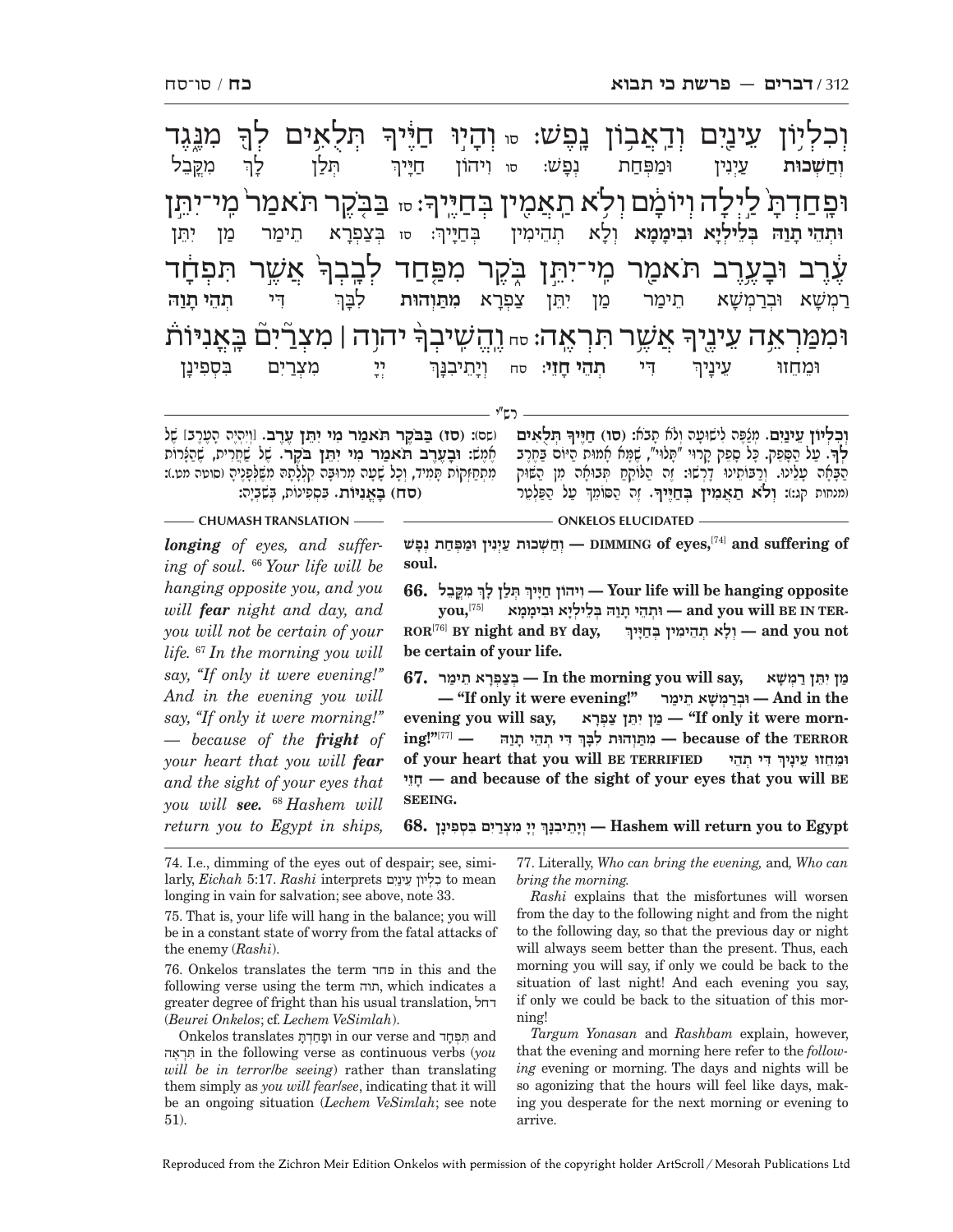לֹא־תֹסיף עוֹד לראתה והתמ .<br>ก ֿ אַ*שֶׁ*ר אָמַרְתִּי לְךָ ְ <del>د</del>َ بُرْ لَـٰ لِ ו<sup>ַ</sup> לַעֲבָדִים וְלִשְׁפָחֻוֹת וְאֵין קֹנֶה: ס<sub>ִ סט</sub> אֵׂלֶה דִבְרִי שָׁם לְאִיְבֶיךּ $\varphi$ הַבְּרִית אֲשֶׁר־צִוָּה יהוְה אֶת־מֹשֶׁה לִכְרָת אֶת־בְּנֵי יִשְׂרָאֵל מוֹאב מקבד הבּרית אשר־כּרת אתם בּחרב<del>ּ</del>: פ שביעי **[כט]** א **וַיִּקְרָא מֹשֶׁה אֶל־כָּל־יִשְׂרָאֵל וַיִּאמֶר אֲלֵהֶם אַתֶּם** רְאִיהָם אֵת כָּל־אֲשֶׁר ּעֲשָׂה יהוָה לְעֵינֵיכֶם בְּאֶרֶץ מִצְרַיִּם ֧֧֧֦֧֢ׅ֖֖֖֖֖֧֚֚֚֚֚֚֝֝<u>֚</u> לָא תוֹסֵף עוֹד לְמֶחְזְיַהּ וְתִזְדַּבְּנוּן בְּאָרְחָא דִי אֲמָרִית לָךְ ֧֧֧֢ׅ֧֚֝<u>֓</u> לְעַבְדִין וּלְאַמְהָן וְלֵית **דְקֵנֵי**: סט אִלֵין פִתְגָמֵי תּמָן לְבַעֲלֵי דְבָבָךְ קִיָמָא דִּי פַקִּיד יְיָ יָח מֹשֶׁה לְמִגְזַר עִם בְּנֵי יִשְׂרָאֵל בְּאַרְעָא דְמוֹאָב בַּר מִקְיָמָא דִי גְזַר עִמְּהוֹן בְּחֹרֵב: כט <sub>א וּ</sub>קְרָא מֹשֶׁה לְכָל יִשְׂרָאֵל וַאֲמַר לְהוֹן אַתּוּן ָחֲזִיתוּן יָת כָּל דִי עֲבַד יְיָ לְעֵינֵיכוֹן בְּאַרְעָא דְמִצְרֵיִם

רש"י

(מלכים־א כא, כה), מֵטַלִמוֹ הוּחְלַט לַטֲבוֹד טֵבוֹדָה זָרָה): הוּחֿ מֵטַנְמוֹ וְלֹחُ נִפְטַל, וְכֵן "לֹחُ הָיָה כְּחַׁחָת חֲשֶׁר הִתְמֵכֶּר" **ִ (סט) ל ְכרֹ ֶת א ְת בֵּנ ִ י י ְשׂרֵ אל.** ֶשְׁיּקְ בּ ֲ לוּ עֵל ֶיה ֶם את ה ָ תּוֹרה ֶשֶׁנֶּאְמ ְ רוּ בִּסיני: ְבָּאָלּ ִ ה וּבְשׁ ָבוּעה: **ִמ ְלּבד ה ְ בִּרית.** ְקָל ֶ לוֹת שְׁבּתוֹר ֹ ת כֲּהִנים

**ָוהתמברתם שם לאיביר.** אִפּס מבקשיס להיוֹת נמכרים ָלָהֶס לַטֲבָדִיס וְלִשְׁפָתוֹת: וְאֵין קֹנֶה. כִּי יִגְזְרוּ עָלֶיךָ הֶרֶג וְכִלָּיוֹן: ו**ְהִתְמַכֵּרְהֶם. בְּלִט"ז איפורוונדרי"ן וו<sup>יי</sup>ש. וְלֹא יִתְּכֵן לְפָרָע** מִפְּנֵי שֶׁנֶּאֲמַר אֲחֲרֵיו "וְחָיוָ קֹנֶה" [נ"א: שֶׁהֲלָשוֹן הָזֶה מִתְפַּטֶל וְהָתְמַכֵּרְתֵּם" בִּלְשׁוֹן "וְנִמְכַּרְתֵּם" עֲל יְדֵי מוֹכְרִים מֲחֵרִים,

### **CHUMASH TRANSLATION ONKELOS ELUCIDATED**

*on the way of which I said to you, ''You shall never again see it!'' And there you will offer yourselves for sale to your enemies as slaves and maidservants — but there will be no buyer!*

<sup>69</sup> *These are the words of the covenant that Hashem commanded Moshe to seal with the Children of Israel in the land of Moav, besides the covenant that He sealed with them in Chorev.*

### **29.**

1  *Moshe called to all of Israel and said to them, ''You have seen everything that Hashem did before your eyes in the land of Egypt,* 

78. See above, 17:16 with note 30.

**in ships, ְ to said I which** of **way the on — ְבָּאְר ָח ִא דּ ֲ י אָמִר ָ ית לך** [78]**"!it see again never shall You — "ָל ֵ א תוֹס ְ ף עוֹד לֶמ ְחְזיהּ ,you ְ yourselves offer will you there And — ְו ִתְזדּ ְבּ נוּן תָּמּ ְ ן לבֲעֵל ְי דָבָבך for sale to your enemies הןָמְ אוּל ין ְ דִבְ עלְ — as slaves and maidservants — ניֵקָדּ ית ְ לֵוְ — but there will be no ACQUIRER!** [79]

 **commanded Hashem that — ִדּ י פ ִקּ ְ יד יָי ָ ית מֹ ֶשׁה enantcov the of words the are These — ִאֵלּ ִ ין פּ ְתָגֵמ ְ י קָיָמא 69. of Children the with seal to — ְל ִמ ְגז ִר ע ְם בֵּנ ִ י י ְשָׂרֵאל Moshe — בּ ִר מ ְקָּיָמא ,Moav of land the in — ְבּאְרָע ְא ד ָמוֹאב Israel hesides the covenant** — דִּי גִוַר עִמְהוֹן בְּחֹרֵב — that He sealed **with them in Chorev.**

# **29.**

[1]**,Israel of all to called Moshe — ְוּקָרא מֹ ֶשׁ ְ ה לָכ ִל י ְשָׂרֵאל 1. You — "א ֲ תּוּן חֵזיתוּן ,them to said he and — וֲאמ ְ ר להוֹן Hashem that everything — ָי ָת כּ ִל דּ ֲ י עב ְד יָי ְ לֵע ֵיניכוֹן seen have ,Egypt of land the in — ְבּאְרָע ְא ד ִמ ְצרִים eyes your before did**

> ownership. Onkelos uses the term ניֵקדְּ to indicate that no one will be willing to acquire you, even for free (see *Targum Yonasan*).

> 1. Although the people had never left Moshe's presence after he finished reciting the blessings and curses of the covenant, he called to them again as he began a new subject (*Ramban*). Alternatively, the previous passage

<sup>79.</sup> For the enemies will decree death and annihilation upon you (*Rashi*).

Onkelos translates נה;ֶק here as ניֵקדְּ, *that acquires*, rather than translating it literally as בןֵזדְּ, *that buys*. *Me'at Tzori* suggests that this is because the term זבן indicates a sale, whereas קנין means simply a change of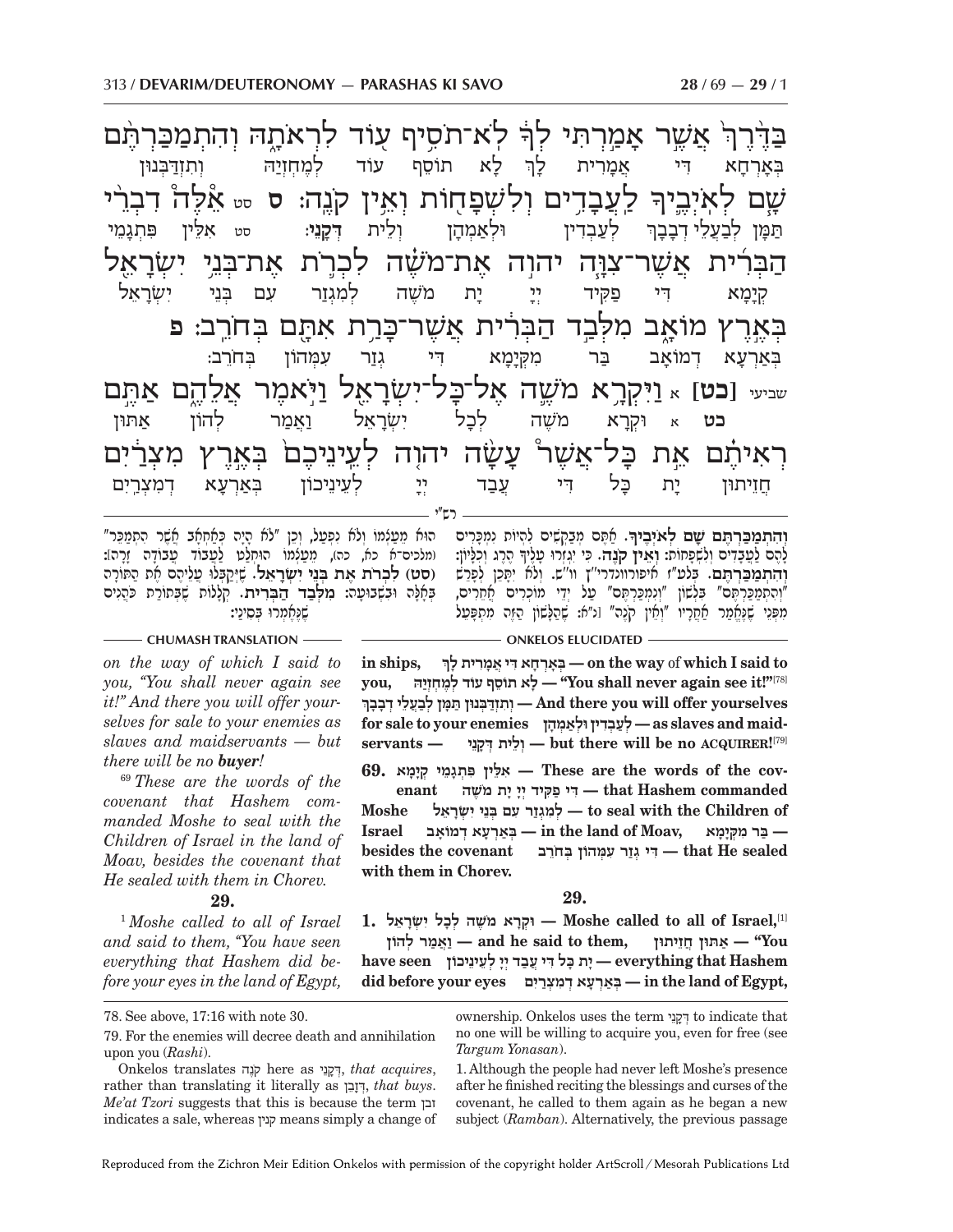רש"י לְפַרְעָה וּלְכָל־עֲבָדֶיוּ וּלְכָל־אַרְצְוֹ: בּהַמַּסוֹת הַגְּדֹלֹת אֲשֶׁר ך הָאתְת וְהַמִּפְתֵים הַגְּדֹלֻים הָהֵם: גּוְלֹא־נָתוֹ יהוה ָרָאָוּ עֵינֶי<del>ְ</del>ךָ לָבֶם לֵבֹ לָדַׁעַת וְעִינַיִם לִרְאָוֹת וְאָזְנַיִם לִשְׁמְעַ עֻד הַיִּוֹם הַזֶּה: ֦֧֦֧֖֖֖֖֖֧ׅׅ֧ׅ֧ׅ֧ׅ֧֧ׅ֧֚֚֚֚֚֚֚֚֚֚֚֚֚֚֚֚֚֝֝֡֓֡֟֓֡֬֓֜֓֡֬֓֡֟֓֡֬֓֜֓֡֬֝֓֜֓ אָתְכֶם אַרְבָּעִים שָׁנָה בּמִּדְבֶּר לֹא־בָלִוּ שַׂלְמִתֵיכֶם ד **וֶאוֹלֵ**ךְ  $\mathsf{a}^\dagger$  : ה ֶ֚ ל ֶח ֣ ם לֹ ֲא אכ ְ' לֶ֔תּם ַּ לֹא־בָלְתֶה מֵעַל רַגְלֶךְ ์<br>ล ְמֵעֲלֵיבֶם וְנַעַלְךָ לְפַרְעֹה וּלְכָל עַבְדְוֹהִי וּלְכָל אַרְעֵהּ<sub>፡ בּ</sub> **יִסִּין** דַבְרְבִין דִי ׇׅ֧֖֖֖֖֖֖֖ׅ֖֧ׅ֦֧֦֧֧֧֚֚֚֚֚֚֚֚֚֚֚֚֚֓֝֬֝֓֡֓֬֝֓֞֓֡֬֓֓֓֞֓֡֬֓֓֞֓֡֓֬֓֓֞֬֝֬֓֞֓֝֬֝֬ אָתַיָּא וּמוֹפְתַיָּא רַבְרְבַיָּא הָאִנּוּן: ג וְלָא יְהַב יְיָ **ְחַזֶאָה עֵינָי**ךִ לְכוֹן לִבָּא לְמִדַּע וְעַיְנִין לְמֶחֱזֵי וְאֻדְנִין לְמִשְׁמַע עַד יוֹמָא הָדֵין: <sup>ד</sup> ְוד' בִּ רית י ְ תכוֹן אְ' ר ְבּ ִע ְ ין שִׁנ ְ ין בּמְ' ד ְבּרא ל א ְב ִליא' ת **ְכּ ְסוּתכוֹן ְ**<u>רגל</u>ר: ה לחמא לא אכלתון **ְ** ל א **ֲעדוֹ** ֵמע' ל **רְ גל ך** מנּכוֹן **וּמִסַנַי**רִּ

ַּחַף חָנוּ טָמַדְנוּ בִּסִינֵי וִקְבַּלְנוּ חֶת הַתּוֹרָה וְנִיתִּנָה לַנוּ, וּמַה חַתַּה ָ ָ עֶל ָיה ְ , ויֹ ְאמ ָ רוּ ל ָ נוּ יוֹם מָחר: לֹ ָא לֶכם מ ְ שִׁל ֶ יט א ְ ת בֵּנ ִ י שְׁבְטך נִיתְּנָה, לָנוּ נִיתְּנָה. וְשָׂמַח מֹשֶׁה עַל הַדֶּבָר, וְעַל זֹאת אֲמַר לָהֶם<br>"הֵיּוֹם הָזֶה נְהָיֵית לִטָּם וּגוֹ " ולִטיל כז, ט), הַיּוֹם הַזֶּה הַבַּנְתִּי

**ְ (ג) ולֹא נ ת ן ה' לֶ כ ֵם לב ל ד ע ת.** ְלהִ כּ ֶ יר את חְ סֵדי הקב''ה (להלן לא, ט), באו כל ישראל לפני משה ואמרו לו: משה רבינו, וְלִידֶבֵק בּוֹ: **עַד הַיּוֹם הַזֶּה.** שָׁמַטְתַּי, שֶׁאוֹתוֹ הַיּוֹם שֶׁנָּתַן משֶׁה<br>ספר התּוֹרה לבני לוי, כּמוֹ שִׁכִּתוּב "וּיתּנה אל הכֹהנים בּני לוי"

**CHUMASH TRANSLATION ---- <b>CHUMASH TRANSLATION** --- **ONKELOS ELUCIDATED** *to Pharaoh and to all his* 

*servants and to all his land* 

*your eyes beheld, those great signs and wonders.* <sup>3</sup>  *But Hashem did not give you a heart to know, or eyes to see, or ears to hear until this day.*  4  *I led you for forty years in the Wilderness, your garments did not wear out from on you, and your shoe did not wear out from on your foot.* <sup>5</sup>  *Bread you did not eat* 

**ְ וּלָכל servants his all to and Pharaoh to — ְלפְר ֹע ְ ה וּלָכ ל ע ְב ִדוֹהי עהֵּרְא — and to all his land — ְ** [2]**MIRACLES great the — ִנ ִסּ ין ר ְבְר ִבין 2.** *—* <sup>2</sup>  *the great challenges that* 

- **hat** די חזאה עיניך  $\gamma$ great אֶתַּיָּא וּמוֹפְתַיָּא רַבְרְבַיָּא הַאִנּוּן (those great **signs and wonders.**
- **a you give not did Hashem But — ְו ָל ְא יה ְב יָי ְ ל ִ כוֹן לָבּ ְא ל ִמדּע 3. or eyes to see, or – ְעֵיִנִין לִמְחֵזֵי וְאִדְנִין לְמִשְׁמַע** – or eyes to see, or  $\alpha$  **ears** to hear **עד יוֹמֹא הֹדין** — until this day.<sup>[3]</sup>

 $\bf{4.}$  **4.** יְדָבִּרִית יַתְכוֹן אֲרִבְּעִין שִׁנִּין בְּמֵדְבָּרָא  $\bf{I}$  led you $^{[4]}$  for forty years which during **— ָל ְא ב ִל יא ְת כּ ְסוּת ִ כוֹן מְנּכוֹן ,Wilderness the in your GARMENT did not wear out FROM YOU, עדוֹ אֲ ל ָ ְ ְ ְ וּמָסָניך לךָגְר ל עמֵ — and your SHOES did not DEPART**[5] **from on your FEET.** [6]

,manna only but **,eat not did you Bread — ל ְחָמ ָא ל ֲא אכ ְלתּוּן 5.**

was spoken only to the men. In this verse, Moshe summons the women, young children, and proselytes (see v. 9) to address them as well (*Or HaChaim*).

2. *Rashi* (above, 4:34) interprets the word מסּוֹת as *challenges*, referring to Moshe's challenge to Pharaoh to ask for a display of Hashem's might that, to Pharaoh's mind, was impossible (see *Shemos* 8:5).

3. That is, Hashem did not give you the ability to comprehend the full extent of His kindness toward you until today. Only now, after enjoying His beneficence in the Wilderness for forty years — as the following verses go on to describe — have you gained a true understanding of His kindness (*Rashi* with *Gur Aryeh*). See *Rashi* here and to v. 6 for additional explanations of this verse.

4. This and the following verse are spoken in the Name

of Hashem, as the following verse concludes, *that I am Hashem, your God* (*Chizkuni* to the following verse; see *Ramban* to 31:23 below; cf. *HaKesav VaHaKabbalah* to the following verse).

5. Although the literal meaning of תהלְ ב א ; ל is *did not wear out*, Onkelos translates it *did not depart* in order to avoid repetition of the term that appears in the previous clause (*Beurei Onkelos*, *Marpei Lashon*).

6. The verse speaks of *garments* in the plural, since it is referring to multiple garments of many people (יכםֶ ת;ֵלמְ שׂ , *your* [plural] *garments*), and of a *shoe* in the singular, since in this clause it addresses Israel in the singular ( לךְ ע
נ , *your* [singular] *shoe*); see *Pesikta Zutrasi*. Onkelos, however, refers to a *garment* in the singular and to *shoes* in the plural*,* since a person requires only

Reproduced from the Zichron Meir Edition Onkelos with permission of the copyright holder ArtScroll / Mesorah Publications Ltd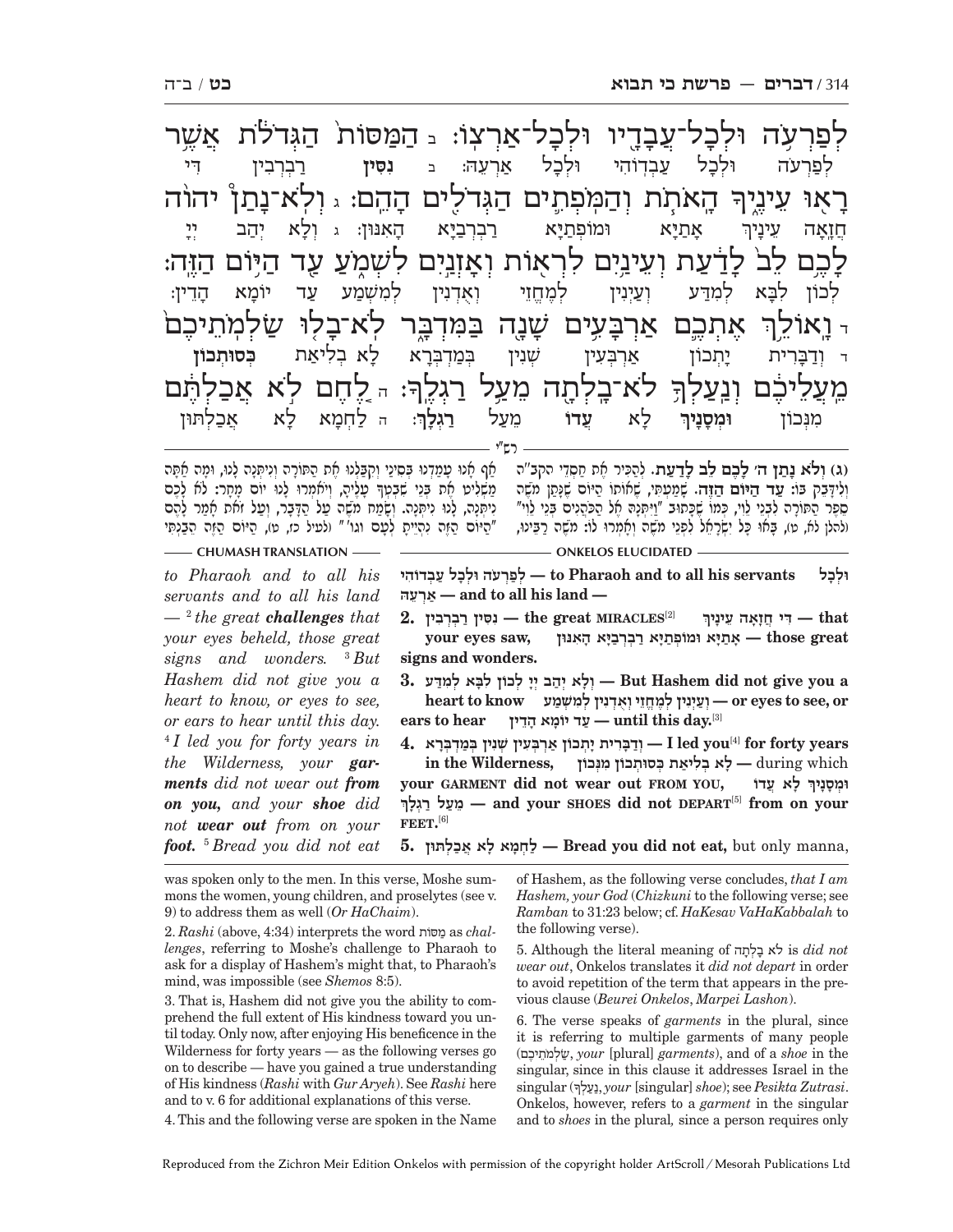ֹשְׁתִיתֵם לִמַעַן חֵדְעוּ כֵּי אֲנֵי יהוה אֱלֹהֵיכֵם: ֦֧֦֧֖֖֧ׅׅ֧ׅ֧֧֧֚֚֚֚֚֚֚֚֚֚֚֚֚֚֚֚֚֚֚֚֚֚֝֡֓֡֟֓֡֟֓֡֟֓֡֡֟֓֡֬֜֓֡֬֝֓֝ רוֹשׁבֿוֹז $\dot{\bf m}$ <sub>מפטיר ו</sub> וַתַּבְאוּ אֵל־הַמַּקוֹם הַזֵּה וַיִּצֵא סִיחֹן מִ ְ־הַבָּשָׁן לִקְרָאתֵנוּ לַמִּלְחָמֶה וַנַּכֵּם: נִוּקַח אֶת־אַרְצָם ٰ طُخْ ك וַנִּתְּנָהּ לְנִחֲלָה לָרְאוּבִנֶי וְלַגָּדֶי וְלַחֲצָי *ש*ֶׁבֶט הַמְנַשֵּׁי: ח וּשְׁמַרְתֶּם אֶת־דִּבְרֵי<sup>ּ</sup> הַבְּרֵית הַדֹּאת וַעֲשִׂיהֶם אֹתֶם לְמַעַן **וֹ את כֵּל־אַשֵׁר הַעֲשׂוּן: פ פ פ** קכ״ב פסוקים. לעבדי״ו סימן. וֲ' חמ'ר **ְוע ִ תּיק** ל ְ א שֵׁת ְ יתוּן בִּד ְ יל ד ִתְדּ ֲ עוּן אֵר ֲ י אנ ְ א יי ֱ אלֲ הכוֹן:  $\overline{\langle}$  **ֲחד ת** ּוּ וַאֲתֵיתוּן לְאַתְרָא הָדֵין וּנְפַק סִיחוֹן מַלְכָּא דְחֶשְׁבּוֹן וְעוֹג מ ְ ' לכּ א **ְדמ ְ תנ ן** ְלק' דּ מוּת( נ א **לֲ אג ח א** ְ קר ב ְ א וּמח" ינ נוּן: <sup>ז</sup> ְוּנס ְ" בנא ית אְ' רֲעהוֹן ִויה 0ְ בנ ְ א לאֲ ' חס נ א **ְל ִשׁ ְבט א ִדְר ֵאוּב ְ ן וּל ִשׁ ְבט א ְדג ד** ְוּלפ ְ ' ל ִ גוּת שְׁבט א **ִד ְמנֶ שּׁה**: ּח וְתִשְּרוּן יָת פִּתְגָמֵי קְיָמָא הָדֵין וְתַעְבְּדוּן יָתְהוֹן בְּדִיל ית כּל די תעבּדוּן:

רש"י

ג), שֵׁאֵין אָדָם עוֹמֵד עַל סוֹף דַּעִתּוֹ שֵׁל רַבּוֹ וְחָכִמַת מִשְׁנָתוֹ עַד גּו, שֶׂמֵין חָדָם עוּמֵד עַנ סוף דַּעְתּוּ שֶׁנ רַבּוּ וְחָכְמַת מִשְׁנָתוּ עַד<br>אַרְבָּעִים שָׁנָה (עבודה זרה ה:), וּלְפִיכָךְ לֹא הִקְפִּיד עֲלֵיכֶם הַמֶּקוֹם<br>"מִר רוֹוֹם רִיב" (איזו רבות ג׳), אבי מראי ואול- ורכוב לכורב מַרְבָּעִים שָנָה ועבודה זרה הזו, וּנְפִיכָןְ נק הִקְפִּיד עֲגֵיכֶם הַמָּקוֹם<br>"עד היּוֹם הזה" ולטיל פסוק ג). אבל מכּאו ואילוּ יקפּיד. לפיכוּ יִי זִּר יִי דְּבָרִי יִתְּבְּיִי יִי זֶיוּ יִי זִּרְבִי יִי זִּרְבִּי יִי זִּרְבִי יִ<br>וַפְּסוְהָ חָ) "וְשִׁמְרָתִּם חִם דְּבַרִי הְבַּרִית הָזֹּחַת וגו' ":

שֶׁמָּם דְּבֵקִים וַחֲפֵגִים בַּמֶּקוֹם: (ו) וַתָּבֹאוּ אֶל הַמָּקוֹם הַזֶּה.<br>עַתֵּה מִתֵּם רוֹחִים עַגִמְכֵם בִּגְדוּלָה וְכַבוֹד, מִל תִּבַעֲטוּ בַּמִּקוֹם וְאַל יָרוּם לְבַבְּבֶם, "וּשְׁמַרְתֶּם חֶת דִּבְרֵי הַבְּרִית הַזֹּאת וגו'"<br>ופסוק ח). דַּבַר אֲחֵר, "וְלֹא נָתֵן ה' לָכֶם לֶב לָדָעֲת" ולעיל פסוק

**CHUMASH TRANSLATION ONKELOS ELUCIDATED** 

*and wine or that which intoxicates you did not drink, so that you would know that I am Hashem, your God.* <sup>6</sup>  *And you arrived at this place, and Sichon, king of Cheshbon, and Og, king of Bashan, went out toward us for war, and we struck them.* 7  *We took their land and gave it as an inheritance to the Reuvenite, the Gadite, and to half the tribe of the Menasheh'ite.* 8  *You shall observe the words of this covenant and you shall perform them, so that you will succeed in all that you do.''*

 **did you**]7[**AGED OR NEW wine and — וֲחמ ֲר חד ְת וע ִתּ ָ יק ל ְא שֵׁתיתוּן not drink,** but only water from the well, **דּעוּןְתִ ד יל ְ דִבְּ — so that your ,Hashem am I that — ֲאֵר ֲ י אָנ ְא יָיֱ אָלֲהכוֹן know would you God,** Who provides for all your needs.

**ְ וּנפק ,place this at arrived you And — וֲאֵת ְ יתוּן לא ְתָר ָא הֵדין 6. ,Sichon and — ִס יחוֹן מ ְלָכּ ְא ד ֶח ְשׁ ְ בּוֹן ו עוֹג מ ְלָכּ ְא דמ ְתָנ ְ ן לקָדּ ָמוּתָנא king of Cheshbon, and Og, king of MASNAN, went out toward us .them struck we and — ְוּמֵח ָיננוּן ,war WAGE TO — לֲאָגָח ְא קָרָבא**

**— ִו יה ְבָנ ְא לאֲחָסָנא land their took We — ְוּנֵס ְבָנ ָא י ת אְרֲעהוֹן 7. ְ ל ִשׁ ְבָט ִא דְר ֵאוּב ְ ן וּל ִשׁ ְבָטא inheritance an as it gave we and גדָדְ — to THE TRIBE OF REUVEN, THE TRIBE OF GAD, לגוּתְ פוּל ְ .MENASHEH of tribe the half to and — ִשׁ ְבָט ִא ד ְמנֶשּׁה** [8]

 **words the observe shall You — ְו ִת ְטּ ָ רוּן י ִת פּ ְתָגֵמ ְ י קָיָמ ָא הֵדין 8. perform shall you and — ְות ְע ְבּ ָ דוּן י ְתהוֹן covenant this of**  $\mathbf{p}$  **יָת כָּל דִּי**  $\mathbf{p}$  = so that you will succeed  $\mathbf{p}$  ; יְת כָּל דִּי **בּדוּןְ עְ ת —** in **all that you do."**

one garment, but requires two shoes for his two feet.

9. The Hebrew verb משכיל, which is related to the word כלֶשֵׂ , *intellect*, is often used to mean *succeed*, for proper use of the intellect breeds success. This is how Onkelos understands it here as well (*Marpei Lashon*), as do *Targum Yonasan* and *Ibn Ezra*. *Targum Yerushalmi*, however, translates כּילוִּ שְׂ תּ in its literal sense as .*contemplate will you that* ְ,דּ ִת ְתבּוְ;ננוּן

<sup>7.</sup> See 14:26 above, note 50.

<sup>8.</sup> The verses enumerate these accomplishments to convey the message that even though you have achieved great things, you should not become haughty; rather, as the passage continues, *You shall observe the words of this covenant* (*Rashi* to v. 6).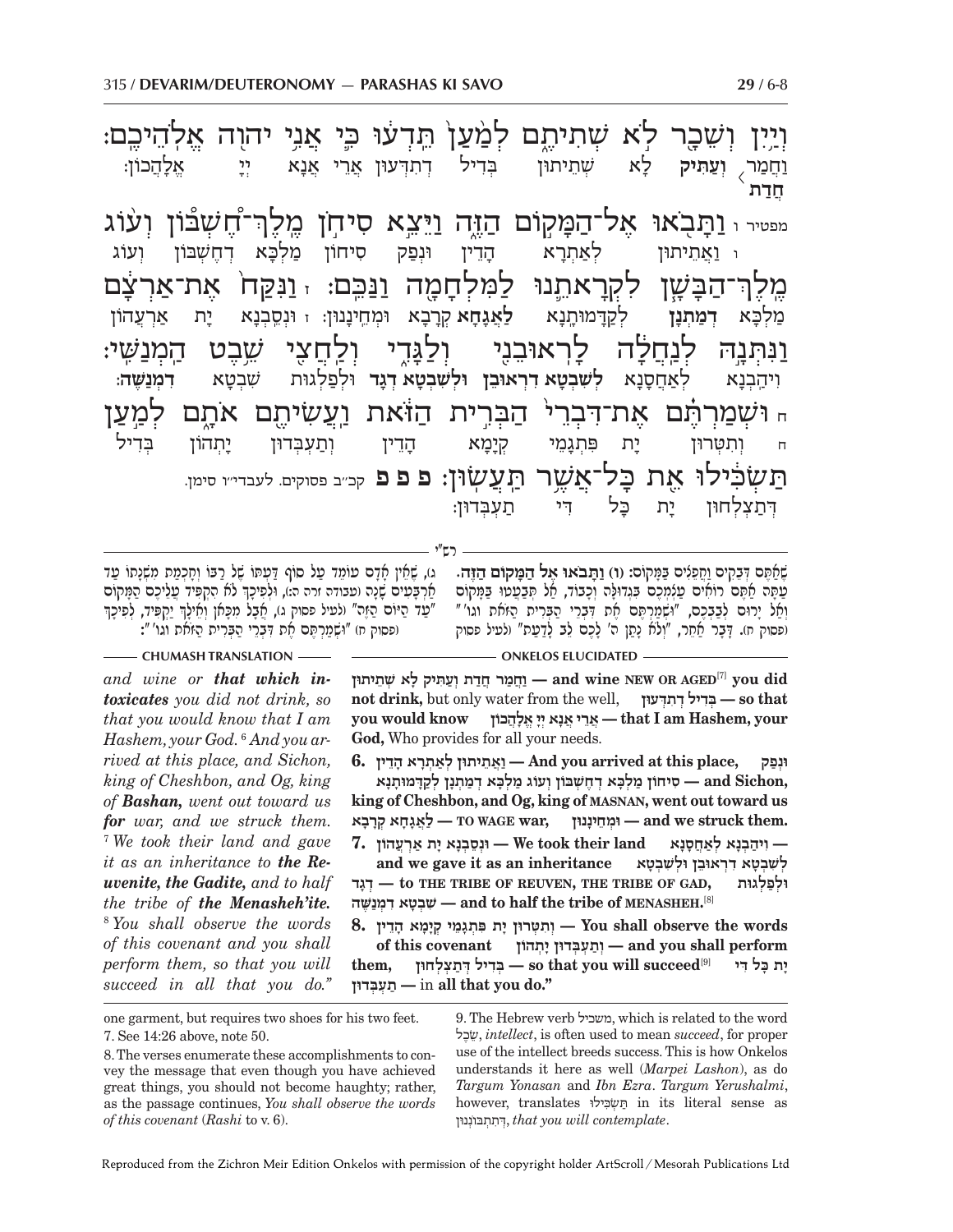# **הפטרת כי תבוא / SAVO KI HAFTARAS**

ישעיה ס:א־כב / 60:1-22 *Yeshayah*

**60** <sup>1</sup> A *rise! Shine! For your light has arrived, and the glory of HASHEM has shined upon you.* <sup>2</sup> *For, behold! Darkness shall cover the earth, and dense cloud the kingdoms; but upon you shall shine*  HASHEM, and His glory shall be seen upon you.<sup>3</sup> Na*tions will go by your light, and kings by the brightness of your shine.* <sup>4</sup> *Lift your eyes about you and see, all of them assemble, they come to you; your sons from afar shall come, and your daughters shall be nurtured alongside [royalty].* <sup>5</sup> *Then you shall see and be radiant, anxious and expansive shall be your heart, for the affluence of the west shall be turned over to you, and the wealth of nations shall come to you.* <sup>6</sup> *An abundance of camels will envelop you, dromedaries of Midyan and Eiphah; all those of Sheva shall come, gold and levonah shall they bear, and the praises of HASHEM shall they proclaim.* <sup>7</sup> *All the flocks of Kedar shall be gathered unto you, the rams of Nevayos shall minister to you; they shall be brought up with favor upon My Mizbe'ach, and the House of My glory will I glorify.* <sup>8</sup> *Who are these? Like a cloud they fly, like pigeons to their cote-windows!* <sup>9</sup> *For unto Me shall the island-dwellers gather, and the ships of Tarshish [as] in earlier times, to bring your children from afar, their gold and silver with them, for the sake of HASHEM, your God, and for the Holy One of Israel, for He has glorified you.* <sup>10</sup> *Then the sons of strangers shall build your city-walls and their kings shall minister to you; though I struck you in My indignation, in My favor have I been compassionate to you.* <sup>11</sup> *And your gates shall be opened continuously, day and night, they shall not be closed, to bring to you the wealth of nations, and their kings under escort.* <sup>12</sup> *For the nation and the kingdom that will not serve you shall be lost, and the nations utterly destroyed.* <sup>13</sup> *The glory of the Lebanon [forest] shall come to you — cypress, fir and box tree, together — to glorify the site of My Sanctuary, and the site of My footstool will I honor.* <sup>14</sup> *They shall go unto you in bent submission, those children of your oppressors; and they shall prostrate themselves at the soles of your feet, all those who slandered you; and they shall call you ''the City of HASHEM, Zion, [the City of] the Holy One of Israel.''* <sup>15</sup> *In place of your having been forsaken and hated with no wayfarer, I shall establish you as an eternal pride, a joy for each succeeding generation.* <sup>16</sup> *You shall nurse from the milk of the nations, from the breast of kings shall you nurse; then you shall know that I, HASHEM, am your Savior and your Redeemer, the Mighty One of Yaakov.* <sup>17</sup> *In place of the copper I will bring gold; and in place of the iron I will bring silver; and in place of the wood, copper; and in place of the stones, iron; I will set your appointed officials for peacefulness and your overlords for righteousness.* <sup>18</sup> *No longer shall violence be heard in your land, [nor] plunder and breakage in your borders; but you shall call [God's] salvation your [protective] walls, and [His] praise your gateways.* <sup>19</sup> *You shall no longer have need of the sun for light of day, nor for brightness the moon to illuminate* 

ׇׅ֧֧֧֦֧֢ׅ֖֧֓֝֬֓֓֓֓֓֓<u>֓</u> ס א קוּמִי אָוֹרִי כִּי בָא אוֹרֶךְ וּכְב*ְוֹד* יהוְה עָלַיִרְ וָרֶח: בּבְי־הַנֵּה הַחֹשֶׁךְ יְכַסֶה־אֶרֶץ ֧֧֧֧֦֧֢ׅ֖֖֖֧֚֚֚֚֚֝֝֬<u>֚</u> וַעֲרָפֶל לְאֻמֶּים וְעָלַיִּן יִזְרַח יהוֹה וּכְבוֹדֻוֹ ׇׅ֧֧֖֧֦֧֚֓֝֬<u>֓</u> ֧֧֧֦֧֢ׅ֧֢ׅ֖֖֖֖֖֖֖֧֚֚֚֚֚֚֚֚֝֝<u>֚</u> עַלַיִךְ יֵרָאֶה: ג וְהֶלְכִוּ גוֹיֶם לְאוֹרֶךְ וּמְלָכֶים לְנָנּהּ וַרְחֵךְ: דּשְׂאִי־סָבִיב עֵינַ֫יִךְ וּרְאִי כֻּלֶֻם<br>נקבצו באוּ־לֹרְ בּנִיּרְ מרחוֹק יבֹאוּ וּבנתיר ֧֧֧֦֧֢ׅ֧֢ׅ֖֖֖֖֖֖֖֧֚֚֚֚֚֚֚֚֝֝<u>֚</u> ׇׅ֧֧֖֧֦֧֚֓֝֬<u>֓</u> וִקְבְּצְוּ בְאוּ־לֶךְ בְּנַ֫יִּךְ מֵרָחְוֹק יָבֹאוּ וּבְנתֻיִךְ ׇׅ֧֧֧֦֧֢ׅ֖֦֧֓֝֬֓֓֓֓֓֓֡֬֓֓֡<u>֓</u> עַל־צֶד תֵּאַמֵנַה: הּאָז תִּרְאִיֹ וְנַהַ֫רְתָּ וּפַחֲד וְרָחֶב לְבָבֶךְ כִּי־יֵהָפֵׂךְ עָלַיִּךְ הֲמְוֹן יָם חֵיל ֧֧֧֦֧֢ׅ֧֢ׅ֖֖֖֖֖֖֖֧֚֚֚֚֚֚֚֚֝֝<u>֚</u> ׇׅ֧֧֖֧֦֧֚֓֝֬<u>֓</u> ֧֧֧֧֦֧֢ׅ֖֖֖֧֚֚֚֚֚֝֝֬<u>֚</u> גּוֹיֶם יָבְאוּ לֶךְ: <sub>י</sub> שִׁפְעַ*ֹּ*ת גְּמַלִּים תְּכַסֵּךְ בִּכְרֶי ׇׅ֧֧֖֧֚֓֝֬<u>֓</u> מִדְיָןۢ וְעֵיפָה כִּלֵּם מִשִּׁבָא יַבְאוּ זָהֶב וּלְבוֹנָהֹ יִשַּׂאוּ וּתְהִלְוֹת יהוָה יְבַשֵּׂרוּ: ז כַּל־צִאן קֵדַר יִקֶּבְצוּ לָיְךָ אֵילֵי נְבָיָוֹת יְשֶׁרְתֶוּנֶךְ יַעֲלְוּ עַל־ ׇׅ֧֧֧֦֧֢ׅ֖֦֧֓֝֬֓֓֓֓֓֓֡֬֓֓֡<u>֓</u> רַצוֹןׂ מִזִבְּחִי וּבֵית תִּפְאַרְתֵּי אֲפָאֵר: ח מִי־ אֵלֶה כָּעֲב תִּעוּפֵינָה וִכַיּוֹנִים אֵל־אֲרֻבְּתֵיהֶם: <sup>ט</sup> ִ כּ י־ל ִ י ׀ איּ ְ ים יק ֗' וּוּ וֳ( אִנ֤יּוֹת תְּ' ר ִשׁישׁ֙ בּ ר אשֹׁ֔נה לְהָבִיא בְנַיִּךְ מֵרָחוֹק כַּסְפֶּם וּזְהָבֶם אִתֶּם ׇׇׅ֧֧֓<u>֓</u> ְלְשֵׁם יהוְה אֱלֹדַיִךְ וְלִקְרָוֹש יִשְׁרָאֵל כִּי פִאֲרֶךְ: ׇׅ֖֖֖֖֖֖֖֖֖֖֖ׅ֖ׅ֖ׅ֖֧ׅ֖֧֧֚֚֚֚֚֚֚֚֚֚֚֚֚֚֚֚֚֓֝֬֝֓֞֝֓֞֟֓֡֓֬֝֓֞֝֬ י וּבָנָוּ בְנֵי־נֵבָר חְמֹתַ֫יִךְ וּמַלְבִיהֶם יְשָׁרְתֶוּנֶךְ בֵי ֧֧֧֧֦֧֢ׅ֖֖֖֧֚֚֚֚֚֝֝֬<u>֚</u> בְקִצְפִּיֹ הִכִּיתִיךְ וּבִרְצוֹנֶי רְחַמְתִּיךְ: אוּ וּפִתְּחֹוּ ׇׅ֧֧֖֧֚֓֝֬<u>֓</u>  $\mu$ עֲרֵיךְ תָּמֶיד יוֹמָם וָלֵיְלָה לְא יִסָּגֶרוּ לְהָבִיא ַאֲלֵיִן ׁ חֵיל גּוֹיִם וּמַלְבֵיהֶם נְהוּגִים: יב כִּי־ ֖֖֖֖֧ׅ֧ׅ֧֧֧֚֚֚֚֚֚֚֚֚֚֚֚֚֚֚֚֚֚֚֚֝֝֓֝֓֝֓֓֡֬֝֓֞֝֬֝֓֞֬֝֬֝֓֓֝֬֝֬֝֬ הַגְּוֹי וְהַמַּמְלָכֶה אֲשֶר לֹא־יַעֲבְדִיוּךְ יאבְדוּ<br>והגּוֹים חרב יחרבוּ: יו בּבוֹד הלבנוֹו אליר וְהַגּוֹיָם חַרִב יֵחֲרָבוּ: יג כִּבְוֹד הַלְּבָנוֹןׂ אֶלֶיךָ יַבוֹא בִּרְוֹשׁ תִּדְהָר וּתְאַשְׁוּר יַחִדֵּו לִפַּאֵר ְמִקְוֹם מִקְדַּשִׁי וּמִקְוֹם רַגְלֵי אֲכַבֵּד: יד וְהֵלְכֹוּ ֧֧֧֖֖֖֖֖֖֧֚֚֚֚֚֚֚֝֝֬<u>֓</u> אַלֵיִךְ שְׁחֹוֹחַ בְּנֵי מְעַנֵּ֫יִךְ וְהִשְׁתַּחֲוֶוּ עַל־כַּפִּוֹת ֧֧֧֖֧֢ׅ֧֢ׅ֧֚֚֝֝֓֓֓<u>֚</u> רַיְלָיָךְ בָל־מְנַאֲצֶיִךְ וְקֶרְאוּ לָךְ עִיר יהוה ֖֖֖֖֖֖֖֖ׅ֖ׅ֖ׅ֖ׅ֖ׅ֖֧ׅ֖ׅ֖֧֧ׅ֖֧ׅ֧ׅ֖֧֧ׅ֧֧֚֚֚֚֚֚֚֚֚֚֚֚֚֚֚֚֚֚֚֚֝֝֝֝֟֓֞֝֬֝֓֝֞֝֬֝֓֝֬֝֝֞֝ ׇׅ֧֧֧֦֧֢ׅ֖֧֓֝֬֓֓֓֓֓֓֡֬֓֓֡֬֓֓֡֬֓֓֡֬֓֓֡֬֓֓ ֧֧֧֦֧֢ׅ֧֢ׅ֖֖֖֖֖֖֖֧֚֚֚֚֚֚֚֚֝֝<u>֚</u> צִיּוֹן קְדָוֹשׁ יִשְׂרָאֵל: <sub>שׁׁ</sub> תַּחַת הֱיוֹתֵן ּ עֲזוּבָה וּשְׂנוּאָה וְאֵין עוֹבֶר וְשַׂמְתִּיךְ לִגְאָוֹן עוֹלָם ֧֧֧֢ׅ֧֚֝<u>֚</u> מִשְׂוֹשׂ דְּוֹר וַדְוֹר: <sub>טז</sub> וְיָנַקְתְּ חֲלֵב גּוֹיִם וְשָׁד מִלָּכֵים תִּינָקִי וְיָדַֹעַתְּ כֵּי אֲנֵי יהוה מְוֹשִׁיעֵרְ ׇׅ֧֧֧֦֧֢ׅ֖֧֓֝֬֓֓֓֓֓֓֡֬֓֓֡֬֓֓֡֬֓֓֡֬֓֓֡֬֓֓ וְגְאֲלֶךְ אֲבִיר יַעֲקְב: <sub>יו</sub> תָּחַת הַנְּחֹשֶׁת אָבִיא ֿוָהָב וְתָחַת הַבַּרְזֶל אֲבִיא כֶּסֶף וְתָחַת הֶעֵצִים ا<br>ا ׇׅ֧֧֧֦֧֢ׅ֖֧֓֝֬֓֓֓֓֓֓֡֬֓֓֡֬֓֓֡֬֓֓֡֬֓֓֡֬֓֓ נְחֹשֶׁת וְתָחַת הָאֲבָנֶים בַּרְזֶל וְשַׂמְתֵּי פִקְדָּתֵךְ ׇׅ֧֧֖֧֦֧֚֓֝֬<u>֓</u> שָׁלֹוֹם וְנִגְשֵׂיִךְ צְדָקֳה: ּח לְא־יִשָּׁמַע עָוֹד חָמָס ׇׅ֧֧֧֦֧֢ׅ֖֧֦֧֓֝֬֓֓֓֓<u>֓</u> בְּאַרְצֵרְ שָׁד וָשֶׁבֶר בִּגְבוּלֶיִךְ וְקָרֶאת יְשׁוּעָה ׇׅ֧֧֧֦֧֢ׅ֖֧֦֧֓֝֬֓֓֓֓<u>֓</u> ׇׅ֧֧֖֧֦֧֚֓֝֬<u>֓</u> חוֹמֹתַיִךְ וּשְׁעָרֶיִךְ תְּהִלֶּה: ּש לֹא־יֶהְיֶה־לָּךְ עָוֹד ֖֖֖֖֖ׅ֖ׅ֧ׅ֪ׅ֧֧֧֧֧֧ׅ֧֖ׅ֧֚֚֚֚֚֚֚֚֚֚֚֚֚֚֚֚֚֚֚֚֚֝֟֓֟֓֝֬֝֬֝֓֡֬֝֬֝֓֝֬֝֬֝֬֝֬֝֬֝֬֝֬֝֬֝֬֝֬֝֝֬ ׇׅ֧֧֧֦֧֢ׅ֦֧֓֝֬֓֓֓֓֓֓֡֬֓֓֓֡<u>֓</u> הַשֵּׁמשׂ לִאוֹר יוֹמַם וּלִנגַה הַיָּרֵחַ לֹא־יַאֵיר